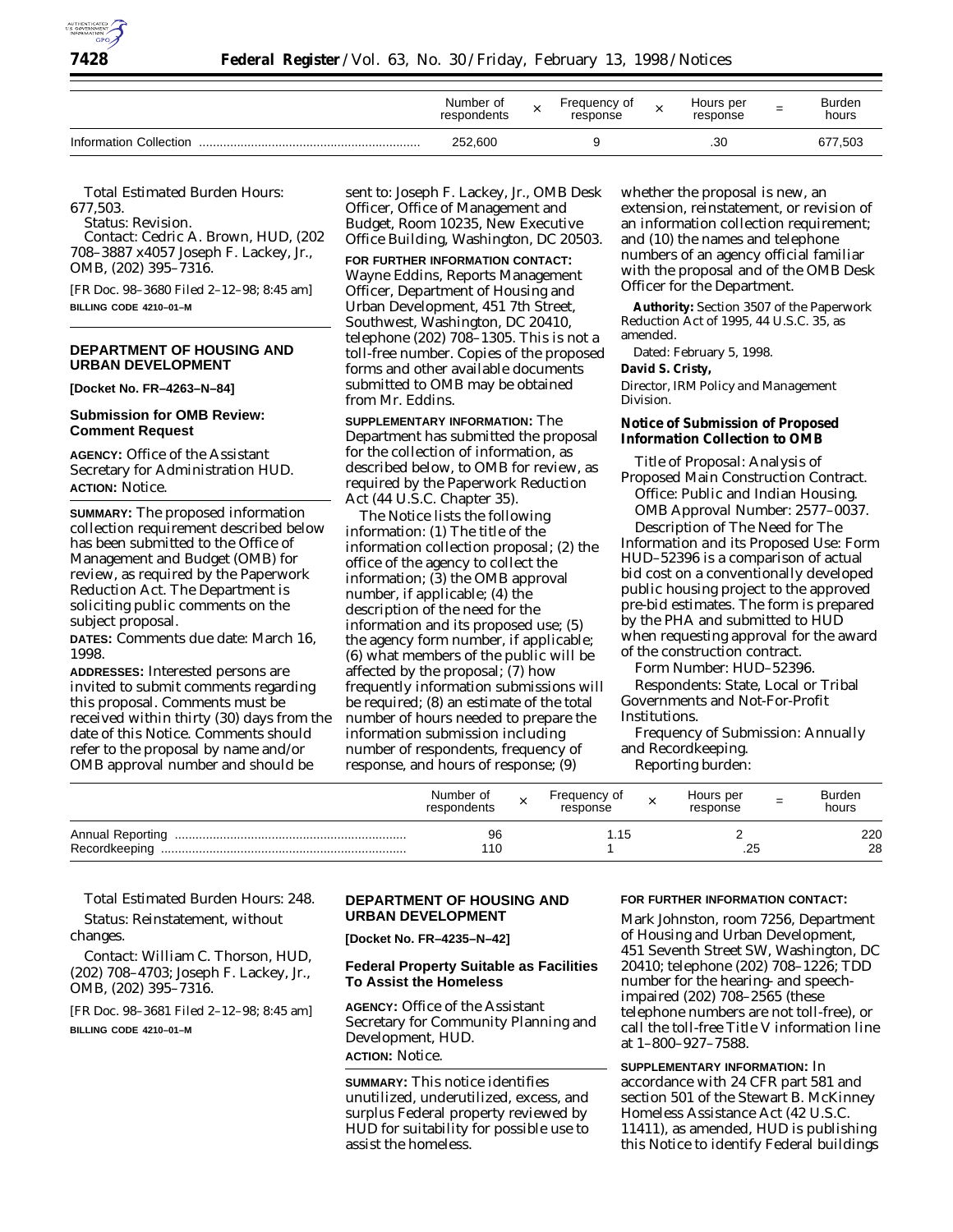and other real property that HUD reviewed in 1997 for suitability for use to assist the homeless. The properties were reviewed using information provided to HUD by Federal landholding agencies regarding unutilized and underutilized buildings and real property controlled by such agencies or by GSA regarding its inventory of excess or surplus Federal property.

In accordance with 24 CFR part 581.3(b) landholding agencies are required to notify HUD by December 31, 1997, the current availability status and classification of each property controlled by the Agencies that were published by HUD as suitable and available which remain available for application for use by the homeless.

Pursuant to 24 CFR part 581.8 (d) and (e) HUD is required to publish a list of those properties reported by the Agencies and a list of suitable/ unavailable properties including the reasons why they are not available.

Properties listed as suitable/available will be available exclusively for homeless use for a period of 60 days form the date of this Notice. Homeless assistance providers interested in any such property should send a written expression of interest to HHS, addressed to Brian Rooney, Division of Property Management, Program Support Center, HHS, room 5B–41, 5600 Fishers Lane, Rockville, MD 20857; (301) 443–2265. (This is not a toll-free number.) HHS will mail to the interested provider an application packet, which will include instructions for completing the application. In order to maximize the opportunity to utilize a suitable property, providers should submit their written expression of interest as soon as possible. For complete details concerning the processing of applications, the reader is encouraged to refer to the interim rule governing this program, 24 CFR part 581.

For more information regarding particular properties identified in this Notice (i.e., acreage, floor plan, existing sanitary facilities, exact street address), providers should contact the appropriate landholding agencies at the following addresses: *U.S. Army:* Jeff Holste, CECPW–FP, U.S. Army Center for Public Works, 7701 Telegraph Road, Alexandria, VA 22315; (703) 428–6318; *Corps of Engineers:* Bob Swieconek, Army Corps of Engineers, Management and Disposal Division, Room 4224, 20 Massachusetts Ave. NW, Washington, DC 20314–1000; (202) 761–1749; *U.S. Navy:* Charles C. Cocks, Dept. of Navy, Real Estate Policy Division, Naval Facilities Engineering Command, 200 Stovall Street, Alexandria, VA 22332–

2300; (703) 325–7342; *U.S. Air Force:* Barbara Jenkins, Air Force Real Estate Agency (Area/MI), Bolling AFB, 112 Luke Avenue, Suite 104, Washington, DC 20332–8020; (202) 767–4184; *GSA:* Brian K. Polly, Office of Property Disposal, GSA, 18th and F Streets NW, Washington, DC 20405; (202) 501–2059; *Dept. of Veterans Affairs:* George L. Szwarcman, Land Management Service, Dept. of Veterans Affairs, room 414, Lafayette Bldg., 811 Vermont Ave. NW, Washington, DC 20420; (202) 565–5941; *Dept. of Energy:* Marsha Penhaker, Facilities Planning and Acquisition Branch, FM–20, Room 6H–058, Washington, DC 20585; (202) 586–0426; *Dept. of Transportation:* Philip Rockmaker, Space Management, Transportation Administrative Service Center, DOT, 400 Seventh St. SW, room 2310, Washington, DC 20590; (202) 366– 4246; *Dept. of Interior:* Lola D. Knight, Property Management, Dept. of Interior, 1849 C St. NW, Mailstop 5512–MIB, Washington, DC 20240; (202) 208–4080; (These are not toll-free numbers).

Dated: February 5, 1998.

#### **Fred Karnas, Jr.,**

*Deputy Assistant Secretary for Economic Development.*

#### **Title V Properties Reported in Year 97 Which Are Suitable and Available**

## **Air Force**

*California* Buildings Bldg. 604 Property #: 189010237 Fed Reg Date: 09/05/97 Project Name: Point Arena Air Force Station Point Arena Air Force Station CA, Co: Mendocino, Zip: 95468–5000 Status: Unutilized Comment: 1232 sq. ft.; stucco-wood frame; most recent use—housing. Bldg. 605 Property #: 189010238 Fed Reg Date: 09/05/97 Project Name: Point Arena Air Force Station Point Arena Air Force Station CA, Co: Mendocino, Zip: 95468–5000 Status: Unutilized Comment: 1232 sq. ft.; stucco-wood frame; most recent use—housing. Bldg. 612 Property #: 189010239 Fed Reg Date: 09/05/97 Project Name: Point Arena Air Force Station Point Arena Air Force Station CA, Co: Mendocino, Zip: 95468–5000 Status: Unutilized Comment: 1232 sq. ft.; stucco-wood frame; most recent use—housing. Bldg. 611 Property #: 189010240 Fed Reg Date: 09/05/97 Project Name: Point Arena Air Force Station Point Arena Air Force Station

CA, Co: Mendocino, Zip: 95468–5000

Status: Unutilized Comment: 1232 sq. ft.; stucco-wood frame; most recent use—housing. Bldg. 613 Property #: 189010241 Fed Reg Date: 09/05/97 Project Name: Point Arena Air Force Station Point Arena Air Force Station CA, Co: Mendocino, Zip: 95468–5000 Status: Unutilized Comment: 1232 sq. ft.; stucco-wood frame; most recent use—housing. Bldg. 614 Property #: 189010242 Fed Reg Date: 09/05/97 Project Name: Point Arena Air Force Station Point Arena Air Force Station CA, Co: Mendocino, Zip: 95468–5000 Status: Unutilized Comment: 1232 sq. ft.; stucco-wood frame; most recent use—housing. Bldg. 615 Property #: 189010243 Fed Reg Date: 09/05/97 Project Name: Point Arena Air Force Station Point Arena Air Force Station CA, Co: Mendocino, Zip: 95468–5000 Status: Unutilized Comment: 1232 sq. ft.; stucco-wood frame; most recent use—housing. Bldg. 616 Property #: 189010244 Fed Reg Date: 09/05/97 Project Name: Point Arena Air Force Station Point Arena Air Force Station CA, Co: Mendocino, Zip: 95468–5000 Status: Unutilized Comment: 1232 sq. ft.; stucco-wood frame; most recent use—housing. Bldg. 617 Property #: 189010245 Fed Reg Date: 09/05/97 Project Name: Point Arena Air Force Station Point Arena Air Force Station CA, Co: Mendocino, Zip: 95468–5000 Status: Unutilized Comment: 1232 sq. ft.; stucco-wood frame; most recent use—housing. Bldg. 618 Property #: 189010246 Fed Reg Date: 09/05/97 Project Name: Point Arena Air Force Station Point Arena Air Force Station CA, Co: Mendocino, Zip: 95468–5000 Status: Unutilized Comment: 1232 sq. ft.; stucco-wood frame; most recent use—housing; needs rehab. *Idaho* Buildings Bldg. 2201 Property #: 189520005 Fed Reg Date: 09/05/97 Mountain Home Air Force Base Mountain Home, ID, Co: Elmore, Zip: 83648–

Status: Underutilized

Comment: 6804 sq. ft., 1 story wood frame, most recent use—temporary garage for base fire dept. vehicles, presence of lead paint and asbestos shingles.

## *Maine*

Land

Irish Ridge NEXRAD Site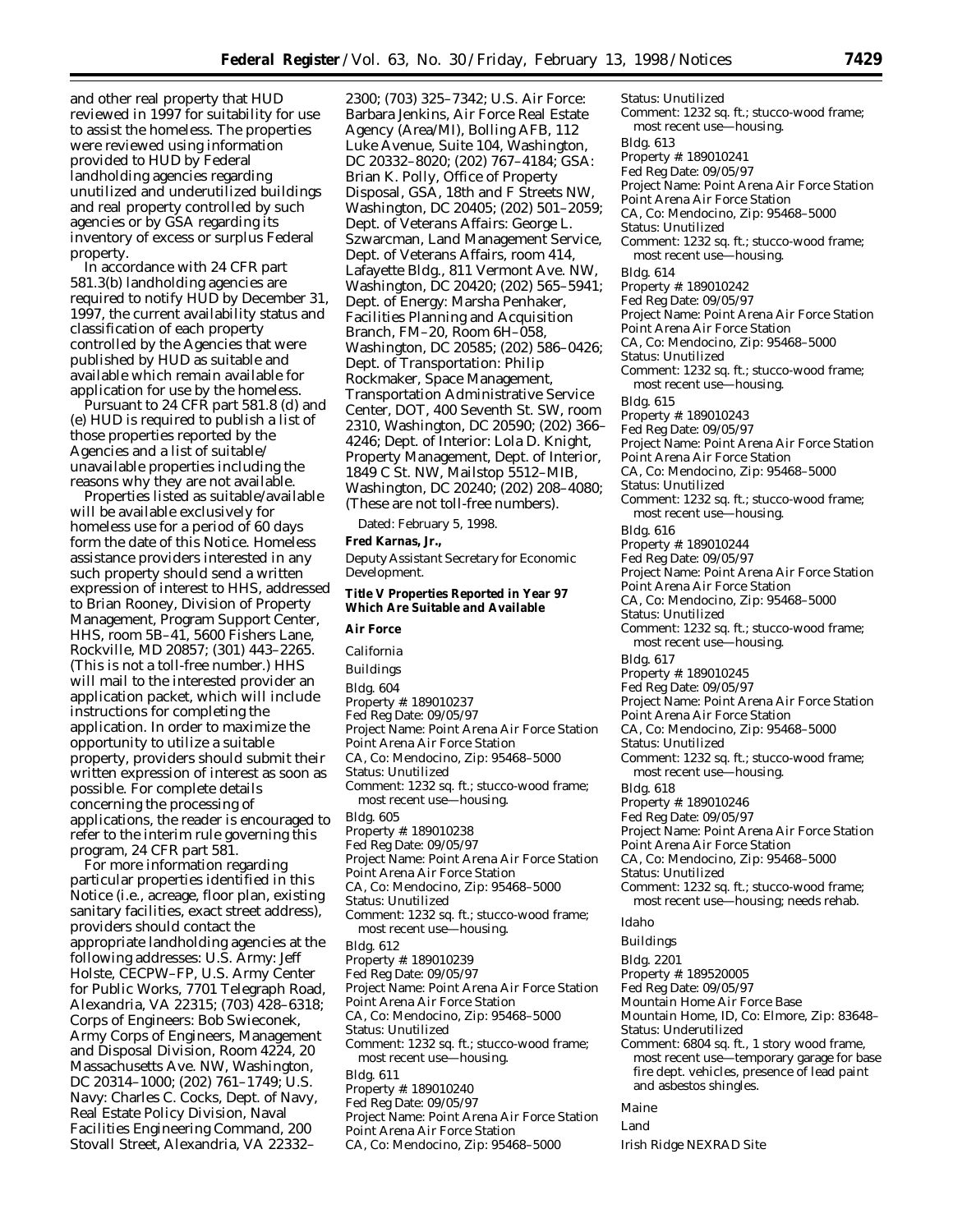Property #: 189640017 Fed Reg Date: 09/05/97 Loring AFB Fort Fairfield, ME, Co: Aroostock, Zip: 04742– Status: Unutilized Comment: 3.491 acres in fee simple. Gwen Site (Patten) Property #: 189640018 Fed Reg Date: 07/04/97 Loring AFB Stacyville, ME, Co: Herseytown, Zip: 04742– Status: Unutilized Comment: 19.3 acres in fee simple plus access easements. GSA No: 1–D–ME–630 *Montana* Land 6.43 acres Property #: 189610003 Fed Reg Date: 09/05/97 Forsyth Training Site MT, Co: Rosebud, Zip: Status: Unutilized Comment: 6.43 acres, most recent use—tech. oper. site for radar bombing range. Buildings Facility #1: Property # 189530047 Fed Reg Date: 09/05/97 Havre Training Site MT, Co: Hill, Zip: 59501– Status: Excess Comment: 6843 sq. ft., 1 story brick frame, good condition, most recent use—technical training site. Bldg. 110 Property #: 189610001 Fed Reg Date: 09/05/97 Forsyth Training Site MT, Co: Rosebud, Zip: Status: Unutilized Comment: 6843 sq. ft., needs repair, on top of bluff, most recent use—offices. Bldg. 112 Property #: 189610002 Fed Reg Date: 09/05/97 Forsyth Training Site MT, Co: Rosebud, Zip: Status: Unutilized Comment: 586 sq. ft., most recent use—cold storage. *Nebraska* Buildings Bldg. 20 Property #: 189610004 Fed Reg Date: 09/05/97 Offutt Communications Annex 4 Silver Creek, NE, Co: Nance, Zip: 68663– Status: Unutilized Comment: 4714 sq. ft., most recent use dormitory needs major repair. *South Dakota* Buildings West Communications Annex Property #: 189340051 Fed Reg Date: 09/05/97 Ellsworth Air Force Base Ellsworth AFB, SD, Co: Meade, Zip: 57706– Status: Unutilized Comment: 2 bldgs. on 3.37 acres, remote area,

lacks infrastructure, road hazards during

winter storms, most recent use—industrial storage. Summary of Properties for Air Force Buildings = 16 Land  $=$   $\overline{3}$ Total Suitable and Available by agency = 19 **Army** *Alaska* Land Harding Lake Recreation Area Property #: 219540009 Fed Reg Date: 08/29/97 Fort Richardson Anchorage, AK, Zip: Statis: Underutilized Comment: 25.5 acres, most recent use recreation. Buildings Bldg. 400 Property #: 219440400 Fed Reg Date: 08/29/97 Fort Richardson Ft. Richardson, AK, Zip: 99505– Status: Unutilized Comment: 13056 sq. ft., 2-story wood frame, presence of lead paint and asbestos, off-site use only. Bldg. 402 Property #: 219440401 Fed Reg Date: 08/29/97 Fort Richardson Ft. Richardson, AK, Zip: 99505– Status: Unutilized Comment: 13056 sq. ft., 2-story wood, presence of lead paint and asbestos, off-site use only. Bldg. 407 Property #: 219440402 Fed Reg Date: 08/29/97 Fort Richardson Ft. Richardson, AK, Zip: 99505– Status: Unutilized Comment: 13056 sq. ft., 2-story wood frame, presence of lead paint and asbestos, off-site use only. Bldg. 1168 Property #: 219610636 Fed Reg Date: 08/29/97 Fort Wainwright Ft. Wainwright, AK, Co: Fairbanks, Zip: 99703– Status: Unutilized Comment: 6455 sq. ft., concrete, presence of asbestos, most recent use—warehouse. Bldg. 639 Property #: 219720152 Fed Reg Date: 08/29/97 Fort Richardson Ft. Richardson, AK, Zip: 99505–6500 Status: Unutilized Comment: 9246 sq. ft., concrete, most recent use—auditorium, poor condition, presence of asbestos/lead paint, off-site use only. *Alabama* Buildings Bldg. 3704, Fort Rucker Property #: 219340185 Fed Reg Date: 08/29/97 Ft. Rucker, AL, Co: Dale, Zip: 36362–5138

Status: Unutilized

Comment: 5310 sq. ft., 2-story wood, needs rehab, most recent use—barracks, off-site use only. Bldg. 3708, Fort Rucker Property #: 219340189 Fed Reg Date: 08/29/97 Ft. Rucker, AL, Co: Dale, Zip: 36362–5138 Status: Unutilized Comment: 5310 sq. ft., 2-story wood, needs rehab, presence of asbestos, most recent use—barracks, off-site use only. Bldg. 60101 Property #: 219520152 Fed Reg Date: 08/29/97 Shell Army Heliport Ft. Rucker, AL, Co: Dale, Zip: 36362–5000 Status: Unutilized Comment: 6082 sq. ft., 1-story, most recent use—airfield fire station, off-site use only. Bldg. 60103 Property #: 219520154 Fed Reg Date: 08/29/97 Shell Army Heliport Ft. Rucker, AL, Co: Dale, Zip: 36362–5000 Status: Unutilized Comment: 12516 sq. ft., 2-story, most recent use—admin., off-site use only. Bldg. 60110 Property #: 219520155 Fed Reg Date: 08/29/97 Shell Army Helicopter Ft. Rucker, AL, Co: Dale, Zip: 36362–5000 Status: Unutilized Comment: 8319 sq. ft., 1-story, most recent use—admin., off-site use only. Bldg. 60113 Property #: 219520156 Fed Reg Date: 08/29/97 Shell Army Heliport Ft. Rucker, AL, Co: Dale, Zip: 36362–5000 Ft. Richardson, AK, , Zip: 99505-Status: Unutilized Comment: 4000 sq. ft., 1-story, most recent use—admin., off-site use only. Bldgs. 2802, 2805 Property #: 219620662 Fed Reg Date: 08/29/97 Fort Rucker Ft. Rucker, AL, Co: Dale, Zip: 36362– Status: Unutilized Comment: #2802=13,082 sq. ft., #2805=13,082 sq. ft., most recent use admin., needs repair, off-site use only. *Arizona* Buildings Bldg. 82013 Property #: 219240752 Fed Reg Date: 08/29/97 Fort Huachuca Sierra Vista, AZ, Co: Cochise, Zip: 85635– Status: Unutilized Comment: 2193 sq. ft., 1-story wood frame, possible asbestos, scheduled to become vacant in 6 months, most recent use offices, off-site use only. Bldg. 90327 Property #: 219240753 Fed Reg Date: 08/29/97 Fort Huachuca Sierra Vista, AZ, Co: Cochise, Zip: 85635– Status: Unutilized Comment: 279 sq. ft., 1-story wood frame, possible asbestos, scheduled to become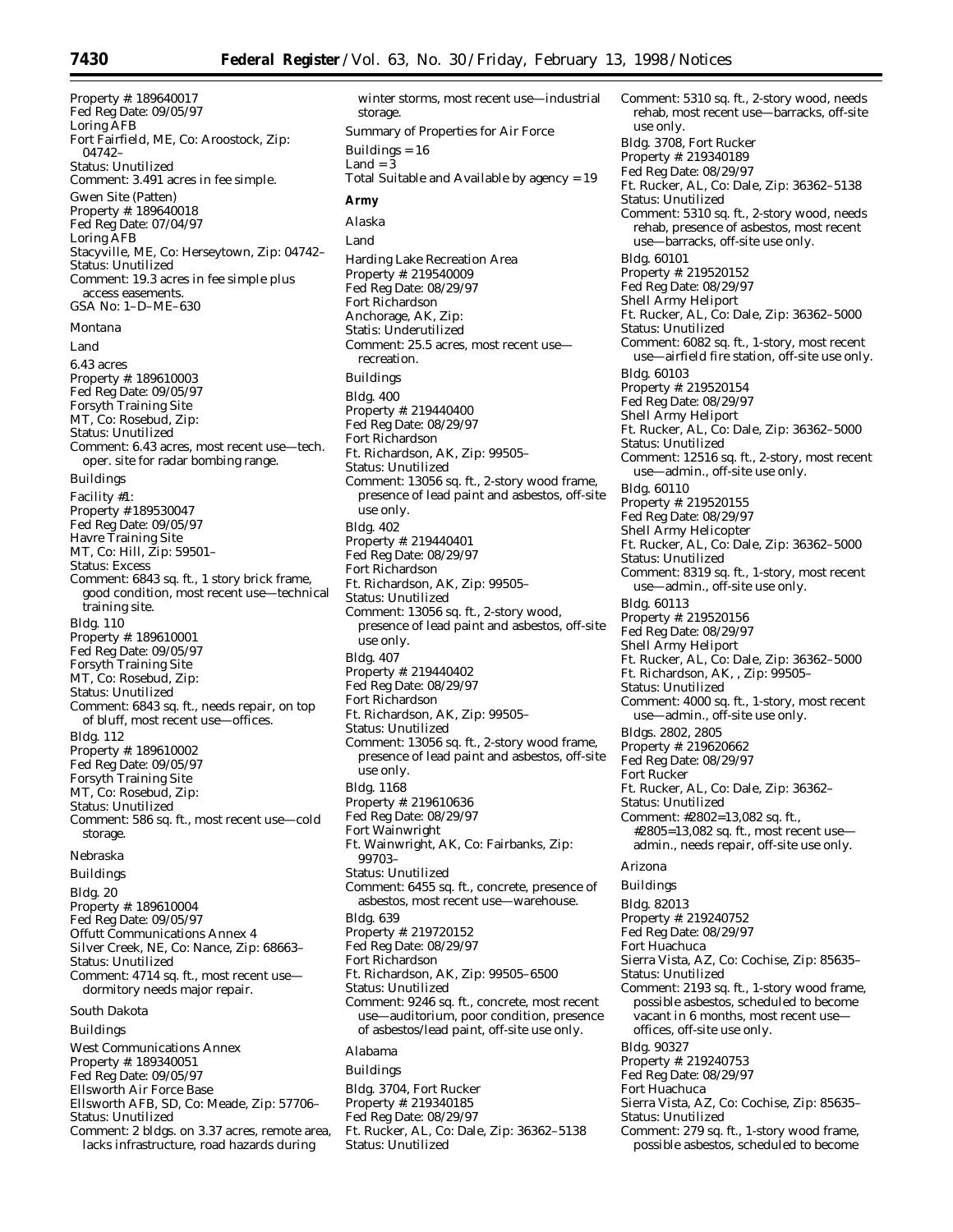Property #: 219410252

Bldg. 82007 Property #: 219240755 Fed Reg Date: 08/29/97 Fort Huachuca Sierra Vista, AZ, Co: Cochise, Zip: 85635– Status: Unutilized Comment: 4386 sq. ft., 2-story wood frame, possible asbestos, scheduled to become vacant in 6 months, most recent use storehouse, off-site use only. Bldg. 82009 Property #: 219240756 Fed Reg Date: 08/29/97 Fort Huachuca Sierra Vista, AZ, Co: Cochise, Zip: 85635– Status: Unutilized Comment: 2444 sq. ft., 2-story wood frame, possible asbestos, scheduled to become vacant in 6 months, most recent use storehouse, off-site use only. Bldg. 84103, Fort Huachuca Property #: 219310296 Fed Reg Date: 08/29/97 Sierra Vista, AZ, Co: Cochise, Zip: 85635– Status: Excess Comment: 984 sq. ft., 1-story presence of asbestos and lead paint, most recent use admin. Bldg. 30012, Fort Huachuca Property #: 219310298 Fed Reg Date: 08/29/97 Sierra Vista, AZ, Co: Cochise, Zip: 85635– Status: Excess Comment: 237 sq. ft., 1-story block, most recent use—storage. Bldg. 83102 Property #: 219330236 Fed Reg Date: 08/29/97 U.S. Army Intelligence Center, Fort Huachuca Sierra Vista, AZ, Co: Cochise, Zip: 85635– Status: Unutilized Comment: 984 sq. ft., 1-story wood, presence of asbestos, most recent use—office, off-site use only. Bldg. 84010 Property #: 219330237 Fed Reg Date: 08/29/97 U.S. Army Intelligence Center, Fort Huachuca Sierra Vista, AZ, Co: Cochise, Zip: 85635– Status: Unutilized Comment: 2147 sq. ft., 1-story wood, presence of asbestos, most recent use office, off-site use only. Bldg. 83027 Property #: 219410249 Fed Reg Date: 08/29/97 Fort Huachuca Sierra Vista, AZ, Co: Cochise, Zip: 85635– Status: Unutilized Comment: 1993 sq. ft., 2-story wood, most recent use—admin.; off-site use only. Bldg. 84007 Property #: 219410250 Fed Reg Date: 08/29/97 Fort Huachuca Sierra Vista, AZ, Co: Cochise, Zip: 85635– Status: Unutilized Comment: 2000 sq. ft., 2-story wood, most recent use—admin.; off-site use only. Bldg. 30126

vacant in 6 months, most recent use—

offices, off-site use only.

Fed Reg Date: 08/29/97 Fort Huachuca Sierra Vista, AZ, Co: Cochise, Zip: 85635– Status: Unutilized Comment: 9324 sq. ft., 1-story; wood; most recent use—maintenance; off-site use only. Bldg. 84014 Property #: 219410253 Fed Reg Date: 08/29/97 Fort Huachuca Sierra Vista, AZ, Co: Cochise, Zip: 85635– Status: Unutilized Comment: 2260 sq. ft., 1-story; wood; most recent use—maintenance; off-site use only. Bldg. S–106 Property #: 219420345 Fed Reg Date: 08/29/97 Yuma Proving Ground Yuma, AZ, Co: Yuma/La Paz, Zip: 85635– 9104 Status: Unutilized Comment: 1101 sq. ft., 1-story, cold storage bldg., needs repair. Bldg. S–306 Property #: 219420346 Fed Reg Date: 08/29/97 Yuma Proving Ground Yuma, AZ, Co: Yuma/La Paz, Zip: 85635– 9104 Status: Unutilized Comment: 4103 sq. ft., 2-story, needs major rehab, scheduled to be vacated on or about 2/95. Bldg. 83023 Property #: 219430247 Fed Reg Date: 08/29/97 Fort Huachuca Sierra Vista, AZ, Co: Cochise, Zip: 85635– Status: Unutilized Comment: 1648 sq. ft., 1-story, wood frame, most recent use—instructional bldg., needs repair, off-site use only. Bldg. 81028 Property #: 219430249 Fed Reg Date: 08/29/97 Fort Huachuca Sierra Vista, AZ, Co: Cochise, Zip: 85635– Status: Unutilized Comment: 2193 sq. ft., 2-story, wood frame, most recent use—admin., needs repair, offsite use only. Bldg. 80111 Property #: 219430250 Fed Reg Date: 08/29/97 Fort Huachuca Sierra Vista, AZ, Co: Cochise, Zip: 85635– Status: Unutilized Comment: 2032 sq. ft., 1-story, wood frame, most recent use—instructional bldg., needs repair, off-site use only. Bldg. 503, Yuma Proving Ground Property #: 219520073 Fed Reg Date: 08/29/97 Yuma, AZ, Co: Yuma, Zip: 85365–9104 Status: Underutilized Comment: 3789 sq. ft., 2-story, major structural changes required to meet floor loading & fire code requirements, presence of asbestos. 9 Bldgs. Property #: 219610639 Fed Reg Date: 08/29/97 Fort Huachuca

Sierra Vista, AZ, Co: Cochise, Zip: 85635– Location: 82002, 82027, 82028, 83021, 83022, 85008, 85009, 85027, 85028 Status: Unutilized Comment: various sq. ft., presence of asbestos, most recent use—barracks, offsite use only. Bldg. 85005 Property #: 219610640 Fed Reg Date: 08/29/97 Fort Huachuca Sierra Vista, AZ, Co: Cochise, Zip: 85635– Status: Unutilized Comment: 3515 sq. ft., presence of asbestos, most recent use—dining off-site use only. Bldgs. 13548, 72918 Property #: 219620663 Fed Reg Date: 08/29/97 Fort Huachuca Sierra Vista, AZ, Co: Cochise, Zip: 85635– Status: Unutilized Comment: #13548=2048 sq. ft., most recent use—maint. shop, #72918=2822 sq. ft., most recent use—storage, possible asbestos/lead base paint, off-site use only. Bldg. 41410 Property #: 219640508 Fed Reg Date: 08/29/97 Fort Huachuca Sierra Vista, AZ, Co: Cochise, Zip: 85635– Status: Unutilized Comment: 582 sq. ft., presence of lead base paint, most recent use—admin., off-site use only. Bldg. 71916 Property #: 219640509 Fed Reg Date: 08/29/97 Fort Huachuca Sierra Vista, AZ, Co: Cochise, Zip: 85635– Status: Unutilized Comment: 1225 sq. ft., presence of asbestos/ lead base paint, most recent use—storage, off-site use only. 11 Bldgs., Fort Huachuca Property #: 219640510 Fed Reg Date: 08/29/97 #31209, 31210, 31211, 81104, 82001, 82010, 84025, 84026, 84027, 84028, 84105 Sierra Vista, AZ, Co: Cochise, Zip: 85635– Status: Unutilized Comment: various sq. ft., presence of asbestos/lead base paint, off-site use only. *Colorado* Buildings Bldg. T–222 Property #: 219630126 Fed Reg Date: 08/29/97 Fort Carson Ft. Carson, CO, Co: El Paso, Zip: 80913–5023 Status: Unutilized Comment: 2750 sq. ft., poor condition, possible asbestos/lead based paint, most recent use—storage, off-site use only. Bldg. P–1008 Property #: 219630127 Fed Reg Date: 08/29/97 Fort Carson Ft. Carson, CO, Co: El Paso, Zip: 80913–5023 Status: Unutilized Comment: 3362 sq. ft., fair condition, possible asbestos/lead based paint, most recent use—service outlet, off-site use only. Bldg. T–1827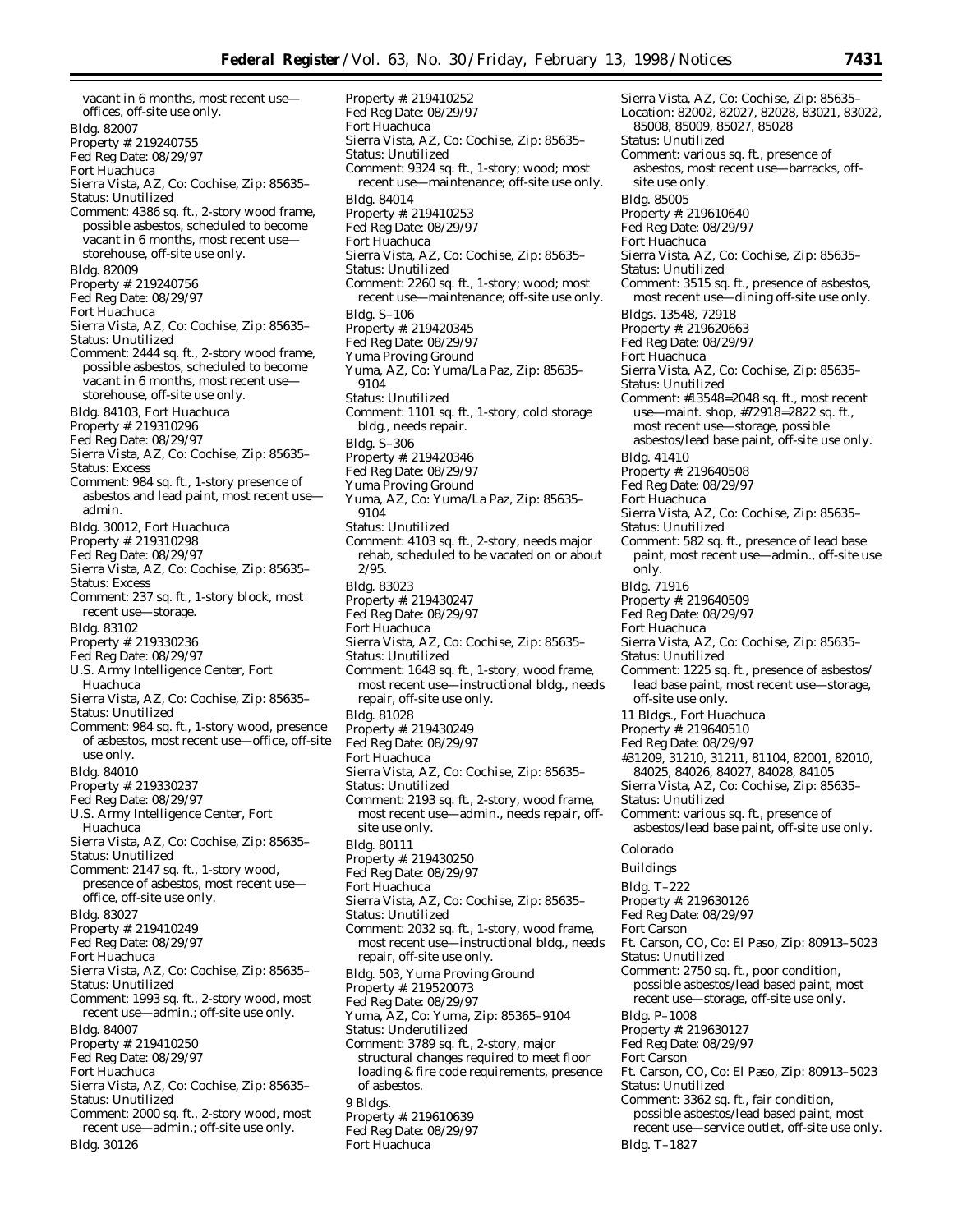Ft. Carson, CO, Co: El Paso, Zip: 80913–5023

Ft. Carson, CO, Co: El Paso, Zip: 80913–5023

Ft. Carson, CO, Co: El Paso, Zip: 80913–5023

Comment: 10038 sq. ft., poor condition, possible asbestos/lead based paint, off-site

Comment: 9985 sq. ft., poor condition, possible asbestos/lead based paint, most recent use—admin., off-site use only.

Fort Carson

Bldg. S–6241

Fort Carson

use only. Bldgs. 6244, 6247 Property #: 219630148 Fed Reg Date: 08/29/97

Fort Carson

Status: Unutilized

Status: Unutilized

Property #: 219630146 Fed Reg Date: 08/29/97

Status: Unutilized

Property #: 219630132 Fed Reg Date: 08/29/97 Fort Carson Ft. Carson, CO, Co: El Paso, Zip: 80913–5023 Status: Unutilized Comment: 2488 sq. ft., poor condition, possible asbestos/lead based paint, most recent use—service outlet, off-site use only. Bldg. T–2438 Property #: 219630133 Fed Reg Date: 08/29/97 Fort Carson Ft. Carson, CO, Co: El Paso, Zip: 80913–5023 Status: Unutilized Comment: 4020 sq. ft., fair condition, most recent use—instruction bldg., off-site use only. Bldg. T–6043 Property #: 219630136 Fed Reg Date: 08/29/97 Fort Carson Ft. Carson, CO, Co: El Paso, Zip: 80913–5023 Status: Unutilized Comment: 10225 sq. ft., poor condition, possible asbestos, most recent use storage, off-site use only. Bldg. T–6052 Property #: 219630137 Fed Reg Date: 08/29/97 Fort Carson Ft. Carson, CO, Co: El Paso, Zip: 80913–5023 Status: Unutilized Comment: 4458 sq. ft., poor condition, possible asbestos, most recent use maintenance shop, off-site use only. Bldg. T–6089 Property #: 219630139 Fed Reg Date: 08/29/97 Fort Carson Ft. Carson, CO, Co: El Paso, Zip: 80913–5023 Status: Unutilized Comment: 3150 sq. ft., poor condition, possible asbestos, most recent use—service outlet, off-site use only. Bldg. S–6226 Property #: 219630141 Fed Reg Date: 08/29/97 Fort Carson Ft. Carson, CO, Co: El Paso, Zip: 80913–5023 Status: Unutilized Comment: 13154 sq. ft., fair condition, possible asbestos/lead based paint, most recent use—admin., off-site use only. Bldg. S–6230 Property #: 219630143 Fed Reg Date: 08/29/97 Fort Carson Ft. Carson, CO, Co: El Paso, Zip: 80913–5023 Status: Unutilized Comment: 13154 sq. ft., fair condition, possible asbestos/lead based paint, most recent use—admin., off-site use only. Bldg. S–6235 Property #: 219630144 Fed Reg Date: 08/29/97 Fort Carson Ft. Carson, CO, Co: El Paso, Zip: 80913–5023 Status: Unutilized Comment: 10038 sq. ft., poor condition, possible asbestos/lead based paint, most recent use—admin., off-site use only. Bldg. S–6240 Property #: 219630145

Fed Reg Date: 08/29/97

Comment: fair condition, possible asbestos/ lead based paint, most recent use—admin, off-site use only. Bldgs. S–6245, S–6246 Property #: 219630149 Fed Reg Date: 08/29/97 Fort Carson Ft. Carson, CO, Co: El Paso, Zip: 80913–5023 Status: Unutilized Comment: fair condition, possible asbestos/ lead based paint, most recent use barracks, off-site use only. Bldg. S–6260 Property #: 219630152 Fed Reg Date: 08/29/97 Fort Carson Ft. Carson, CO, Co: El Paso, Zip: 80913–5023 Status: Unutilized Comment: 2953 sq. ft., fair condition, possible asbestos/lead based paint, most recent use—comm. bldg., off-site use only. Bldg. S–6261 Property #: 219630153 Fed Reg Date: 08/29/97 Fort Carson Ft. Carson, CO, Co: El Paso, Zip: 80913–5023 Status: Unutilized Comment: 7778 sq. ft., fair condition, possible asbestos/lead based paint, most recent use—storage, off-site use only. Bldg. T–847 Property #: 219730209 Fed Reg Date: 10/03/97 Fort Carson Ft. Carson, CO, Co: El Paso, Zip: 80913– Status: Unutilized Comment: 10,286 sq. ft., 2-story, possible asbestos/lead paint, most recent use admin., off-site use only. Bldg. P–1007 Property #: 219730210 Fed Reg Date: 10/03/97 Fort Carson Ft. Carson, CO, Co: El Paso, Zip: 80913– Status: Unutilized Comment: 3818 sq. ft., needs repair, possible asbestos/lead paint, most recent use health clinic, off-site use only. Bldg. T–1342 Property #: 219730211 Fed Reg Date: 10/03/97

Ft. Carson, CO, Co: El Paso, Zip: 80913–

Status: Unutilized Comment: 13,364 sq. ft., possible asbestos/ lead paint, most recent use—instruction bldg. Bldg. T–1641 Property #: 219730212 Fed Reg Date: 10/03/97 Fort Carson Ft. Carson, CO, Co: El Paso, Zip: 80913– Status: Unutilized Comment: 3663 sq. ft., possible asbestos/lead paint, most recent use—admin., off-site use only. Bldg. T–6005 Property #: 219730213 Fed Reg Date: 10/03/97 Fort Carson Ft. Carson, CO, Co: El Paso, Zip: 80913– Status: Unutilized Comment: 19,015 sq. ft., possible asbestos/ lead paint, most recent use—warehouse. Bldg. T–6028 Property #: 219730214 Fed Reg Date: 10/03/97 Fort Carson Ft. Carson, CO, Co: El Paso, Zip: 80913– Status: Unutilized Comment: 10,193 sq. ft., possible asbestos/ lead paint, most recent use—warehouse, off-site use only. Bldg. T–6049 Property #: 219730215 Fed Reg Date: 10/03/97 Fort Carson Ft. Carson, CO, Co: El Paso, Zip: 80913– Status: Unutilized Comment: 19,344 sq. ft., possible asbestos/ lead paint, most recent use—youth center. Bldg. P–6225A Property #: 219730216 Fed Reg Date: 10/03/97 Fort Carson Ft. Carson, CO, Co: El Paso, Zip: 80913– Status: Unutilized Comment: 1040 sq. ft., possible asbestos/lead paint, most recent use—garage, off-site use only. Bldg. S–6274 Property #: 219730217 Fed Reg Date: 10/03/97 Fort Carson Ft. Carson, CO, Co: El Paso, Zip: 80913– Status: Unutilized Comment: 4751 sq. ft., possible asbestos/lead paint, most recent use—warehouse, off-site use only. *Georgia* Land Land (Railbed) Fort Benning Ft. Benning, GA, Co: Muscogee, Zip: 31905– Status: Unutilized Comment: 17.3 acres extending 1.24 miles, no known utilities potential. Buildings Bldg. 5390 Property #: 219010137 Fed Reg Date: 08/29/97 Project Name: Fort Benning Fort Benning, GA, Co: Muscogee, Zip: 31905– Status: Unutilized

Comment: 2432 sq. ft.; most recent use dining room; needs rehab.

Fort Carson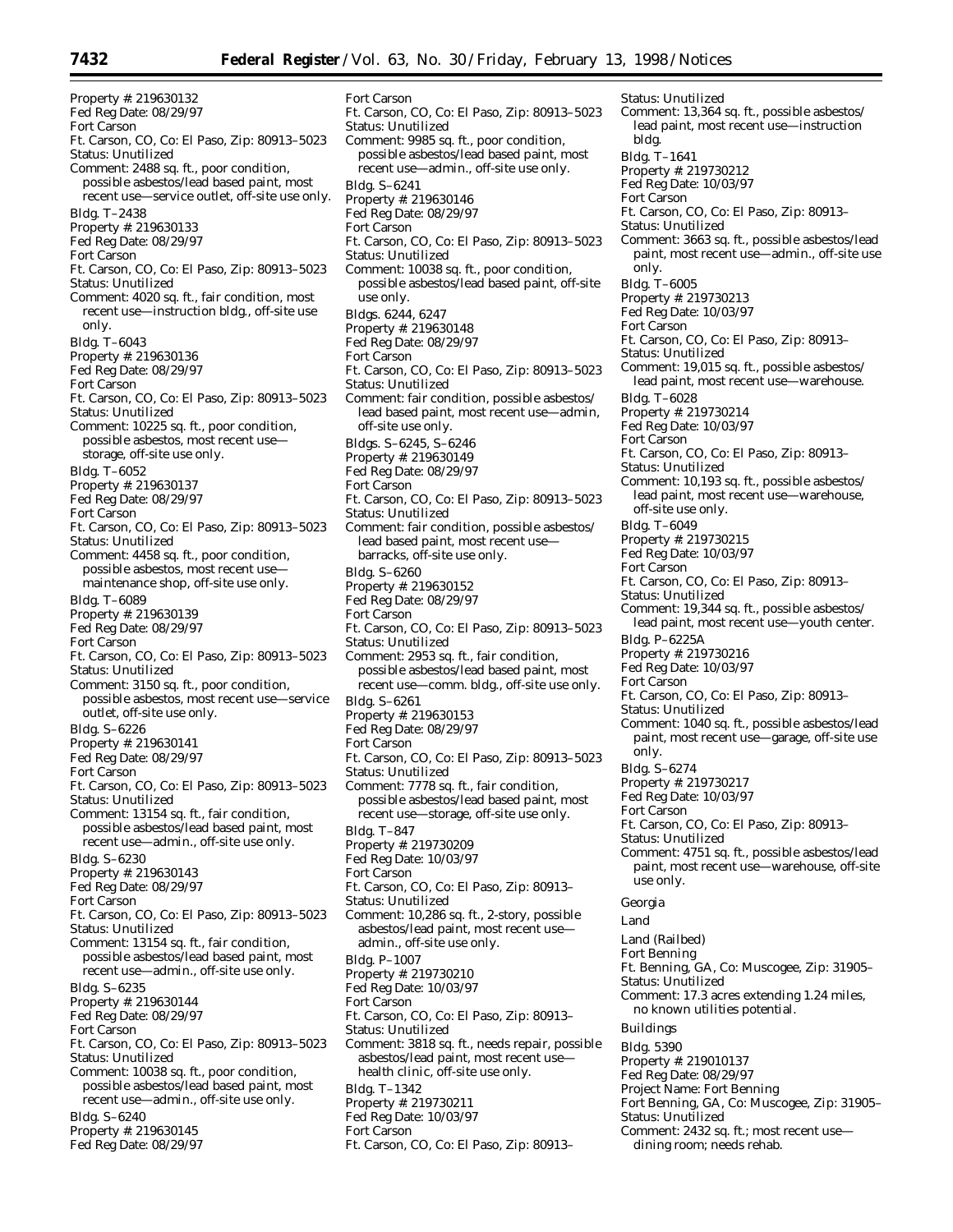Property #: 219011710

Bldg. 5362 Property #: 219010147 Fed Reg Date: 08/29/97 Project Name: Fort Benning Fort Benning, GA, Co: Muscogee, Zip: 31905– Status: Unutilized Comment: 5559 sq. ft.; most recent use service club; needs rehab. Bldg. 5392 Property #: 219010151 Fed Reg Date: 08/29/97 Project Name: Fort Benning Fort Benning, GA, Co: Mucogee, Zip: 31905– Status: Unutilized Comment: 2432 sq. ft.; most recent use dining room needs rehab. Bldg. 5391 Property #: 219010152 Fed Reg Date: 08/29/97 Project Name: Fort Benning Fort Benning, GA, Co: Mucogee, Zip: 31905– Status: Unutilized Comment: 2432 sq. ft.; most recent use dining room needs rehab. Bldg. 4487 Property #: 219011681 Fed Reg Date: 08/29/97 Project Name: Fort Benning Fort Benning, GA, Co: Mucogee, Zip: 31905– Status: Unutilized Comment: 1868 sq. ft.; most recent use telephone exchange bldg.; needs substantial rehabilitation; 1 floor. Bldg. 4319 Property #: 219011683 Fed Reg Date: 08/29/97 Project Name: Fort Benning Fort Benning Fort Benning, GA, Co: Mucogee, Zip: 31905– Status: Unutilized Comment: 2584 sq. ft.; most recent use vehicle maintenance shop; needs substantial rehabilitation; 1 floor. Bldg. 3400 Property #: 219011694 Fed Reg Date: 08/29/97 Project Name: Fort Benning Fort Benning, GA, Co: Mucogee, Zip: 31905– Fort Benning Status: Unutilized Comment: 2570 sq. ft.; most recent use—fire station; needs substantial rehabilitation; 1 floor. Bldg. 2285 Property #: 219011704 Fed Reg Date: 08/29/97 Project Name: Fort Benning Fort Benning Fort Benning, GA, Co: Mucogee, Zip: 31905– Status: Unutilized Comment: 4574 sq. ft.; most recent use clinic; needs substantial rehabilitation; 1 floor. Bldg. 4092 Property #: 219011709 Fed Reg Date: 08/29/97 Project Name: Fort Benning Fort Benning Fort Benning, GA, Co: Mucogee, Zip: 31905– Status: Unutilized Comment: 336 sq. ft.; most recent use inflammable materials storage; needs substantial rehabilitation; 1 floor. Bldg. 4089

Fed Reg Date: 08/29/97 Project Name: Fort Benning Fort Benning Fort Benning, GA, Co: Muscogee, Zip: 31905– Status: Unutilized Comment: 176 sq. ft.; most recent use—gas station; needs substantial rehabilitation; 1 floor. Bldg. 1235 Property #: 219014887 Fed Reg Date: 08/29/97 Project Name: Fort Benning Fort Benning, GA, Co: Muscogee, Zip: 31905– Status: Unutilized Comment: 9367 sq. ft.; 1 story building; needs rehab; most recent use—General Storehouse. Bldg. 1236 Property #: 219014888 Fed Reg Date: 08/29/97 Project Name: Fort Benning Fort Benning, GA, Co: Muscogee, Zip: 31905– Status: Unutilized Comment: 9367 sq. ft.; 1 story building; needs rehab; most recent use—General Storehouse. Bldg. 4491 Property #: 219014916 Fed Reg Date: 08/29/97 Project Name: Fort Benning Fort Benning, GA, Co: Muscogee, Zip: 31905– Status: Unutilized Comment: 18240 sq. ft.; 1 story building; needs rehab; most recent use—Vehicle maintenance shop. Bldg. 2150 Property #: 219120258 Fed Reg Date: 08/29/97 Fort Benning Fort Benning, GA, Co: Muscogee, Zip: 31905– Status: Unutilized Comment: 3909 sq. ft., 1 story, needs rehab, most recent use—general inst. bldg. Bldg. 3828 Property #: 219120266 Fed Reg Date: 08/29/97 Fort Benning Fort Benning, GA, Co: Muscogee, Zip: 31905– Status: Unutilized Comment: 628 sq. ft., 1 story, needs rehab, most recent use—general storehouse. Bldg. 3086, Fort Benning Property #: 21920688 Fed Reg Date: 08/29/97 Fort Benning, GA, Co: Muscogee, Zip: 31905– Status: Unutilized Comment: 4720 sq. ft., 2 story, most recent use—barracks, needs major rehab, off-site removal only. Bldg. 3089, Fort Benning Property #: 219220689 Fed Reg Date: 08/29/97 Fort Benning, GA, Co: Muscogee, Zip: 31905– Status: Unutilized Comment: 4720 sq. ft., 2 story, most recent use—barracks, needs major rehab, off-site removal only. Bldg. 1252 Fort Benning Property #: 219220694 Fed Reg Date: 08/29/97 Ft. Benning, GA, Co: Muscogee, Zip: 31905–

Status: Unutilized

site removal only. Bldg. 1733 Fort Benning Property #: 219220698 Fed Reg Date: 08/29/97 Ft. Benning, GA, Co: Muscogee, Zip: 31905– Status: Unutilized Comment: 9375 sq. ft., 1 story, most recent use—storehouse, needs major rehab, offsite removal only. Bldg. 3083 Fort Benning Property #: 219220699 Fed Reg Date: 08/29/97 Ft. Benning, GA, Co: Muscogee, Zip: 31905– Status: Unutilized Comment: 1372 sq. ft., 1 story, most recent use—storehouse, needs major rehab, offsite removal only. Bldg. 3856 Fort Benning Property #: 219220703 Fed Reg Date: 08/29/97 Ft. Benning, GA, Co: Muscogee, Zip: 31905– Status: Unutilized Comment: 4111 sq. ft., 1 story, most recent use—storehouse, needs major rehab, offsite removal only. Bldg. 4881 Fort Benning Property #: 219220707 Fed Reg Date: 08/29/97 Ft. Benning, GA, Co: Muscogee, Zip: 31905– Status: Unutilized Comment: 2449 sq. ft., 1 story, most recent use—storehouse, need repairs, off-site removal only. Bldg. 4963 Fort Benning Property #: 219220710 Fed Reg Date: 08/29/97 Ft. Benning, GA, Co: Muscogee, Zip: 31905– Status: Unutilized Comment: 6077 sq. ft., 1 story, most recent use—storehouse, need repairs, off-site removal only. Bldg. 2396 Fort Benning Property #: 219220712 Fed Reg Date: 08/29/97 Ft. Benning, GA, Co: Muscogee, Zip: 31905– Status: Unutilized Comment: 9786 sq. ft., 1 story, most recent use—dining facility, needs major rehab, off-site removal only. Bldg. 3085 Fort Benning Property #: 219220715 Fed Reg Date: 08/29/97 Ft. Benning, GA, Co: Muscogee, Zip: 31905– Status: Unutilized Comment: 2253 sq. ft., 1 story, most recent use—dining facility, needs major rehab, off-site removal only. Bldg. 4882 Fort Benning Property #: 219220727 Fed Reg Date: 08/29/97 Ft. Benning, GA, Co: Muscogee, Zip: 31905– Status: Unutilized Comment: 6077 sq. ft., 1 story, most recent use—storage, need repairs, off-site removal only. Bldg. 4967, Fort Benning Property #: 219220728 Fed Reg Date: 08/29/97 Ft. Benning, GA, Co: Muscogee, Zip: 31905– Status: Unutilized Comment: 6077 sq. ft., 1 story, most recent use—storage, need repairs, off-site removal only.

Comment: 583 sq. ft., 1 story, most recent use—storehouse, needs major rehab, off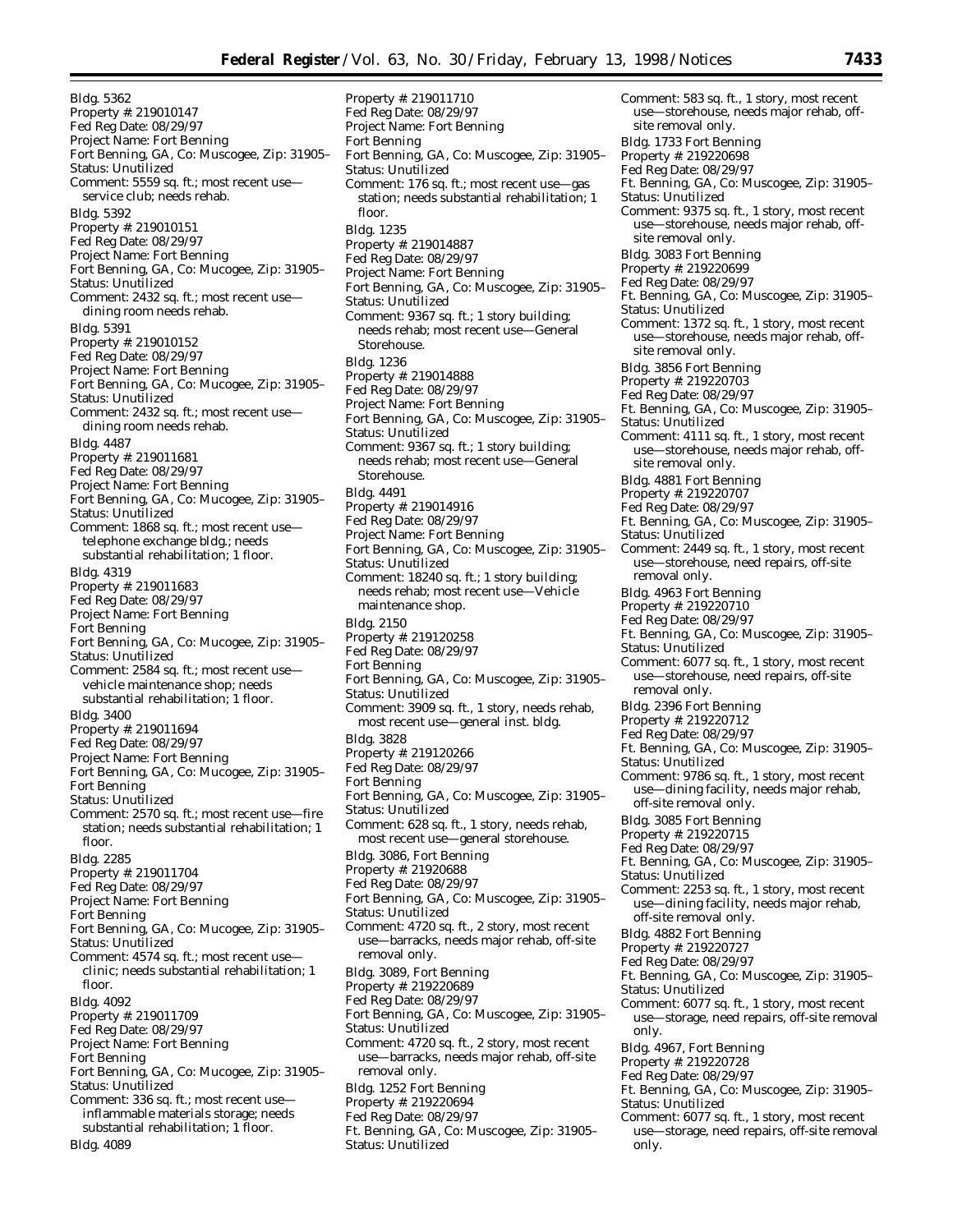Bldg. 5396, Fort Benning Property #: 219220734 Fed Reg Date: 08/29/97 Ft. Benning, GA, Co: Muscogee, Zip: 31905– Status: Unutilized Comment: 10944 sq. ft., 1 story, most recent use—general instruction bldg., needs major rehab, off-site removal only. Bldg. 247, Fort Benning Property #: 219220735 Fed Reg Date: 08/29/97 Ft. Benning, GA, Co: Muscogee, Zip: 31905– Status: Unutilized Comment: 1144 sq. ft., 1 story, most recent use—offices, needs major rehab, off-site removal only. Bldg. 4977, Fort Benning Property #: 219220736 Fed Reg Date: 08/29/97 Ft. Benning, GA, Co: Muscogee, Zip: 31905– Status: Unutilized Comment: 192 sq. ft., 1 story, most recent use—offices, need repairs, off-site removal only. Bldg. 4944, Fort Benning Property #: 219220747 Fed Reg Date: 08/29/97 Ft. Benning, GA, Co: Muscogee, Zip: 31905– Status: Unutilized Comment: 6400 sq. ft., 1 story, most recent use—vehicle maintenance shop, need repairs, off-site removal only. Bldg. 4960, Fort Benning Property #: 219220752 Fed Reg Date: 08/29/97 Ft. Benning, GA, Co: Muscogee, Zip: 31905– Status: Unutilized Comment: 3335 sq. ft., 1 story, most recent use—vehicle maintenance shop, off-site removal only. Bldg. 4969, Fort Benning Property #: 219220753 Fed Reg Date: 08/29/97 Ft. Benning, GA, Co: Muscogee, Zip: 31905– Status: Unutilized Comment: 8416 sq. ft., 1 story, most recent use—vehicle maintenance shop, off-site removal only. Bldg. 1758, Fort Benning Property #: 219220755 Fed Reg Date: 08/29/97 Ft. Benning, GA, Co: Muscogee, Zip: 31905– Status: Unutilized Comment: 7817 sq. ft., 1 story, most recent use—warehouse, needs major rehab, offsite removal only. Bldg. 3817, Fort Benning Property #: 219220758 Fed Reg Date: 08/29/97 Ft. Benning, GA, Co: Muscogee, Zip: 31905– Status: Unutilized Comment: 4000 sq. ft., 1 story, most recent use—warehouse, needs major rehab, offsite removal only. Bldg. 4884, Fort Benning Property #: 219220762 Fed Reg Date: 08/29/97 Ft. Benning, GA, Co: Muscogee, Zip: 31905– Status: Unutilized Comment: 2000 sq. ft., 1 story, most recent use—headquarters bldg., need repairs, off-

- site removal only.
- Bldg. 4964, Fort Benning
- Property #: 219220763

Fed Reg Date: 08/29/97 Ft. Benning, GA, Co: Muscogee, Zip: 31905– Status: Unutilized Comment: 2000 sq. ft., 1 story, most recent use—headquarters bldg., need repairs, offsite removal only. Bldg. 4966, Fort Benning Property #: 219220764 Fed Reg Date: 08/29/97 Ft. Benning, GA, Co: Muscogee, Zip: 31905– Status: Unutilized Comment: 2000 sq. ft., 1 story, most recent use—headquarters bldg., need repairs, offsite removal only. Bldg. 4979, Fort Benning Property #: 219220767 Fed Reg Date: 08/29/97 Ft. Benning, GA, Co: Muscogee, Zip: 31905– Status: Unutilized Comment: 8657 sq. ft., 1 story, most recent use—supply bldg., need major rehab, offsite removal only. Bldg. 4883, Fort Benning Property #: 219220768 Fed Reg Date: 08/29/97 Ft. Benning, GA, Co: Muscogee, Zip: 31905– Status: Unutilized Comment: 2600 sq. ft., 1 story, most recent use—supply bldg., need repairs, off-site removal only. Bldg. 4965, Fort Benning Property #: 219220769 Fed Reg Date: 08/29/97 Ft. Benning, GA, Co: Muscogee, Zip: 31905– Status: Unutilized Comment: 7713 sq. ft., 1 story, most recent use—supply bldg., need repairs, off-site removal only. Bldg. 2513, Fort Benning Property #: 219220770 Fed Reg Date: 08/29/97 Ft. Benning, GA, Co: Muscogee, Zip: 31905– Status: Unutilized Comment: 9483 sq. ft., 1 story, most recent use—training center, need major rehab, offsite removal only. Bldg. 2589, Fort Benning Property #: 219220772 Fed Reg Date: 08/29/97 Ft. Benning, GA, Co: Muscogee, Zip: 31905– Status: Unutilized Comment: 146 sq. ft., 1 story, most recent use—training bldg., need major rehab, offsite removal only. Bldg. 4945, Fort Benning Property #: 219220779 Fed Reg Date: 08/29/97 Ft. Benning, GA, Co: Muscogee, Zip: 31905– Status: Unutilized Comment: 220 sq. ft., 1 story, most recent use—gas station, need major rehab, off-site removal only. Bldg. 4979, Fort Benning Property #: 219220780 Fed Reg Date: 08/29/97 Ft. Benning, GA, Co: Muscogee, Zip: 31905– Status: Unutilized Comment: 400 Sq. ft., 1 story, most recent use—oil house, need repairs, off-site removal only. Bldg. 4004, Fort Benning Property #: 219310418

- Fed Reg Date: 08/29/97
- Ft. Benning, GA, Co: Muscogee, Zip: 31905–

only.

Status: Unutilized Comment: 4720 sq. ft., 2-story, needs rehab, most recent use—barracks, off-site use only. Bldg. 1835, Fort Benning Property #: 219310443 Fed Reg Date: 08/29/97 Ft. Benning, GA, Co: Muscogee, Zip: 31905– Status: Unutilized Comment: 1712 sq. ft., 1-story, needs rehab, most recent use—day room off-site use only. Bldg. 3072, Fort Benning Property #: 219310447 Fed Reg Date: 08/29/97 Ft. Benning, GA, Co: Muscogee, Zip: 31905– Status: Unutilized Comment: 479 sq. ft., 1-story, needs rehab, most recent use—hdqtrs. bldg., off-site use only. Bldg. 4019, Fort Benning Property #: 219310451 Fed Reg Date: 08/29/97 Ft. Benning, GA, Co: Muscogee, Zip: 31905– Status: Unutilized Comment: 3270 sq. ft., 2-story, needs rehab, most recent use—hdqtrs bldg., off-site use only. Bldg. 4023, Fort Benning Property #: 219310461 Fed Reg Date: 08/29/97 Ft. Benning, GA, Co: Muscogee, Zip: 31905– Status: Unutilized Comment: 2269 sq. ft., 1-story, needs rehab, most recent use—maintenance shop, offsite use only. Bldg. 4024, Fort Benning Property #: 219310462 Fed Reg Date: 08/29/97 Ft. Benning, GA, Co: Muscogee, Zip: 31905– Status: Unutilized Comment: 3281 sq. ft., 1-story, needs rehab, most recent use—maintenance shop, offsite use only. Bldg. 4067, Fort Benning Property #: 219310465 Fed Reg Date: 08/29/97 Ft. Benning, GA, Co: Muscogee, Zip: 31905– Status: Unutilized Comment: 4406 sq. ft., 1-story, needs rehab, most recent use—admin. off-site use only. Bldg. 10847, Fort Benning Property #: 219310476 Fed Reg Date: 08/29/97 Ft. Benning, GA, Co: Muscogee, Zip: 31905– Status: Unutilized Comment: 1056 sq. ft., 1-story, needs rehab, most recent use—scout bldg., off-site use only. Bldg. 10768, Fort Benning Property #: 219310477 Fed Reg Date: 08/29/97 Ft. Benning, GA, Co: Muscogee, Zip: 31905– Status: Unutilized Comment: 1230 sq. ft., 1-story, needs rehab, most recent use—scout bldg., off-site use only. Bldg. 2683, Fort Benning Property #: 219310478 Fed Reg Date: 08/29/97 Ft. Benning, GA, Co: Muscogee, Zip: 31905– Status: Unutilized Comment: 1816 sq. ft., 1-story, needs rehab, most recent use—scout bldg., off-site use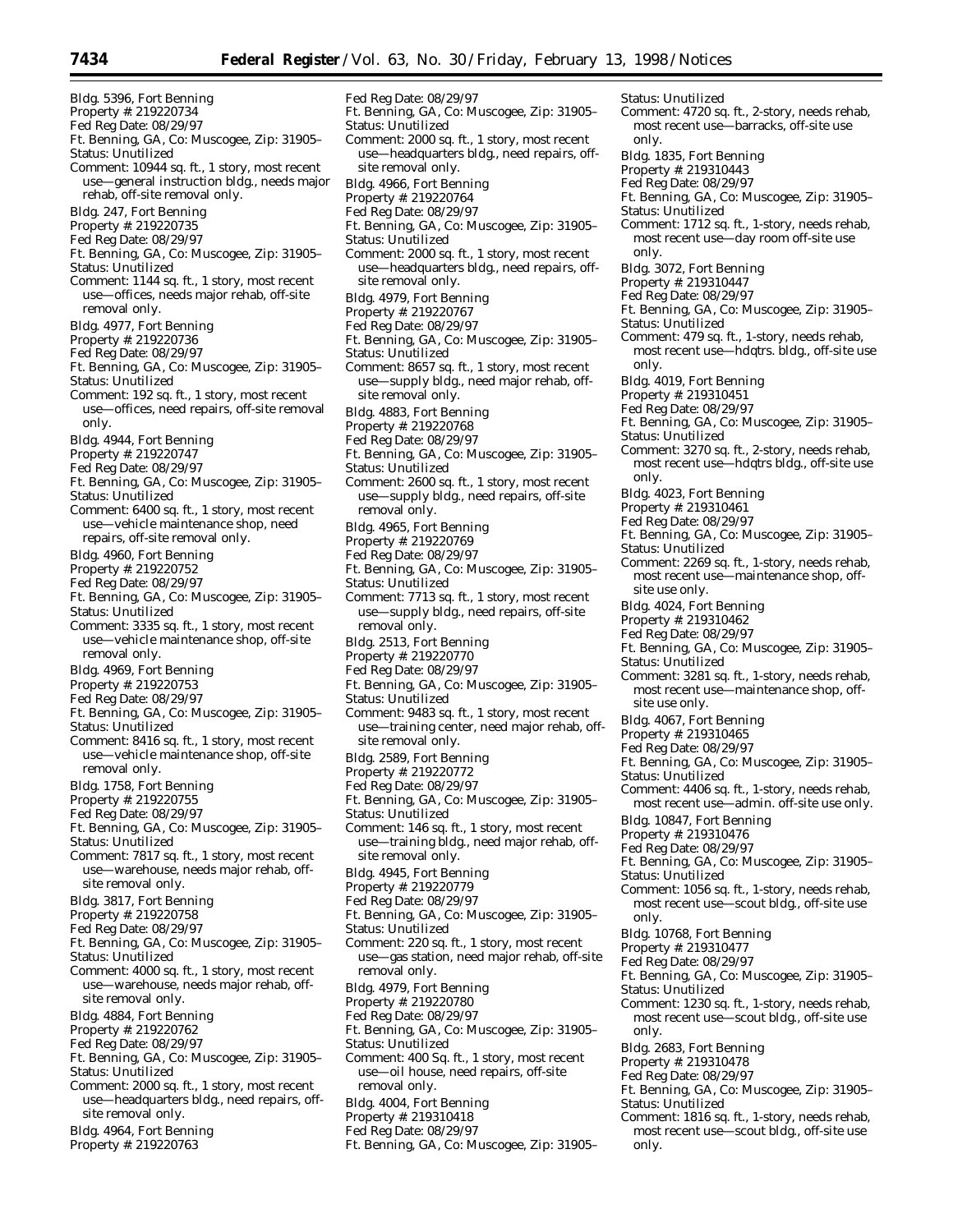Bldg. 354, Fort Gordon Property #: 219330259 Fed Reg Date: 08/29/97 Ft. Gordon, GA, Co: Richmond, Zip: 30905– Status: Unutilized Comment: 4237 sq. ft., 1-story wood, possible termite damage, needs repair, presence of asbestos, most recent use—offices, off-site use only. Bldg. 355, Fort Gordon Property #: 219330260 Fed Reg Date: 08/29/97 Ft. Gordon, GA, Co: Richmond, Zip: 30905– Status: Unutilized Comment: 4237 sq. ft., 1-story wood, needs repairs, presence of asbestos, most recent use—offices, off-site use only. Bldg. 356, Fort Gordon Property #: 219330261 Fed Reg Date: 08/29/97 Ft. Gordon, GA, Co: Richmond, Zip: 30905– Status: Unutilized Comment: 4237 sq. ft., 1-story wood, possible termite damage, needs repairs, most recent use—offices, off-site use only. Bldg. 19601, Fort Gordon Property #: 219330268 Fed Reg Date: 08/29/97 Ft. Gordon, GA, Co: Richmond, Zip: 30905– Status: Unutilized Comment: 2132 sq. ft., 1-story wood, possible termite damage, presence of asbestos, most recent use—offices, off-site use only. Bldg. 19602, Fort Gordon Property #: 219330269 Fed Reg Date: 08/29/97 Ft. Gordon, GA, Co: Richmond, Zip: 30905– Status: Unutilized Comment: 1555 sq. ft., 1-story wood, presence of asbestos, most recent use offices, off-site use only. Bldg. 332, Fort Gordon Property #: 219330289 Fed Reg Date: 08/29/97 Ft. Gordon, GA, Co: Richmond, Zip: 30905– Status: Unutilized Comment: 5340 sq. ft., 1-story wood, needs repair, presence of asbestos, most recent use—laboratory, off-site use only. Bldg. 333, Fort Gordon Property #: 219330290 Fed Reg Date: 08/29/97 Ft. Gordon, GA, Co: Richmond, Zip: 30905– Status: Unutilized Comment: 5340 sq. ft., 1-story wood, possible termite damage, needs repair, presence of asbestos, most recent use—laboratory, offsite use only. Bldg. 352, Fort Gordon Property #: 219330294 Fed Reg Date: 08/29/97 Ft. Gordon, GA, Co: Richmond, Zip: 30905– Status: Unutilized Comment: 560 sq. ft., 1-story metal, presence of asbestos, most recent use—equip. storage, off-site use only. Bldg. 10501 Property #: 219410264 Fed Reg Date: 08/29/97 Fort Gordon Fort Gordon, GA, Co: Richmond, Zip: 30905– Status: Unutilized Comment: 2516 sq. ft.; 1 story; wood; needs

rehab.; most recent use—office; off-site use only.

Bldg. 11813 Property #: 219410269 Fed Reg Date: 08/29/97 Fort Gordon Fort Gordon, GA, Co: Richmond, Zip: 30905– Status: Unutilized Comment: 70 sq. ft., 1-story; metal, needs rehab.; most recent use—storage; off-site use only. Bldg. 21314 Property #: 219410270 Fed Reg Date: 08/29/97 Fort Gordon Fort Gordon, GA, Co: Richmond, Zip: 30905– Status: Unutilized Comment: 85 sq. ft., 1-story; needs rehab.; most recent use—storage; off-site use only. Bldg. 951 Property #: 219410271 Fed Reg Date: 08/29/97 Fort Gordon Fort Gordon, GA, Co: Richmond, Zip: 30905– Status: Unutilized Comment: 17,825 sq. ft.; 1 story; wood; needs rehab.; most recent use—workshop; off-site use only. Bldg. 12809 Property #: 219410272 Fed Reg Date: 08/29/97 Fort Gordon Fort Gordon, GA, Co: Richmond, Zip: 30905– Status: Unutilized Comment: 2788 sq. ft., 1 story; wood; needs rehab.; most recent use—maintenance shop; off-site use only. Bldg. 10306 Property #: 219410273 Fed Reg Date: 08/29/97 Fort Gordon Fort Gordon, GA, Co: Richmond, Zip: 30905– Status: Unutilized Comment: 195 sq. ft., 1 story; wood; most recent use—oil storage shed; off-site use only. Bldg. 2813, Ft. Benning Property #: 219520074 Fed Reg Date: 08/29/97 Ft. Benning, GA, Co: Muscogee, Zip: 31905– Status: Unutilized Comment: 40536 sq. ft., 4-story, most recent use—admin., needs major repair, off-site use only. Bldg. T–901 Property #: 219520077 Fed Reg Date: 08/29/97 Hunter Army Airfield Savannah, GA, Co. Chatham, Zip: 31409– Status: Unutilized Comment: 1828 sq. ft., 1-story, needs major repair, most recent use—admin., off-site use only. Bldg. 2814, Fort Benning Property #: 219520133 Fed Reg Date: 08/29/97 Ft. Benning, GA, Co: Muscogee, Zip: 31905– Status: Unutilized Comment: 40536 sq. ft., 4-story, most recent use—barracks w/dining, needs major repair, off-site use only. Bldg. 1755, Fort Benning Property #: 219520170 Fed Reg Date: 08/29/97 Ft. Benning, GA, Co: Muscogee, Zip: 31905– Status: Unutilized

Comment: 3142 sq. ft., needs rehab, most recent use—maint. shop, off-site use only. Bldg. 4051, Fort Benning Property #: 219520175 Fed Reg Date: 08/29/97 Ft. Benning, GA, Co: Muscogee, Zip: 31905– Status: Unutilized Comment: 967 sq. ft., 1-story, needs rehab, most recent use—storage, off-site use only. Bldg. A1618, Fort Gordon Property #: 219520184 Fed Reg Date: 08/29/97 Ft. Gordon, GA, Co: Richmond, Zip: 30905– Status: Unutilized Comment: 2800 sq. ft., 1-story, needs rehab, most recent use—storage, presence of asbestos & lead base paint, off-site use only. Bldg. 2141 Property #: 219610655 Fed Reg Date: 08/29/97 Fort Gordon Ft. Gordon, GA, Co: Richmond, Zip: 30905– Status: Unutilized Comment: 2283 sq. ft., needs repair, most recent use—office, off-site use only. Bldg. 34300 Property #: 219620664 Fed Reg Date: 08/29/97 Fort Gordon Ft. Gordon, GA, Co: Richmond, Zip: 30905– Status: Unutilized Comment: 2525 sq. ft., most recent use—auto svc store, possible asbestos, off-site use only. Bldg. S–7332 Property #: 219630160 Fed Reg Date: 08/29/97 Fort Stewart Hinesville, GA, Co: Liberty, Zip: 31314– Status: Unutilized Comment: 1140 sq. ft., fair condition, most recent use—admin., off-site use only. Bldg. T–293 Property #: 219710230 Fed Reg Date: 08/29/97 Fort Stewart Hinesville, GA, Co: Liberty, Zip: 31314– Status: Excess Comment: 5220 sq. ft., most recent use admin., needs major repairs, off-site use only. Bldg. T–963 Property #: 219710232 Fed Reg Date: 08/29/97 Fort Stewart Hinesville, GA, Co: Liberty, Zip: 31314– Status: Excess Comment: 3108 sq. ft., most recent use—veh. maint. shop, needs major repairs, off-site use only. Bldg. 107 Property #: 219720154 Fed Reg Date: 08/29/97 Fort Benning Ft. Benning, GA, Co: Muscogee, Zip: 31905– Status: Unutilized Comment: 12823 sq. ft., needs rehab, most recent use—warehouse, off-site use only. Bldg. 239 Property #: 219720155 Fed Reg Date: 08/29/97 Fort Benning Fort Benning, GA, Co: Muscogee, Zip: 31905–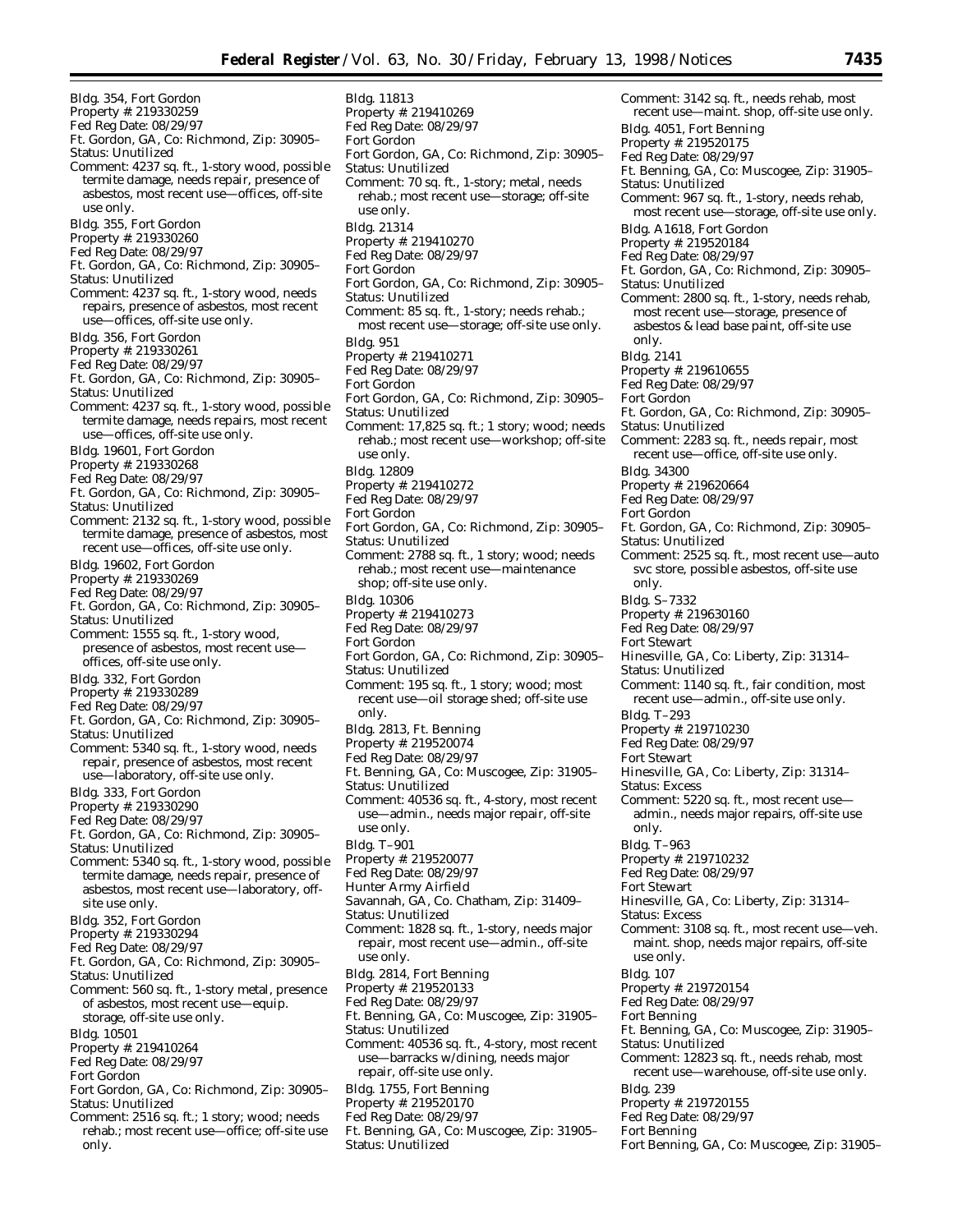Status: Unutilized Comment: 2817 sq. ft., needs rehab, most recent use—exchange service outlet, offsite use only. Bldg. 322 Property #: 219720156 Fed Reg Date: 08/29/97 Fort Benning Ft. Benning, GA, Co: Muscogee, Zip: 31905– Status: Unutilized Comment: 9600 sq. ft., needs rehab, most recent use—admin., off-site use only. Bldg. 327 Property #: 219720157 Fed Reg Date: 08/29/97 Fort Benning Ft. Benning, GA, Co: Muscogee, Zip: 31905– Status: Unutilized Comment: 996 sq. ft., needs rehab, most recent use—storage, off-site use only. Bldg. 329 Property #: 219720158 Fed Reg Date: 08/29/97 Fort Benning Ft. Benning, GA, Co: Muscogee, Zip: 31905– Status: Unutilized Comment: 1001 sq. ft., needs rehab, most recent use—access cnt fac, off-site use only. Bldg. 1727 Property #: 219720159 Fed Reg Date: 08/29/97 Fort Benning Ft. Benning, GA, Co: Muscogee, Zip: 31905– Status: Unutilized Comment: 704 sq. ft., needs rehab, most recent use—storage, off-site use only. Bldg. 1728 Property #: 219720160 Fed Reg Date: 08/29/97 Fort Benning Ft. Benning, GA, Co: Muscogee, Zip: 31905– Status: Unutilized Comment: 7693 sq. ft., needs rehab, most use—storage, off-site use only. Bldg. 1737 Property #: 219720161 Fed Reg Date: 08/29/97 Fort Benning Ft. Benning, GA, Co: Muscogee, Zip: 31905– Status: Unutilized Comment: 1500 sq. ft., needs rehab. most recent use—storage off-site use only. Bldg. 2512 Property #: 219720162 Fed Reg Date: 08/29/97 Fort Benning Ft. Benning, GA, Co: Muscogee, Zip: 31905– Status: Unutilized Comment: 4378 sq. ft., needs rehab, most recent use—admin., off-site use only. Bldg. 2515 Property #: 219720163 Fed Reg Date: 08/29/97 Fort Benning Ft. Benning, GA, Co: Muscogee, Zip: 31905– Status: Unutilized Comment: 4720 sq. ft., needs rehab, most recent use—admin., off-site use only. Bldg. 2517–2518, 2521–2525 Property #: 219720164 Fed Reg Date: 08/29/97 Fort Benning Ft. Benning, GA, Co: Muscogee, Zip: 31905– Status: Unutilized Comment: 4720 sq. ft., each, needs rehab, most recent use—education facility, off-site use only. Bldgs. 2527–2531 Property#: 219720165 Fed Reg Date: 08/29/97 Fort Benning Ft. Benning, GA, Co: Muscogee, Zip: 31905– Status: Unutilized Comment: 4720 sq. ft., each, needs rehab, most recent use—admin., off-site use only. Bldg. 2592 Property#: 219720166 Fed Reg Date: 08/29/97 Fort Benning Ft. Benning, GA, Co: Muscogee, Zip: 31905– Status: Unutilized Comment: 11674 sq. ft., needs rehab, most recent use—gym, off-site use only. Bldg. 2593 Property#: 219720167 Fed Reg Date: 08/29/97 Fort Benning Ft. Benning, GA, Co: Muscogee, Zip: 31905– Status: Unutilized Comment: 13644 sq. ft., needs rehab, most recent use—parachute shop, off-site use only. Bldg. 2595 Property #: 219720168 Fed Reg Date: 08/29/97 Fort Benning Ft. Benning, GA, Co: Muscogee, Zip: 31905– Status: Unutilized Comment: 3356 sq. ft., needs rehab, most recent use—chapel, off-site use only. Bldgs. 2865, 2869, 2872 Property #: 219720169 Fed Reg Date: 08/29/97 Fort Benning Ft. Benning, GA, Co: Muscogee, Zip: 31905– Status: Unutilized Comment: approx. 1100 sq. ft. each, needs rehab, most recent use—shower fac., offsite use only. Bldgs. 4400–4402 Property #: 219720170 Fed Reg Date: 08/29/97 Fort Benning Ft. Benning, GA, Co: Muscogee, Zip: 31905– Status: Unutilized Comment: various sq. ft., needs rehab, most recent use—admin., off-site use only. Bldg. 4404 Property #: 219720171 Fed Reg Date: 08/29/97 Fort Benning Ft. Benning, GA, Co: Muscogee, Zip: 31905– Status: Unutilized Comment: 2723 sq. ft., needs rehab, most recent use—detached day room, off-site use only. Bldg. 4405 Property #: 219720172 Fed Reg Date: 08/29/97 Fort Benning Ft. Benning, GA, Co: Muscogee, Zip: 31905– Status: Unutilized Comment: 7670 sq. ft., needs rehab, most recent use—barracks, off-site use only. Bldg. 4406 Property #: 219720173 Fed Reg Date: 08/29/97

Fort Benning Ft. Benning, GA, Co: Muscogee, Zip: 31905– Status: Unutilized Comment: 1372 sq. ft., needs rehab, most recent use—storage, off-site use only. Bldg. 4407 Property #: 219720174 Fed Reg Date: 08/29/97 Fort Benning Ft. Benning, GA, Co: Muscogee, Zip: 31905– Status: Unutilized Comment: 1635 sq. ft., needs rehab, most recent use—admin., off-site use only. 11 Bldgs. Property #: 219720175 Fed Reg Date: 08/29/97 Fort Benning 4428–4429, 4433–4436, 4441–4443, 4447– 4448 Ft. Benning, GA, Co: Muscogee, Zip: 31905– Status: Unutilized Comment: 4425 sq. ft. each, needs rehab, most recent use—barracks, off-site use only. 6 Bldgs. Property #: 219720176 Fed Reg Date: 08/29/97 Fort Benning 4450–4451, 4453–4454, 4456–4457 Ft. Benning, GA, Co: Muscogee, Zip: 31905– Status: Unutilized Comment: 4425 sq. ft. each, needs rehab, most recent use—barracks, off-site use only. 10 Bldgs. Property #: 219720177 Fed Reg Date: 08/29/97 Fort Benning 4460–4461, 4463–4464, 4468, 4470–4474 Ft. Benning, GA, Co: Muscogee, Zip: 31905– Status: Unutilized Comment: 4425 sq. ft. each, needs rehab, most recent use—barracks, off-site use only. Bldgs. 4432, 4440, 4445 Property #: 219720179 Fed Reg Date: 08/29/97 Fort Benning Ft. Benning, GA, Co: Muscogee, Zip: 31905– Status: Unutilized Comment: various sq. ft., needs rehab, most recent use—storage, off-site use only. 8 Bldgs. Property #: 219720180 Fed Reg Date: 08/29/97 Fort Benning 4425, 4431, 4438–4439, 4452, 4458–4459, 4465 Ft. Benning, GA, Co: Muscogee, Zip: 31905– Status: Unutilized Comment: 2498 sq. ft. each, needs rehab, most recent use—dining facility, off-site use only. 6 Bldgs. Property #: 219720181 Fed Reg Date: 08/29/97 Fort Benning 4430, 4437, 4449, 4455, 4462, 4467 Ft. Benning, GA, Co: Muscogee, Zip: 31905– Status: Unutilized Comment: 1884 sq. ft. each, needs rehab, most recent use—admin., off-site use only. Bldg. 4444 Property #: 219720182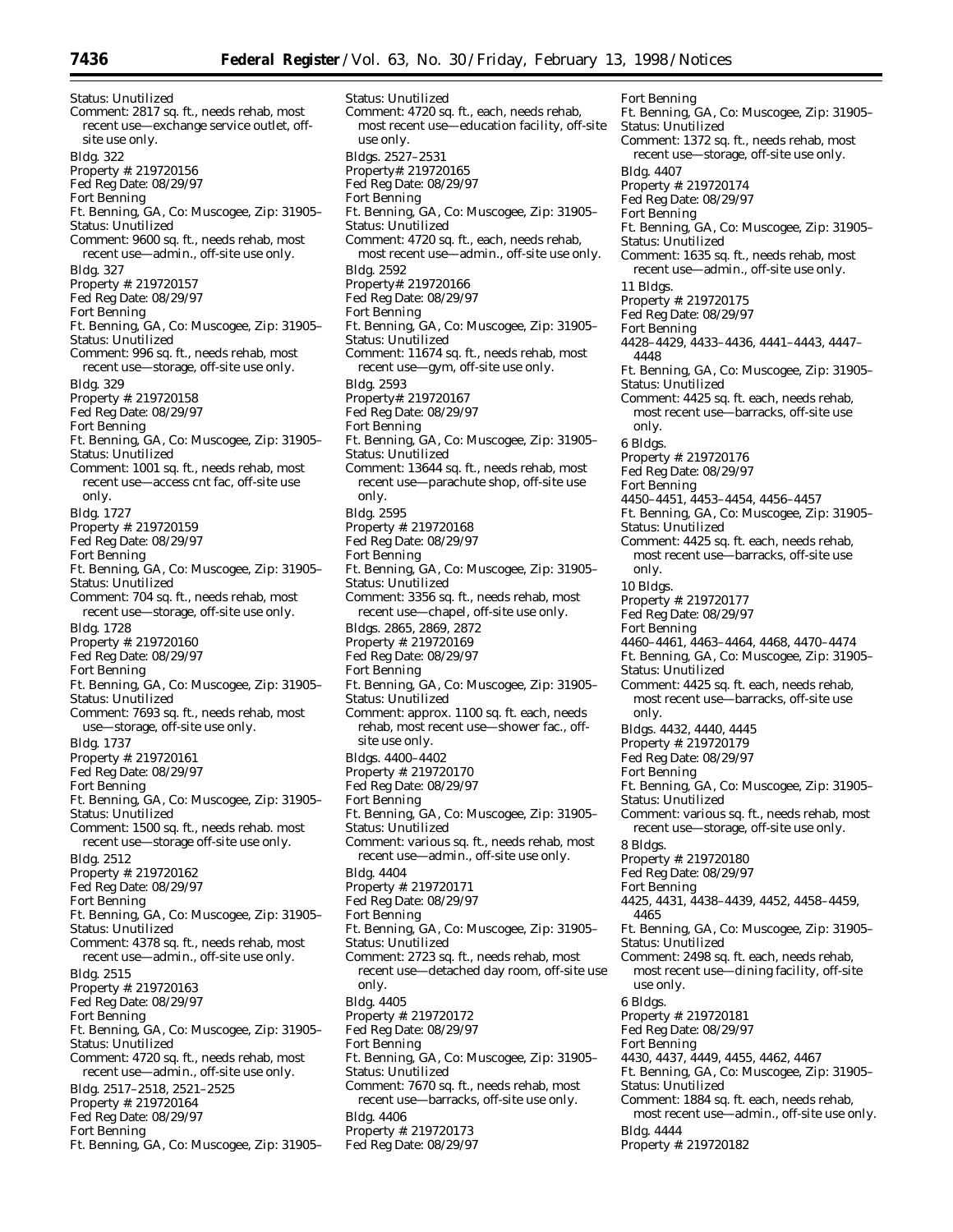Fed Reg Date: 08/29/97 Fort Benning Ft. Benning, GA, Co: Muscogee, Zip: 31905– Status: Unutilized Comment: 2284 sq. ft. needs rehab, most recent use—medical clinic, off-site use only. Bldg. 4475 Property #: 219720183 Fed Reg Date: 08/29/97 Fort Benning Ft. Benning, GA, Co: Muscogee, Zip: 31905– Status: Unutilized Comment: 2213 sq. ft. needs rehab, most recent use—headquarters bldg., off-site use only. Bldg. 4476 Property #: 219720184 Fed Reg Date: 08/29/97 Fort Benning Ft. Benning, GA, Co: Muscogee, Zip: 31905– Status: Unutilized Comment: 3148 sq. ft., needs rehab, most recent use—vehicle maint. shop, off-site use only. Bldgs. 4478, 4485 Property #: 219720185 Fed Reg Date: 08/29/97 Fort Benning Ft. Benning, GA, Co: Muscogee, Zip: 31905– Status: Unutilized Comment: 3000 sq. ft. and 4366 sq. ft., needs rehab, most recent use—instruction bldg., off-site use only. Bldg. 4480 Property #: 219720186 Fed Reg Date: 08/29/97 Fort Benning Ft. Benning, GA, Co: Muscogee, Zip: 31905– Status: Unutilized Comment: 3000 sq. ft., needs rehab, most recent use—mobilization dining facility, off-site use only. Bldg. 4482 Property #: 219720187 Fed Reg Date: 08/29/97 Fort Benning Ft. Benning, GA, Co: Muscogee, Zip: 31905– Status: Unutilized Comment: 300 sq. ft., needs rehab, most recent use—carpentry shop, off-site use only. Bldg. 4640 Property #: 219720188 Fed Reg Date: 08/29/97 Fort Benning Ft. Benning, GA, Co: Muscogee, Zip: 31905– Status: Unutilized Comment: 3800 sq. ft., needs rehab, most recent use—exchange branch, off-site use only. 8 Bldgs. Property #: 219720189 Fed Reg Date: 08/29/97 Fort Benning 4700–4701, 4704–4707, 4710–4711 Ft. Benning, GA, Co: Muscogee, Zip: 31905– Status: Unutilized Comment: 6433 sq. ft. each, needs rehab, most recent use—unaccompanied personnel housing, off-site use only. Bldgs. 4703, 4708–4709

- Property #: 219720190
- Fed Reg Date: 08/29/97

Fort Benning Ft. Benning, GA, Co: Muscogee, Zip: 31905– Status: Unutilized Comment: 3570 sq. ft. each, needs rehab, most recent use—battalion headquarters bldg., off-site use only. Bldg. 4714 Property #: 219720191 Fed Reg Date: 08/29/97 Fort Benning Ft. Benning, GA, Co: Muscogee, Zip: 31905– Status: Unutilized Comment: 1983 sq. ft., needs rehab, most recent use—battalion headquarters bldg., off-site use only. Bldg. 4702 Property #: 219720192 Fed Reg Date: 08/29/97 Fort Benning Ft. Benning, GA, Co: Muscogee, Zip: 31905– Status: Unutilized Comment: 3690 sq. ft., needs rehab, most recent use—dining facility off-site use only. Bldgs. 4712–4713 Property #: 219720193 Fed Reg Date: 08/29/97 Fort Benning Ft. Benning, GA, Co: Muscogee, Zip: 31905– Status: Unutilized Comment: 1983 sq. ft. and 10270 sq. ft., needs rehab, most recent use—company headquarters bldg., off-site use only. Bldg. T–930 Property #: 219730218 Fed Reg Date: 10/03//97 Fort Stewart Hinesville, GA, Co: Liberty, Zip: 31314– Status: Unutilized Comment: 34098 sq. ft., poor condition, most recent use—laundry, off-site use only. Bldg. T–931 Property #: 219730219 Fed Reg Date: 10/03/97 Fort Stewart Hinesville, GA, Co: Liberty, Zip: 31314– Status: Unutilized Comment: 2232 sq. ft., poor condition, most recent use—gas gen. plant, off-site use only. Bldg. T–949 Property #: 219730220 Fed Reg Date: 10/03/97 Fort Stewart Hinesville, GA, Co: Liberty, Zip: 31314– Status: Unutilized Comment: 240 sq. ft. poor condition, most recent use—plant bldg., off-site use only. *Hawaii* Buildings P–88 Property #: 219030324 Fed Reg Date: 08/29/97 Project Name: Aliamanu Military Reservation Aliamanu Military Reservation Honolulu, HI, Co: Honolulu, Zip: 96818– Location: Approximately 600 feet from Main Gate on Aliamanu Drive. Status: Unutilized Comment: 45,216 sq. ft. underground tunnel complex, pres. of asbestos clean-up required of contamination, use of respirator required by those entering property, use

limitations.

Bldg. S–823 Property #: 219520082 Fed Reg Date: 08/29/97 Wheeler Army Airfield Wahiawa, HI, Zip: 96786– Status: Unutilized Comment: 3150 sq. ft., 2-story wood frame, most recent use—office, off-site use only. Bldg. T–723 Property #: 219620657 Fed Reg Date: 08/29/97 Fort Shafter Honolulu, HI, Zip: 96819– Status: Unutilized Comment: 1751 sq. ft., most recent use—store house, off-site use only. Bldg. T–1629 Property #: 219620658 Fed Reg Date: 08/29/97 Schofield Barracks Wahiawa, HI, Zip: 96786– Status: Unutilized Comment: 3287 sq. ft., most recent use storage, possible termite infestation, off-site use only. Bldg. T–587 Property #: 219640198 Fed Reg Date: 08/29/97 Schofield Barracks Wahiawa, HI, Zip: 96786– Status: Unutilized Comment: 3448 sq. ft., most recent use—store house, off-site use only. Bldg. P–591 Property #: 219640199 Fed Reg Date: 08/29/97 Schofield Barracks Wahiawa, HI, Zip: 96786– Status: Unutilized Comment: 800 sq. ft., most recent use—store house, off-site use only. Bldg. P–592 Property #: 219640200 Fed Reg Date: 08/29/97 Schofield Barracks Wahiawa, HI, Zip: 96786– Status: Unutilized Comment: 800 sq. ft., most recent use—store house, off-site use only. Bldg. T–674A Property #: 219640201 Fed Reg Date: 08/29/97 Schofield Barracks Wahiawa, HI, Zip: 96786– Status: Unutilized Comment: 4365 sq. ft., most recent use office/classroom, off-site use only. Bldg. T–675A Property #: 219640202 Fed Reg Date: 08/29/97 Schofield Barracks Wahiawa, HI, Zip: 96786– Status: Unutilized Comment: 4365 sq. ft., most recent use offce, off-site use only. Bldg. T–337 Property #: 219640203 Fed Reg Date: 08/29/97 Fort Shafter Honolulu, HI, Co: Honolulu, Zip: 96819– Status: Unutilized Comment: 132 sq. ft., most recent use storage, off-site use only. Bldg. T–527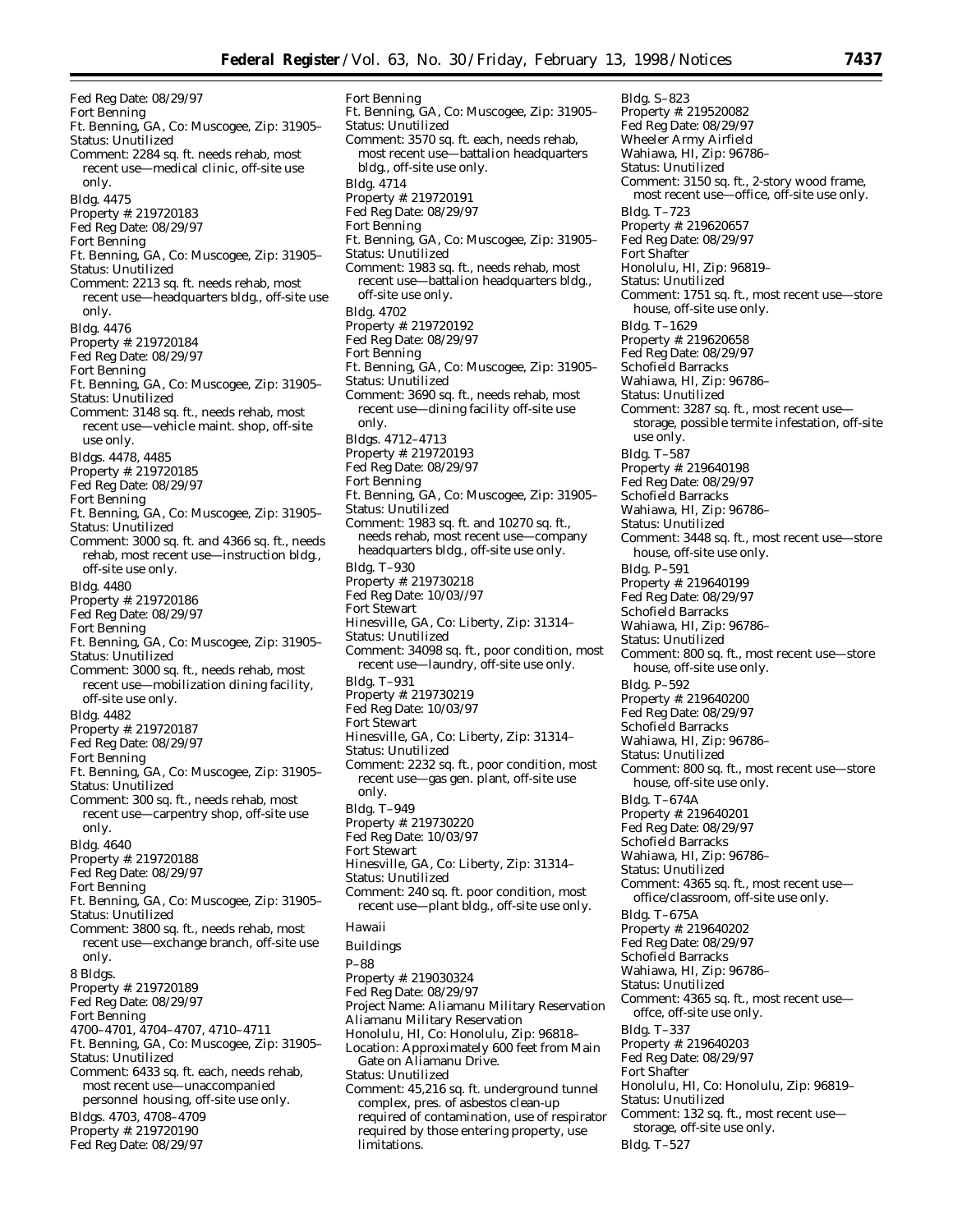Property #: 219640204 Fed Reg Date: 08/29/97 Fort Shafter Honolulu, HI, Co: Honolulu, Zip: 96819– Status: Unutilized Comment: 4131 sq. ft., most recent use training center, off-site use only. Bldg. P–593 Property #: 219710119 Fed Reg Date: 08/29/97 Schofield Barracks Wahiawa, HI, Zip: 96786– Status: Unutilized Comment: 882 sq. ft. metal, good condition, off-site use only. Bldg. P–594 Property #: 219710120 Fed Reg Date: 08/29/97 Schofield Barracks Wahiawa, HI, Zip: 96786– Status: Unutilized Comment: 882 sq. ft. metal, good condition, off-site use only. Bldg. P–225 Property #: 219710121 Fed Reg Date: 08/29/97 Fort Shafter Military Reservation Honolulu, HI, Co: Honolulu, Zip: 96819– Status: Unutilized Comment: 330 sq. ft., most recent use storage, requires complete cleaning, off-site use only. Bldg. T–69 Property #: 219720198 Fed Reg Date: 08/29/97 Schofield Barracks Wahiawa, HI, Zip: 96786– Status: Unutilized Comment: 3039 sq. ft., most recent use chapel, needs repair, off-site use only. Bldg. T–911 Property #: 219720199 Fed Reg Date: 08/29/97 Schofield Barracks Wahiawa, HI, Zip: 96786– Status: Unutilized Comment: 4800 sq. ft., most recent use office, needs repair, off-site use only. Bldg. T–912 Property #: 219720200 Fed Reg Date: 08/29/97 Schofield Barracks Wahiawa, HI, Zip: 96786– Status: Unutilized Comment: 4800 sq. ft., most recent use office, needs repair, off-site use only. Bldg. T–913 Property #: 219720201 Fed Reg Date: 08/29/97 Schofield Barracks Wahiawa, HI, Zip: 96786– Status: Unutilized Comment: 4800 sq. ft., most recent use office, needs repair, off-site use only. Bldg. T–914 Property #: 219720202 Fed Reg Date: 08/29/97 Schofield Barracks Wahiawa, HI, Zip: 96786– Status: Unutilized Comment: 144 sq. ft., most recent use storage, needs repair, off-site use only. Bldg. T–917 Property #: 219720203

Fed Reg Date: 08/29/97 Schofield Barracks Wahiawa, HI, Zip: 96786– Status: Unutilized Comment: 1328 sq. ft., most recent use office, needs repair, off-site use only. Bldg. T–918 Property #: 219720204 Fed Reg Date: 08/29/97 Schofield Barracks Wahiawa, HI, Zip: 96786– Status: Unutilized Comment: 1306 sq. ft., most recent use classroom, needs repair, off-site use only. Bldg. T–920 Property #: 219720205 Fed Reg Date: 08/29/97 Schofield Barracks Wahiawa, HI, Zip: 96786– Status: Unutilized Comment: 1306 sq. ft., most recent use office, needs repair, off-site use only. Bldg. T–921 Property #: 219720206 Fed Reg Date: 08/29/97 Schofield Barracks Wahiawa, HI, Zip: 96786– Status: Unutilized Comment: 1427 sq. ft., most recent use office, needs repair, off-site use only. Bldg. T–450 Property #: 219730221 Fed Reg Date: 10/03/97 Fort Shafter Honolulu, HI, Co: Honolulu, Zip: 96819– Status: Unutilized Comment: 672 sq. ft., presence of asbestos/ lead paint, most recent use—guest house, off-site use only. Bldg. T–451 Property #: 219730222 Fed Reg Date: 10/03/97 Fort Shafter Honolulu, HI, Co: Honolulu, Zip: 96819– Status: Unutilized Comment: 1348 sq. ft., presence of asbestos/ lead paint, most recent use—guest house, off-site use only. Bldg. T–452 Property #: 219730223 Fed Reg Date: 10/03/97 Fort Shafter Honolulu, HI, Co: Honolulu, Zip: 96819– Status: Unutilized Comment: 672 sq. ft., presence of asbestos/ lead paint, most recent use—guest house, off-site use only. Bldg. T–453 Property #: 219730224 Fed Reg Date: 10/03/97 Fort Shafter Honolulu, HI, Co: Honolulu, Zip: 96819– Status: Unutilized Comment: 1348 sq. ft., presence of asbestos/ lead paint, most recent use—guest house, off-site use only. Bldg. T–454 Property #: 219730225 Fed Reg Date: 10/03/97 Fort Shafter Honolulu, HI, Co: Honolulu, Zip: 96819– Status: Unutilized Comment: 672 sq. ft., presence of asbestos/ lead paint, most recent use—guest house, off-site use only.

Bldg. T–455 Property #: 219730226 Fed Reg Date: 10/03/97 Fort Shafter Honolulu, HI, Co: Honolulu, Zip: 96819– Status: Unutilized Comment: 1348 sq. ft., presence of asbestos/ lead paint, most recent use—guest house, off-site use only. Bldg. T–456 Property #: 219730227 Fed Reg Date: 10/03/97 Fort Shafter Honolulu, HI, Co: Honolulu, Zip: 96819– Status: Unutilized Comment: 672 sq. ft., presence of asbestos/ lead paint, most recent use—guest house, off-site use only. Bldg. T–457 Property #: 219730228 Fed Reg Date: 10/03/97 Fort Shafter Honolulu, HI, Co: Honolulu, Zip: 96819– Status: Unutilized Comment: 1348 sq. ft., presence of asbestos/ lead paint, most recent use—guest house, off-site use only. Bldg. T–458 Property #: 219730229 Fed Reg Date: 10/03/97 Fort Shafter Honolulu, HI, Co: Honolulu, Zip: 96819– Status: Unutilized Comment: 672 sq. ft., presence of asbestos/ lead paint, most recent use—guest house, off-site use only. Bldg. T–459 Property #: 219730230 Fed Reg Date: 10/03/97 Fort Shafter Honolulu, HI, Co: Honolulu, Zip: 96819– Status: Unutilized Comment: 1348 sq. ft., presence of asbestos/ lead paint, most recent use—guest house, off-site use only. Bldg. T–460 Property #: 219730231 Fed Reg Date: 10/03/97 Fort Shafter Honolulu, HI, Co: Honolulu, Zip: 96819– Status: Unutilized Comment: 672 sq. ft., presence of asbestos/ lead paint, most recent use—guest house, off-site use only. *Illinois* Buildings Bldg. 54 Property #: 219620666 Fed Reg Date: 08/29/97 Rock Island Arsenal Rock Island, IL, Co: Rock Island, Zip: 61299– Status: Unutilized Comment: 2000 sq. ft., most recent use—oil storage, needs repair, off-site use only. *Kansas* Buildings Bldg. 166, Fort Riley Property #: 219410325 Fed Reg Date: 08/29/97 Ft. Riley, KS, Co: Geary, Zip: 66442– Status: Unutilized Comment: 3803 sq. ft., 3-story brick

residence, needs rehab, presence of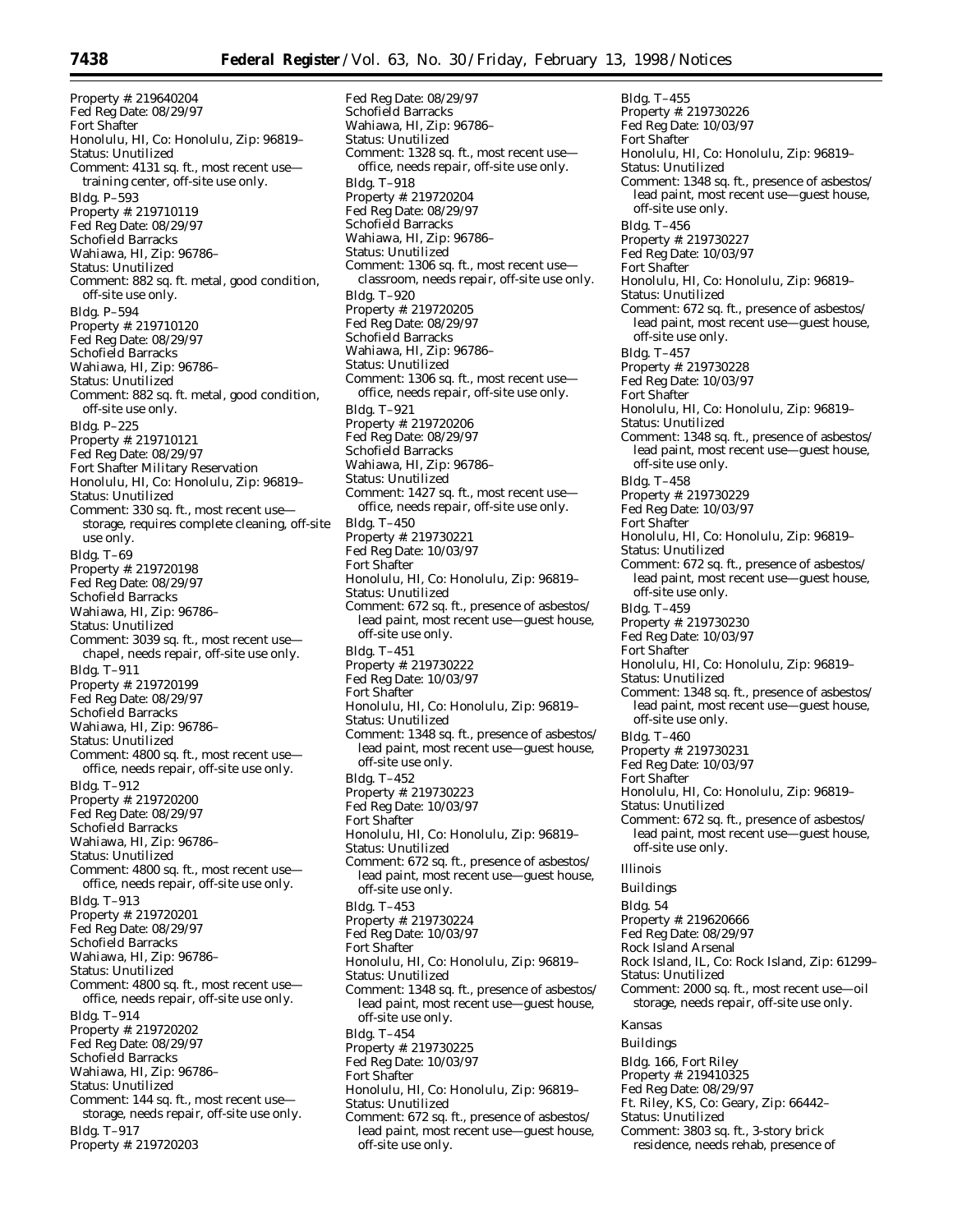asbestos, located within National Registered Historic District. Bldg. 184, Fort Riley Property #: 219430146 Fed Reg Date: 08/29/97 Ft. Riley, KS, Zip: 66442– Status: Unutilized Comment: 1959 sq. ft., 1-story, needs rehab, presence of asbestos, most recent use boiler plant, historic district. Bldg. P–313, Fort Riley Property #: 219620668 Fed Reg Date: 08/29/97 Ft. Riley, KS, Co: 66442– Status: Unutilized Comment: 6222 sq. ft., most recent use admin. bldg., needs repair, possible asbestos. Bldg. P–138 Property #: 219730232 Fed Reg Date: 10/03/97 Fort Leavenworth Leavenworth, KS, Zip: 66027– Status: Unutilized Comment: 5087 sq. ft., 2-story, possible asbestos/lead paint, most recent use battalion hdqtrs., off-site use only. Bldg. P–139 Property #: 219730233 Fed Reg Date: 10/03/97 Fort Leavenworth Leavenworth, KS, Zip: 66027– Status: Unutilized Comment: 1798 sq. ft., possible asbestos/lead paint, most recent use—brigade hdqtrs., off-site use only. Bldg. S–402 Property #: 219730234 Fed Reg Date: 10/03/97 Fort Leavenworth Leavenworth, KS, Zip: 66027– Status: Unutilized Comment: 2792 sq. ft., possible asbestos/lead paint, most recent use—hospital clinic, offsite use only. Bldg. S–404 Property #: 219730235 Fed Reg Date: 10/03/97 Fort Leavenworth Leavenworth, KS, Zip: 66027– Status: Unutilized Comment: 4795 sq. ft., possible asbestos/lead paint, most recent use—hospital clinic, offsite use only. *Louisiana* Buildings Bldg. 7311, Fort Polk Property #: 219620681 Fed Reg Date: 08/29/97 Ft. Polk, LA, Co: Vernon, Zip: 71459– Status: Underutilized Comment: 643 sq. ft., most recent use—BOQ Transient. Bldg. 7310, Fort Polk Property #: 219620682 Fed Reg Date: 08/29/97 Ft. Polk, LA, Co: Vernon, Zip: 71459– Status: Underutilized Comment: 643 sq. ft., most recent use—BOQ Transient. Bldg. 7309, Fort Polk Property #: 219620683 Fed Reg Date: 08/29/97

Ft. Polk, LA, Co: Vernon, Zip: 71459– Status: Underutilized Comment: 643 sq. ft., most recent use–BOQ Transient, needs repair. Bldg. 5917 A, B, C, D Property #: 219630164 Fed Reg Date: 08/29/97 Fort Polk Ft. Polk, LA, Co: Vernon Parish, Zip: 71459– 7100 Status: Unutilized Comment: 3902 sq. ft., family housing, needs rehab. Bldg. 7805, Fort Polk Property #: 219640513 Fed Reg Date: 08/29/97 Ft. Polk, LA, Co: Vernon Parish, Zip: 71459– Status: Unutilized Comment: 4172 sq. ft., 2-story, most recent use—barracks. Bldg. 7806, Fort Polk Property #: 219640514 Fed Reg Date: 08/29/97 Ft. Polk, LA, Co: Vernon Parish, Zip: 71459– Status: Unutilized Comment: 4172 sq. ft., 2-story, most recent use—barracks. Bldg. 7807 Fort Polk Property #: 219640515 Fed Reg Date: 08/29/97 Ft. Polk, LA, Co: Vernon Parish, Zip: 71459– Status: Unutilized Comment: 4172 sq. ft., 2-story most recent use—barracks. Bldg. 7808 Fort Polk Property #: 219640516 Fed Reg Date: 08/29/97 Ft. Polk, LA, Co: Vernon Parish, Zip: 71459– Status: Underutilized Comment: 4172 sq. ft., 2-story most recent use—barracks. Bldg. 7809 Fort Polk Property #: 219640517 Fed Reg Date: 08/29/97 Ft. Polk, LA, Co: Vernon Parish, Zip: 71459– Status: Underutilized Comment: 4172 sq. ft., 2-story most recent use—barracks. Bldg. 7810 Fort Polk Property #: 219640518 Fed Reg Date: 08/29/97 Ft. Polk, LA, Co: Vernon Parish, Zip: 71459– Status: Underutilized Comment: 4172 sq. ft., 2-story most recent use—barracks. Bldg. 7811 Fort Polk Property #: 219640519 Fed Reg Date: 08/29/97 Ft. Polk, LA, Co: Vernon Parish, Zip: 71459– Status: Underutilized Comment: 4172 sq. ft., 2-story most recent use—barracks. Bldg. 7813 Fort Polk Property #: 219640520 Fed Reg Date: 08/29/97 Ft. Polk, LA, Co: Vernon Parish, Zip: 71459– Status: Underutilized Comment: 4172 sq. ft., 2-story most recent use—barracks.

Bldg. 7814 Fort Polk Property #: 219640521 Fed Reg Date: 08/29/97 Ft. Polk, LA, Co: Vernon Parish, Zip: 71459– Status: Underutilized Comment: 4172 sq. ft., 2-story most recent use—barracks. Bldg. 7815 Fort Polk Property #: 219640522 Fed Reg Date: 08/29/97 Ft. Polk, LA, Co: Vernon Parish, Zip: 71459– Status: Underutilized Comment: 4172 sq. ft., 2-story most recent use—barracks. Bldg. 7816 Fort Polk Property #: 219640523 Fed Reg Date: 08/29/97 Ft. Polk, LA, Co: Vernon Parish, Zip: 71459– Status: Underutilized Comment: 4172 sq. ft., 2-story most recent use—barracks. Bldg. 8405 Fort Polk Property #: 219640524 Fed Reg Date: 08/29/97 Ft. Polk, LA, Co: Vernon Parish, Zip: 71459– Status: Underutilized Comment: 1029 sq. ft., most recent use office. Bldg. 8407 Fort Polk Property #: 219640525 Fed Reg Date: 08/29/97 Ft. Polk, LA, Co: Vernon Parish, Zip: 71459– Status: Underutilized Comment: 2055 sq. ft., most recent use admin. Bldg. 8408 Fort Polk Property #: 219640526 Fed Reg Date: 08/29/97 Ft. Polk, LA, Co: Vernon Parish, Zip: 71459– Status: Underutilized Comment: 2055 sq. ft., most recent use admin. Bldg. 8414 Fort Polk Property #: 219640527 Fed Reg Date: 08/29/97 Ft. Polk, LA, Co: Vernon Parish, Zip: 71459– Status: Underutilized Comment: 4172 sq. ft., most recent use barracks. Bldg. 8423 Fort Polk Property #: 219640528 Fed Reg Date: 08/29/97 Ft. Polk, LA, Co: Vernon Parish, Zip: 71459– Status: Underutilized Comment: 4172 sq. ft., most recent use barracks. Bldg. 8424 Fort Polk Property #: 219640529 Fed Reg Date: 08/29/97 Ft. Polk, LA, Co: Vernon Parish, Zip: 71459– Status: Underutilized Comment: 4172 sq. ft., most recent use barracks. Bldg. 8426 Fort Polk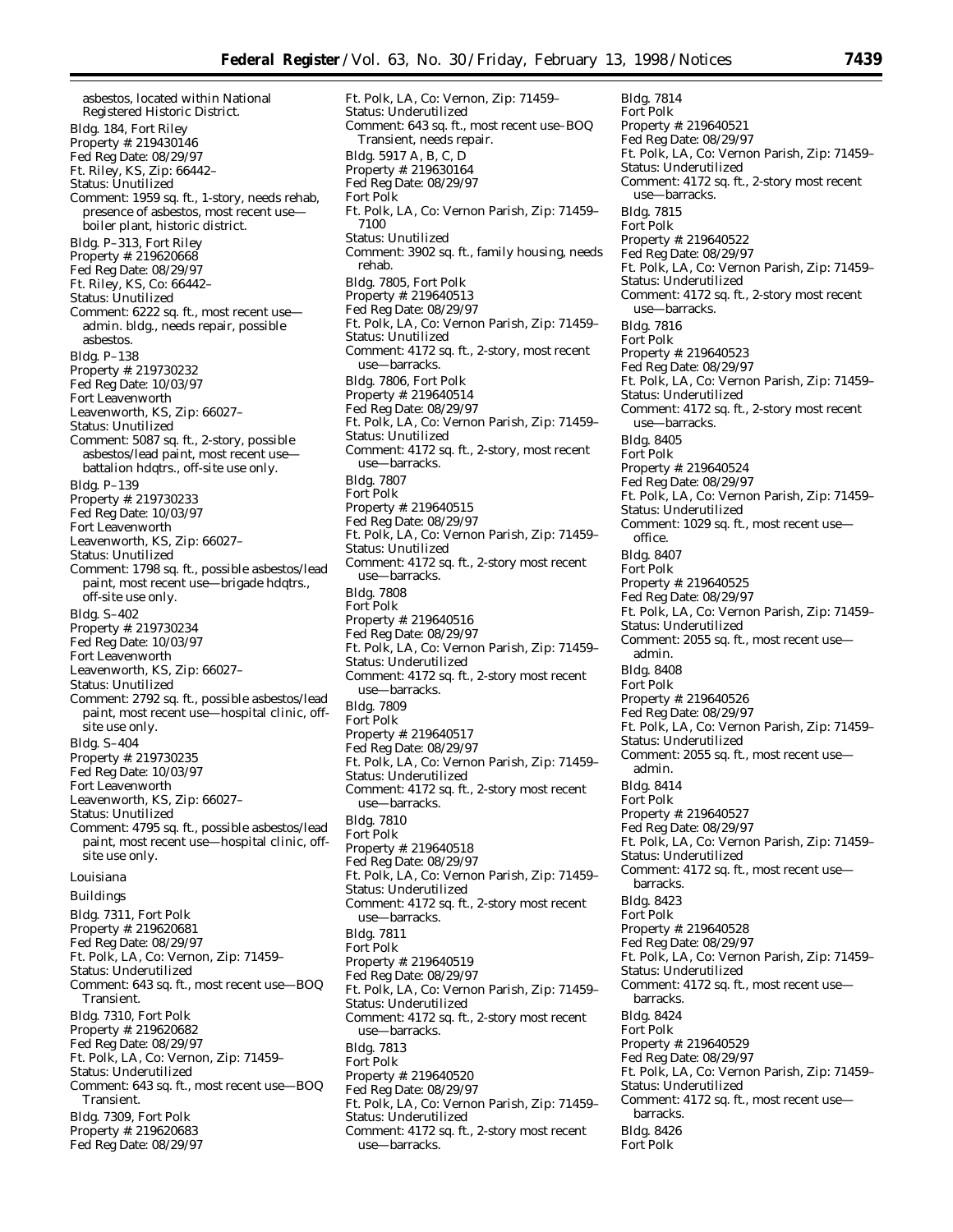Property #: 219640530 Fed Reg Date: 08/29/97 Ft. Polk, LA, Co: Vernon Parish, Zip: 71459– Status: Underutilized Comment: 4172 sq. ft., most recent use barracks. Bldg. 8427 Fort Polk Property #: 219640531 Fed Reg Date: 08/29/97 Ft. Polk, LA, Co: Vernon Parish, Zip: 71459– Status: Underutilized Comment: 4172 sq. ft., most recent use barracks. Bldg. 8428 Fort Polk Property #: 219640532 Fed Reg Date: 08/29/97 Ft. Polk, LA, Co: Vernon Parish, Zip: 71459– Status: Underutilized Comment: 4172 sq. ft., most recent use barracks. Bldg. 8429 Fort Polk Property #: 219640533 Fed Reg Date: 08/29/97 Ft. Polk, LA, Co: Vernon Parish, Zip: 71459– Status: Underutilized Comment: 4172 sq. ft., most recent use barracks. Bldg. 8430 Fort Polk Property #: 219640534 Fed Reg Date: 08/29/97 Ft. Polk, LA, Co: Vernon Parish, Zip: 71459– Status: Underutilized Comment: 4172 sq. ft., most recent use barracks. Bldg. 8431 Fort Polk Property #: 219640535 Fed Reg Date: 08/29/97 Ft. Polk, LA, Co: Vernon Parish, Zip: 71459– Status: Underutilized Comment: 4172 sq. ft., most recent use barracks. Bldg. 8432 Fort Polk Property #: 219640536 Fed Reg Date: 08/29/97 Ft. Polk, LA, Co: Vernon Parish, Zip: 71459– Status: Underutilized Comment: 4172 sq. ft., most recent use barracks. Bldg. 8433 Property #: 219640537 Fed Reg Date: 08/29/97 Fort Polk Ft. Polk, LA, Co: Vernon Parish, Zip: 71459– Status: Underutilized Comment: 4172 sq. ft., most recent use barracks. Bldg. 8446 Property #: 219640538 Fed Reg Date: 08/29/97 Fort Polk Ft. Polk, LA, Co: Vernon Parish, Zip: 71459– Status: Underutilized Comment: 2093 sq. ft., most recent use admin. Bldg. 8449 Property #: 219640539

Fed Reg Date: 08/29/97 Fort Polk

Ft. Polk, LA, Co: Vernon Parish, Zip: 71459– Status: Underutilized Comment: 2093 sq. ft., most recent use office. Bldg. 8450 Property #: 219640540 Fed Reg Date: 08/29/97 Fort Polk Ft. Polk, LA, Co: Vernon Parish, Zip: 71459– Status: Underutilized Comment: 2093 sq. ft., most recent use admin. Bldg. 8457 Property #: 219640541 Fed Reg Date: 08/29/97 Fort Polk Ft. Polk, LA, Co: Vernon Parish, Zip: 71459– Status: Underutilized Comment: 4172 sq. ft., most recent use barracks. Bldg. 8458 Property #: 219640542 Fed Reg Date: 08/29/97 Fort Polk Ft. Polk, LA, Co: Vernon Parish, Zip: 71459– Status: Underutilized Comment: 4172 sq. ft., most recent use barracks. Bldg. 8459 Property #: 219640543 Fed Reg Date: 08/29/97 Fort Polk Ft. Polk, LA, Co: Vernon Parish, Zip: 71459– Status: Underutilized Comment: 4172 sq. ft., most recent use barracks. Bldg. 8460 Property #: 219640544 Fed Reg Date: 08/29/97 Fort Polk Ft. Polk, LA, Co: Vernon Parish, Zip: 71459– Status: Underutilized Comment: 4172 sq. ft., most recent use barracks. Bldg. 8461 Property #: 219640545 Fed Reg Date: 08/29/97 Fort Polk Ft. Polk, LA, Co: Vernon Parish, Zip: 71459– Status: Underutilized Comment: 4172 sq. ft., most recent use barracks. Bldg. 8462 Property #: 219640546 Fed Reg Date: 08/29/97 Fort Polk Ft. Polk, LA, Co: Vernon Parish, Zip: 71459– Status: Underutilized Comment: 4172 sq. ft., most recent use barracks. Bldg. 8463 Property #: 219640547 Fed Reg Date: 08/29/97 Fort Polk Ft. Polk, LA, Co: Vernon Parish, Zip: 71459– Status: Underutilized Comment: 4172 sq. ft., most recent use barracks. Bldg. 8501 Property #: 219640548 Fed Reg Date: 08/29/97 Fort Polk Ft. Polk, LA, Co: Vernon Parish, ZIP: 71459–

Status: Underutilized

Comment: 1687 sq. ft., most recent use office. Bldg. 8502 Property #: 219640549 Fed Reg Date: 08/29/97 Fort Polk Ft. Polk, LA, Co: Vernon Parish, ZIP: 71459– Status: Underutilized Comment: 1029 sq. ft., most recent use office. Bldg. 8540 Property #: 219640550 Fed Reg Date: 08/29/97 Fort Polk Ft. Polk, LA, Co: Vernon Parish, ZIP: 71459– Status: Underutilized Comment: 4172 sq. ft., most recent use barracks. Bldg. 8541 Property #: 219640551 Fed Reg Date: 08/29/97 Fort Polk Ft. Polk, LA, Co: Vernon Parish, ZIP: 71459– Status: Underutilized Comment: 4172 sq. ft., most recent use barracks. Bldg. 8542 Property #: 219640552 Fed Reg Date: 08/29/97 Fort Polk Ft. Polk, LA, Co: Vernon Parish, ZIP: 71459– Status: Underutilized Comment: 4172 sq. ft., most recent use barracks. Bldg. 8543 Property #: 219640553 Fed Reg Date: 08/29/97 Fort Polk Ft. Polk, LA, Co: Vernon Parish, ZIP: 71459– Status: Underutilized Comment: 4172 sq. ft., most recent use barracks. Bldg. 8544 Property #: 219640554 Fed Reg Date: 08/29/97 Fort Polk Ft. Polk, LA, Co: Vernon Parish, ZIP: 71459– Status: Underutilized Comment: 4172 sq. ft., most recent use barracks. Bldg. 8545 Property #: 219640555 Fed Reg Date: 08/29/97 Fort Polk Ft. Polk, LA, Co: Vernon Parish, ZIP: 71459– Status: Underutilized Comment: 4172 sq. ft., most recent use barracks. Bldg. 8546 Property #: 219640556 Fed Reg Date: 08/29/97 Fort Polk Ft. Polk, LA, Co: Vernon Parish, ZIP: 71459– Status: Underutilized Comment: 4172 sq. ft., most recent use barracks. Bldg. 8547 Property #: 219640557 Fed Reg Date: 08/29/97 Fort Polk Ft. Polk, LA, Co: Vernon Parish, ZIP: 71459– Status: Underutilized Comment: 4172 sq. ft., most recent use barracks.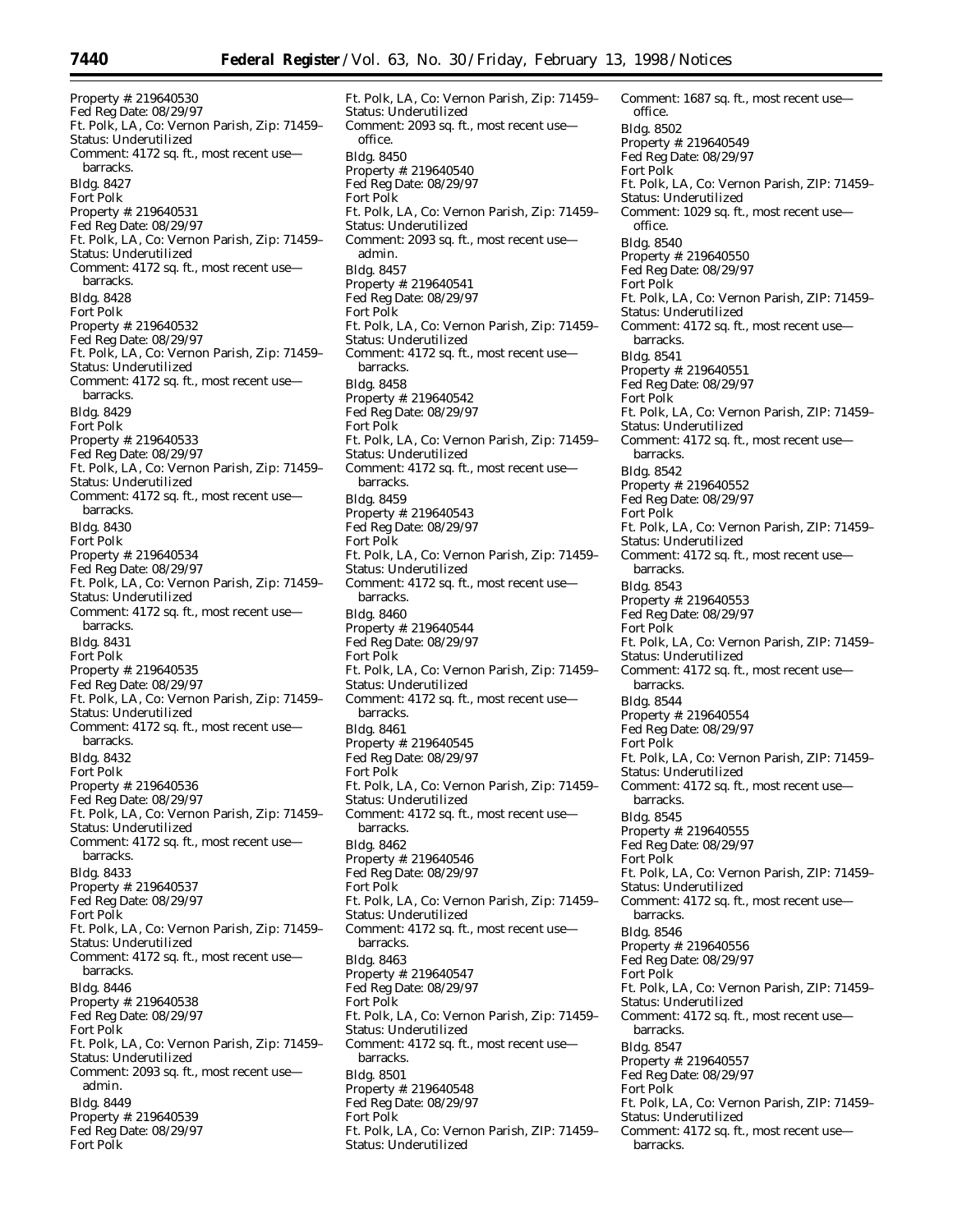Bldg. 8548 Property #: 219640558 Fed Reg Date: 08/29/97 Fort Polk Ft. Polk, LA, Co: Vernon Parish, ZIP: 71459– Status: Underutilized Comment: 4172 sq. ft., most recent use barracks. Bldg. 8549 Property #: 219640559 Fed Reg Date: 08/29/97 Fort Polk Ft. Polk, LA, Co: Vernon Parish, Zip: 71459– Status: Underutilized Comment: 4172 sq. ft., most recent use barracks. Bldg. 7401 Property #: 219730236 Fed Reg Date: 10/03/97 Fort Polk Ft. Polk, LA, Co: Vernon Parish, Zip: 71459– Status: Unutilized Comment: 1688 sq. ft., most recent use classroom, off-site use only. Bldg. 7402 Property #: 219730237 Fed Reg Date: 10/03/97 Fort Polk Ft. Polk, LA, Co: Vernon Parish, Zip: 71459– Status: Unutilized Comment: 1675 sq. ft., most recent use admin/supply, off-site use only. Bldg. 7403 Property #: 219730238 Fed Reg Date: 10/03/97 Fort Polk Ft. Polk, LA, Co: Vernon Parish, Zip: 71459– Status: Unutilized Comment: 2093 sq. ft., most recent use admin/supply, off-site use only. Bldg. 7404 Property #: 219730239 Fed Reg Date: 10/03/97 Fort Polk Ft. Polk, LA, Co: Vernon Parish, Zip: 71459– Status: Unutilized Comment: 2093 sq. ft., most recent use admin/supply, off-site use only. Bldg. 7405 Property #: 219730240 Fed Reg Date: 10/03/97 Fort Polk Ft. Polk, LA, Co: Vernon Parish, Zip: 71459– Status: Unutilized Comment: 1922 sq. ft., most recent use recreation, off-site use only. Bldg. 7406 Property #: 219730241 Fed Reg Date: 10/03/97 Fort Polk Ft. Polk, LA, Co: Vernon Parish, Zip: 71459– Status: Unutilized Comment: 1675 sq. ft., most recent use storage, off-site use only. Bldg. 7407 Property #: 219730242 Fed Reg Date: 10/03/97 Fort Polk Ft. Polk, LA, Co: Vernon Parish, Zip: 71459– Status: Unutilized Comment: 2093 sq. ft., most recent use admin/supply, off-site use only. Bldg. 7408

Property #: 219730243

Fed Reg Date: 10/03/97 Fort Polk Ft. Polk, LA, Co: Vernon Parish, Zip: 71459– Status: Unutilized Comment: 2093 sq. ft., most recent use admin/supply, off-site use only. Bldg. 7412 Property #: 219730244 Fed Reg Date: 10/03/97 Fort Polk Ft. Polk, LA, Co: Vernon Parish, Zip: 71459– Status: Unutilized Comment: 1029 sq. ft., most recent use admin., off-site use only. Bldg. 7419 Property #: 219730245 Fed Reg Date: 10/03/97 Fort Polk Ft. Polk, LA, Co: Vernon Parish, Zip: 71459– Status: Unutilized Comment: 2777 sq. ft., most recent use classroom, off-site use only. Bldg. 7423 Property #: 219730246 Fed Reg Date: 10/03/97 Fort Polk Ft. Polk, LA, Co: Vernon Parish, Zip: 71459– Status: Unutilized Comment: 4073 sq. ft., most recent use barracks, off-site use only. Bldg. 7424 Property #: 219730247 Fed Reg Date: 10/03/97 Fort Polk Ft. Polk, LA, Co: Vernon Parish, Zip: 71459– Status: Unutilized Comment: 4073 sq. ft., most reent use barracks, off-site use only. Bldg. 7425 Property #: 219730248 Fed Reg Date: 10/03/97 Fort Polk Ft. Polk, LA, Co: Vernon Parish, Zip: 71459– Status: Unutilized Comment: 4073 sq. ft., most recent use barracks, off-site use only. Bldg. 7437 Property #: 219730249 Fed Reg Date: 10/03/97 Fort Polk Ft. Polk, LA, Co: Vernon Parish, Zip: 71459– Status: Unutilized Comment: 4073 sq. ft., most recent use barracks, off-site use only. Bldg. 7438 Property #: 219730250 Fed Reg Date: 10/03/97 Fort Polk Ft. Polk, LA, Co: Vernon Parish, Zip: 71459– Status: Unutilized Comment: 4073 sq. ft., most recent use barracks, off-site use only. Bldg. 7453 Property #: 21930251 Fed Reg Date: 10/03/97 Fort Polk Ft. Polk, LA, Co: Vernon Parish, Zip: 71459– Status: Unutilized. Comment: 1029 sq. ft., most recent use admin., off-site use only. Bldg. 7454 Property #: 219730252 Fed Reg Date: 10/03/97 Fort Polk

Ft. Polk, LA, Co: Vernon Parish, Zip: 71459– Status: Unutilized. Comment: 1922 sq. ft., most recent use dining facility, off-site use only. Bldg. 7455 Property #: 219730253 Fed Reg Date: 10/03/97 Fort Polk Ft. Polk, LA, Co: Vernon Parish, Zip: 71459– Status: Unutilized. Comment: 2093 sq. ft., off-site use only. Bldg. 7456 Property #: 219730254 Fed Reg Date: 10/03/97 Fort Polk Ft. Polk, LA, Co: Vernon Parish, Zip: 71459– Status: Unutilized. Comment: 2453 sq. ft., off-site use only. Bldg. 7457 Property #: 219730255 Fed Reg Date: 10/03/97 Fort Polk Ft. Polk, LA, Co: Vernon Parish, Zip: 71459– Status: Unutilized. Comment: 2356 sq. ft., most recent use dining, off-site use only. *Maryland* Buildings Bldg. 6687 Property #: 219220446 Fed Reg Date: 08/29/97 Fort George G. Meade Mapes and Zimbroski Roads Ft. Meade, MD, Co: Anne Arundel, Zip: 20755–5115 Status: Unutilized. Comment: 1150 sq. ft., presence of asbestos, wood frame, most recent use—veterinarian clinic, off-site removal only, sched. to be vacated 10/1/92. Bldg. 370 Property #: 219730256 Fed Reg Date: 10/03/97 Fort Meade Ft. Meade, MD, Co: Anne Arundel, Zip: 20755–5115 Status: Unutilized. Comment: 19,583 sq. ft., most recent use— NCO club, possible asbestos/lead paint. Bldg. 2424 Property #: 219730257 Fed Reg Date: 10/03/97 Fort Meade Ft. Meade, MD, Co: Anne Arundel, Zip: 20755–5115 Status: Unutilized. Comment: 2284 sq. ft., most recent use admin., possible asbestos/lead paint. *Minnesota* Land Land Property #: 219120269 Fed Reg Date: 08/29/97 Twin Cities Army Ammunition Plant New Brighton, MN, Co: Ramsey, Zip: 55112– Status: Underutilized Comment: Approx. 49 acres, possible contamination, secured area with alternate access. *Missouri* Buildings Bldg. T599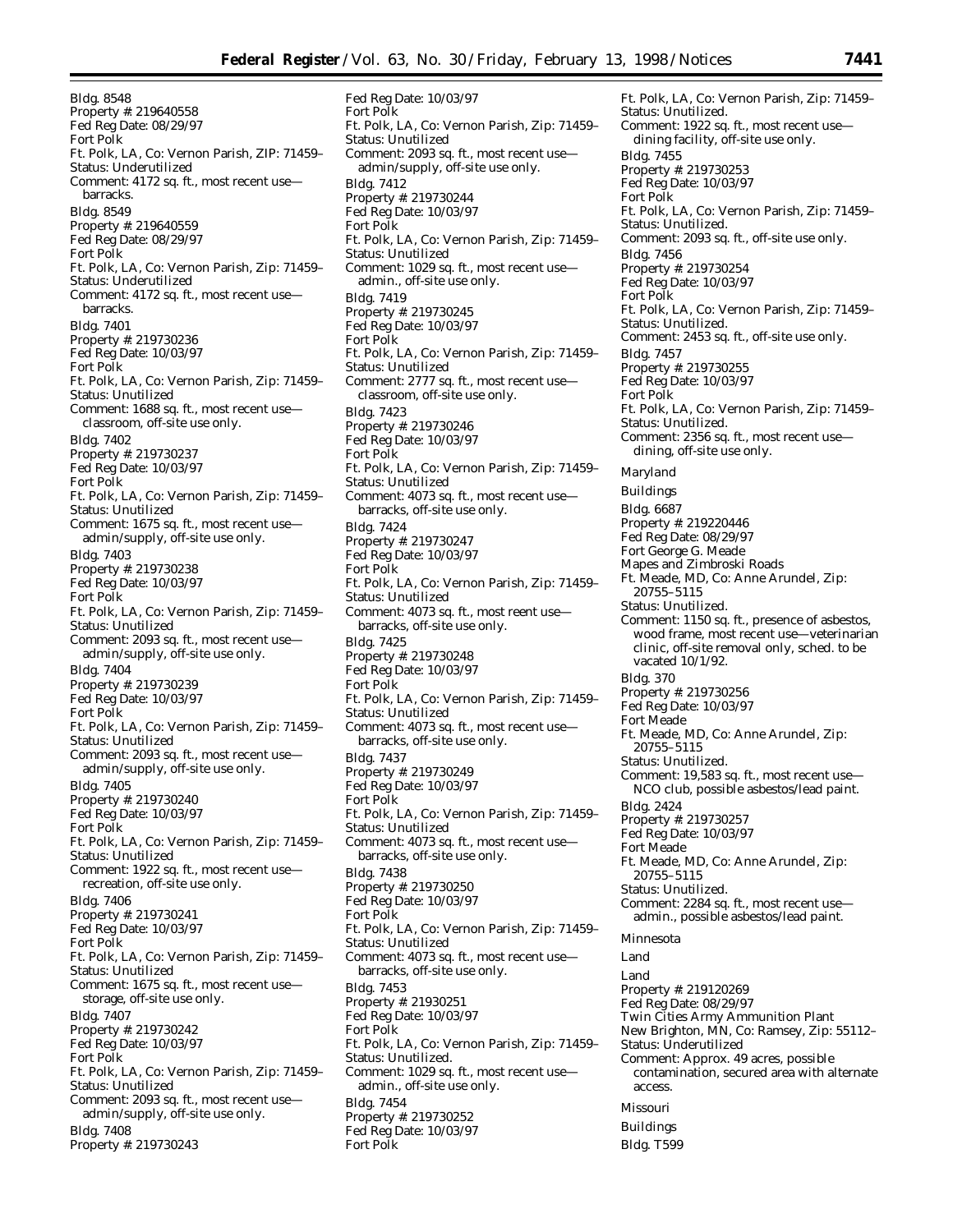Property #: 219230260 Fed Reg Date: 08/29/97 Fort Leonard Wood Ft. Leonard Wood, MO, Co: Pulaski, Zip: 65473–5000 Status: Underutilized Comment: 18270 sq. ft., 1-story, presence of asbestos, most recent use—storehouse, offsite use only. Bldg. T1311 Property #: 219230261 Fed Reg Date: 08/29/97 Fort Leonard Wood Ft. Leonard Wood, MO, Co: Pulaski, Zip: 65473–5000 Status: Underutilized Comment: 2740 sq. ft., 1-story, presence of asbestos, most recent use—storehouse, offsite use only. Bldg. T427 Property #: 219330299 Fed Reg Date: 08/29/97 Fort Leonard Wood Ft. Leonard Wood, MO, Co: Pulaski, Zip: 65473–5000 Status: Underutilized Comment: 10245 sq. ft., 1-story, presence of asbestos, most recent use—post office, offsite use only. Bldg. T2171 Property #: 219340212 Fed Reg Date: 08/29/97 Fort Leonard Wood Ft. Leonard Wood, MO, Co: Pulaski, Zip: 65473–5000 Status: Unutilized Comment: 1296 sq. ft., 1-story wood frame, most recent use—administrative, no handicap fixtures, lead base paint, off-site use only. Bldg. T6822 Property #: 219340219 Fed Reg Date: 08/29/97 Fort Leonard Wood Ft. Leonard Wood, MO, Co: Pulaski, Zip: 65473–5000 Status: Underutilized Comment: 4000 sq. ft., 1-story wood frame, most recent use—storage, no handicap fiscutes, off-site use only. Bldg. T1364 Property #: 219420393 Fed Reg Date: 08/29/97 Fort Leonard Wood Ft. Leonard Wood, MO, Co: Pulaski, Zip: 65473–5000 Status: Underutilized Comment: 1144 Sq. ft., 1-story, presence of lead base paint, most recent use—storage, off-site use only. Bldg. T408 Property #: 219420433 Fed Reg Date: 08/29/97 Fort Leonard Wood Ft. Leonard Wood, MO, Co: Pulaski, Zip: 65473–5000 Status: Underutilized Comment: 10296 sq. ft., 1-story, presence of lead base paint, most recent use—admin/ gen. purpose, off-site use only. Bldg. T429 Property #: 219420439 Fed Reg Date: 08/29/97 Fort Leonard Wood

Ft. Leonard Wood, MO, Co: Pulaski, Zip: 65473–5000 Status: Underutilized Comment: 2475 sq. ft., 1-story, presence of lead base paint, most recent use—admin/ gen. purpose, off-site use only. Bldg. T1497 Property #: 219420441 Fed Reg Date: 08/29/97 Fort Leonard Wood Ft. Leonard Wood, MO, Co: Pulaski, Zip: 65473–5000 Status: Underutilized Comment: 4720 sq. ft., 2-story, presence of lead base paid, most recent use—admin/ gen. purpose, off-site use only. Bldg. T2139 Property #: 219420446 Fed Reg Date: 08/29/97 Fort Leonard Wood Ft. Leonard Wood, MO, Co: Pulaski, Zip: 65473–5000 Status: Underutilized Comment: 3663 sq. ft., 1-story, presence of lead base paint, most recent use—admin/ gen. purpose, off-site use only. Bldg. T–2191 Property #: 219440334 Fed Reg Date: 08/29/97 Fort Leonard Wood Ft. Leonard Wood, MO, Co: Pulaski, Zip: 65473–5000 Status: Excess Comment: 4720 sq. ft., 2 story wood frame, off-site removal only, to be vacated 8/95, lead based paint, most recent use barracks. Bldg. T–2197 Property #: 219440335 Fed Reg Date: 08/29/97 Fort Leonard Wood Ft. Leonard Wood, MO, Co: Pulaski, Zip: 65473–5000 Status: Excess Comment: 4720 sq. ft., 2 story wood frame, off-site removal only, to be vacated 8/95, lead based paint, most recent use barracks. Bldg. T590 Property #: 219510110 Fed Reg Date: 08/29/97 Fort Leonard Wood Ft. Leonard Wood, MO, Co: Pulaski, Zip: 65473– Status: Excess Comment: 3263 sq. ft., 1-story, wood frame, most recent use—admin., to be vacated 8/95, off-site use only. Bldg. T1246 Property #: 219510111 Fed Reg Date: 08/29/97 Fort Leonard Wood Ft. Leonard Wood, MO, Co: Pulaski, Zip: 65473– Status: Excess Comment: 1144 sq. ft., 1-story, wood frame, most recent use—admin., to be vacated 8/95, off-site use only. Bldg. T2385 Property #: 219510115 Fed Reg Date: 08/29/97 Fort Leonard Wood Ft. Leonard Wood, MO, Co: Pulaski, Zip: 65473–

Status: Excess

```
4 Bldgs.
Property #: 219710124
Fed Reg Date: 08/29/97
Fort Leonard Wood
83, 85, 89 Cable Street
Ft. Leonard Wood, MO, Co: Pulaski, Zip:
  65473–5000
Status: Unutilized
Comment: 1236 sq. ft., each, needs repair,
  presence of asbestos, most recent use—
  family quarters.
38 Bldgs.
Property #: 219710125
Fed Reg Date: 08/29/97
Fort Leonard Wood
Ft. Leonard Wood, MO, Co: Pulaski, Zip:
  65473–5000
Location: 1–16, 18, 20, 22, 24, 26–29, 31, 33–
  45 Depuy Street
Status: Unutilized
Comment: 1083–1485 sq. ft., each, needs
  repair, presence of asbestos, most recent
  use—family quarters.
14 Bldgs.
Property #: 219710126
Fed Reg Date: 08/29/97
Fort Leonard Wood
Ft. Leonard Wood, MO, Co: Pulaski, Zip:
  65473–5000
Location: 1–5, 7, 22, 24, 26, 28, 30, 32, 34,
  36 Diamond Street
Status: Unutilized
Comment: 1083–1454 sq. ft. each, needs
  repair, presence of asbestos, most recent
  use—family quarters.
32 Bldgs.
Property #: 219710127
Fed Reg Date: 08/29/97
Fort Leonard Wood
Ft. Leonard Wood, MO, Co: Pulaski, Zip:
  65473–5000
Location: 1–17, 19, 21, 23, 25, 27, 29, 31, 33,
  35, 52, 54, 56, 58, 60, 62 Elwood Street
Status: Unutilized
Comment: 1083–1454 sq. ft. each, needs
  repair, presence of asbestos, most recent
  use—family quarters.
4 Bldgs.
Property #: 219710128
Fed Reg Date: 08/29/97
Fort Leonard Wood
Ft. Leonard Wood, MO, Co: Pulaski, Zip:
  65473–5000
Location: 1, 3, 5, 7 Epps Street
Status: Unutilized
Comment: 1083 sq. ft. each, needs repair,
  presence of asbestos, most recent use—
  family quarters.
46 Bldgs.
Property #: 219710129
Fed Reg Date: 08/29/97
Fort Leonard Wood
Ft. Leonard Wood, MO, Co: Pulaski, Zip:
  65473–5000
Location: Indiana Street
Status: Unutilized
Comment: 1083–1454 sq. ft. each, needs
  repair, presence of asbestos, most recent
  use—family quarters.
14 Bldgs.
Property #: 219710130
Fed Reg Date: 08/29/97
```
Comment: 3158 sq. ft., 1-story, wood frame, most recent use—admin., to be vacated 8/

95, off-site use only.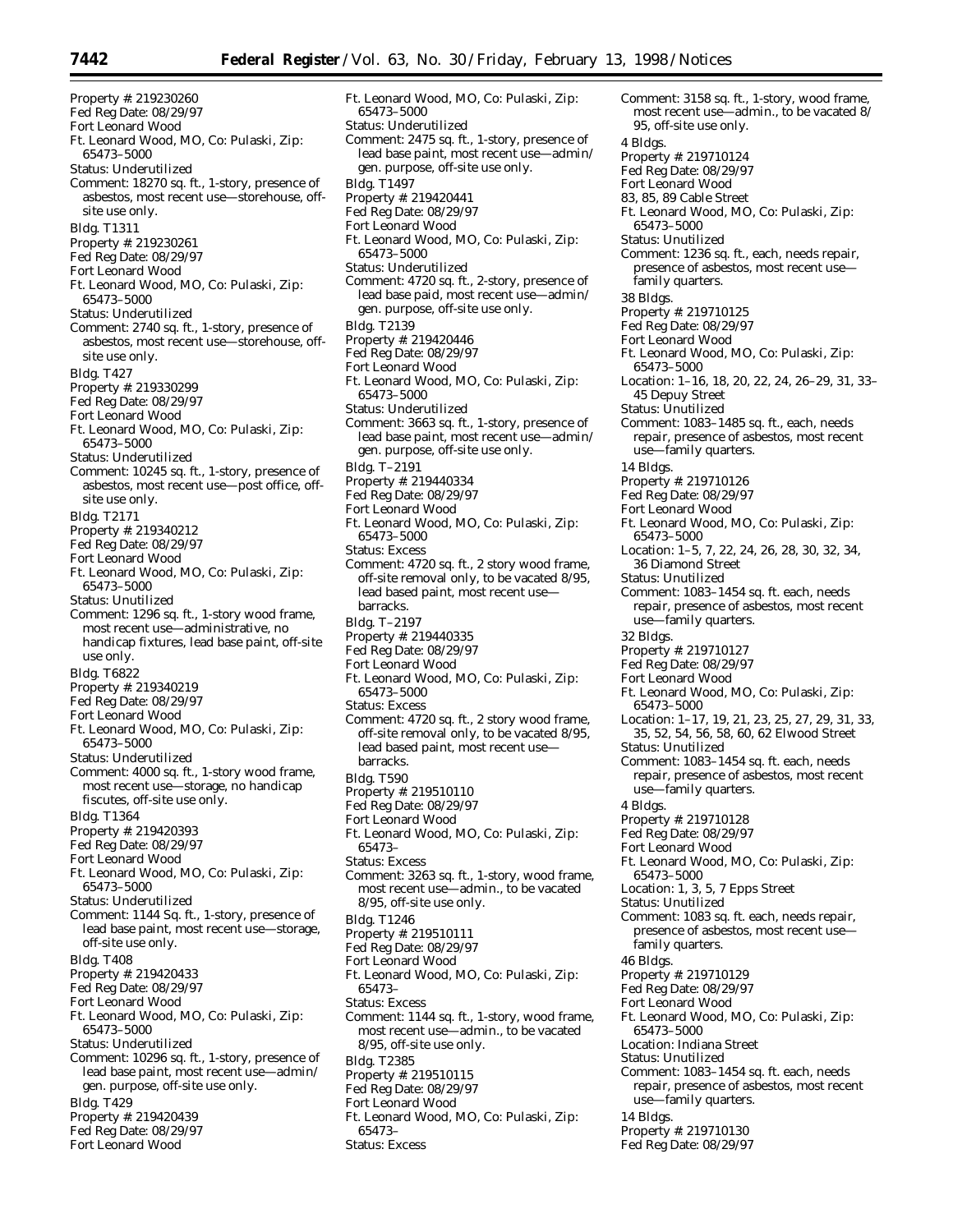Fort Leonard Wood Ft. Leonard Wood, MO, Co: Pulaski, Zip: 65473–5000 Location: Young Street Status: Unutilized Comment: 1083 sq. ft. each, needs repair, presence of asbestos, most recent use family quarters. Bldgs. T–2340 thru T2343 Property #: 219710138 Fed Reg Date: 08/29/97 Fort Leonard Wood Ft. Leonard Wood, MO, Co: Pulaski, Zip: 65473–5000 Status: Underutilized Comment: 9267 sq. ft. each, most recent use—storage/general purpose. Bldg. 1226 Property #: 219730275 Fed Reg Date: 10/03/97 Fort Leonard Wood Ft. Leonard Wood, MO, Co: Pulaski, Zip: 65473–5000 Status: Unutilized Comment: 1600 sq. ft., presence of asbestos/ lead paint, most recent use—admin., offsite use only. Bldg. 1271 Property #: 219730276 Fed Reg Date: 10/03/97 Fort Leonard Wood Ft. Leonard Wood, MO, Co: Pulaski, Zip: 65473–5000 Status: Unutilized Comment: 2360 sq. ft., presence of asbestos/ lead paint, most recent use—storage, offsite use only. Bldg. 1280 Property #: 219730277 Fed Reg Date: 10/03/97 Fort Leonard Wood Ft. Leonard Wood, MO, Co: Pulaski, Zip: 65473–5000 Status: Unutilized Comment: 1144 sq. ft., presence of asbestos/ lead paint, most recent use—classroom, off-site use only. Bldg. 1281 Property #: 219730278 Fed Reg Date: 10/03/97 Fort Leonard Wood Ft. Leonard Wood, MO, Co: Pulaski, Zip: 65473–5000 Status: Unutilized Comment: 2360 sq. ft., presence of asbestos/ lead paint, most recent use—classroom, off-site use only. Bldg. 1282 Property #: 219730279 Fed Reg Date: 10/03/97 Fort Leonard Wood Ft. Leonard Wood, MO, Co: Pulaski, Zip: 65473–5000 Status: Unutilized Comment: 4720 sq. ft., presence of asbestos/ lead paint, most recent use—barracks, offsite use only. Bldg. 1283 Property #: 219730280 Fed Reg Date: 10/03/97 Fort Leonard Wood Ft. Leonard Wood, MO, Co: Pulaski, Zip: 65473–5000 Status: Unutilized

Comment: 1296 sq. ft., presence of asbestos/ lead paint, most recent use—storage, offsite use only. Bldg. 1284 Property #: 219730281 Fed Reg Date: 10/03/97 Fort Leonard Wood Ft. Leonard Wood, MO, Co: Pulaski, Zip: 65473–5000 Status: Unutilized Comment: 4720 sq. ft., presence of asbestos/ lead paint, most recent use—admin., offsite use only. Bldg. 1285 Property #: 219730282 Fed Reg Date: 10/03/97 Fort Leonard Wood Ft. Leonard Wood, MO, Co: Pulaski, Zip: 65473–5000 Status: Unutilized Comment: 4720 sq. ft., presence of asbestos/ lead paint, most recent use—barracks, offsite use only. Bldg. 1286 Property #: 219730283 Fed Reg Date: 10/03/97 Fort Leonard Wood Ft. Leonard Wood, MO, Co: Pulaski, Zip: 65473–5000 Status: Unutilized Comment: 1296 sq. ft., presence of asbestos/ lead paint, most recent use—admin., offsite use only. Bldg. 1287 Property #: 219730284 Fed Reg Date: 10/03/97 Fort Leonard Wood Ft. Leonard Wood, MO, Co: Pulaski, Zip: 65473–5000 Status: Unutilized Comment: 4720 sq. ft., presence of asbestos/ lead paint, most recent use—barracks, offsite use only. Bldg. 1288 Property #: 219730285 Fed Reg Date: 10/03/97 Fort Leonard Wood Ft. Leonard Wood, MO, Co: Pulaski, Zip: 65473–5000 Status: Unutilized Comment: 2360 sq. ft., presence of asbestos/ lead paint, most recent use—dining facility, off-site use only. Bldg. 1289 Property #: 219730286 Fed Reg Date: 10/03/97 Fort Leonard Wood Ft. Leonard Wood, MO, Co: Pulaski, Zip: 65473–5000 Status: Unutilized Comment: 1144 sq. ft., presence of asbestos/ lead paint, most recent use—classroom, off-site use only. *North Carolina* Buildings Building 8–3641 Property #: 219710025 Fed Reg Date: 8/29/97 Fort Bragg Fort Bragg, NC, Co: Cumberland, Zip: 28307—

Status: Unutilized

needs repair, possible asbestos and leadpaint, off-site use only. Building A–3672 Property #: 219710026 Fed Reg Date: 08/29/97 Fort Bragg Fort Bragg, NC, Co: Cumberland, Zip: 28307– Status: Unutilized Comment: 30 sq. ft., guard shack, needs repair, possible asbestos and leadpaint, offsite use only. *North Dakota* Buildings Bldg. 1101 Property #: 219640213 Fed Reg Date: 08/29/97 Stanley R. Mickelsen Safeguard Complex Nekoma, ND, Co: Ramsey, Zip: 58355– Status: Unutilized Comment: 2259 sq. ft., earth covered concrete bldg., needs rehab, off-site use only. Bldg. 1110 Property #: 219640214 Fed Reg Date: 08/29/97 Stanley R. Mickelsen Safeguard Complex Nekoma, ND, Co: Ramsey, Zip: 58355– Status: Unutilized Comment: 11956 sq. ft., concrete, needs rehab, off-site use only. Bldg. 2101 Property #: 219640215 Fed Reg Date: 08/29/97 Stanley R. Mickelsen Safeguard Complex Nekoma, ND, Co: Cavalier, Zip: 58249– Status: Unutilized Comment: 2259 sq. ft., earth covered concrete bldg., needs rehab, off-site use only. Bldg. 2110 Property #: 219640216 Fed Reg Date: 08/29/97 Stanley R. Mickelsen Safeguard Complex Nekoma, ND, Co: Cavalier, Zip: 58249– Status: Unutilized Comment: 11956 sq. ft., concrete, needs rehab, off-site use only. Bldg. 4101 Property #: 219640217 Fed Reg Date: 08/29/97 Stanley R. Mickelsen Safeguard Complex Nekoma, ND, Co: Walsh, Zip: 58355– Status: Unutilized Comment: 2259 sq. ft., earth covered concrete bldg., needs rehab, off-site use only. Bldg. 4110 Property #: 219640218 Fed Reg Date: 08/29/97 Stanley R. Mickelsen Safeguard Complex Nekoma, ND, Co: Walsh, Zip: 58355– Status: Unutilized Comment: 11956 sq. ft., concrete, needs rehab, off-site use only. *New Mexico* Buildings Bldg. 357 Property #≦ 219330335 Fed Reg Date: 08/29/97 White Sands Missile Range

White Sands, NM, Co: Dona Ana, Zip:

88002– Status: Unutilized

Comment: 960 sq. ft., aluminum trailer,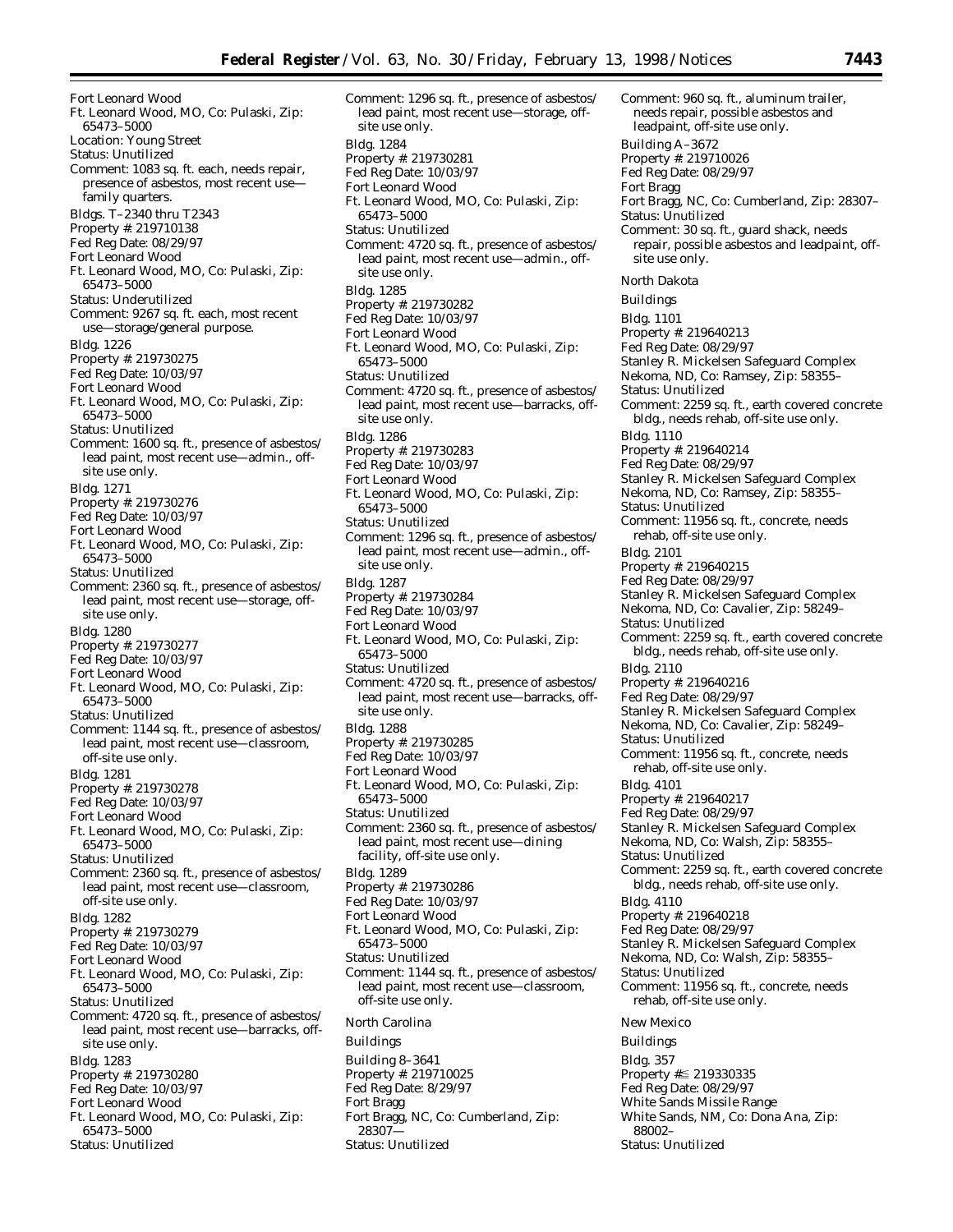Comment: 3600 sq. ft., 2-story, presence of asbestos, most recent use—admin., off-site use only. Bldg. 32980 Property #≦ 219330340 Fed Reg Date: 08/29/97 White Sands Missile Range White Sands, NM, Co: Dona Ana, Zip: 88002– Status: Unutilized Comment: 451 sq. ft., 1-story, presence of asbestos, most recent use—admin., off-site use only. Bldg. 28267 Property  $\sharp \leq 219330351$ Fed Reg Date: 08/29/97 White Sands Missile Range White Sands, NM, Co: Dona Ana, Zip: 88002– Status: Unutilized Comment: 617 sq. ft., 1-story, presence of asbestos, most recent use—storage, off-site use only. Bldg. 29195 Property  $\sharp \leq 219330352$ Fed Reg Date: 08/29/97 White Sands Missile Range White Sands, NM, Co: Dona Ana, Zip: 88002– Status: Unutilized Comment: 56 sq. ft., 1-story, presence of asbestos, most recent use—storage, off-site use only. Bldg. 34219 Property  $\sharp \leq 219330353$ Fed Reg Date: 08/29/97 White Sands Missile Range White Sands, NM, Co: Dona Ana, Zip: 88002– Status: Unutilized Comment: 720 sq. ft., 1-story, presence of asbestos, most recent use—storage, off-site use only. Bldg. 19242 Property  $\sharp \leq 219330357$ Fed Reg Date: 08/29/97 White Sands Missile Range White Sands, NM, Co: Dona Ana, Zip: 88002– Status: Unutilized Comment: 450 sq. ft., 1-story, presence of asbestos, most recent use—maintenance shop, off-site use only. Bldg. 34227 Property #≦ 219330358 Fed Reg Date: 08/29/97 White Sands Missile Range White Sands, NM, Co: Dona Ana, Zip: 88002– Status: Unutilized Comment: 675 sq. ft., 1-story, presence of asbestos, most recent use—maintenance shop, off-site use only. Bldg. 1834 Property #: 219330366 Fed Reg Date: 08/29/97 White Sands Missile Range White Sands, NM, Co: Dona Ana, Zip: 88002– Status: Underutilized Comment: 150 sq. ft., 1-story, presence of asbestos, most recent use—animal kennel, off-site use only. Bldg. 29196

Property #: 219330369 Fed Reg Date: 08/29/97 White Sands Missile Range White Sands, NM, Co: Dona Ana, Zip: 88002– Status: Underutilized Comment: 38 sq. ft., 1-story, presence of asbestos, most recent use—power plant bldg, off-site use only. Bldg. 30774 Property #: 219330370 Fed Reg Date: 08/29/97 White Sands Missile Range White Sands, NM, Co: Dona Ana, Zip: 88002– Status: Underutilized Comment: 176 sq. ft., 1-story, presence of asbestos, off-site use only. Bldg. 33136 Property #: 219330371 Fed Reg Date: 08/29/97 White Sands Missile Range White Sands, NM, Co: Dona Ana, Zip: 88002– Status: Underutilized Comment: 18 sq. ft., off-site use only. Bldg. 364 Property #: 219730300 Fed Reg Date: 10/03/97 White Sands Missile Range White Sands, NM, Co: Dona Ana, Zip: 88002– Status: Underutilized Comment: 1992 sq. ft., presence of asbestos, poor condition, most recent use—office, off-site use only. Bldg. 419 Property #: 219730301 Fed Reg Date: 10/03/97 White Sands Missile Range White Sands, NM, Co: Dona Ana, Zip: 88002– Status: Underutilized Comment: 4859 sq. ft., presence of asbestos, most recent use—storehouse, off-site use only. Bldg. 421 Property #: 219730302 Fed Reg Date: 10/03/97 White Sands Missile Range White Sands, NM, Co: Dona Ana, Zip: 88002– Status: Underutilized Comment: 6418 sq. ft., presence of asbestos, most recent use—storehouse, off-site use only. *Nevada* Land Parcel A Property #: 219012049 Fed Reg Date: 08/29/97 Project Name: Hawthorne Army Ammo. Plant Hawthorne Army Ammunition Plan Hawthorne, NV, Co: Mineral, Zip: 89415– Location: At Foot of Eastern slope of Mount Grant in Wassuk Range & S.W. edge of Walker Lane Status: Unutilized Comment: 160 acres, road and utility easements, no utility hookup, possible flooding problem. Parcel B Property #: 219012056 Fed Reg Date: 08/29/97

Project Name: Hawthorne Army Ammo. Plant Hawthorne Army Ammunition Plan Hawthorne, NV, Co: Mineral, Zip: 89415– Location: At Foot of Eastern slope of Mount Grant in Wassuk Range & S.W. edge of Walker Lane Status: Unutilized Comment: 1920 acres; road and utility easements; no utility hookup; possible flooding problem. Parcel C Property #: 219012057 Fed Reg Date: 08/29/97 Project Name: Hawthorne Army Ammo. Plant Hawthorne Army Ammunition Plan Hawthorne, NV, Co: Mineral, Zip: 89415– Location: South-southwest of Hawthorne along HWAAP's South Magazine Area at western edge of State Route 359 Status: Unutilized Comment: 85 acres; road & utility easements; no utility hookup. Parcel D Property #: 219012058 Fed Reg Date: 08/29/97 Project Name: Hawthorne Army Ammo. Plant Hawthorne Army Ammunition Plan Hawthorne, NV, Co: Mineral, Zip: 89415– Location: South-southwest of Hawthorne along HWAAP's South Magazine Area at western edge of State Route 359 Status: Unutilized Comment: 955 acres; road & utility easements; no utility hookup. Buildings Bldgs. 00425–00449 Property #: 219011946 Fed Reg Date: 08/29/97 Project Name: Hawthorne Army Ammo. Plant Hawthorne Army Ammunition Plan Schweer Drive Housing Area Hawthorne, NV, Co: Mineral, Zip: 89415– Status: Unutilized Comment: 1310–1640 sq. ft., one floor residential, semi/wood construction, good condition. *New York* Land Land—6.965 Acres Property #: 219540018 Fed Reg Date: 08/29/97 Dix Avenue Queensbury, NY, Co: Warren, Zip: 12801– Status: Unutilized Comment: 6.96 acres of vacant land, located in industrial area, potential utilities. Buildings Bldg. 100, Fort Hamilton Property #: 219340254 Fed Reg Date: 08/29/97 Bellmore, NY, Co: Nassau, Zip: 11710– Status: Unutilized Comment: 155 sq. ft., 1-story, most recent use—storage. Bldg. 200, Fort Hamilton Property #: 219340255 Fed Reg Date: 08/29/97 Bellmore, NY, Co: Nassau, Zip: 11710– Status: Unutilized Comment: 12000 sq. ft., 1-story, most recent use—office. Bldg. 300, Fort Hamilton Property #: 219340256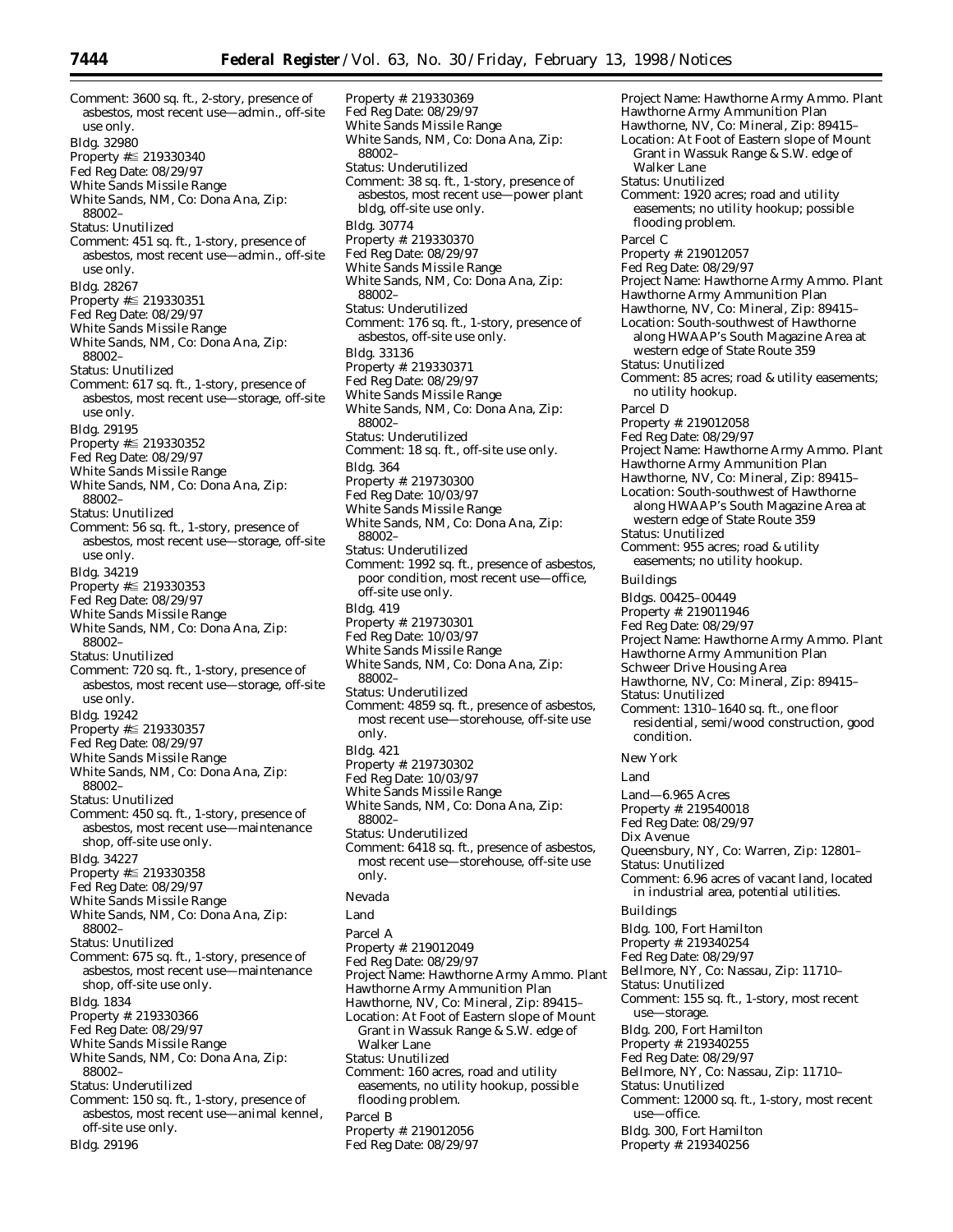Fed Reg Date: 08/29/97 Bellmore, NY, Co: Nassau, Zip: 11710– Status: Underutilized Comment: 11000 sq. ft., 1-story, most recent use—reserve center. Bldg. 900, Fort Hamilton Property #: 219430259 Fed Reg Date: 08/29/97 Bellmore, NY, Co: Nassau, Zip: 11710– Status: Underutilized Comment: 400 sq. ft., 1-story, needs rehab, most recent use—material storage. Bldgs. 2400, 2402, 2404 Property #: 219710131 Fed Reg Date: 08/29/97 Stewart Army Subpost New Windsor, NY, Co: Orange, Zip: 12553– Status: Unutilized Comment: various sq. ft., most recent use storage/dog kennel, need repairs, off-site use only. Bldgs. 2308, 2310 Property #: 219710132 Fed Reg Date: 08/29/97 Stewart Army Subpost New Windsor, NY, Co: Orange, Zip: 12553– Status: Unutilized Comment: 425 & 1834 sq. ft., most recent use—gas pump house/office/ motor pool, need repairs, off-site use only. Bldgs. 1800, 1802, 1818 Property #: 219710133 Fed Reg Date: 08/29/97 Stewart Army Subpost New Windsor, NY, Co: Orange, Zip: 12553– Status: Unutilized Comment: approx. 6500 sq. ft. each, most recent use—barracks/storage, need repairs, off-site use only. Bldgs. 2612, 2614, 2616 Property #: 219710134 Fed Reg Date: 08/29/97 Stewart Army Subpost New Windsor, NY, Co: Orange, Zip: 12553– Status: Unutilized Comment: 10052 sq. ft. each, most recent use—family housing, need repairs, off-site use only. *Ohio* Buildings 15 Units Property #: 219230354

- Fed Reg Date: 08/29/97
- Military Family Housing
- Ravenna Army Ammunition Plant
- Ravenna, OH, Co: Portage, Zip: 44266–9297

Status: Excess. Comment: 3 bedroom (7 units)—1,824 sq. ft. each, 4 bedroom (8 units)—2,430 sq. ft. each, 2-story wood frame, presence of asbestos, off-site use only.

- 7 Units
- Property #: 219230355
- Fed Reg Date: 08/29/97
- Military Family Housing Garages
- Ravenna Army Ammunition Plant
- Ravenna, OH, Co: Portage, Zip: 44266–9297 Status: Excess
- Comment: 1–4 stall garage and 6–3 stall garages, presence of asbestos, off-site use only.

*Oklahoma* Buildings Bldg. T–2606 Property #: 219011273 Fed Reg Date: 08/29/97 Project Name: Fort Sill Fort Sill 2606 Currie Road Lawton, OK, Co: Comanche, Zip: 73503–5100 Status: Unutilized Comment: 2722 sq. ft.; possible asbestos, one floor wood frame; most recent use— Headquarters Bldg. Bldg. T–838, Fort Sill Property #: 219220609 Fed Reg Date: 08/29/97 838 Macomb Road Lawton, OK, Co: Comanche, Zip: 73503–5100 Status: Unutilized Comment: 151 sq. ft., wood frame, 1 story, off-site removal only, most recent use—vet facility (quarantine stable). Bldg. T–954, Fort Sill Property #: 219240659 Fed Reg Date: 08/29/97 954 Quinette Road Lawton, OK, Co: Comanche, Zip: 73503–5100 Status: Unutilized Comment: 3571 sq. ft., 1 story wood frame, needs rehab, off-site use only, most recent use—motor repair shop. Bldg. T–1050, Fort Sill Property #: 219240660 Fed Reg Date: 08/29/97 1050 Quinettee Road Lawton, OK, Co: Comanche, Zip: 73503–5100 Status: Unutilized Comment: 6240 sq. ft., 2 story wood frame, needs rehab, off-site use only, most recent use—barracks. Bldg. T–1051, Fort Sill Property #: 219240661 Fed Reg Date: 08/29/97 1051 Quinette Road Lawton, OK, Co: Comanche, Zip: 73503–5100 Status: Unutilized Comment: 6240 sq. ft., 2 story wood frame, needs rehab, off-site use only, most recent use—barracks. Bldg. T–2740, Fort Sill Property #: 219240669 Fed Reg Date: 08/29/97 2740 Miner Road Lawton, OK, Co: Comanche, Zip: 73503–5100 Status: Unutilized Comment: 8210 sq. Ft., 2 story wood frame, needs rehab, off-site use only, most recent use—enlisted barracks. Bldg. T–4050, Fort Sill Property #: 219240676 Fed Reg Date: 08/29/97 4050 Pitman Street Lawton, OK, Co: Comanche, Zip: 73503–5100 Status: Unutilized Comment: 3177 sq. ft., 1 story wood frame, needs rehab, off-site use only, most recent use—storage. Bldg. P–3032, Fort Sill Property #: 219240678 Fed Reg Date: 08/29/97 3032 Haskins Road Lawton, OK, Co: Comanche, Zip: 73503–5100 Status: Unutilized

Comment: 101 sq. ft., 1 story wood frame, needs rehab, off-site use only, most recent use—general storehouse. Bldg. T–3325, Fort Sill Property #: 219240681 Fed Reg Date: 08/29/97 3325 Naylor Road Lawton, OK, Co: Comanche, Zip: 73503–5100 Status: Unutilized Comment: 8832 sq. st., 1 story wood frame, needs rehab, off-site use only, most recent use—warehouse. Bldg. P–2610, Fort Sill Property #: 219330372 Fed Reg Date: 08/29/97 Lawton, OK, Co: Comanche, Zip: 73503–5100 Status: Unutilized Comment: 512 sq. ft., 1-story, possible asbestos, most recent use—classroom, offsite use only. Bldg. T1652, Fort Sill Property #: 219330380 Fed Reg Date: 08/29/97 Lawton, OK, Co: Comanche, Zip: 73503–5100 Status: Unutilized Comment: 1505 sq. ft., 1-story wood, possible asbestos, most recent use—storage, off-site use only. Bldg. T2705 Property #: 219330384 Fed Reg Date: 08/29/97 Fort Sill Lawton, OK, Co: Comanche, Zip: 73503–5100 Status: Unutilized Comment: 1601 sq. ft., 2-story wood, possible asbestos, most recent use—storage, off-site use only. Bldg. T3026 Property #: 219330392 Fed Reg Date: 08/29/97 Fort Sill Lawton, OK, Co: Comanche, Zip: 73503–5100 Status: Unutilized Comment: 2454 sq. ft., 1 story, possible asbestos, most recent use—storage, off-site use only. Bldg. T5637 Property #: 219330419 Fed Reg Date: 08/29/97 Fort Sill Lawton, OK, Co: Comanche, Zip: 73503–5100 Status: Unutilized Comment: 1606 sq. ft., 1 story, possible asbestos, most recent use—storage, off-site use only. Bldg. T4226 Property #: 219440384 Fed Reg Date: 08/29/97 Fort Sill Lawton, OK, Co: Comanche, Zip: 73503–5100 Status: Unutilized Comment: 114 sq. ft., 1 story wood frame, possible asbestos and lead paint, most recent use—storage, off-site use only. Bldg. P-1015 Property #: 219520197 Fed Reg Date: 08/29/97 Fort Sill Lawton, OK, Co: Comanche, Zip: 73501–5100 Status: Unutilized Comment: 15402 sq. ft., 1 story, most recent use—storage, off-site use only. Bldg. T–2648 2648 Tacy Street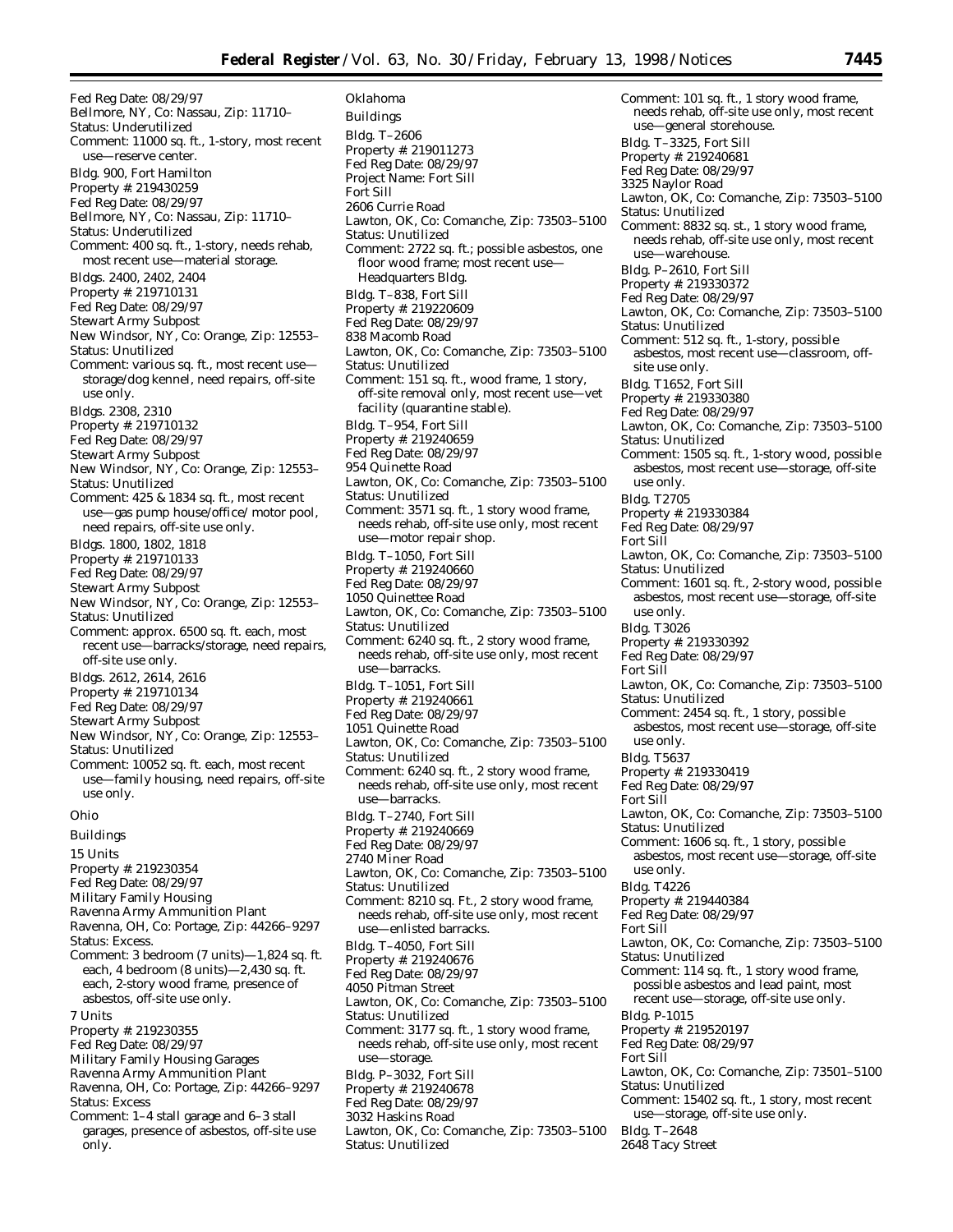Property #: 219710029 Fed Reg Date: 08/29/97

Fort Sill

Property #: 219540022 Fed Reg Date: 08/29/97 Fort Sill Lawton, OK, Co: Comanche, Zip: 73503–5100 Status: Excess Comment: 9407 sq. ft., 1 story wood frame, possible asbestos/lead paint, off-site removal only, most recent use—general purpose warehouse. Bldg. T–2649 2649 Tacy Street Property #: 219540024 Fed Reg Date: 08/29/97 Fort Sill Lawton, OK, Co: Comanche, Zip: 73503–5100 Status: Excess Comment: 9374 sq. ft., 1 story wood frame, possible asbestos/lead paint, off-site removal only, most recent use—general storehouse. Bldg. T–4036 4036 Carrie Road Property #: 219540034 Fed Reg Date: 08/29/97 Fort Sill Lawton, OK, Co: Comanche, Zip: 73503–5100 Status: Excess Comment: 4532 sq. ft., 1 story wood frame, possible asbestos/lead paint, off-site removal only, most recent use—classroom. Bldg. T–367 Property #: 219610736 Fed Reg Date: 08/29/97 Fort Sill Lawton, OK, Co: Comanche, Zip: 73503– Status: Unutilized Comment: 9370 sq. ft., possible asbestos, most recent use—storage, off-site use only. Bldg. P–366 Property #: 219610740 Fed Reg Date: 08/29/97 Fort Sill Lawton, OK, Co: Comanche, Zip: 73503– Status: Unutilized Comment: 482 sq. ft., possible asbestos, most recent use—storage, off-site use only. Bldg. P–1700 Property #: 219620707 Fed Reg Date: 08/29/97 Fort Sill Lawton, OK, Co: Comanche, Zip: 73503– Status: Unutilized Comment: 7574 sq. ft., most recent use maint. shop/office, possible asbestos/lead paint, off-site use only. Building T–266 Property #: 219710027 Fed Reg Date: 08/29/97 Fort Sill Lawton, OK, Co: Comanche, Zip: 73503–5100 Status: Unutilized Comment: 2,419 sq. ft., possible asbestos and leadpaint, most recent use—classroom, offsite use only. Building T–267 Property #: 219710028 Fed Reg Date: 08/29/97 Fort Sill Lawton, OK, Co: Comanche, Zip: 73503–5100 Status: Unutilized Comment: 2,419 sq. ft., possible asbestos and leadpaint, most recent use—storage, off-site use only. Building T–598

Status: Unutilized Comment: 744 sq. ft., possible asbestos and leadpaint, most recent use—storage, off-site use only. Building T–1601 Property #: 219710032 Fed Reg Date: 08/29/97 Fort Sill Lawton, OK, Co: Comanche, Zip: 73503–5100 Status: Unutilized Comment: 5,258 sq. ft., possible asbestos and leadpaint, most recent use—chapel, off-site use only. Building P–1800 Property #: 219710033 Fed Reg Date: 08/29/97 Fort Sill Lawton, OK, Co: Comanche, Zip: 73503–5100 Status: Unutilized Comment: 2,545 sq. ft., possible asbestos and leadpaint, most recent use—military equipment, off-site use only. Building P–1805 Property #: 219710034 Fed Reg Date: 08/29/97 Fort Sill Lawton, OK, Co: Comanche, Zip: 73503–5100 Status: Unutilized Comment: 106 sq. ft., possible asbestos and lead paint, most recent use—utility, off-site use only. Building P–1806 Property #: 219710035 Fed Reg Date: 08/29/97 Fort Sill Lawton, OK, Co: Comanche, Zip: 73503–5100 Status: Unutilized Comment: 44 sq, ft., possible asbestos and leadpaint, most recent use—utility, off-site use only. Building T–1942 Property #: 219710036 Fed Reg Date: 08/29/97 Fort Sill Lawton, OK, Co: Comanche, Zip: 73503–5100 Status: Unutilized Comment: 1,549 sq, ft., possible asbestos and leadpaint, most recent use—shop office, off-site use only. Building T–1960 Property #: 219710037 Fed Reg Date: 08/29/97 Fort Sill Lawton, OK, Co: Comanche, Zip: 73503–5100 Status: Unutilized Comment: 10,309 sq, ft., possible asbestos and leadpaint, most recent use—storage, off-site use only. Building T–1961 Property #≦: 219710038 Fed Reg Date: 08/29/97 Fort Sill Lawton, OK, Co: Comanche, Zip: 73503–5100 Status: Unutilized Comment: 7,128 sq. ft., possible asbestos and leadpaint, most recent use—storage, off-site use only.

Lawton, OK, Co: Comanche, Zip: 73503–5100 Fort Sill Lawton, OK, Co: Comanche, Zip: 73503–5100 Status: Unutilized Comment: 18,157 sq, ft., possible asbestos and leadpaint, most recent use—storage, off-site use only. Building T–2181 Property #: 219710040 Fed Reg Date: 08/29/97 Fort Sill Lawton, OK, Co: Comanche, Zip: 73503–5100 Status: Unutilized Comment: 2,805 sq, ft., possible asbestos and leadpaint, most recent use—office, off-site use only. Building T–2426 Property #: 219710041 Fed Reg Date: 08/29/97 Fort Sill Lawton, OK, Co: Comanche, Zip: 73503–5100 Status: Unutilized Comment: 8,876 sq, ft., possible asbestos and leadpaint, most recent use—office/storage, off-site use only. Building T–2451 Property #: 219710043 Fed Reg Date: 08/29/97 Fort Sill Lawton, OK, Co: Comanche, Zip: 73503–5100 Status: Unutilized Comment: 9,470 sq. ft., possible asbestos and leadpaint, most recent use—storage, off-site use only. Building T–2607 Property #: 219710044 Fed Reg Date: 08/29/97 Fort Sill Lawton, OK, Co: Comanche, Zip: 73503–5100 Status: Unutilized Comment: 6,743 sq. ft., possible asbestos and leadpaint, most recent use—classroom, offsite use only. Building T–2608 Property #: 219710045 Fed Reg Date: 08/29/97 Fort Sill Lawton, OK, Co: Comanche, Zip: 73503–5100 Status: Unutilized Comment: 6,737 sq. ft., possible asbestos and leadpaint, most recent use—classroom, offsite use only. Building T–2952 Property #: 219710047 Fed Reg Date: 08/29/97 Fort Sill Lawton, OK, Co: Comanche, Zip: 73503–5100 Status: Unutilized Comment: 4,327 sq. ft., possible asbestos and leadpaint, most recent use—motor repair shop, off-site use only. Building T–2953 Property #: 219710048 Fed Reg Date: 08/29/97 Fort Sill Lawton, OK, Co: Comanche, Zip: 73503–5100 Status: Unutilized Comment: 114 sq. ft., possible asbestos and leadpaint, most recent use—storehouse, off-site use only.

Building T–3152 Property #: 219710051

Building T–2035

Property #: 219710039

Fed Reg Date: 08/29/97

Fed Reg Date: 08/29/97

Fort Sill

Lawton, OK, Co: Comanche, Zip: 73503–5100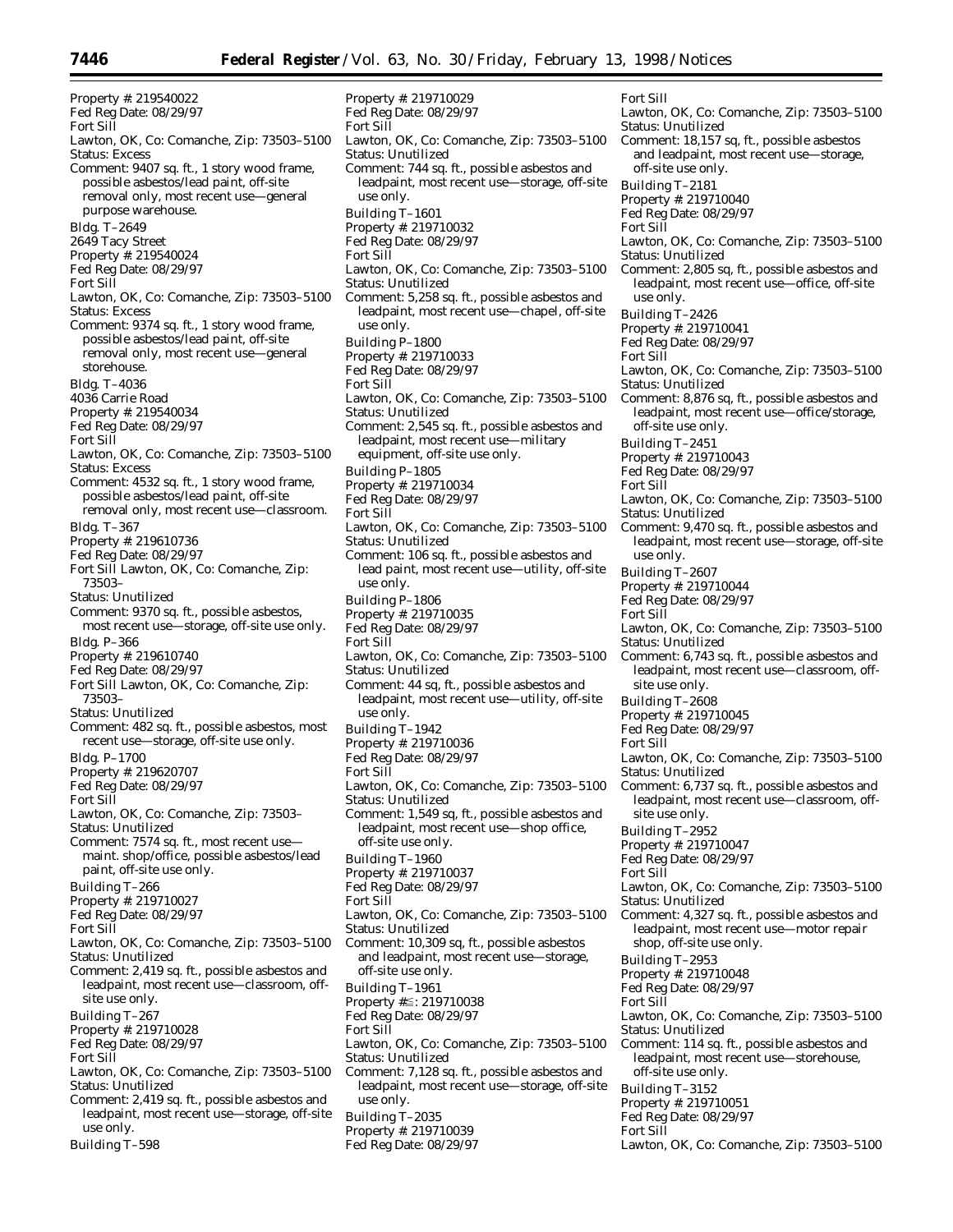Status: Unutilized Comment: 3,151 sq. ft., possible asbestos and leadpaint, most recent use—storage, off-site use only. Building T–3153 Property #: 219710052 Fed Reg Date: 08/29/97 Fort Sill Lawton, OK, Co: Comanche, Zip: 73503–5100 Status: Unutilized Comment: 3,151 sq. ft., possible asbestos and leadpaint, most recent use—storage, off-site use only. Building T–3154 Property #: 219710053 Fed Reg Date: 08/29/97 Fort Sill Lawton, OK, Co: Comanche, Zip: 73503–5100 Status: Unutilized Comment: 3,151 sq. ft., possible asbestos and leadpaint, most recent use—storage, off-site use only. Building T–3155 Property #: 219710054 Fed Reg Date: 08/29/97 Fort Sill Lawton, OK, Co: Comanche, Zip: 73503–5100 Status: Unutilized Comment: 3,151 sq. ft., possible asbestos and leadpaint, most recent use—repair shop, off-site use only. Building T–4009 Property #: 219710056 Fed Reg Date: 08/29/97 Fort Sill Lawton, OK, Co: Comanche, Zip: 73503–5100 Status: Unutilized Comment: 2,817 sq. ft., possible asbestos and leadpaint, most recent use—classroom, offsite use only. Building T–4010 Property #: 219710057 Fed Reg Date: 08/29/97 Fort Sill Lawton, OK, Co: Comanche, Zip: 73503–5100 Status: Unutilized Comment: 2,815 sq. ft., possible asbestos and leadpaint, most recent use—office, off-site use only. Building T–4011 Property #: 219710058 Fed Reg Date: 08/29/97 Fort Sill Lawton, OK, Co: Comanche, Zip: 73503–5100 Status: Unutilized Comment: 9,456 sq. ft., possible asbestos and leadpaint, most recent use—storage, off-site use only. Building T–4026 Property #: 219710059 Fed Reg Date: 08/29/97 Fort Sill Lawton, OK, Co: Comanche, Zip: 73503–5100 Status: Unutilized Comment: 9,597 sq. ft., possible asbestos and leadpaint, most recent use—storage, off-site use only. Building T–4030

- Property #: 219710060
- Fed Reg Date: 08/29/97
- Fort Sill
- Lawton, OK, Co: Comanche, Zip: 73503–5100 Status: Unutilized

Comment: 9,618 sq. ft., possible asbestos and leadpaint, most recent use—storage, off-site use only. Building T–4068 Property #: 219710061 Fed Reg Date: 08/29/97 Fort Sill Lawton, OK, Co: Comanche, Zip: 73503–5100 Status: Unutilized Comment: 9,618 sq. ft., possible asbestos and leadpaint, most recent use—storage, off-site use only. Building T–4069 Property #: 219710062 Fed Reg Date: 08/29/97 Fort Sill Lawton, OK, Co: Comanche, Zip: 73503–5100 Status: Unutilized Comment: 2,750 sq. ft., possible asbestos and leadpaint, most recent use—office, off-site use only. Building T–4070 Property #: 219710063 Fed Reg Date: 08/29/97 Fort Sill Lawton, OK, Co: Comanche, Zip: 73503–5100 Status: Unutilized Comment: 2,750 sq. ft., possible asbestos and leadpaint, most recent use—office, off-site use only. Building T–4468 Property #: 219710064 Fed Reg Date: 08/29/97 Fort Sill Lawton, OK, Co: Comanche, Zip: 73503–5100 Status: Unutilized Comment: 2,262 sq. ft., possible asbestos and leadpaint, most recent use—barracks, offsite use only. Building P–5042 Property #: 219710066 Fed Reg Date: 08/29/97 Fort Sill Lawton, OK, Co: Comanche, Zip: 73503–5100 Status: Unutilized Comment: 119 sq. ft., possible asbestos and leadpaint, most recent use—heatplant, offsite use only. Building T–5093 Property #: 219710067 Fed Reg Date: 08/29/97 Fort Sill Lawton, OK, Co: Comanche, Zip: 73503–5100 Status: Unutilized Comment: 9,361 sq. ft., possible asbestos and leadpaint, most recent use—storage, off-site use only. 6 Buildings Property #: 219710085 Fed Reg Date: 08/29/97 Fort Sill Lawton, OK, Co: Comanche, Zip: 73503–5100 Location: P–6449, S–6451, T–6452, P–6460, P–6463, S–6450 Status: Unutilized Comment: various sq. ft., possible asbestos and leadpaint, most recent use—range support, off-site use only. 4 Buildings Property #: 219710086 Fed Reg Date: 08/29/97 Fort Sill Lawton, OK, Co: Comanche, Zip: 73503–5100

Location: T–6465, T–6466, T–6467, T–6468

Status: Unutilized Comment: various sq. ft., possible asbestos and leadpaint, most recent use—range support, off-site use only. Building P–6539 Property #: 219710087 Fed Reg Date: 08/29/97 Fort Sill Lawton, OK, Co: Comanche, Zip: 73503–5100 Status: Unutilized Comment: 1,483 sq. ft., possible asbestos and leadpaint, most recent use—office, off-site use only. Building T–2751, Fort Sill Property #: 219720209 Fed Reg Date: 08/29/97 Lawton, OK, Co: Comanche, Zip: 73503–5100 Status: Unutilized Comment: 19510 sq. ft., most recent use admin., possible asbestos/lead paint, offsite use only. Bldg. T–205 Property #: 219730343 Fed Reg Date: 10/03/97 Fort Sill Lawton, OK, Co: Comanche, Zip: 73503–5100 Status: Unutilized Comment: 95 sq. ft., possible asbestos/lead paint, most recent use—waiting shelter, off-site use only. Bldg. T–208 Property #: 219730344 Fed Reg Date: 10/03/97 Fort Sill Lawton, OK, Co: Comanche, Zip: 73503–5100 Status: Unutilized Comment: 20525 sq. ft., possible asbestos/ lead paint, most recent use—training center, off-site use only. Bldg. T–210 Property #: 219730345 Fed Reg Date: 10/03/97 Fort Sill Lawton, OK, Co: Comanche, Zip: 73503–5100 Status: Unutilized Comment: 19,049 sq. ft., possible asbestos/ lead paint, most recent use—admin., offsite use only. Bldg. T–214 Property #: 219730346 Fed Reg Date: 10/03/97 Fort Sill Lawton, OK, Co: Comanche, Zip: 73503–5100 Status: Unutilized Comment: 6332 sq. ft., possible asbestos/lead paint, most recent use—training center, offsite use only. Bldgs. T–215, T–216 Property #: 219730347 Fed Reg Date: 10/03/97 Fort Sill Lawton, OK, Co: Comanche, Zip: 73503–5100 Status: Unutilized Comment: 6300 sq. ft., each, possible asbestos/lead paint, most recent use storage, off-site use only. Bldg. T–217 Property #: 219730348 Fed Reg Date: 10/03/97 Fort Sill Lawton, OK, Co: Comanche, Zip: 73503–5100 Status: Unutilized Comment: 6394 sq. ft., possible asbestos/lead paint, most recent use—training center, offsite use only.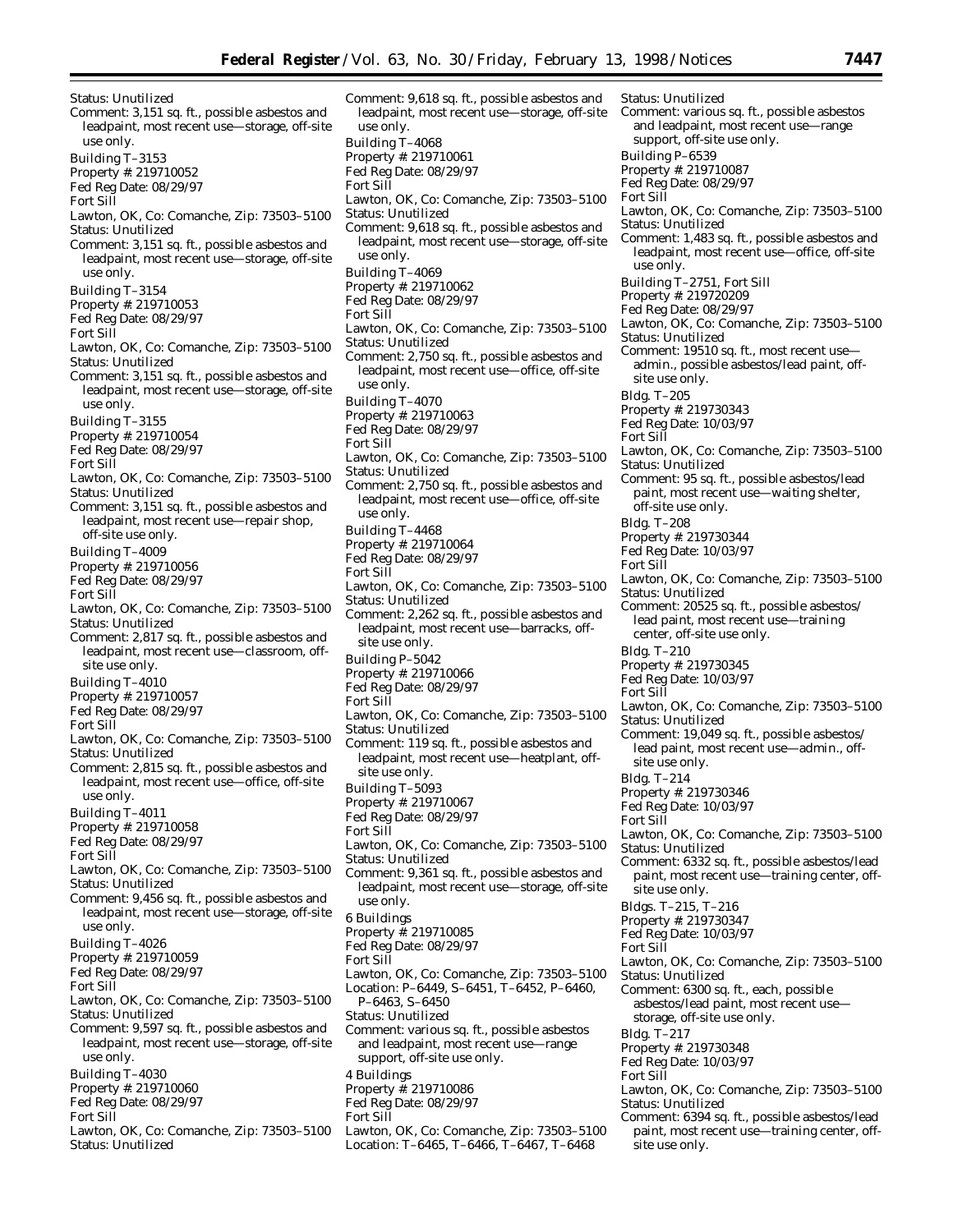Bldgs. T–219, T–220 Property #: 219730349 Fed Reg Date: 10/03/97 Fort Sill Lawton, OK, Co: Comanche, Zip: 73503–5100 Status: Unutilized Comment: 152 sq. ft., possible asbestos/lead paint, most recent use—storage, off-site use only. Bldg. T–810 Property #: 219730350 Fed Reg Date: 10/03/97 Fort Sill Lawton, OK, Co: Comanche, Zip: 73503–5100 Status: Unutilized Comment: 7205 sq. ft., possible asbestos/lead paint, most recent use—hay storage, off-site use only. Bldgs. T–837, T–839 Property #: 219730351 Fed Reg Date: 10/03/97 Fort Sill Lawton, OK, Co: Comanche, Zip: 73503–5100 Status: Unutilized Comment: approx. 100 sq. ft. each, possible asbestos/lead paint, most recent use storage, off-site use only. Bldg. P–902 Property #: 219730352 Fed Reg Date: 10/03/97 Fort Sill Lawton, OK, Co: Comanche, Zip: 73503–5100 Status: Unutilized Comment: 101 sq. ft., possible asbestos/lead paint, most recent use—storage, off-site use only. Bldg. P–934 Property #: 219730353 Fed Reg Date: 10/03/97 Fort Sill Lawton, OK, Co: Comanche, Zip: 73503–5100 Status: Unutilized Comment: 402 sq. ft., possible asbestos/lead paint most recent use—storage, off-site use only. Bldg. P–936 Property #: 219730354 Fed Reg Date: 10/03/97 Fort Sill Lawton, OK, Co: Comanche, Zip: 73503–5100 Status: Unutilized Comment: 342 sq. ft., possible asbestos/lead paint, most recent use—office, off-site use only. Bldg. S–956 Property #: 219730355 Fed Reg Date: 10/03/97 Fort Sill Lawton, OK, Co: Comanche, Zip: 73503–5100 Status: Unutilized Comment: 1602 sq. ft., possible asbestos/lead paint, most recent use—storage, off-site use only. Bldg. T–1177 Property #: 219730356 Fed Reg Date: 10/03/97 Fort Sill Lawton, OK, Co: Comanche, Zip: 73503–5100 Status: Unutilized Comment: 183 sq. ft., possibel asbestos/lead paint, most recent use—snack bar, off-site use only. Bldgs. T–1468, T–1469

Property #: 219730357

Fed Reg Date: 10/03/97 Fort Sill Lawton, OK, Co: Comanche, Zip: 73503–5100 Status: Unutilized Comment: 114 sq. ft., possible asbestos/lead paint, most recent use—storage, off-site use only. Bldg. T–1470 Property #: 219730358 Fed Reg Date: 10/03/97 Fort Sill Lawton, OK, Co: Comanche, Zip: 73503–5100 Status: Unutilized Comment: 3120 sq. ft., possible asbestos/lead paint, most recent use—storage, off-site use only. Bldg. T–1508 Property #: 219730359 Fed Reg Date: 10/03/97 Fort Sill Lawton, OK, Co: Comanche, Zip: 73503–5100 Status: Unutilized Comment: 3176 sq. ft., possible asbestos/lead paint, most recent use—storage, off-site use only. Bldg. T–1940 Property #: 219730360 Fed Reg Date: 10/03/97 Fort Sill Lawton, OK, Co: Comanche, Zip: 73503–5100 Status: Unutilized Comment: 1400 sq. ft., possible asbestos/lead paint, most recent use—storage, off-site use only. Bldg. T–1944 Property #: 219730361 Fed Reg Date: 10/03/97 Fort Sill Lawton, OK, Co: Comanche, Zip: 73503–5100 Status: Unutilized Comment: 449 sq. ft., possible asbestos/lead paint, off-site use only. Bldgs. T–1954, T–2022 Property #: 219730362 Fed Reg Date: 10/03/97 Fort Sill Lawton, OK, Co: Comanche, Zip: 73503–5100 Status: Unutilized Comment: approx. 100 sq. ft. each, possible asbestos/lead paint, most recent use storage, off-site use only. Bldg. T–2180 Property #: 219730363 Fed Reg Date: 10/03/97 Fort Sill Lawton, OK, Co: Comanche, Zip: 73503–5100 Status: Unutilized Comment: possible asbestos/lead paint, most recent use—vehicle maint. facility, off-site use only. Bldg. T–2184 Property #: 219730364 Fed Reg Date: 10/03/97 Fort Sill Lawton, OK, Co: Comanche, Zip: 73503–5100 Status: Unutilized Comment: 454 sq. ft., possible asbestos/lead paint, most recent use—storage, off-site use only. Bldg. T–2185 Property #: 219730365 Fed Reg Date: 10/03/97 Fort Sill Lawton, OK, Co: Comanche, Zip: 73503–5100

Status: Unutilized Comment: 151 sq. ft., possible asbestos/lead paint, most recent use—fuel storage, offsite use only. Bldgs. T–2186, T–2188, T–2189 Property #: 219730366 Fed Reg Date: 10/03/97 Fort Sill Lawton, OK, Co: Comanche, Zip: 73503–5100 Status: Unutilized Comment: 1656–3583 sq. ft., possible asbestos/lead paint, most recent use vehicle maint. shop, off-site use only. Bldg. T–2187 Property #: 219730367 Fed Reg Date: 10/03/97 Fort Sill Lawton, OK, Co: Comanche, Zip: 73503–5100 Status: Unutilized Comment: 1673 sq. ft., possible asbestos/lead paint, most recent use—storage, off-site use only. Bldg. T–2209 Property #: 219730368 Fed Reg Date: 10/03/97 Fort Sill Lawton, OK, Co: Comanche, Zip: 73503–5100 Status: Unutilized Comment: 1257 sq. ft., possible asbestos/lead paint, most recent use—storage, off-site use only. Bldgs. T–2240, T–2241 Property #: 219730369 Fed Reg Date: 10/03/97 Fort Sill Lawton, OK, Co: Comanche, Zip: 73503–5100 Status: Unutilized Comment: approx. 9500 sq. ft., possible asbestos/lead paint, most recent use storage, off-site use only. Bldgs. T–2262, T–2263 Property #: 219730370 Fed Reg Date: 10/03/97 Fort Sill Lawton, OK, Co: Comanche, Zip: 73503–5100 Status: Unutilized Comment: approx. 3100 sq. ft., possible asbestos/lead paint, most recent use maint. shop, off-site use only. Bldgs. T–2271, T–2272 Property #: 219730371 Fed Reg Date: 10/03/97 Fort Sill Lawton, OK, Co: Comanche, Zip: 73503–5100 Status: Unutilized Comment: 232 sq. ft., possible asbestos/lead paint, most recent use—storage, off-site use only. Bldgs. T–2291 thru T–2296 Property #: 219730372 Fed Reg Date: 10/03/97 Fort Sill Lawton, OK, Co: Comanche, Zip: 73503–5100 Status: Unutilized Comment: 400 sq. ft., possible asbestos/lead paint, most recent use—storage, off-site use only. 5 Bldgs. Property #: 219730373 Fed Reg Date: 10/03/97 Fort Sill T–2300, T–2301, T–2303, T–2306, T–2307 Lawton, OK, Co: Comanche, Zip: 73503–5100 Status: Unutilized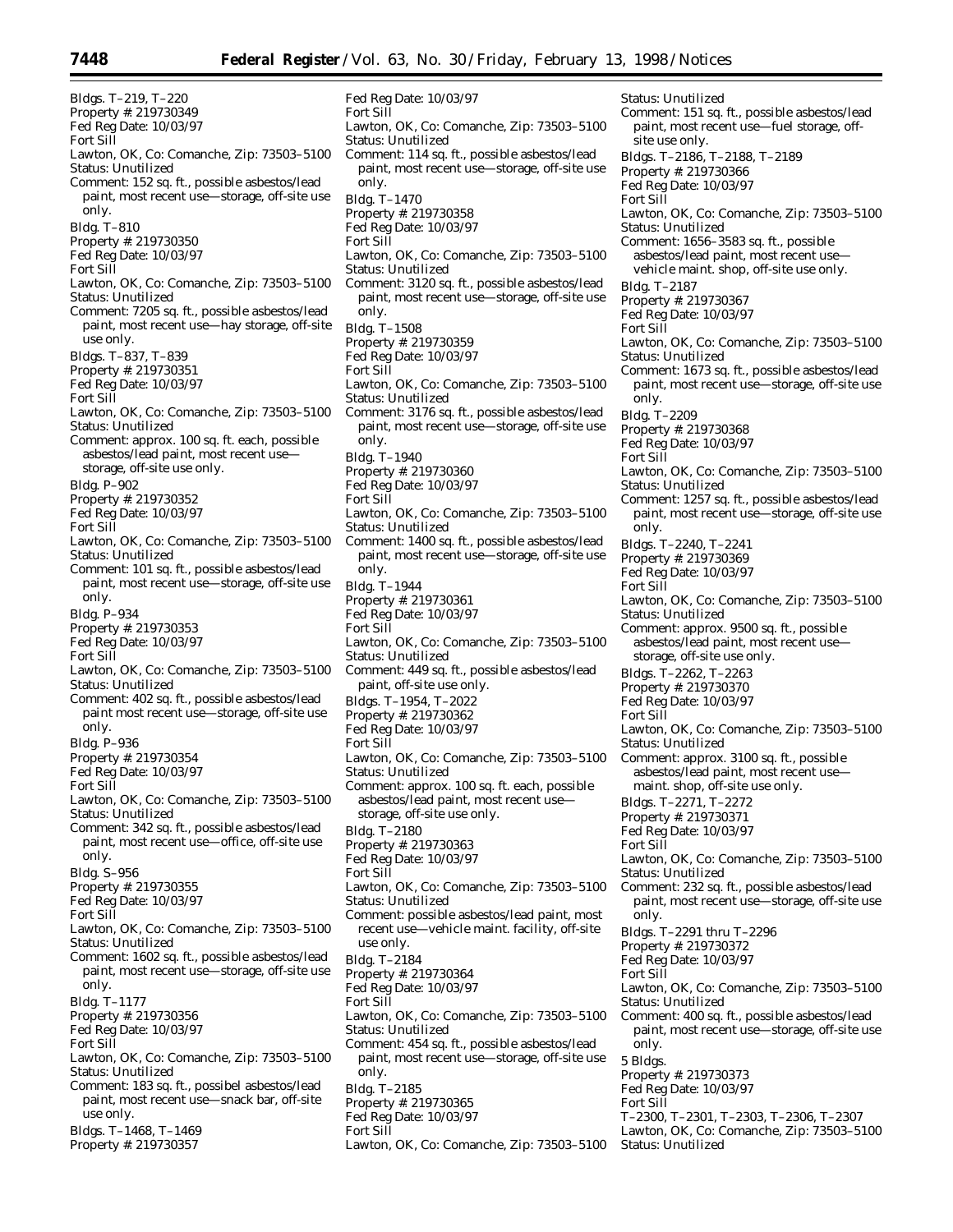Comment: various sq. ft., possible asbestos/ lead paint, most recent use—storage, offsite use only. Bldg. T–2406 Property #: 219730374 Fed Reg Date: 10/03/97 Fort Sill Lawton, OK, Co: Comanche, Zip: 73503–5100 Status: Unutilized Comment: 114 sq. ft., possible asbestos/lead paint, most recent use—storage, off-site use only. 4 Bldgs. Property #: 219730375 Fed Reg Date: 10/03/97 #T–2427, T–2431, T–2433, T–2449 Lawton, OK, Co: Comanche, Zip: 73503–5100 Status: Unutilized Comment: various sq. ft., possible asbestos/ lead paint, most recent use—storage, offsite use only. 3 Bldgs. Property #: 219730376 Fed Reg Date: 10/03/97 Fort Sill #Τ–2430, Τ–2432, Τ–2435 Lawton, OK, Co: Comanche, Zip: 73503–5100 Status: Unutilized Comment: approx. 8900 sq. ft., possible asbestos/lead paint, most recent use office, off-site use only. Bldg. T–2434 Property #: 219730377 Fed Reg Date: 10/03/97 Fort Sill Lawton, OK, Co: Comanche, Zip: 73503–5100 Status: Unutilized Comment: 8997 sq. ft., possible asbestos/lead paint, most recent use—vehicle maint. shop, off-site use only. Bldg. T–2606 Property #: 219730378 Fed Reg Date: 10/03/97 Fort Sill Lawton, OK, Co: Comanche, Zip: 73503–5100 Status: Unutilized Comment: 3850 sq. ft., possible asbestos/lead paint, most recent use—storage, off-site use only. Bldg. T–2746 Property #: 219730379 Fed Reg Date: 10/03/97 Fort Sill Lawton, OK, Co: Comanche, Zip: 73503–5100 Status: Unutilized Comment: 4105 sq. ft., possible asbestos/lead paint, most recent use—barracks, off-site use only. Bldgs. T–2800, T–2809, T–2810 Property #: 219730380 Fed Reg Date: 10/03/97 Fort Sill Lawton, OK, Co: Comanche, Zip: 73503–5100 Status: Unutilized Comment: approx. 19,000 sq. ft., possible asbestos/lead paint, most recent use storage, off-site use only. Bldg. T–2922 Property #: 219730381 Fed Reg Date: 10/03/97 Fort Sill Lawton, OK, Co: Comanche, Zip: 73503–5100

Status: Unutilized

Comment: 3842 sq. ft., possible asbestos/lead paint, most recent use—chapel, off-site use only. Bldgs. T–2963, T–2964, T–2965 Property #: 219730382 Fed Reg Date: 10/03/97 Fort Sill Lawton, OK, Co: Comanche, Zip: 73503–5100 Status: Unutilized Comment: approx. 3000 sq. ft., possible asbestos/lead paint, most recent use maint. shop, off-site use only. Bldgs. T–3001, T–3006 Property #: 219730383 Fed Reg Date: 10/03/97 Fort Sill Lawton, OK, Co: Comanche, Zip: 73503–5100 Status: Unutilized Comment: approx. 9300 sq. ft., possible asbestos/lead paint, most recent use storage, off-site use only. Bldg. T–3025 Property #: 219730384 Fed Reg Date: 10/03/97 Fort Sill Lawton, OK, Co: Comanche, Zip: 73503–5100 Status: Unutilized Comment: 5259 sq. ft., possible asbestos/lead paint, most recent use—museum, off-site use only. Bldg. T–3314 Property #: 219730385 Fed Reg Date: 10/03/97 Fort Sill Lawton, OK, Co: Comanche, Zip: 73503–5100 Status: Unutilized Comment: 229 sq. ft., possible asbestos/lead paint, most recent use—office, off-site use only. Bldgs. T–3318, T–3324, T–3327 Property #: 219730386 Fed Reg Date: 10/03/97 Fort Sill Lawton, OK, Co: Comanche, Zip: 73503–5100 Status: Unutilized Comment: 8832–9048 sq. ft., possible asbestos/lead paint, most recent use storage, off-site use only. Bldg. T–3323 Property #: 219730387 Fed Reg Date: 10/03/97 Fort Sill Lawton, OK, Co: Comanche, Zip: 73503–5100 Status: Unutilized Comment: 8832 sq. ft., possible asbestos/lead paint, most recent use—office, off-site use only. Bldg. T–3328 Property #: 219730388 Fed Reg Date: 10/03/97 Fort Sill Lawton, OK, Co: Comanche, Zip: 73503–5100 Status: Unutilized Comment: 9030 sq. ft., possible asbestos/lead paint, most recent use—refuse, off-site use only. Bldgs. T–4021, T–4022 Property #: 219730389 Fed Reg Date: 10/03/97 Fort Sill Lawton, OK, Co: Comanche, Zip: 73503–5100 Status: Unutilized Comment: 442–869 sq. ft., possible asbestos/

lead paint, most recent use—storage, offsite use only.

Bldg. T–4065 Property #: 219730390 Fed Reg Date: 10/03/97 Fort Sill Lawton, OK, Co: Comanche, Zip: 73503–5100 Status: Unutilized Comment: 3145 sq. ft., possible asbestos/lead paint, most recent use—maint. shop, offsite use only. Bldg. T–4067 Property #: 219730391 Fed Reg Date: 10/03/97 Fort Sill Lawton, OK, Co: Comanche, Zip: 73503–5100 Status: Unutilized Comment: 1032 sq. ft., possible asbestos/lead paint, most recent use—storage, off-site use only. Bldg. T–4281 Property #: 219730392 Fed Reg Date: 10/03/97 Fort Sill Lawton, OK, Co: Comanche, Zip: 73503–5100 Status: Unutilized Comment: 9405 sq. ft., possible asbestos/lead paint, most recent use—storage, off-site use only. Bldgs. T–4401, T–4402 Property #: 219730393 Fed Reg Date: 10/03/97 Fort Sill Lawton, OK, Co: Comanche, Zip: 73503–5100 Status: Unutilized Comment: 2260 sq. ft., possible asbestos/lead paint, most recent use—office, off-site use only. 5 Bldgs. Property #: 219730394 Fed Reg Date: 10/03/97 Fort Sill #T–4403 thru T–4406, T–4408 Lawton, OK, Co: Comanche, Zip: 73503–5100 Status: Unutilized Comment: 2263 sq. ft., possible asbestos/lead paint, most recent use—barracks, off-site use only. Bldg. T–4407 Property #: 219730395 Fed Reg Date: 10/03/97 Fort Sill Lawton, OK, Co: Comanche, Zip: 73503–5100 Status: Unutilized Comment: 3070 sq. ft., possible asbestos/lead paint, most recent use—dining facility, offsite use only. 4 Bldgs. Property #: 219730396 Fed Reg Date: 10/03/97 Fort Sill #T–4410, T–4414, T–4415, T–4418 Lawton, OK, Co: Comanche, Zip: 73503–5100 Status: Unutilized Comment: 1311 sq. ft., possible asbestos/lead paint, most recent use—Office, off-site use only. 5 Bldgs. Property #: 219730397 Fed Reg Date: 10/03/97 Fort Sill #T–4411 thru T–4416 thru T–4417 Lawton, OK, Co: Comanche, Zip: 73503–5100 Status: Unutilized Comment: 1244 sq. ft., possible asbestos/lead paint, most recent use—showers, off-site use only.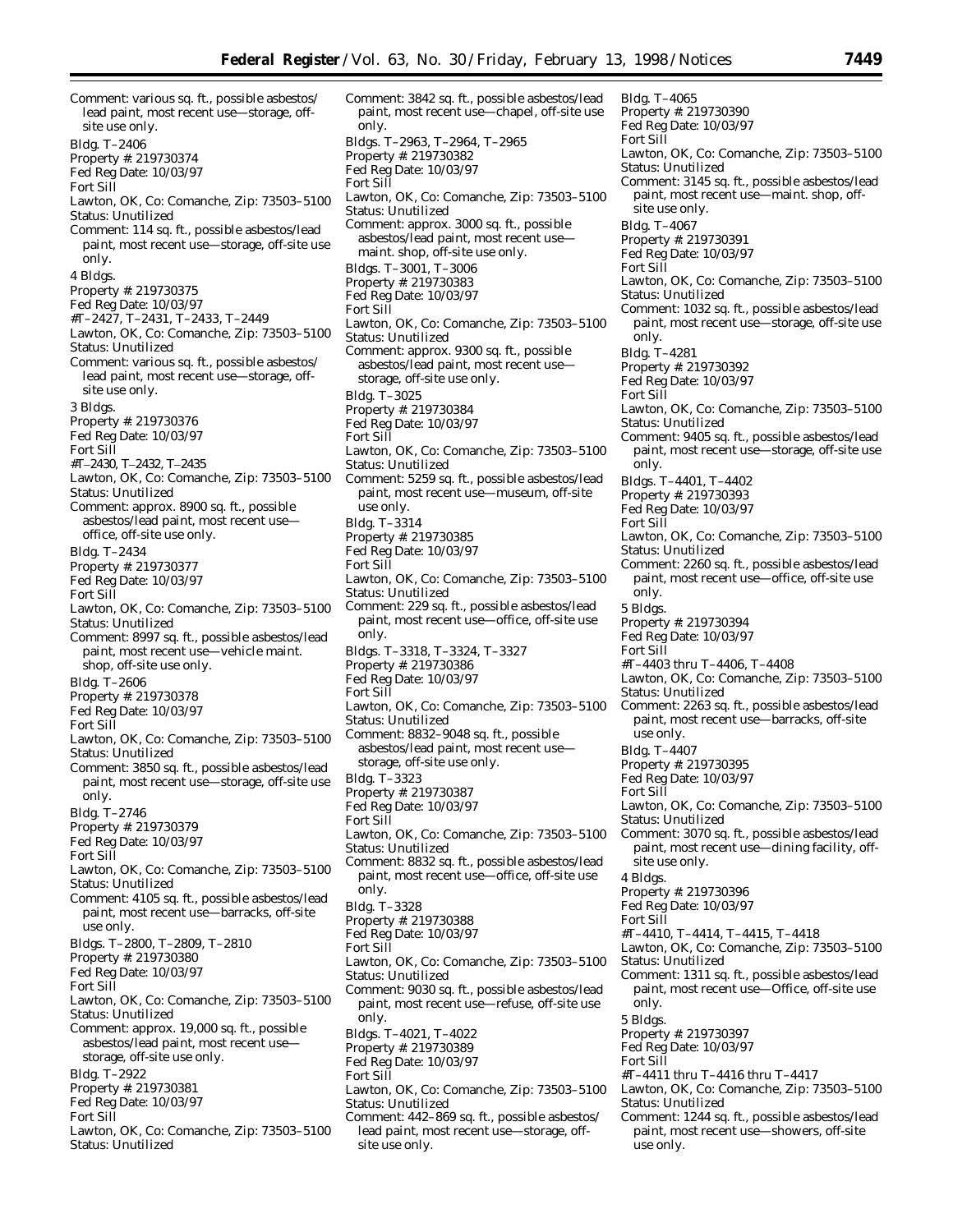Bldg. T–4421 Property #: 219730398 Fed Reg Date: 010/03/97 Fort Sill Lawton, OK, Co: Comanche, Zip: 73503–5100 Status: Unutilized Comment: 3070 sq. ft., possible asbestos/lead paint, most recent use—dining, off-site use only. 10 Bldgs. Property #: 219730399 Fed Reg Date: 010/03/97 Fort Sill Lawton, OK, Co: Comanche, Zip: 73503–5100 Status: Unutilized Comment: 2263 sq. ft., possible asbestos/lead paint, most recent use—barracks, off-site use only. 6 Bldgs. Property #: 219730400 Fed Reg Date: 010/03/97 Fort Sill Lawton, OK, Co: Comanche, Zip: 73503–5100 Location: #T–4436, T–4440, T–4444, T–4445, T–4448, T–4449 Status: Unutilized Comment: 1311–2263 sq. ft., possible asbestos/lead paint, most recent use office, off-site use only. 5 Bldgs. Property #: 219730401 Fed Reg Date: 010/03/97 Fort Sill Lawton, OK, Co: Comanche, Zip: 73503–5100 Location: #T–4441, T–4442, T–4443, T–4446, T–4447 Status: Unutilized Comment: 1244 sq. ft., possible asbestos/lead paint, most recent use—showers, off-stie use only. 3 Bldgs. Property #: 219730402 Fed Reg Date: 010/03/97 Fort Sill Lawton, OK, Co: Comanche, Zip: 73503–5100 Location: #T–4451, T–4460, T–4481 Status: Unutilized Comment: various sq. ft., possible asbestos/ lead paint, most recent use—dining, offsite use only. 12 Bldgs. Property #: 219730403 Fed Reg Date: 010/03/97 Fort Sill Lawton, OK, Co: Comanche, Zip: 73503–5100 Location: #T–4454, T–4455, T–4457, T–4462, T–4464, T–4465, T–4466, T–4482, T–4483, T–4484, T–4485, T–4486, Status: Unutilized Comment: 2263 sq. ft., possible asbestos/lead paint, most recent use—barracks, off-site use only. Bldgs. T–4461, T–4479 Property #: 219730404 Fed Reg Date: 010/03/97 Fort Sill Lawton, OK, Co: Comanche, Zip: 73503–5100 Status: Unutilized Comment: 2265 sq. ft., possible asbestos/lead paint, most recent use—dayroom, off-site use only. 5 Bldgs. Property #: 219730405 Fed Reg Date: 10/03/97

Fort Sill

Lawton, OK, Co: Comanche, Zip: 73503–5100 Location: #T–4469, T–4470, T–4475, T–4478, T–4480 Status: Unutilized Comment: 1311–2265 sq. ft., possible asbestos/lead paint, most recent use office, off-site use only. 4 Bldgs. Property #: 219730406 Fed Reg Date: 10/03/97 Fort Sill Lawton, OK, Co: Comanche, Zip: 73503–5100 Location: #T–4471, T–4472, T–4473, T–4477 Status: Unutilized Comments: approx. 1244 sq. ft., possible asbestos/lead paint, most recent use showers, off-site use only. Bldg. T–4707 Property #: 219730407 Fed Reg Date: 10/03/97 Fort Sill Lawton, OK, Co: Comanche, Zip: 73503–5100 Status: Unutilized Comments: 160 sq. ft., possible asbestos/lead paint, most recent use—waiting shelter, off-site use only. Bldg. T–5005 Property #: 219730408 Fed Reg Date: 10/03/97 Fort Sill Lawton, OK, Co: Comanche, Zip: 73503–5100 Status: Unutilized Comments: 3206 sq. ft., possible asbestos/ lead paint, most recent use—storage, offsite use only. Bldg. T–5041 Property #: 219730409 Fed Reg Date: 10/03/97 Fort Sill Lawton, OK, Co: Comanche, Zip: 73503–5100 Status: Unutilized Comments: 763 sq. ft., possible asbestos/lead paint, most recent use—storage, off-site use only. Bldg. T–5044, T–5045 Property #: 219730410 Fed Reg Date: 10/03/97 Fort Sill Lawton, OK, Co: Comanche, Zip: 73503–5100 Status: Unutilized Comments: 1798/1806 sq. ft., possible asbestos/lead paint, most recent use—class rooms, off-site use only. 4 Bldgs. Property #: 219730411 Fed Reg Date: 10/03/97 Fort Sill Lawton, OK, Co: Comanche, Zip: 73503–5100 Location: #T–5046, T–5047, T–5048, T–5049 Status: Unutilized Comments: various sq. ft., possible asbestos/ lead paint, most recent use—office, off-site use only. Bldg. T–5094 Property #: 219730412 Fed Reg Date: 10/03/97 Fort Sill Lawton, OK, Co: Comanche, Zip: 73503–5100 Status: Unutilized Comment: 3,204 sq. ft., possible asbestos/lead paint, most recent use—maint. shop, offsite use only.

Bldg. T–5095 Property #: 219730413 Fed Reg Date: 10/03/97 Fort Sill Lawton, OK, Co: Comanche, Zip: 73503–5100 Status: Unutilized Comment: 3,223 sq. ft., possible asbestos/lead paint, most recent use—storage, off-site use only. Bldg. T–5420 Property #: 219730414 Fed Reg Date: 10/03/97 Fort Sill Lawton, OK, Co: Comanche, Zip: 73503–5100 Status: Unutilized Comment: 189 sq. ft., possible asbestos/lead paint, most recent use—fuel storage, offsite use only. Bldg. T–5595 Property #: 219730415 Fed Reg Date: 10/03/97 Fort Sill Lawton, OK, Co: Comanche, Zip: 73503–5100 Status: Unutilized Comment: 695 sq. ft., possible asbestos/lead paint, most recent use—office, off-site use only. Bldg. T–5639 Property #: 219730416 Fed Reg Date: 10/03/97 Fort Sill Lawton, OK, Co: Comanche, Zip: 73503–5100 Status: Unutilized Comment: 10,720 sq. ft., possible asbestos/ lead paint, most recent use—office, off-site use only. Bldgs. T–7290, T–7291 Property #: 219730417 Fed Reg Date: 10/03/97 Fort Sill Lawton, OK, Co: Comanche, Zip: 73503–5100 Status: Unutilized Comment: 224/840 sq. ft., possible asbestos/ lead paint, most recent use—kennel, offsite use only. Bldgs. T–7701, T–7703 Property #: 219730418 Fed Reg Date: 10/03/97 Fort Sill Lawton, OK, Co: Comanche, Zip: 73503–5100 Status: Unutilized Comment: 1,706/1,650 sq. ft., possible asbestos/lead paint, most recent use storage, off-site use only. Bldg. T–7775 Property #: 219730419 Fed Reg Date: 10/03/97 Fort Sill Lawton, OK, Co: Comanche, Zip: 73503–5100 Status: Unutilized Comment: 1,452 sq. ft., possible asbestos/lead paint, most recent use—private club, offsite use only. *South Carolina* Buildings Bldg. 5412 Property #: 219510139 Fed Reg Date: 08/29/97 Fort Jackson Ft. Jackson, SC, Co: Richland, Zip: 29207– Status: Excess Comment: 3900 sq. ft., 1-story, wood frame, needs rehab, most recent use—admin., off-

site use only. Bldg. 3499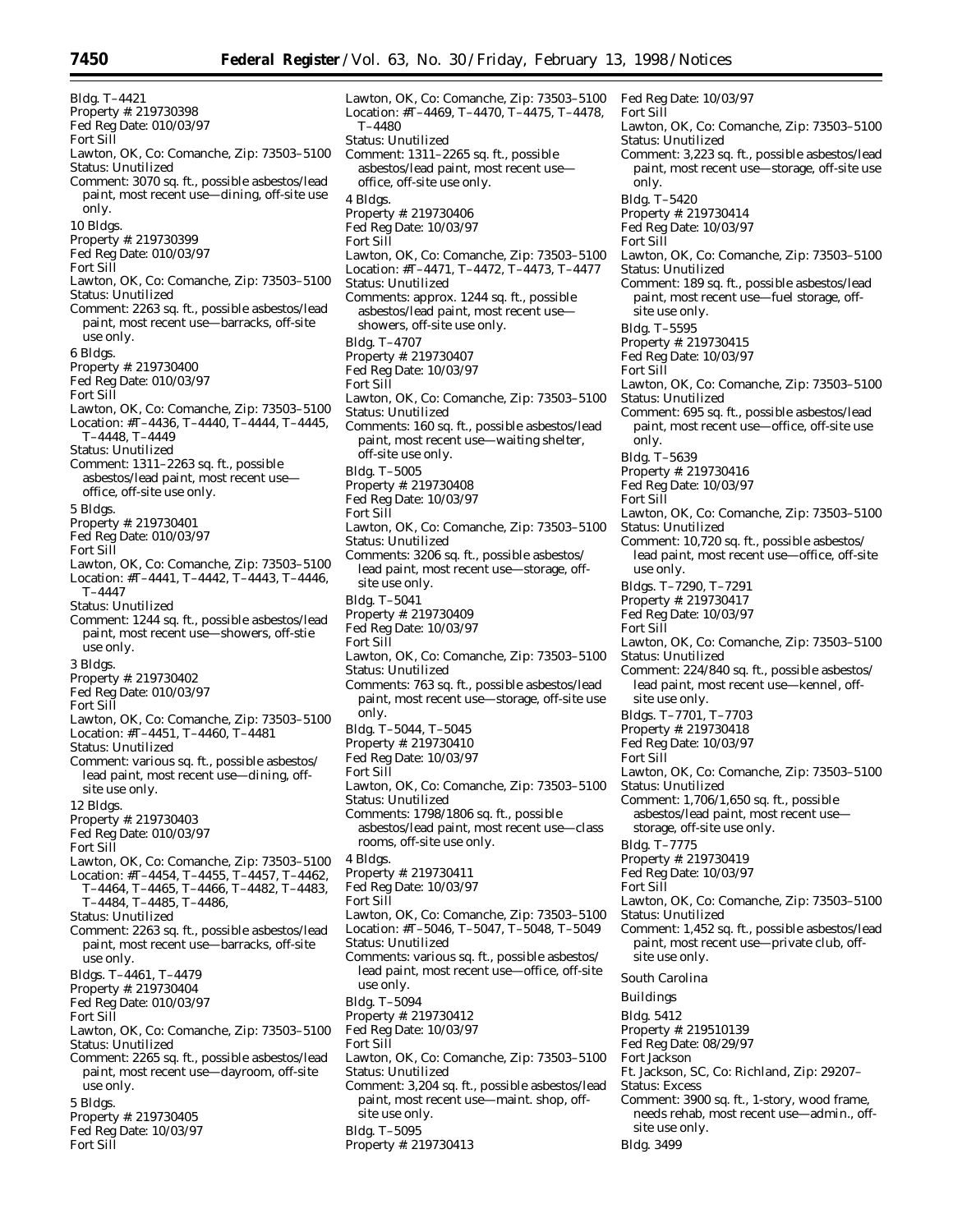Property #: 219730310 Fed Reg Date: 10/03/97 Fort Jackson Ft. Jackson, SC, Co: Richland, Zip: 29207– Status: Unutilized Comment: 3724 sq. ft., needs repair, most recent use—admin. Bldg. E4831 Property #: 219730311 Fed Reg Date: 10/03/97 Fort Jackson Ft. Jackson, SC, Co: Richland, Zip: 29207– Status: Unutilized Comment: 272 sq. ft., needs repair, most recent use—storage. Bldg. 5418 Property #: 219730312 Fed Reg Date: 10/03/97 Fort Jackson Ft. Jackson, SC, Co: Richland, Zip: 29207– Status: Unutilized Comment: 3900 sq. ft., needs repair, most recent use—admin. Bldg. G7357 Property #: 219730313 Fed Reg Date: 10/03/97 Fort Jackson Ft. Jackson, SC, Co: Richland, Zip: 29207– Status: Unutilized Comment: 49 sq. ft., most recent use—range bldg. Bldg. H7471 Property #: 219730314 Fed Reg Date: 10/03/97 Fort Jackson Ft. Jackson, SC, Co: Richland, Zip: 29207– Status: Unutilized Comment: 144 sq. ft., most recent use—range bldg. *Tennessee* Land Holston Army Ammunition Plant Property #: 219012338 Fed Reg Date: 08/29/97 Project Name: Holston Army Ammunition Plant Kingsport, TN, Co: Hawkins, Zip: 61299– 6000 Status: Unutilized Comment: 8 acres; unimproved; could provide access; 2 acres unusable; near explosives. *Texas* Land Old Camp Bullis Road Property #:219420461 Fed Reg Date: 08/29/97 Fort Sam Houston San Antonio, TX, Co: Bexar, Zip: 78234–5000 Status: Unutilized Comment: 7.16 acres, rural gravel road. Castner Range Property #:219610788 Fed Reg Date: 08/29/97 Fort Bliss El Paso, TX, Co: El Paso, Zip: 79916– Status: Unutilized Comment: approx. 56.81 acres, portion in floodway, most recent use—recreation picnic park. Buildings Bldg. P–3824, Fort Sam Houston

Property #: 219220398 Fed Reg Date: 08/29/97 San Antonio, TX, Co: Bexar, Zip: 78234–5000 Status: Unutilized Comment: 2232 sq. ft., 1-story concrete structure, within National Landmark Historic Disctrict, off-site removal only. Bldg. P–377, Fort Sam Houston Property #: 219330444 Fed Reg Date: 08/29/97 San Antonio, TX, Co: Bexar, Zip: 78234–5000 Status: Unutilized Comment: 74 sq. ft., 1-story brick, needs rehab, most recent use—scale house, located in National Historic District, offsite use only. Bldg. T–5901 Property #: 219330486 Fed Reg Date: 08/29/97 Fort Sam Houston San Antonio, TX Co: Bexar, Zip: 78234–5000 Status: Unutilized Comment: 742 sq. ft., 1-story wood frame, most recent use—admin., off-site use only. Bldg. 4480, Fort Hood Property #: 219410322 Fed Reg Date: 08/29/97 Ft. Hood, TX, Co: Bell, Zip: 76544– Status: Unutilized Comment: 2160 sq. ft., 1-story, most recent use—storage, off-site use only. Bldg. P–452 Property #: 219440449 Fed Reg Date: 08/29/97 Fort Sam Houston San Antonio, TX, Co: Bexar, Zip: 78234–5000 Status: Excess Comment: 600 sq. ft., 1 story stucco frame, lead paint, off-site removal only, most recent use—bath house. Bldg. P–6615 Property #: 219440454 Fed Reg Date: 08/29/97 Fort Sam Houston San Antonio, TX, Co: Bexar, Zip: 78234–5000 Status: Excess Comment: 400 sq. ft., 1 story concrete frame, off-site removal only, most recent use detached garage. Bldg. 4201, Fort Hood Property #: 219520201 Fed Reg Date: 08/29/97 Ft. Hood, TX, Co: Bell, Zip: 76544– Status: Unutilized Comment: 9000 sq. ft., 1-story, off-site use only. Bldg. 4202, Fort Hood Property #: 219520202 Fed Reg Date: 08/29/97 Ft. Hood, TX, Co: Bell, Zip: 76544– Status: Unutilized Comment: 5400 sq. ft., 1-story, most recent use—storage, off-site use only. Bldg. P–1030 Property #: 219520203 Fed Reg Date: 08/29/97 Fort Sam Houston San Antonio, TX, Co: Bexar, Zip: 78234–5000 Status: Excess Comment: 8212 sq. ft., 1-story, most recent use—storage, presence of asbestos & lead base paint, located in Historic District, offsite use only. Bldg. 439

Property #: 219610754 Fed Reg Date: 08/29/97 Ft. Hood Ft. Hood, TX, Co: Coryell, Zip: 76544– Status: Unutilized Comment: 3983 sq. ft., needs rehab, most recent use—admin., off-site use only. Bldg. 2046 Property #: 219610757 Fed Reg Date: 08/29/97 Fort Hood Ft. Hood, TX, Co: Coryell, Zip: 76544– Status: Unutilized Comment: 2700 sq. ft., needs rehab, most recent use—storage, off-site use only. Bldg. P–197 Property #: 219640220 Fed Reg Date: 08/29/97 Fort Sam Houston San Antonio, TX, Co: Bexar, Zip: 78234–5000 Status: Unutilized Comment: 13819 sq. ft., presence of asbestos/ lead paint, most recent use—admin., offsite use only. Bldg. T–230 Property #: 219640221 Fed Reg Date: 08/29/97 Fort Sam Houston San Antonio, TX, Co: Bexar, Zip: 78234–5000 Status: Unutilized Comment: 18102 sq. ft., presence of asbestos/ lead paint, most recent use—printing plant and shop, off-site use only. Bldg. P–606B Property #: 219640223 Fed Reg Date: 08/29/97 Fort Sam Houston San Antonio, TX, Co: Bexar, Zip: 78234–5000 Status: Unutilized Comment: 1296 sq. ft., presence of asbestos/ lead paint, off-site use only. Bldg. P–607 Property #: 219640224 Fed Reg Date: 08/29/97 Fort Sam Houston San Antonio, TX, Co: Bexar, Zip: 78234–5000 Status: Unutilized Comment: 12610 sq. ft., presence of asbestos/ lead paint, most recent use—admin/ classroom, off-site use only. Bldg. P–608 Property #: 219640225 Fed Reg Date: 08/29/97 Fort Sam Houston San Antonio, TX, Co: Bexar, Zip: 78234–5000 Status: Unutilized Comment: 12676 sq. ft., presence of asbestos/ lead paint, most recent use—admin/ classroom, off-site use only. Bldg. P–608A Property #: 219640226 Fed Reg Date: 08/29/97 Fort Sam Houston San Antonio, TX, Co: Bexar, Zip: 78234–5000 Status: Unutilized Comment: 2914 sq. ft., presence of asbestos/ lead paint, most recent use—admin/ classroom, off-site use only. Bldg. P–1000 Property #: 219640227 Fed Reg Date: 08/29/97 Fort Sam Houston San Antonio, TX, Co: Bexar, Zip: 78234–5000 Status: Unutilized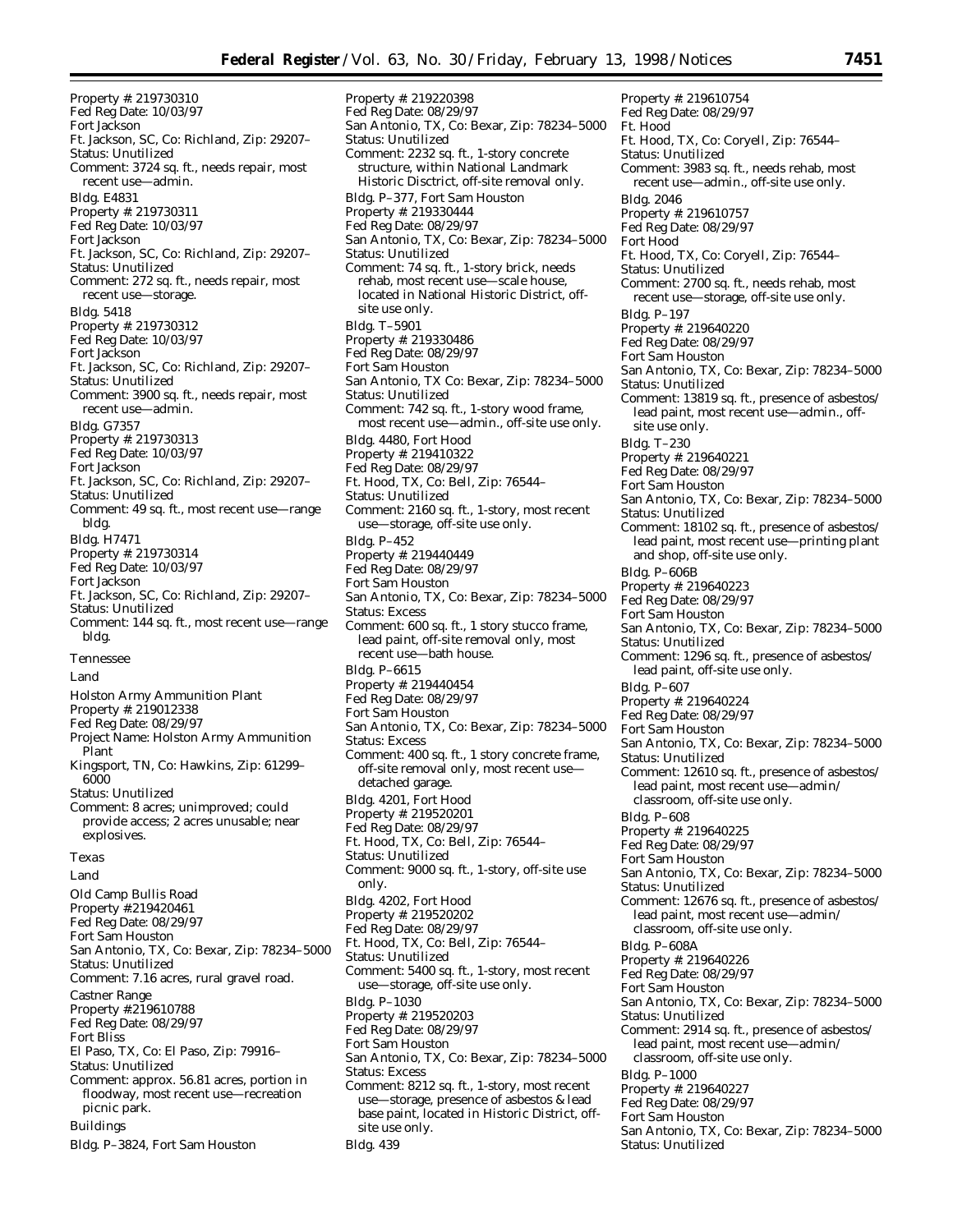Comment: 226374 sq. ft., presence of asbestos/lead paint, historic property, most recent use—hospital/medical center. Bldg. P–2270 Property #: 219640230 Fed Reg Date: 08/29/97 Fort Sam Houston San Antonio, TX, Co: Bexar, Zip: 78234–5000 Status: Unutilized Comment: 14622 sq. ft., 2-story, historic bldg., presence of asbestos/lead paint, most recent use—auditorium. Bldg. S–3898 Property #: 219640235 Fed Reg Date: 08/29/97 Fort Sam Houston San Antonio, TX, Co: Bexar, Zip: 78234–5000 Status: Unutilized Comment: 4200 sq. ft., presence of asbestos/ lead paint, most recent use—classroom, off-site use only. Bldg. S–3899 Property #: 219640236 Fed Reg Date: 08/29/97 Fort Sam Houston San Antonio, TX, Co: Bexar, Zip: 78234–5000 Status: Unutilized Comment: 4200 sq. ft., presence of asbestos/ lead paint, most recent use—classroom, off-site use only. Building P–4190 Property #: 219640237 Fed Reg Date: 08/29/97 Fort Sam Houston San Antonio, TX, Co: Bexar, Zip: 78234–5000 Status: Unutilized Comment: 88067 sq. ft., historic bldg., presence of asbestos/lead paint, most recent use—admin/warehouse. Building P–5126 Property #: 219640240 Fed Reg Date: 08/29/97 Fort Sam Houston San Antonio, TX, Co: Bexar, Zip: 78234–5000 Status: Unutilized Comment: 189 sq. ft., off-site use only. Building P–6201 Property #: 219640241 Fed Reg Date: 08/29/97 Fort Sam Houston San Antonio, TX, Co: Bexar, Zip: 78234–5000 Status: Unutilized Comment: 3003 sq. ft., presence of asbestos/ lead paint, most recent use—officers family quarters, off-site use only. Building P–6202 Property #: 219640242 Fed Reg Date: 08/29/97 Fort Sam Houston San Antonio, TX, Co: Bexar, Zip: 78234–5000 Status: Unutilized Comment: 1479 sq. ft., presence of lead paint, most recent use—officers family quarters, off-site use only. Building P–6203 Property #: 219640243 Fed Reg Date: 08/29/97 Fort Sam Houston San Antonio, TX, Co: Bexar, Zip: 78234–5000 Status: Unutilized Comment: 1381 sq. ft., presence of lead paint, most recent use—military family quarters, off-site use only.

Building P–6204

Property #: 219640244 Fed Reg Date: 08/29/97 Fort Sam Houston San Antonio, TX, Co: Bexar, Zip: 78234–5000 Status: Unutilized Comment: 1454 sq. ft., presence of asbestos/ lead paint, most recent use—military family quarters, off-site use only. Building 7137, Fort Bliss Property #: 219640564 Fed Reg Date: 08/29/97 El Paso, TX, Co: El Paso, Zip: 79916– Status: Unutilized Comment: 35,736 sq. ft., 3-story, most recent use—housing, off-site use only. Building 4630 Property #: 219710088 Fed Reg Date: 08/29/97 Fort Hood Fort Hood, TX, Co: Bell, Zip: 76544– Status: Unutilized Comment: 21,833 sq. ft., most recent use— Admin., off-site use only. Bldg. P–4224 Property #: 219720213 Fed Reg Date: 08/29/97 Fort Sam Houston San Antonio, TX, Co: Bexar, Zip: 78234–5000 Status: Excess Comment: 293 sq. ft., concrete, possible lead based paint, off-site use only. Bldg. T–330 Property #: 219730315 Fed Reg Date: 10/03/97 Fort Sam Houston San Antonio, TX, Co: Bexar, Zip: 78234–5000 Status: Unutilized Comment: 59,149 sq. ft., presence of asbestos/lead paint, historical category, most recent use—laundry, off-site use only. Bldgs. P–605A & P–606A Property #: 219730316 Fed Reg Date: 10/03/97 Fort Sam Houston San Antonio, TX, Co: Bexar, Zip: 78234–5000 Status: Unutilized Comment: 2418 sq. ft., poor condition, presence of asbestos/lead paint, historical category, most recent use—indoor firing range, off-site use only. Bldg. S–1150 Property #: 219730317 Fed Reg Date: 10/03/97 Fort Sam Houston San Antonio, TX, Co: Bexar, Zip: 78234–5000 Status: Unutilized Comment: 8629 sq. ft., presence of asbestos/ lead paint, most recent use—instruction bldg., off-site use only. Bldgs. S–1440—S–1446, S–1452 Property #: 219730318 Fed Reg Date: 10/03/97 Fort Sam Houston San Antonio, TX, Co: Bexar, Zip: 78234–5000 Status: Unutilized Comment: 4200 sq. ft., presence of lead, most recent use—instruction bldgs., off-site use only. 4 Bldgs. Property #: 219730319 Fed Reg Date: 10/03/97 Fort Sam Houston #S–1447, S–1449, S–1450, S–1451

San Antonio, TX, Co: Bexar, Zip: 78234–5000

Status: Unutilized Comment: 4200 sq. ft., presence of asbestos/ lead paint, most recent use—instruction bldgs., off-site use only. Bldg. P–3500 Property #: 219730320 Fed Reg Date: 10/03/97 Fort Sam Houston San Antonio, TX, Co: Bexar, Zip: 78234–5000 Status: Unutilized Comment: 13,921 sq. ft., poor condition, presence of asbestos/lead paint, most recent use—support of firing range, off-site use only. Bldg. T–3551 Property #: 219730321 Fed Reg Date: 10/03/97 Fort Sam Houston San Antonio, TX, Co: Bexar, Zip: 78234–5000 Status: Unutilized Comment: 992 sq. ft., presence of asbestos/ lead paint, most recent use—maint. shop, off-site use only. Bldg. T–3552 Property #: 219730322 Fed Reg Date: 10/03/97 Fort Sam Houston San Antonio, TX, Co: Bexar, Zip: 78234–5000 Status: Unutilized Comment: 992 sq. ft., poor condition, presence of asbestos/lead paint, most recent use—storage shed, off-site use only. Bldg. T–3553 Property #: 219730323 Fed Reg Date: 10/03/97 Fort Sam Houston San Antonio, TX, Co: Bexar, Zip: 78234–5000 Status: Unutilized Comment: 992 sq. ft., poor condition, presence of asbestos/lead paint, most recent use—storage shed, off-site use only. Bldg. T–3554 Property #: 219730324 Fed Reg Date: 10/03/97 Fort Sam Houston San Antonio, TX, Co: Bexar, Zip: 78234–5000 Status: Unutilized Comment: 18,803 sq. ft., poor condition, presence of lead paint, most recent usestable, off-site use only. Bldg. T–3556 Property #: 219730325 Fed Reg Date: 10/03/97 Fort Sam Houston San Antonio, TX, Co: Bexar, Zip: 78234–5000 Status: Unutilized Comment: 1,300 sq. ft., poor condition, presence of lead paint, most recent use stable, off-site use only. Bldg. T–3557 Property #: 219730326 Fed Reg Date: 10/03/97 Fort Sam Houston San Antonio, TX, Co: Bexar, Zip: 78234–5000 Status: Unutilized Comment: 992 sq. ft., poor condition, presence of asbestos/lead paint, most recent use—stable, off-site use only. Bldg. P–4115 Property #: 219730327 Fed Reg Date: 10/03/97 Fort Sam Houston San Antonio, TX, Co: Bexar, Zip: 78234–5000 Status: Unutilized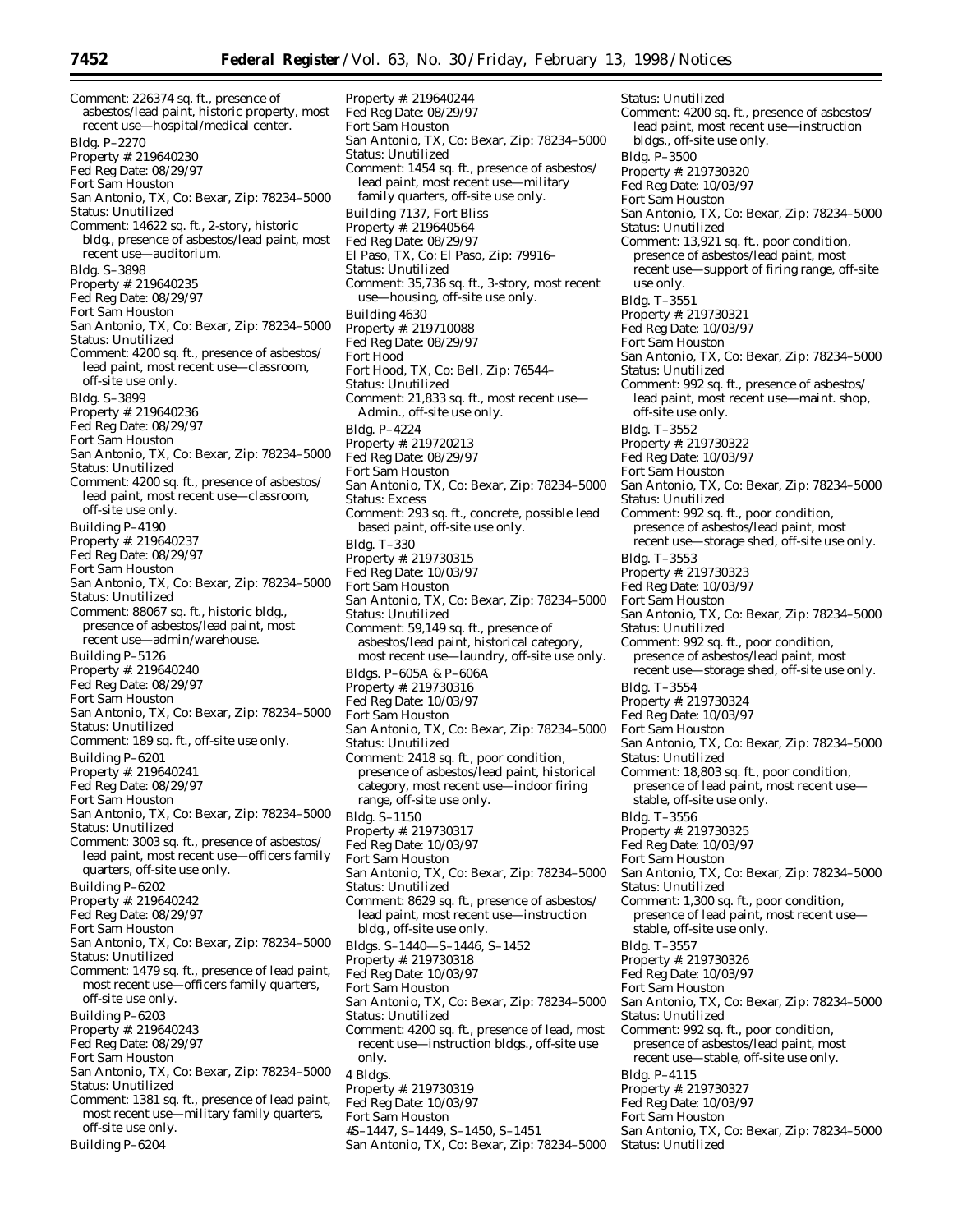Comment: 529 sq. ft., presence of asbestos/ lead paint historic bldg., most recent use admin., off-site use only. Bldg. 4205 Property #: 219730328 Fed Reg Date: 10/03/97 Fort Sam Houston San Antonio, TX, Co: Bexar, Zip: 78234–5000 Status: Unutilized Comment: 24,573 sq. ft., presence of asbestos/lead paint, most recent use warehouse, off-site use only. Bldg. T–5112 Property #: 219730329 Fed Reg Date: 10/03/97 Fort Sam Houston San Antonio, TX, Co: Bexar, Zip: 78234–5000 Status: Unutilized Comment: 3663 sq. ft., presence of asbestos/ lead paint, historical category, most recent use—post exchange, off-site use only. Bldg. T–5113 Property #: 219730330 Fed Reg Date: 10/03/97 Fort Sam Houston San Antonio, TX, Co: Bexar, Zip: 78234–5000 Status: Unutilized Comment: 2550 sq. ft., presence of asbestos/ lead paint, historical bldg. most recent use—medical clinic, off-site use only. Bldg. T–5122 Property #: 219730331 Fed Reg Date: 10/03/97 Fort Sam Houston San Antonio, TX, Co: Bexar, Zip: 78234–5000 Status: Unutilized Comment: 3602 sq. ft., presence of asbestos/ lead paint, historical category, most recent use—instruction bldg., off-site use only. Bldg. T–5903 Property #: 219730332 Fed Reg Date: 10/03/97 Fort Sam Houston San Antonio, TX, Co: Bexar, Zip: 78234–5000 Status: Unutilized Comment: 5200 sq. ft., presence of asbestos/ lead paint, historical category, most recent use—admin., off-site use only. Bldg. T–5907 Property #: 219730333 Fed Reg Date: 10/03/97 Fort Sam Houston San Antonio, TX, Co: Bexar, Zip: 78234–5000 Status: Unutilized Comment: 570 sq. ft., presence of asbestos/ lead paint, historical category, most recent use—admin., off-site use only. Bldg. P–6271 Property #: 219730334 Fed Reg Date: 10/03/97 Fort Sam Houston San Antonio, TX, Co: Bexar, Zip: 78234–5000 Status: Unutilized Comment: 291 sq. ft., presence of asbestos/ lead paint, most recent use—pump station, off-site use only. Bldg. T–6284 Property #: 219730335 Fed Reg Date: 10/03/97 Fort Sam Houston San Antonio, TX, Co: Bexar, Zip: 78234–5000 Status: Unutilized Comment: 120 sq. ft., presence of lead paint, most recent use—pump station, off-site use

only.

Bldg. T–5906 Property #: 219730420 Fed Reg Date: 10/03/97 Fort Sam Houston San Antonio, TX, Co: Bexar, Zip: 78234–5000 Status: Unutilized Comment: 570 sq. ft., presence of asbestos/ lead paint, most recent use—admin., offsite use only. *Virginia* Buildings Bldg. 2436, Fort Belvoir Property #: 219720215 Fed Reg Date: 08/29/97 Ft. Belvoir, VA, Co: Fairfax, Zip: 22060–5402 Status: Excess Comment: 3200 sq. Ft., most recent use storage, needs extensive repair, possible asbestos/lead paint, off-site use only. Bldg. 409 Property #: 219730336 Fed Reg Date: 10/03/97 Fort Myer Ft. Myer, VA, Co: Arlington, Zip: 22211–1199 Status: Unutilized Comment: 2930 sq. ft., most recent use storage, off-site use only. Bldg. T–59 Property #: 219730337 Fed Reg Date: 10/03/97 Fort Monroe Ft. Monroe, VA, Zip: 23651– Status: Unutilized Comment: 3282 sq. ft., wood, off-site use only. *Washington* Buildings 13 Bldgs., Fort Lewis Property #: 219630199 Fed Reg Date: 08/29/97 A0402, CO723, CO726, CO727, CO902, CO903, CO906, CO907, CO922, CO923, CO926, CO927, C1250 Ft. Lewis, WA, Co: Pierce, Zip: 98433–9500 Status: Unutilized Comment: 2360 sq. ft., possible asbestos/lead paint, most recent use—barracks, off-site use only. 7 Bldgs., Fort Lewis Property #: 219630200 Fed Reg Date: 08/29/97 AO438, AO439, CO901, CO910, CO911, CO918, CO919 Ft. Lewis, WA, Co: Pierce, Zip: 98433–9500 Status: Unutilized Comment: 1144 sq. ft., possible asbestos/lead paint, most recent use—dayroom bldgs., off-site use only. Bldg. AO608, Fort Lewis Property #: 219630201 Fed Reg Date: 08/29/97 Ft. Lewis, WA, Co: Pierce, Zip: 98433–9500 Status: Unutilized Comment: 2285 sq. ft., needs rehab, possible asbestos/lead paint, most recent use dining, off-site use only. 6 Bldgs., Fort Lewis Property #: 219630204 Fed Reg Date: 08/29/97 CO908, CO728, CO921, CO928, C1008, C1108 Ft. Lewis, WA, Co: Pierce, Zip: 98433–9500 Status: Unutilized

Comment: 2207 sq. ft., possible asbestos/lead paint, most recent use—dining, off-site use only. Bldg. CO909 Property #: 219630205 Fed Reg Date: 08/29/97 Fort Lewis Ft. Lewis, WA, Co: Pierce, Zip: 98433–9500 Status: Unutilized Comment: 1984 sq. ft., possible asbestos/lead paint, most recent use—admin., off-site use only. Bldg. CO920 Property #: 219630206 Fed Reg Date: 08/29/97 Fort Lewis Ft. Lewis, WA, Co: Pierce, Zip: 98433–9500 Status: Unutilized Comment: 1984 sq. ft., possible asbestos/lead paint, most recent use—admin., off-site use only. Bldg. C1249 Property #: 219630207 Fed Reg Date: 08/29/97 Fort Lewis Ft. Lewis, WA, Co: Pierce, Zip: 98433–9500 Status: Unutilized Comment: 992 sq. ft., possible asbestos/lead paint, most recent use—storage, off-site use only. Bldg. 1164 Property #: 219630213 Fed Reg Date: 08/29/97 Fort Lewis Ft. Lewis, WA, Co: Pierce, Zip: 98433–9500 Status: Unutilized Comment: 230 sq. ft., possible asbestos/lead paint, most recent use—storehouse, off-site use only. Bldg. 1307 Property #: 219630216 Fed Reg Date: 08/29/97 Fort Lewis Ft. Lewis, WA, Co: Pierce, Zip: 98433–9500 Status: Unutilized Comment: 1092 sq. ft., possible asbestos/lead paint, most recent use—storage, off-site use only. Bldg. 1309 Property #: 219630217 Fed Reg Date: 08/29/97 Fort Lewis Ft. Lewis, WA, Co: Pierce, Zip: 98433–9500 Status: Unutilized Comment: 1092 sq. ft., possible asbestos/lead paint, most recent use—storage, off-site use only. Bldg. 2167 Property #: 219630218 Fed Reg Date: 08/29/97 Fort Lewis Ft. Lewis, WA, Co: Pierce, Zip: 98433–9500 Status: Unutilized Comment: 288 sq. ft., possible asbestos/lead paint, most recent use—warehouse, off-site use only. Bldg. 4078 Property #: 219630219 Fed Reg Date: 08/29/97 Fort Lewis Ft. Lewis, WA, Co: Pierce, Zip: 98433–9500 Status: Unutilized Comment: 10200 sq. ft., needs rehab, possible asbestos/lead paint, most recent use warehouse, off-site use only.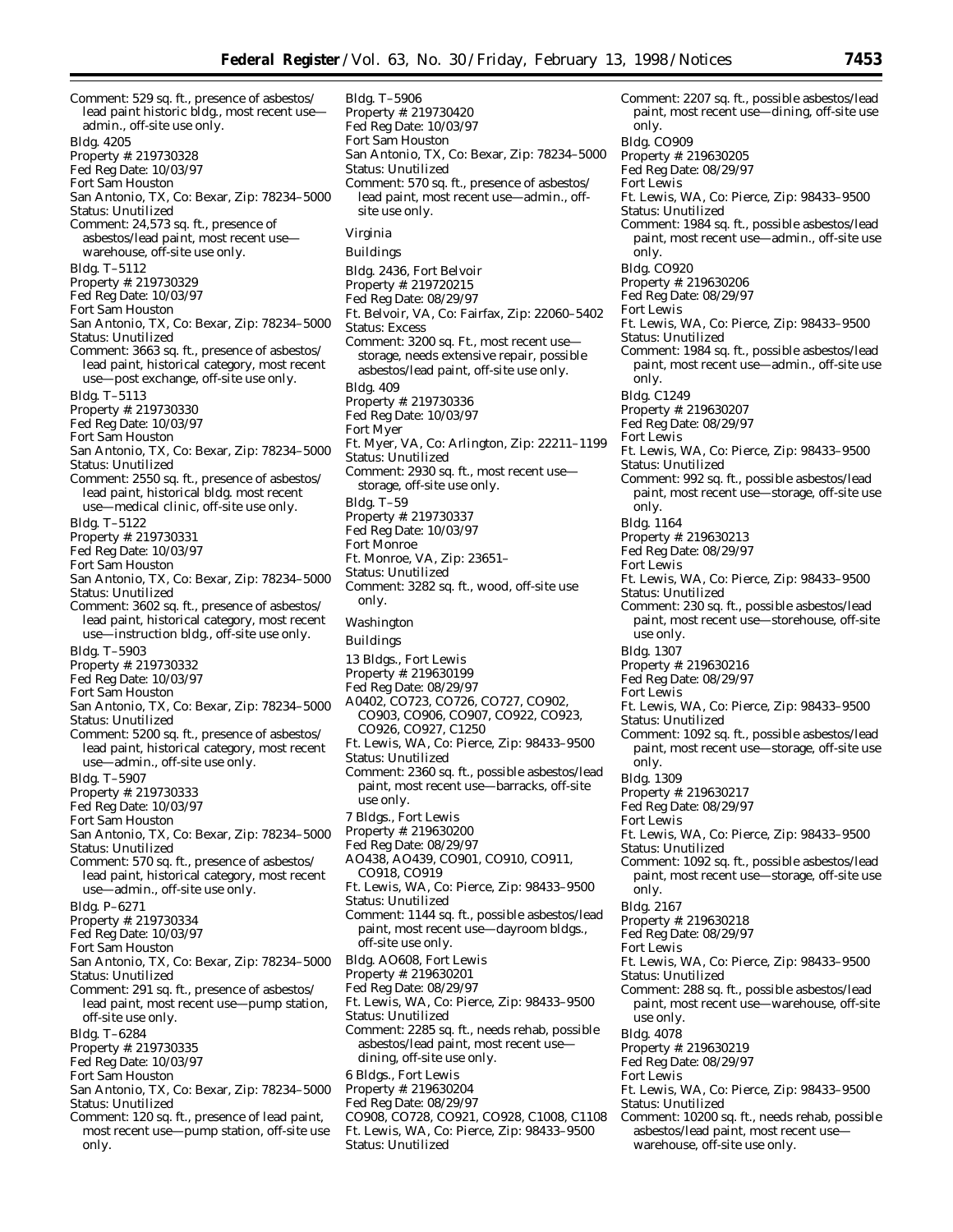Bldg. 9599 Property #: 219630220 Fed Reg Date: 08/29/97 Fort Lewis Ft. Lewis, WA, Co: Pierce, Zip: 98433–9500 Status: Unutilized Comment: 12366 sq. ft., possible asbestos/ lead paint, most recent use—warehouse, off-site use only. Bldg. A1404 Property #: 219640570 Fed Reg Date: 08/29/97 Fort Lewis Ft. Lewis, WA, Co: Pierce, Zip: 98433– Status: Unutilized Comment: 557 sq. ft., needs rehab, most recent use—storage, off-site use only. Bldg. A1419 Property #: 219640571 Fed Reg Date: 08/29/97 Fort Lewis Ft. Lewis, WA, Co: Pierce, Zip: 98433– Status: Unutilized Comment: 1307 sq. ft., needs rehab, most recent use—storage, off-site use only. Bldg. A1420 Property #: 219640572 Fed Reg Date: 08/29/97 Fort Lewis Ft. Lewis, WA, Co: Pierce, Zip: 98433– Status: Unutilized Comment: 5234 sq. ft., needs rehab, most recent use—vehicle maintenance shop, offsite use only. 11 Buildings Property #: 219710143 Fed Reg Date: 08/29/97 Fort Lewis Ft. Lewis, WA, Co: Pierce, Zip: 98433– Location: #EO103–EO106, EO306, EO315– EO316, EO343–EO344, EO353–EO354 Status: Underutilized Comment: 2360 sq. ft., possible asbestos/lead paint, most recent use—officer's quarters, off-site use only. Bldgs. EO109, EO350 Property #: 219710144 Fed Reg Date: 08/29/97 Fort Lewis Ft. Lewis, WA, Co: Pierce, Zip: 98433– Status: Unutilized Comment: 1165 sq. ft., possible asbestos/lead paint, most recent use—dayroom, off-site use only. Bldgs. EO120, EO321, EO338 Property #: 219710145 Fed Reg Date: 08/29/97 Fort Lewis Ft. Lewis, WA, Co: Pierce, Zip: 98433– Status: Unutilized Comment: 3810 sq. ft., possible asbestos/lead paint, most recent use—officer's quarters, off-site use only. 5 Bldgs. Property #: 219710146 Fed Reg Date: 08/29/97 Fort Lewis Ft. Lewis, WA, Co: Pierce, Zip: 98433– Location: #EO127, EO136, EO302, EO204, EO330 Status: Unutilized Comment: 2284 sq. ft., possible asbestos/lead paint, most recent use—offices, off-site use only.

Bldg. EO136

Property #: 219710147 Fed Reg Date: 08/29/97 Fort Lewis Ft. Lewis, WA, Co: Pierce, Zip: 98433– Status: Unutilized Comment: 3885 sq. ft., possible asbestos/lead paint, most recent use—officer's quarters, off-site use only. Bldgs. EO158-E0303 Property #: 219710148 Fed Reg Date: 08/29/97 Ft. Lewis, WA, Co: Pierce, Zip: 98433– Status: Unutilized Comment: 1675 sq. ft, possible asbestos/ leadpaint, most recent use—office, off-site use only. Bldg. EO202 Property #: 219710149 Fed Reg Date: 08/29/97 Ft. Lewis, WA, Co: Pierce, Zip: 98433– Status: Unutilized Comment: 992 sq. ft, possible asbestos/ leadpaint, most recent use—office, off-site use only. Bldg. EO312 Property #: 219710150 Fed Reg Date: 08/29/97 Ft. Lewis, WA, Co: Pierce, Zip: 98433– Status: Unutilized Comment: 3885 sq. ft, possible asbestos/ leadpaint, most recent use—officer's quarters, off-site use only. Bldg. EO322 Property #: 219710151 Fed Reg Date: 08/29/97 Ft. Lewis, WA, Co: Pierce, Zip: 98433– Status: Unutilized Comment: 2250 sq. ft, possible asbestos/ leadpaint, most recent use—storage, off-site use only. Bldg. EO325 Property #: 219710152 Fed Reg Date: 08/29/97 Ft. Lewis, WA, Co: Pierce, Zip: 98433– Status: Unutilized Comment: 3336 sq. ft, possible asbestos/ leadpaint, most recent use—officer's quarters, off-site use only. Bldg. EO329 Property #: 219710153 Fed Reg Date: 08/29/97 Ft. Lewis, WA, Co: Pierce, Zip: 98433– Status: Unutilized Comment: 1843 sq. ft, possible asbestos/ leadpaint, most recent use—office, off-site use only. Bldg. EO334 Property #: 219710154 Fed Reg Date: 08/29/97 Ft. Lewis, WA, Co: Pierce, Zip: 98433– Status: Unutilized Comment: 3779 sq. ft, possible asbestos/ leadpaint, most recent use—recreation, offsite use only. Bldg. EO335 Property #: 219710155 Fed Reg Date: 08/29/97 Ft. Lewis, WA, Co: Pierce, Zip: 98433– Status: Unutilized Comment: 2207 sq. ft, possible asbestos/ leadpaint, most recent use—dining facility, off-site use only. Bldg. EO347

Property #: 219710156

Ft. Lewis, WA, Co: Pierce, Zip: 98433– Status: Unutilized Comment: 1296 sq. ft., possible asbestos/lead paint, most recent use—office, off-site use only. 4 Bldgs. Property #: 219710158 Fed Reg Date: 08/29/97 Fort Lewis Ft. Lewis, WA, Co: Pierce, Zip: 98433– Location: #EO351, EO308, EO207, EO108 Status: Unutilized Comment: 1144 sq. ft., possible asbestos/lead paint, most recent use—dayroom, off-site use only. Bldgs. EO352, EO307 Property #: 219710159 Fed Reg Date: 08/29/97 Fort Lewis Ft. Lewis, WA, Co: Pierce, Zip: 98433– Status: Unutilized Comment: 992 sq. ft., possible asbestos/lead paint, most recent use—office, off-site use only. Bldg. EO355 Property #: 219710160 Fed Reg Date: 08/29/97 Fort Lewis Ft. Lewis, WA, Co: Pierce, Zip: 98433– Status: Unutilized Comment: 2360 sq. ft., possible asbestos/lead paint, most recent use—training facility, off-site use only. Bldg. B1008 Property #: 219720216 Fed Reg Date: 08/29/97 Ft. Lewis Ft. Lewis, WA, Co: Pierce, Zip: 98433– Status: Unutilized Comment: 7387 sq. ft., 2-story, needs rehab, possible asbestos/ lead paint, most recent use—medical clinic, off-site use only. Bldgs. B1011–B1012 Property #: 219720217 Fed Reg. Date: 08/29/97 Ft. Lewis Ft. Lewis, WA, Co: Pierce, Zip: 98433– Status: Unutilized Comment: 922 sq. ft. and 1144 sq. ft., needs rehab, possible asbestos/lead paint, most recent use—office, off-site use only. **COE** *Arkansas* Land Parcel 01 Property #: 319010071 Fed Reg Date: 08/08/97 Project Name: DeGray Lake DeGray Lake Section 12 Arkadelphia, AR, Co: Clark, Zip: 71923–9361 Status: Unutilized

Fed Reg Date: 08/29/97

Status: Unutilized

Bldgs. EO349, EO110 Property #: 219710157 Fed Reg Date: 08/29/97

Ft. Lewis, WA, Co: Pierce, Zip: 98433–

Comment: 1800 sq. ft., possible asbestos/lead paint, most recent use—office, off-site use

Fort Lewis

only.

Fort Lewis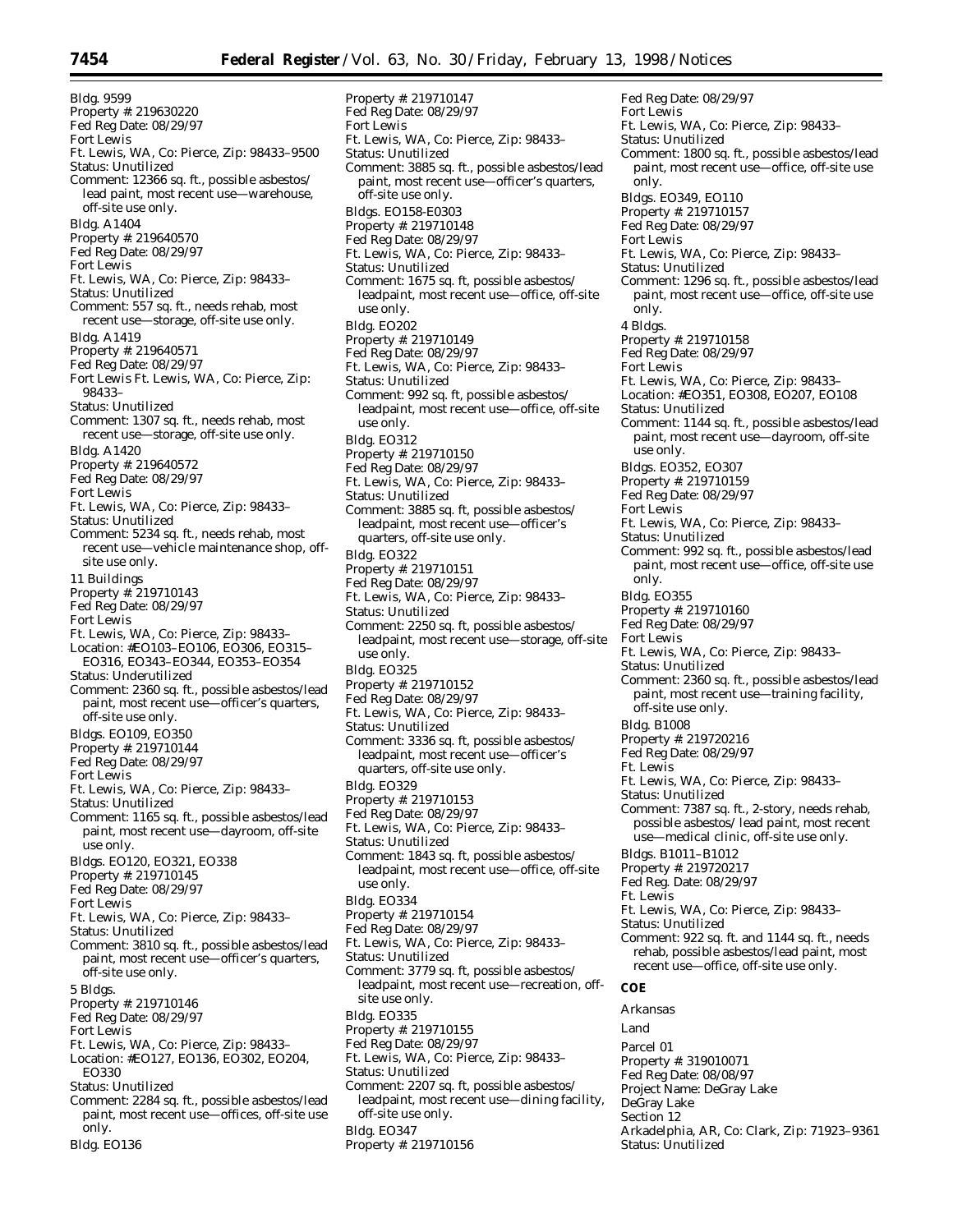Comment: 6.60 acres.

Comment: 77.6 acres. Parcel 02 Property #: 319010072 Fed Reg Date: 08/08/97 Project Name: DeGray Lake DeGray Lake Section 13 Arkadelphia, AR, Co: Clark, Zip: 71923–9361 Status: Unutilized Comment: 198.5 acres. Parcel 03 Property #: 319010073 Fed Reg Date: 08/08/97 Project Name: DeGray Lake DeGray Lake Section 18 Arkadelphia, AR, Co: Clark, Zip: 71923–9361 Status: Unutilized Comment: 50.46 acres. Parcel 04 Property #: 319010074 Fed Reg Date: 08/08/97 Project Name: DeGray Lake DeGray Lake Section 24, 25, 30, 31 Arkadelphia, AR, Co: Clark, Zip: 71923–9361 Status: Unutilized Comment: 236.37 acres. Parcel 05 Property #: 319010075 Fed Reg Date: 08/08/97 Project Name: DeGray Lake DeGray Lake Section 16 Arkadelphia, AR, Co: Clark, Zip: 71923–9361 Status: Unutilized Comment: 187.30 acres. Parcel 06 Property #: 319010076 Fed Reg Date: 08/08/97 Project Name: DeGray Lake DeGray Lake Section 13 Arkadelphia, AR, Co: Clark, Zip: 71923–9361 Status: Unutilized Comment: 13.0 acres. Parcel 07 Property #: 319010077 Fed Reg Date: 08/08/97 Project Name: DeGray Lake DeGray Lake Section 34 Arkadelphia, AR, Co: Hot Spring, Zip: 71923–9361 Status: Unutilized Comment: 0.27 acres. Parcel 08 Property #: 319010078 Fed Reg Date: 08/08/97 Project Name: DeGray Lake DeGray Lake Section 13 Arkadelphia, AR, Co: Clark, Zip: 71923–9361 Status: Unutilized Comment: 14.6 acres. Parcel 09 Property #: 319010079 Fed Reg Date: 08/08/97 Project Name: DeGray Lake DeGray Lake Section 12 Arkadelphia, AR, Co: Hot Spring, Zip: 71923–9361 Status: Unutilized

Parcel 10 Property #: 319010080 Fed Reg Date: 08/08/97 Project Name: DeGray Lake DeGray Lake Section 12 Arkadelphia, AR, Co: Hot Spring, Zip: 71923–9361 Status: Unutilized Comment: 4.5 acres. Parcel 11 Property #: 319010081 Fed Reg Date: 08/08/97 Project Name: DeGray Lake DeGray Lake Section 19 Arkadelphia, AR, Co: Hot Spring, Zip: 71923–9361 Status: Unutilized Comment: 19.50 acres. Lake Greeson Property #: 319010083 Fed Reg Date: 08/08/97 Project Name: Lake Greeson Section 7, 8 and 18 Murfreesboro, AR, Co: Pike, Zip: 71958–9720 Status: Unutilized Comment: 46 acres. *Colorado* Buildings Residence Property #: 319720001 Fed Reg Date: 08/08/97 Cherry Creek Lake Project 3311 Parker Road Aurora, CO, Co: Arapahoe, Zip: 80112– Status: Excess Comment: 1000 sq. ft. house and 900 sq. ft. garage, needs rehab, off-site use only. Storage Shed Property #: 319720002 Fed Reg Date: 08/08/97 Cherry Creek Lake Project 3311 Parker Road Aurora, CO, Co: Arapahoe, Zip: 80112– Status: Excess Comment: 600 sq. ft. w/dirt floor, off-site use only. *District of Columbia* Buildings Dalecarlia Reservoir Property #: 319610004 Fed Reg Date: 08/08/97 Bldgs. 5900, 5902, 5906, 5908, 5910 Washington Aqueduct Washington, DC, Zip: 20016– Status: Excess Comment: brick/frame residences in poor condition w/2 floors and basement, presence of asbestos, on National Historic Register, off-site use only. *Iowa* Buildings

## Bldg.—Bridgeview Property #: 319340003 Fed Reg Date: 08/08/97 Rathbun Lake Project, R.R. #3 Centerville, IA, Co: Appanoose, Zip: 52544– Status: Unutilized

Comment: 416 sq. ft., 1-story, most recent use—storage, needs major rehab, off-site use only. Bldg.—Island View Property #: 319340004 Fed Reg Date: 08/08/97 Rathbun Lake Project, R.R. #3 Centerville, IA, Co: Appanoose, Zip: 52544– Status: Unutilized Comment: 416 sq. ft., 1-story, most recent use—storage, needs major rehab, off-site use only. Bldg.—Rolling Cove Property #: 319340005 Fed Reg Date: 08/08/97 Rathbun Lake Project, R.R. #3 Centerville, IA, Co: Appanoose, Zip: 52544– Status: Unutilized Comment: 416 sq. ft., 1-story, most recent use—storage, needs major rehab, off-site use only. Tract 141 Property #: 319610005 Fed Reg Date: 08/08/97 Melos, Stanley, Camp Dodge Johnston, IA, Co: Polk, Zip: 50131– Status: Excess Comment: 1104 sq. ft., most recent use storage, needs rehab, possible asbestos, offsite use only, 2 Residence/1 Garage Property #: 319710001 Fed Reg Date: 08/08/97 Rathbun Lake Project Centerville, IA, Co: Appanoose, Zip: 52544– Status: Excess Comment: 1315 sq. ft. each house, 576 sq. ft. garage, off-site use only. *Kansas* Land Parcel 1 Property #: 319010064 Fed Reg Date: 08/08/97 Project Name: El Dorado Lake El Dorado Lake Section 13, 24, and 18 (See County), KS, Co: Butler, Zip: Status: Unutilized Comment: 61 acres; most recent use recreation. Buildings Trailer—Clinton Lake Property #: 319410003 Fed Reg Date: 08/08/97 Lawrence, KS, Co: Douglas, Zip: 66046– Rt. 5, Box 109B Status: Excess Comment: double-wide trailer (24x50), most recent use—residence, needs repair, off-site use only. Washhouse/shower Property #: 319620002 Fed Reg Date: 08/08/97 Pomona Lake Vassar, KS, Co: Osage, Zip: 66543– Status: Excess Comment: 1274 sq. ft. metal bldg., most recent use—storage, needs repair, off-site use only. Water Treatment Bldg. Property #: 319620003 Fed Reg Date: 08/08/97 Pomona Lake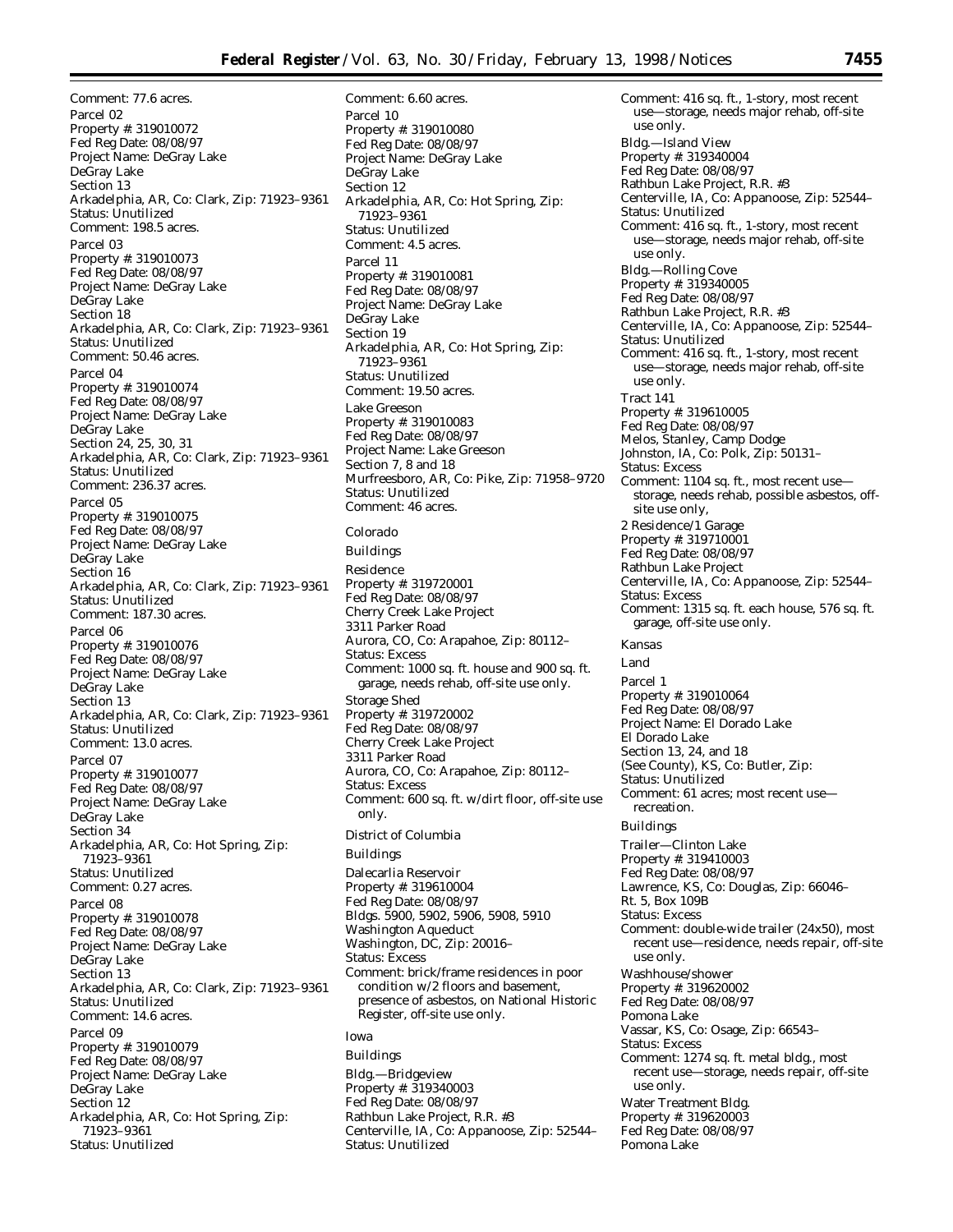Vassar, KS, Co: Osage, Zip: 66543– Status: Excess Comment: 720 sq. ft. bldg., needs repair, offsite use only. Dwelling Property #: 319710002 Fed Reg Date: 08/08/97 Kanopolis Project KS, Co: Ellsworth, Zip: 67464– Status: Excess Comment: 670 sq. ft., residence. Residence, Perry Lake Property #: 319710003 Fed Reg Date: 08/08/97 Perry, KS, Co: Jefferson, Zip: 66073-Status: Excess Comment: 1440 sq. ft. residence, presence of asbestos, off-site use only. Mobile Home Property #: 319710004 Fed Reg Date: 08/08/97 Hillsdale Lake Paola, KS, Co: Miami, Zip: 66071– Status: Unutilized Comment: 23′ x 62′ modular, most recent use—storage, major repairs required, offsite use only. *Kentucky* Land Tract 2625 Property #: 319010025 Fed Reg Date: 08/08/97 Project Name: Barkley Lake Barkley Lake, Kentucky, and Tennessee Cadiz, KY, Co: Trigg, Zip: 42211– Location: Adjoining the village of Rockcastle. Status: Excess Comment: 2.57 acres; rolling and wooded. Tract 2709–10 and 2710–2 Property #: 319010026 Fed Reg Date: 08/08/97 Project Name: Barkley Lake Barkley Lake, Kentucky and Tennessee Cadiz, KY, Co: Trigg, Zip: 42211– Location:  $2\frac{1}{2}$  miles in a southerly direction from the village of Rockcastle. Status: Excess Comment: 2.00 acres; steep and wooded. Tract 2708–1 and 2709–1 Property #: 319010027 Fed Reg Date: 08/08/97 Project Name: Barkley Lake Barkley Lake, Kentucky and Tennessee Cadiz, KY, Co: Trigg, Zip: 42211– Location: 21⁄2 miles in a southerly direction from the village of Rockcastle. Status: Excess Comment: 3.59 acres; rolling and wooded; no utilities. Tract 2800 Property #: 319010028 Fed Reg Date: 08/08/97 Project Name: Barkley Lake Barkley Lake, Kentucky and Tennessee Cadiz, KY, Co: Trigg, Zip: 42211– Location: 41⁄2 miles in a southeasterly direction from the village of Rockcastle. Status: Excess Comment: 5.44 acres; steep and wooded. Tract 2915 Property #: 319010029 Fed Reg Date: 08/08/97 Project Name: Barkley Lake

Barkley Lake, Kentucky and Tennessee Cadiz, KY, Co: Trigg, Zip: 42211– Location: 61⁄2 miles west of Cadiz. Status: Excess Comment: 5.76 acres; steep and wooded; no utilities. Tract 2702 Property #: 319010031 Fed Reg Date: 08/08/97 Project Name: Barkley Lake Barkley Lake, Kentucky and Tennessee Cadiz, KY, Co: Trigg, Zip: 42211– Location: 1 mile in a southerly direction from the village of Rockcastle. Status: Excess Comment: 4.90 acres; wooded; no utilities. Tract 4318 Property #: 319010032 Fed Reg Date: 08/08/97 Project Name: Barkley Lake Barkley Lake, Kentucky and Tennessee Canton, KY, Co: Trigg, Zip: 42212– Location: Trigg Co. adjoining the city of Canton, KY. on the waters of Hopson Creek. Status: Excess Comment: 8.24 acres; steep and wooded. Tract 4502 Property #: 319010033 Fed Reg Date: 08/08/97 Project Name: Barkley Lake Barkley Lake, Kentucky and Tennessee Canton, KY, Co: Trigg, Zip: 42212– Location: 31⁄2 miles in a southerly direction from Canton, KY. Status: Excess Comment: 4.26 acres; steep and wooded. Tract 4611 Property #: 319010034 Fed Reg Date: 08/08/97 Project Name: Barkley Lake Barkley Lake, Kentucky and Tennessee Canton, KY, Co: Trigg, Zip: 42212– Location: 5 miles south of Canton, KY. Status: Excess Comment: 10.51 acres; steep and wooded; no utilities. Tract 4619 Property #: 319010035 Fed Reg Date: 08/08/97 Project Name: Barkley Lake Barkley Lake, Kentucky and Tennessee Canton, KY, Co: Trigg, Zip: 42212– Location: 41⁄2 miles south from Canton, KY. Status: Excess Comment: 2.02 acres; steep and wooded; no utilities. Tract 4817 Property #: 319010036 Fed Reg Date: 08/08/97 Project Name: Barkley Lake Barkley Lake, Kentucky and Tennessee Canton, KY, Co: Trigg, Zip: 42212– Location: 61⁄2 miles south of Canton, KY. Status: Excess Comment: 1.75 acres; wooded. Tract 1217 Property #: 319010042 Fed Reg Date: 08/08/97 Project Name: Barkley Lake Barkley Lake, Kentucky and Tennessee Eddyville, KY, Co: Lyon, Zip: 42030– Location: On the north side of the Illinois Central Railroad. Status: Excess

Comment: 5.80 acres; steep and wooded. Tract 1906 Property #: 319010044 Fed Reg Date: 08/08/97 Project Name: Barkley Lake Barkley Lake, Kentucky and Tennessee Eddyville, KY, Co: Lyon, Zip: 42030– Location: Approximately 4 miles east of Eddyville, KY. Status: Excess Comment: 25.86 acres; rolling steep and partially wooded; no utilities. Tract 1907 Property #: 319010045 Fed Reg Date: 08/08/97 Project Name: Barkley Lake Barkley Lake, Kentucky and Tennessee Eddyville, KY, Co: Lyon, Zip: 42030– Location: On the waters of Pilfen Creek, 4 miles east of Eddyville, KY. Status: Excess Comment: 8.71 acres; rolling steep and wooded; no utilities. Tract 2001 #1 Property #: 319010046 Fed Reg Date: 08/08/97 Project Name: Barkley Lake Barkley Lake, Kentucky and Tennessee Eddyville, KY, Co: Lyon, Zip: 42030– Location: Approximately  $4\frac{1}{2}$  miles east of Eddyville, KY. Status: Excess Comment: 47.42 acres; steep and wooded; no utilities. Tract 2001 #2 Property #: 319010047 Fed Reg Date: 08/08/97 Project Name: Barkley Lake Barkley Lake, Kentucky and Tennessee Eddyville, KY, Co: Lyon, Zip: 42030– Location: Approximately  $4\overline{1}/2$  miles east of Eddyville, KY. Status: Excess Comment: 8.64 acres; steep and wooded; no utilities. Tract 2005 Property #: 319010048 Fed Reg Date: 08/08/97 Project Name: Barkley Lake Barkley Lake, Kentucky and Tennessee Eddyville, KY, Co: Lyon, Zip: 42030– Location: Approximately 51⁄2 miles east of Eddyville, KY. Status: Excess Comment: 4.62 acres; steep and wooded; no utilities. Tract 2307 Property #: 319010049 Fed Reg Date: 08/08/97 Project Name: Barkley Lake Barkley Lake, Kentucky and Tennessee Eddyville, KY, Co: Lyon, Zip: 42030– Location: Approximately 71⁄2 miles southeasterly of Eddyville, KY. Status: Excess Comment: 11.43 acres; steep; rolling and wooded; no utilities. Tract 2403 Property #: 319010050 Fed Reg Date: 08/08/97 Project Name: Barkley Lake Barkley Lake, Kentucky and Tennessee Eddyville, KY, Co: Lyon, Zip: 42030– Location: 7 miles southeasterly of Eddyville, KY.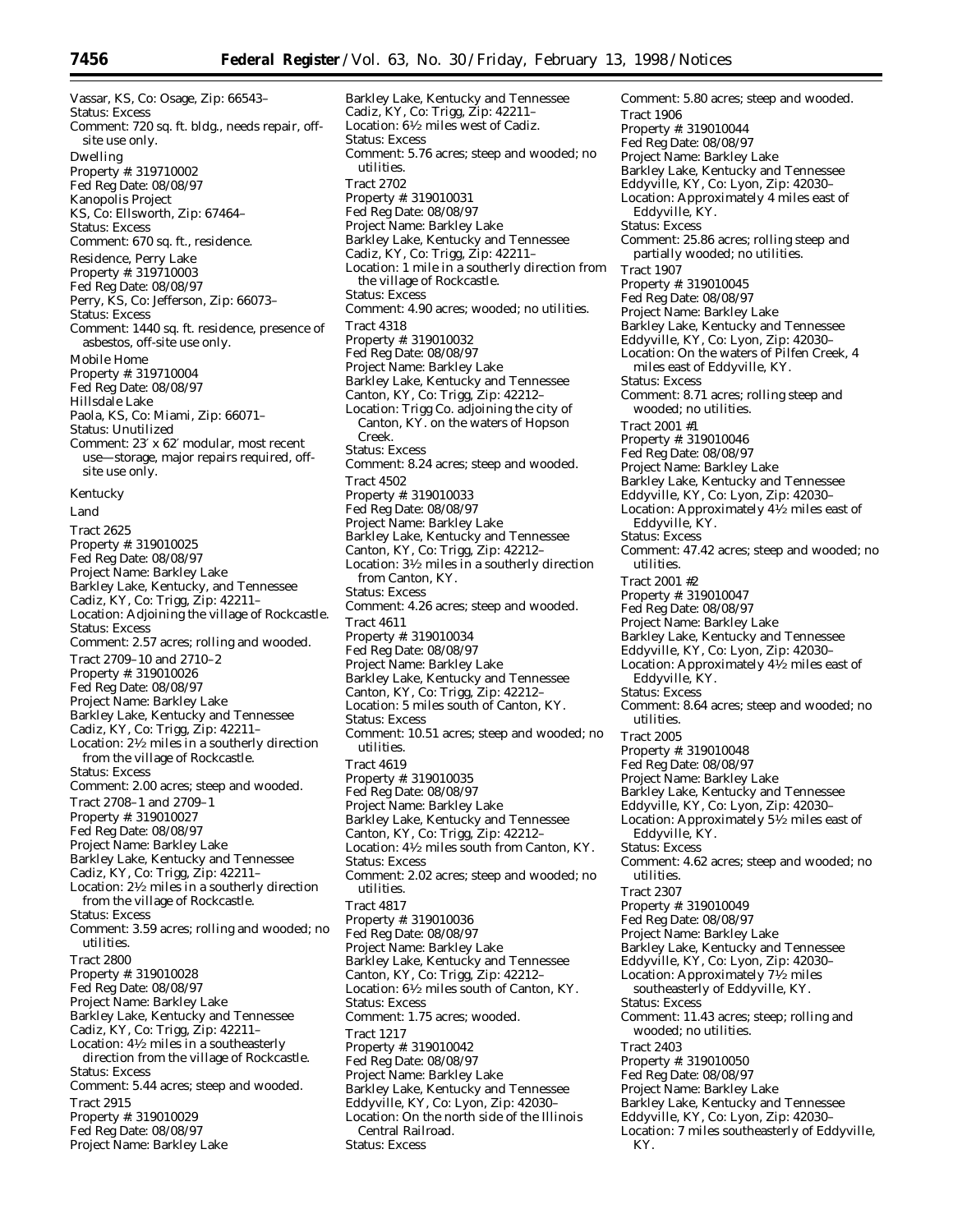Status: Excess Comment: 1.56 acres; steep and wooded; no utilities. Tract 2504 Property #: 319010051 Fed Reg Date: 08/08/97 Project Name: Barkley Lake Barkley Lake, Kentucky and Tennessee Eddyville, KY, Co: Lyon, Zip: 42030– Location: 9 miles southeasterly of Eddyville, KY. Status: Excess Comment: 24.46 acres; steep and wooded; no utilities. Tract 214 Property #: 319010052 Fed Reg Date: 08/08/97 Project Name: Barkley Lake Barkley Lake, Kentucky and Tennessee Grand Rivers, KY, Co: Lyon, Zip: 42045– Location: South of the Illinois Central Railroad, 1 mile east of the Cumberland River. Status: Excess Comment: 5.5 acres; wooded; no utilities. Tract 215 Property #: 319010053 Fed Reg Date: 08/08/97 Project Name: Barkley Lake Barkley Lake, Kentucky and Tennessee Grand Rivers, KY, Co: Lyon, Zip: 42045– Location: 5 miles southwest of Kuttawa. Status: Excess Comment: 1.40 acres; wooded; no utilities. Tract 241 Property #: 319010054 Fed Reg Date: 08/08/97 Project Name: Barkley Lake Barkley Lake, Kentucky and Tennessee Grand Rivers, KY, Co: Lyon, Zip: 42045– Location: Old Henson Ferry Road, 6 miles west of Kuttawa, KY. Status: Excess Comment: 1.26 acres; steep and wooded; no utilities. Tracts 306, 311, 315 and 325 Property #: 319010055 Fed Reg Date: 08/08/97 Project Name: Barkley Lake Barkley Lake, Kentucky and Tennessee Grand Rivers, KY, Co: Lyon, Zip: 42045– Location: 2.5 miles southwest of Kuttawa, KY. on the waters of Cypress Creek. Status: Excess Comment: 38.77 acres; steep and wooded; no utilities. Tracts 2305, 2306, and 2400–1 Property #: 319010056 Fed Reg Date: 08/08/97 Project Name: Barkley Lake Barkley Lake, Kentucky and Tennessee Eddyville, KY, Co: Lyon, Zip: 42030– Location: 61⁄2 miles southeasterly of Eddyville, KY. Status: Excess Comment: 97.66 acres; steep rolling and wooded; no utilities. Tract 500–2 Property #: 319010057 Fed Reg Date: 08/08/97 Project Name: Barkley Lake Barkley Lake, Kentucky and Tennessee

Kuttawa, KY, Co: Lyon, Zip: 42055–

Location: Situated on the waters of Poplar Creek, approximately 1 mile southwest of Kuttawa, KY. Status: Excess Comment: 3.58 acres; hillside ridgeland and wooded; no utilities. Tract 5203 and 5204 Property #: 319010058 Fed Reg Date: 08/08/97 Project Name: Barkley Lake Barkley Lake, Kentucky and Tennessee Linton, KY, Co: Trigg, Zip: 42212– Location: Village of Linton, KY state highway 1254. Status: Excess Comment: 0.93 acres; rolling, partially wooded; no utilities. Tract 5240 Property #: 319010059 Fed Reg Date: 08/08/97 Project Name: Barkley Lake Barkley Lake, Kentucky and Tennessee Linton, KY, Co: Trigg, Zip: 42212– Location: 1 mile northwest of Linton, KY. Status: Excess Comment: 2.26 acres; steep and wooded; no utilities. Tract 4628 Property #: 319011621 Fed Reg Date: 08/08/97 Project Name: Barkley Lake Barkley Lake, Kentucky and Tennessee Canton, KY, Co: Trigg, Zip: 42212– Location: 41⁄2 miles south from Canton, KY. Status: Excess Comment: 3.71 acres; steep and wooded; subject to utility easements. Tract 4619–B Property #: 319011622 Fed Reg Date: 08/08/97 Project Name: Barkley Lake Barkley Lake, Kentucky and Tennessee Canton, KY, Co: Trigg, Zip: 42212– Location: 41⁄2 miles south from Canton, KY. Status: Excess Comment: 1.73 acres; steep and wooded; subject to utility easements. Tract 2403–B Property #: 319011623 Fed Reg Date: 08/08/97 Project Name: Barkley Lake Barkley Lake, Kentucky and Tennessee Eddyville, KY, Co: Lyon, Zip: 42038– Location: 7 miles southeasterly from Eddyville, KY. Status: Unutilized Comment: 0.70 acres, wooded; subject to utility easements. Tract 241–B Property #: 319011624 Fed Reg Date: 08/08/97 Project Name: Barkley Lake Barkley Lake, Kentucky and Tennessee Grand Rivers, KY, Co: Lyon, Zip: 42045– Location: South of Old Henson Ferry Road, 6 miles west of Kuttawa, KY. Status: Excess Comment: 11.16 acres; steep and wooded; subject to utility easements. Tract 212 and 237 Property #: 319011625 Fed Reg Date: 08/08/97 Project Name: Barkley Lake Barkley Lake, Kentucky and Tennessee Grand Rivers, KY, Co: Lyon, Zip: 42045–

Location: Old Henson Ferry Road, 6 miles west of Kuttawa, KY Status: Excess Comment: 2.44 acres; steep and wooded; subject to utility easements. Tract 215–B Property #: 319011626 Fed Reg Date: 08/08/97 Project Name: Barkley Lake Barkley Lake, Kentucky and Tennessee Grand Rivers, KY, Co: Lyon, Zip: 42045– Location: 5 miles southwest of Kuttawa Status: Excess Comment: 1.00 acres; wooded; subject to utility easements. Tract 233 Property #: 319011627 Fed Reg Date: 08/08/97 Project Name: Barkley Lake Barkley Lake, Kentucky and Tennessee Grand Rivers, KY, Co: Lyon, Zip: 42045– Location: 5 miles southwest of Kuttawa Status: Excess Comment: 1.00 acres; wooded; subject to utility easements. Tract B—Markland Locks & Dam Property #: 319130002 Fed Reg Date: 08/08/97 Hwy 42, 3.5 miles downstream of Warsaw Warsaw, KY, Co: Gallatin, Zip: 41095— Status: Unutilized Comment: 10 acres, most recent use recreational, possible periodic flooding Tract A—Markland Locks & Dam Property #: 319130003 Fed Reg Date: 08/08/97 Hwy 42, 3.5 miles downstream of Warsaw Warsaw, KY, Co: Gallatin, Zip: 41095— Status: Unutilized Comment: 8 acres, most recent use recreational, possible periodic flooding Tract C—Markland Locks & Dam Property #: 319130005 Fed Reg Date: 08/08/97 Hwy 42, 3.5 miles downstream of Warsaw Warsaw, KY, Co: Gallatin, Zip: 41095— Status: Unutilized Comment: 4 acres, most recent use recreational, possible periodic flooding Tract N–819 Property #: 319140009 Fed Reg Date: 08/08/97 Dale Hollow Lake & Dam Project Illwill Creek, Hwy 90 Hobart, KY, Co: Clinton, Zip: 42601— Status: Underutilized Comment: 91 acres, most recent use hunting, subject to existing easements. Portion of Lock & Dam No. 1. Property #: 319320003 Fed Reg Date: 08/08/97 Kentucky River Carrolton, KY, Co: Carroll, Zip: 41008–0305 Status: Unutilized Comment: approx. 3.5 acres (sloping), access monitored Portion of Lock & Dam No. 2 Property #: 319320004 Fed Reg Date: 08/08/97 Kentucky River Lockport, KY, Co: Henry, Zip: 40036–9999 Status: Underutilized Comment: approx. 13.14 acres (sloping), access monitored.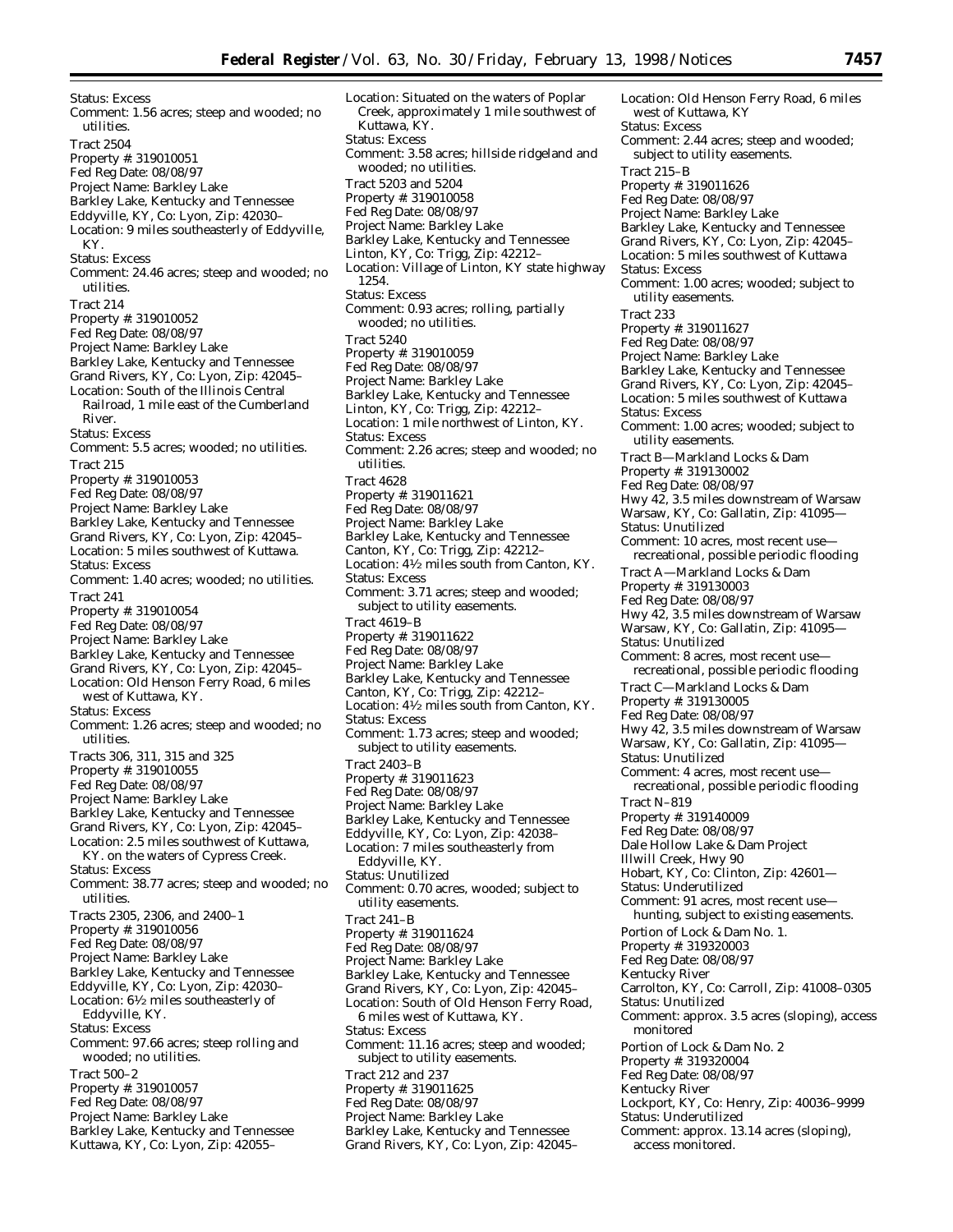Buildings Green River Lock & Dam #3 Property #: 319010022 Fed Reg Date: 08/08/97 Project Name: Green River Lock & Dam #3 Rochester, KY, Co: Butler, Zip: 42273– Location: SR 70 west from Morgantown, KY., approximately 7 miles to site. Status: Unutilized Comment: 980 sq. ft.; 2 story wood frame; two story residence; potential utilities; needs major rehab. Kentucky River Lock and Dam 3 Property #: 319010060 Fed Reg Date: 08/08/97 Project Name: Kentucky River Lock and Dam 3 Pleasureville, KY, Co: Henry, Zip: 40057– Location: SR 421 North from Frankfort, KY. to highway 561, right on 561 approximately 3 miles to site. Status: Unutilized Comment: 897 sq. ft.; 2 story wood frame; structural deficiencies. Bldg. 1 Property #: 319011628 Fed Reg Date: 08/08/97 Project Name: Kentucky River Lock and Dam Kentucky River Lock and Dam Carrolton, KY, Co: Carroll, Zip: 41008– Location: Take I–71 to Carrolton, KY exit, go east on SR #227 to Highway 320, then left for about 1.5 miles to site. Status: Unutilized Comment: 1530 sq. ft.; 2 story wood frame; subject to periodic flooding; needs rehab. Bldg. 2 Property #: 319011629 Fed Reg Date: 08/08/97 Project Name: Kentucky River Lock and Dam Kentucky River Lock and Dam Carrolton, KY, Co: Carroll, Zip: 41008– Location: Take I–71 to Carrolton, KY exit, go east on SR #227 to Highway 320, then left for about 1.5 miles to site. Status: Unutilized Comment: 1530 sq. ft.; 2 story wood frame; subject to periodic flooding; needs rehab. Utility Bldg, Nolin River Lake Property #: 31920002 Fed Reg Date: 08/08/97 Moutardier Recreation Site KY, Co: Edmonson, Zip: Status: Unutilized Comment: 541 sq. ft.; concrete block, off-site use only. *Louisiana* Land Wallace Lake Dam and Reservoir Property #: 319011009 Fed Reg Date: 08/08/97 Project Name: Wallace Lake Dam and Reservoir SShreveport, LA, Co: Caddo, Zip: 71103– Status: Unutilized Comment: 11 acres; wildlife/forestry; no utilities. Bayou Bodcau Dam and Reservoir Property #: 319011010 Fed Reg Date: 08/08/97

- Project Name: Bayou Bodcau Dam and Reservoir
- Haughton, LA, Co: Caddo, Zip: 71037–9707 Status: Unutilized

Comment: 203 acres; wildlife/forestry; no utilities. *Minnesota* Land Parcel D Property #: 319011038 Fed Reg Date: 08/08/97 Project Name: Pine River Pine River Cross Lake, MN, Co: Crow Wing, Zip: 56442– Location: 3 miles from city of Cross Lake, between highways 6 and 371. Status: Excess Comment: 17 acres; no utilities. Tract 92 Property #: 319011040 Fed Reg Date: 08/08/97 Project Name: Sandy Lake Sandy Lake McGregor, MN, Co: Aitkins, Zip: 55760– Location: 4 miles west of highway 65, 15 miles from city of McGregor. Status: Excess Comment: 4 acres; no utilities. Tract 98 Property #: 319011041 Fed Reg Date: 08/08/97 Project Name: Leech Lake Leech Lake Benedict, MN, Co: Hubbard, Zip: 56641– Location: 1 mile from city of Federal Dam, Mn. Status: Excess Comment: 7.3 acres; no utilities. *Missouri* Land Harry S Truman Dam & Reservoir Property #: 319030014 Fed Reg Date: 08/08/97 Project Name: Harry S Truman Dam & Reservoir Warsaw, MO, Co: Benton, Zip: 65355– Location: Triangular shaped parcel southwest of access road ''B'', part of Bledsoe Ferry Park Tract 150. Status: Underutilized Comment: 1.7 acres; potential utilities. Buildings Bldg. A Property #: 319620004 Fed Reg Date: 08/08/97 Harry S. Truman Project Warsaw, MO, Co: Benton, Zip: 65355– Status: Excess Comment: 1440 sq. ft. residence, off-site use only. Bldg. B Property #: 319620005 Fed Reg Date: 08/08/97 Harry S. Truman Project Warsaw, MO, Co: Benton, Zip: 65355– Status: Excess Comment: 1440 sq. ft. residence, off-site use only. Residence Property #: 319710005 Fed Reg Date: 08/08/97 Pomme de Terre Project Hermitage, MO, Co: Hickory, Zip: 65668– Status: Excess Comment: 1255 sq. ft. residence, presence of asbestos/lead paint, off-site use only.

Riverlands Ofc. Bldg. Property #: 319730001 Fed Reg Date: 10/17/97 Melvin Price Locks & Dam Access Road West Alton, MO, Co: St. Charles, Zip: 63386– Status: Excess Comment: 5000 sq. ft., steel, most recent use—office, flood damaged, off-site use only. *Mississippi* Land Parcel 7 Property #: 319011019 Fed Reg Date: 08/08/97 Project Name: Grenada Lake Grenada Lake Sections 22, 23, T24N Grenada, MS, Co: Yalobusha, Zip: 38901– 0903 Status: Underutilized Comment: 100 acres; no utilities; intermittently used under lease—expires 1994. Parcel 8 Property #: 319011020 Fed Reg Date: 08/08/97 Project Name: Grenada Lake Grenada Lake Section 20, T24N Grenada, MS, Co: Yalobusha, Zip: 38901– 0093 Status: underutilized Comment: 30 acres; no utilities; intermittently used under lease—expires 1994. Parcel 9 Property #: 319011021 Fed Reg Date: 08/08/97 Project Name: Grenada Lake Grenada Lake Section 20, T24N, R7E Grenada, MS, Co: Yalobusha, Zip: 38901– 0903 Status: Underutilized Comment: 23 acres; no utilities; intermittently used under lease—expires 1994. Parcel 10 Property #: 319011022 Fed Reg Date: 08/08/97 Project Name: Grenada Lake Grenada Lake Section 16, 17, 18, T24N, R8E Grenada, MS, Co: Calhoun, Zip: 38901–0903 Status: Underutilized Comment: 490 acres; no utilities; intermittently used under lease—expires 1994. Parcel 2 Property #: 319011023 Fed Reg Date: 08/08/97 Project Name: Grenada Lake Grenada Lake Section 20 and T23N, R5E Grenada, MS, Co: Grenada, Zip: 38901–0903 Status: Underutilized Comment: 60 acres; no utilities; most recent use—wildlife and forestry management. Parcel 3 Property #: 319011024 Fed Reg Date: 08/08/97 Project Name: Grenada Lake Grenada Lake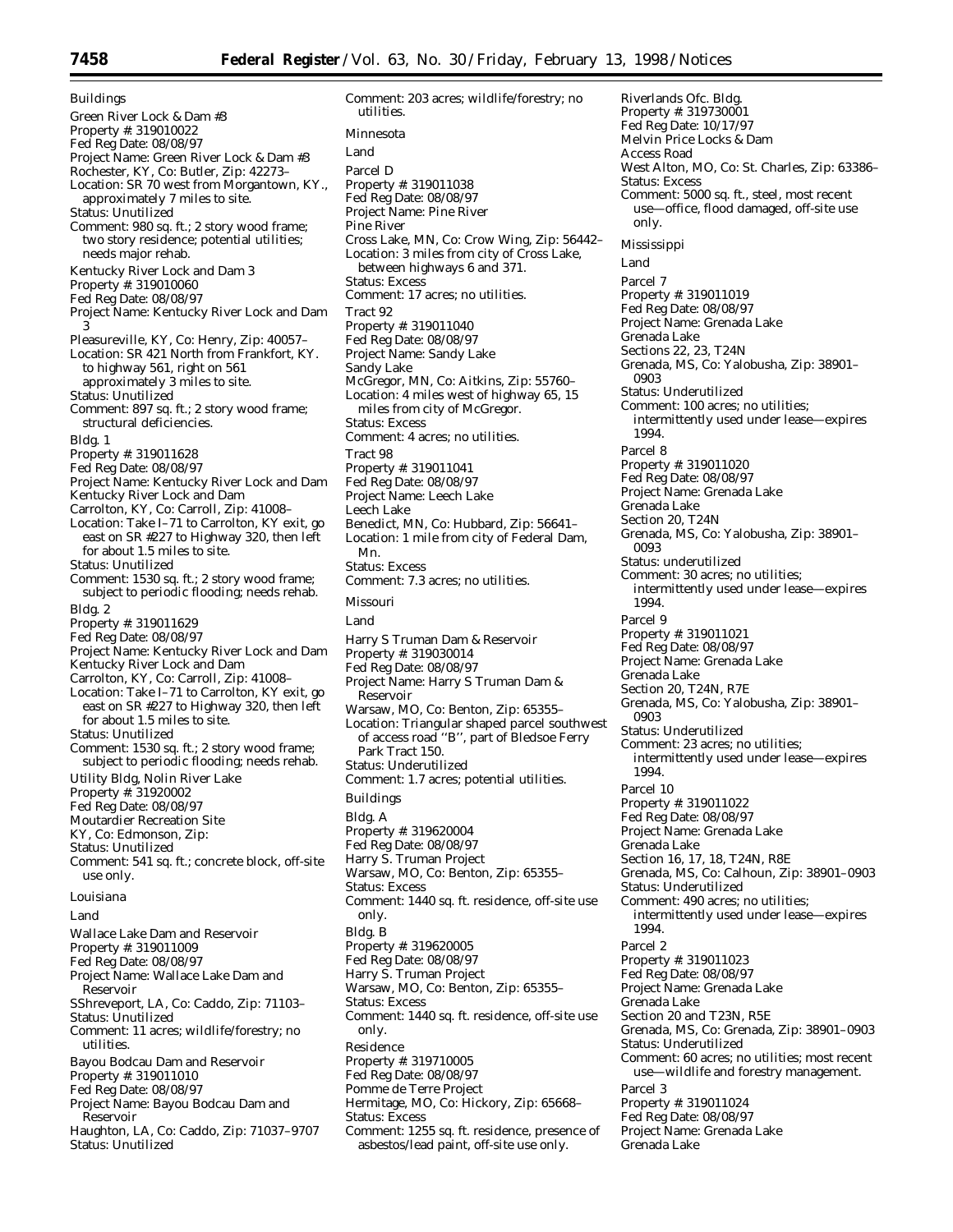Section 4, T23N, R5E Grenada, MS, Co: Yalobusha, Zip: 38901– 0903 Status: Underutilized Comment: 120 acres; no utilities; most recent use—wildlife and forestry management; (13.5 acres/agriculture lease). Parcel 4 Property #: 319011025 Fed Reg Date: 08/08/97 Project Name: Grenada Lake Grenada Lake Section 2 and 3, T23N, R5E Grenada, MS, Co: Yalobusha, Zip: 38901– 0903 Status: Underutilized Comment: 60 acres; no utilities; most recent use—wildlife and forestry management. Parcel 5 Property #: 319011026 Fed Reg Date: 08/08/97 Project Name: Grenada Lake Grenada Lake Section 7, T24N, R6E Grenada, MS, Co: Yalobusha, Zip: 38901– 0903 Status: Underutilized Comment: 20 acres; no utilities; most recent use—wildlife and forestry management; (14 acres/agriculture lease). Parcel 6 Property #: 319011027 Fed Reg Date: 08/08/97 Project Name: Grenada Lake Grenada Lake Section 9, T24N, R6E Grenada, MS, Co: Yalobusha, Zip: 38903– 0903 Status: Underutilized Comment: 80 acres; no utilities; most recent use—wildlife and forestry management. Parcel 11 Property #: 319011028 Fed Reg Date: 08/08/97 Project Name: Grenada Lake Grenada Lake Section 20, T24N, R8E Grenada, MS, Co: Calhoun, Zip: 38901–0903 Status: Underutilized Comment: 30 acres; no utilities; most recent use—wildlife and forestry management. Parcel 12 Property #: 319011029 Fed Reg Date: 08/08/97 Project Name: Grenada Lake Grenada Lake Section 25, T24N, R7E Grenada, MS, Co: Yalobusha, Zip: 38903– 0903 Status: Underutilized Comment: 30 acres; no utilities; most recent use—wildlife and forestry management. Parcel 13 Property #: 319011030 Fed Reg Date: 08/08/97 Project Name: Grenada Lake Grenada Lake Section 34, T24N, R7E Grenada, MS, Co: Yalobusha, Zip: 38903– 0903 Status: Underutilized Comment: 35 acres; no utilities; most recent use—wildlife and forestry management; (11 acres/agriculture lease). Parcel 14

Property #: 319011031 Fed Reg Date: 08/08/97 Project Name: Grenada Lake Grenada Lake Section 3, T23N, R6E Grenada, MS, Co: Yalobusha, Zip: 38901– 0903 Status: Underutilized Comment: 15 acres; no utilities; most recent use—wildlife and forestry management. Parcel 15 Property #: 319011032 Fed Reg Date: 08/08/97 Project Name: Grenada Lake Grenada Lake Section 4, T24N, R6E Grenada, MS, Co: Yalobusha, Zip: 38901– 0903 Status: Underutilized Comment: 40 acres; no utilities; most recent use—wildlife and forestry management. Parcel 16 Property #: 319011033 Fed Reg Date: 08/08/97 Project Name: Grenada Lake Grenada Lake Section 9, T23N, R6E Grenada, MS, Co: Yalobusha, Zip: 38901– 0903 Status: Underutilized. Comment: 70 acres; no utilities; most recent use—wildlife and forestry management. Parcel 17 Property #: 319011034 Fed Reg Date: 08/08/97 Project Name: Grenada Lake Grenada Lake Section 17, T23N, R7E Grenada, MS, Co: Yalobusha, Zip: 28901– 0903 Status: Underutilized. Comment: 35 acres; no utilities; most recent use—wildlife and forestry management. Parcel 18 Property #: 319011035 Fed Reg Date: 08/08/97 Project Name: Grenada Lake Grenada Lake Section 22, T23N, R7E Grenada, MS, Co: Yalobusha, Zip: 28902– 0903 Status: Underutilized. Comment: 10 acres; no utilities; most recent use—wildlife and forestry management. Parcel 19 Property #: 319011036 Fed Reg Date: 08/08/97 Project Name: Grenada Lake Grenada Lake Section 9, T22N, R7E Grenada, MS, Co: Yalobusha, Zip: 38901– 0903 Status: Underutilized. Comment: 20 acres; no utilities; most recent use—wildlife and forestry management. *Nebraska* Buildings Bldg. A Property #: 3197610006 Fed Reg Date: 08/08/97 Harlan County Lake Project Republican City, NE, Co: Harlan, Zip: 68971– Status: Excess. Comment: 1760 sq. ft. residence, needs repair, off-site use only.

Bldg. B Property #: 319710007 Fed Reg Date: 08/08/97 Harlan County Lake Project Republican City, NE, Co: Harlan, Zip: 68971– Status: Excess. Comment: 720 sq. ft. residence, needs repair, off-site use only. Bldg C Property #: 319710008 Fed Reg Date: 08/08/97 Harland County Lake Project Republican City, NE, Co: Harlan, Zip: 68971– Status: Excess. Comment: 720 sq. ft. residence, needs repair, off-site use only. *Ohio* Land Hannibal Locks and Dam Property #: 319010015 Fed Reg Date: 08/08/97 Project Name: Hannibal Locks and Dam Ohio River P.O. Box 8 Hannibal, OH, Co: Monroe, Zip: 43931–0008 Location: Adjacent to the new Martinsville Bridge. Status: Underutilized Comment: 22 acres; river bank. Buildings Baker Historic House Property #: 319120018 Fed Reg Date: 08/08/97 Willow Island Locks and Dam Newport, OH, Co: Washington, Zip: 45768– 9801 Location: Located at lock site, downstream of lock and dam structure Status: Unutilized Comment: 1600 sq. ft. bldg. with 1⁄2 acre of land, 2 story brick frame, needs rehab, on Natl Register of Historic Places, no utilities, off-site use only. *Oklahoma* Land Pine Creek Lake Property #: 319010923 Fed Reg Date: 08/08/97 Project Name: Pine Creek Lake Section 27 (See County), OK, Co: McCurtain, Zip: Status: Unutilized Comment: 3 acres; no utilities; subject to right of way for Oklahoma State Highway 3. Buildings Water Treatment Plant Property #: 319630001 Fed Reg Date: 08/08/97 Belle Starr, Eufaula Lake Eufaula, OK, Co: McIntosh, Zip: 74432– Status: Excess Comment: 16′x16′, metal, off-site use only. Water Treatment Plant Property #: 319630002 Fed Reg Date: 08/08/97 Gentry Creek, Eufaula Lake Eufaula, OK, Co: McIntosh, Zip: 74432– Status: Excess Comment: 12′x16′, metal, off-site use only.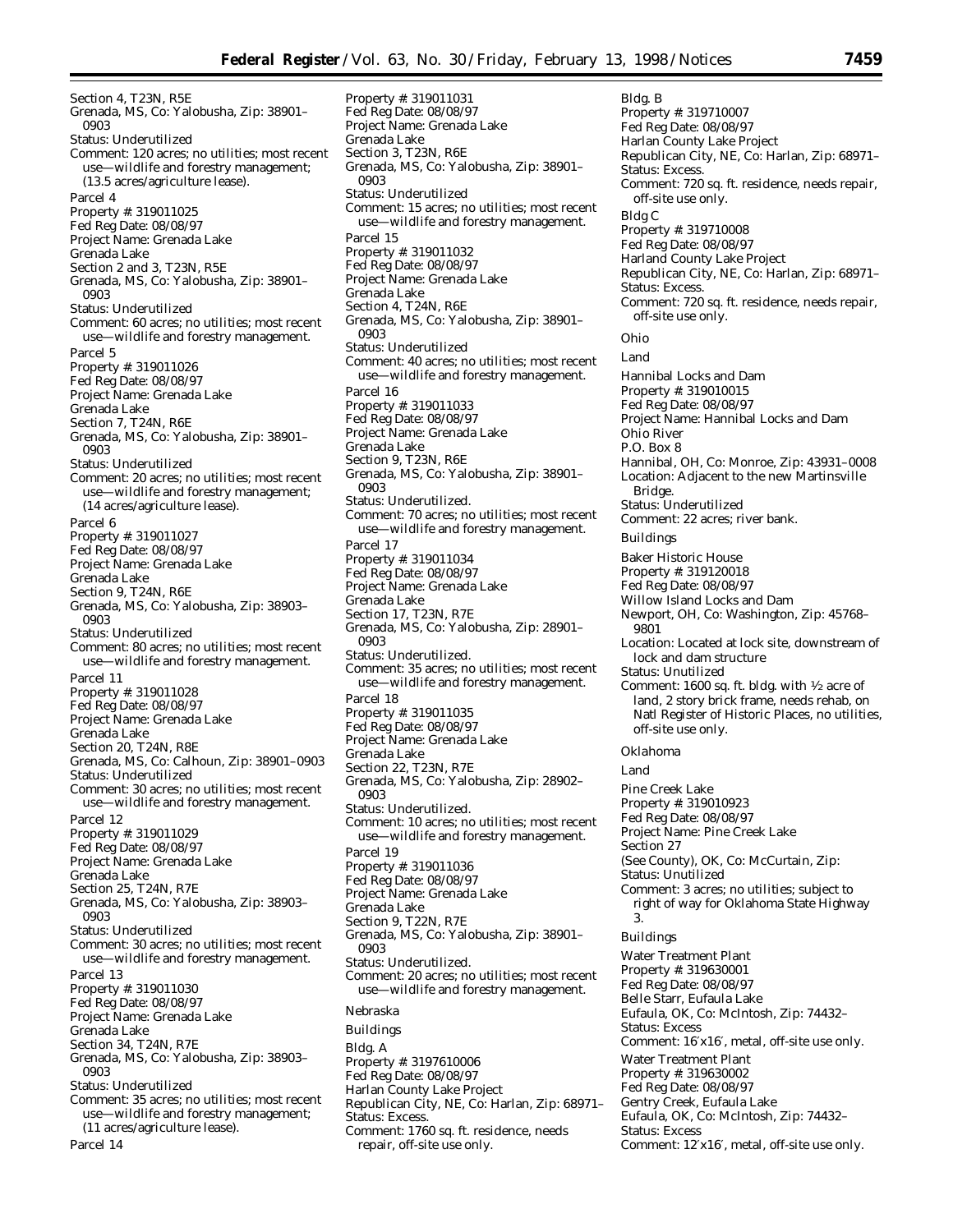*Pennsylvania* Land Mahoning Creek Lake Property #: 319010018 Fed Reg Date: 08/08/97 Project Name: Mahoning Creek Lake New Bethlehem, PA, Co: Armstrong, Zip: 16242–9603 Location: Route 28 north to Belknap, Road #4 Status: Excess Comment: 2.58 acres; steep and densely wooded. Tracts 610, 611, 612 Property #: 319011001 Fed Reg Date: 08/08/97 Project Name: Shenango River Lake Shenango River Lake Sharpsville, PA, Co: Mercer, Zip: 16150– Location: I–79 North, I–80 West, Exit Sharon. R18 North 4 miles, left on R518, right on Mercer Avenue. Status: Excess Comment: 24.09 acres; subject to flowage easement. Tracts L24, L26 Property #: 319011011 Fed Reg Date: 08/08/97 Project Name: Crooked Creek Lake Crooked Creek Lake PA, Co: Armstrong, Zip: 03051– Location: Left Bank—55 miles downstream of dam. Status: Unutilized Comment: 7.59 acres; potential for utilities. Portion of Tract L–21A Property #: 319430012 Fed Reg Date: 08/08/97 Crooked Creek Lake, LR 03051 Ford City, PA, Co: Armstrong, Zip: 16226– Status: Unutilized Comment: Approximately 1.72 acres of undeveloped land, subject to gas rights. Buildings Mahoning Creek Reservoir Property #: 31921008 Fed Reg Date: 08/08/97 New Bethlehem, PA, Co: Armstrong, Zip: 16242– Status: Unutilized Comment: 1015 sq. ft., 2-story brick residence, off-site use only. One Unit/Residence Property #: 319430011 Fed Reg Date: 08/08/97 Conemaugh River Lake, RD #1, Box 702 Saltburg, PA, Co: Indiana, Zip: 15681– Status: Unutilized Comment: 2642 sq. ft., 1-story, 1-unit of duplex, fair condition, access restrictions. Dwelling Property #: 319620008 Fed Reg Date: 08/08/97 Lock & Dam 6, Allegheny River, 1260 River Rd. Freeport, PA, Co: Armstrong, Zip: 16229– 2023 Status: Unutilized Comment: 2652 sq. ft., 3-story brick house, in close proximity to Lock and Dam, available for interim use for nonresidential purposes. Dwelling Property #: 319710009 Fed Reg Date: 08/08/97 Lock & Dam 4, Allegheny River

Natrona, PA, Co: Allegheny, Zip: 15065–2609 Status: Unutilized Comment: 1,664 sq. ft., 2-story brick residence, needs repair, off-site use only. *South Carolina* Buildings Bldg. 5 Property #: 319011548 Fed Reg Date: 08/08/97 Project Name: J.S. Thurmond Dam & Reservoir J.S. Thurmond Dam and Reservoir Clarks Hill, SC, Co: McCormick, Zip: Location: 1⁄2 mile east of Resource Managers Office. Status: Excess Comment: 1,900 sq. ft.; 1 story masonry frame; possible asbestos; most recent use storage, off-site removal only. *Tennessee* Land Tract 6827 Property #: 319010927 Fed Reg Date: 08/08/97 Project Name: Barkley Lake Barkley Lake Dover, TN, Co: Stewart, Zip: 37058– Location: 21⁄2 miles west of Dover, TN. Status: Excess Comment: .57 acres; subject to existing easements. Tracts 6002–2 and 6010 Property #: 319010928 Fed Reg Date: 08/08/97 Project Name: Barkley Lake Barkley Lake Dover, TN, Co: Stewart, Zip: 37058– Location: 31/2 miles south of village of Tabaccoport. Status: Excess Comment: 100.86 acres; subject to existing easements. Tract 11516 Property #: 319010929 Fed Reg Date: 08/08/97 Project Name: Barkley Lake Barkley Lake Ashland City, TN, Co: Dickson, Zip: 37015– Location: 1⁄2 mile downstream from Cheatham Dam Status: Excess Comment: 26.25 acres; subject to existing easements. Tract 2319 Property #: 319010930 Fed Reg Date: 08/08/97 Project Name: J. Percey Priest Dam J. Percy Priest Dam and Reservoir Murfreesboro, TN, Co: Zip: 37130– Location: West of Buckeye Bottom Road Status: Excess Comment: 14.48 acres; subject to existing easements. Tract 2227 Property #: 319010931 Fed Reg Date: 08/08/97 Project Name: J. Percy Priest Dam J. Percy Priest Dam and Reservoir Murfreesboro, TN, Co: Rutherford, Zip: 37130– Location: Old Jefferson Pike Status: Excess Comment: 2.27 acres; subject to existing easements.

Tract 2107 Property #: 319010932 Fed Reg Date: 08/08/97 Project Name: J. Percy Priest Dam J. Percy Priest Dam and Reservoir Murfreesboro, TN, Co: Rutherford, Zip: 37130– Location: Across Fall Creek near Fall Creek camping area. Status: Excess Comment: 14.85 acres; subject to existing easements. Tracts 2601, 2602, 2603, 2604 Property #: 319010933 Fed Reg Date: 08/08/97 Project Name: Cordell Hull Lake & Dam Pro. Cordell Hull Lake and Dam Project Doe Row Creek Gainesboro, TN, Co: Jackson, Zip: 38562– Location: TN Highway 56 Status: Unutilized Comment: 11 acres; subject to existing easements. Tract 1911 Property #: 319010934 Fed Reg Date: 08/08/97 Project Name: J. Percy Priest Dam J. Percy Priest Dam and Reservoir Murfreesboro, TN, Co: Rutherford, Zip: 37130– Location: East of Lamar Road Status: Excess Comment: 15.31 acres; subject to existing easements. Tract 2321 Property #: 319010935 Fed Reg Date: 08/08/97 Project Name: J. Percy Priest Dam J. Percy Priest Dam and Reservoir Murfreesboro, TN, Co: Rutherford, Zip: 37130– Location: South of Old Jefferson Pike Status: Excess Comment: 12 acres; subject to existing easements. Tract 7206 Property #: 319010936 Fed Reg Date: 08/08/97 Project Name: Barkley Lake Barkley Lake Dover, TN, Co: Stewart, Zip: 37058– Location:  $2\frac{1}{2}$  miles SE of Dover, TN. Status: Excess Comment 10.15 acres; subject to existing easements. Tracts 8813, 8814 Property #: 319010937 Fed Reg Date: 08/08/97 Project Name: Barkley Lake Barkley Lake Cumberland, TN, Co: Stewart, Zip: 37050– Location: 11⁄2 miles East of Cumberland City. Status: Excess Comment 96 acres; subject to existing easements. Tract 8911 Property #: 319010938 Fed Reg Date: 08/08/97 Project Name: Barkley Lake Barkley Lake Cumberland City, TN, Co: Montgomery, Zip: 37050– Location: 4 miles east of Cumberland City. Status: Excess Comment: 7.7 acres; subject to existing easements.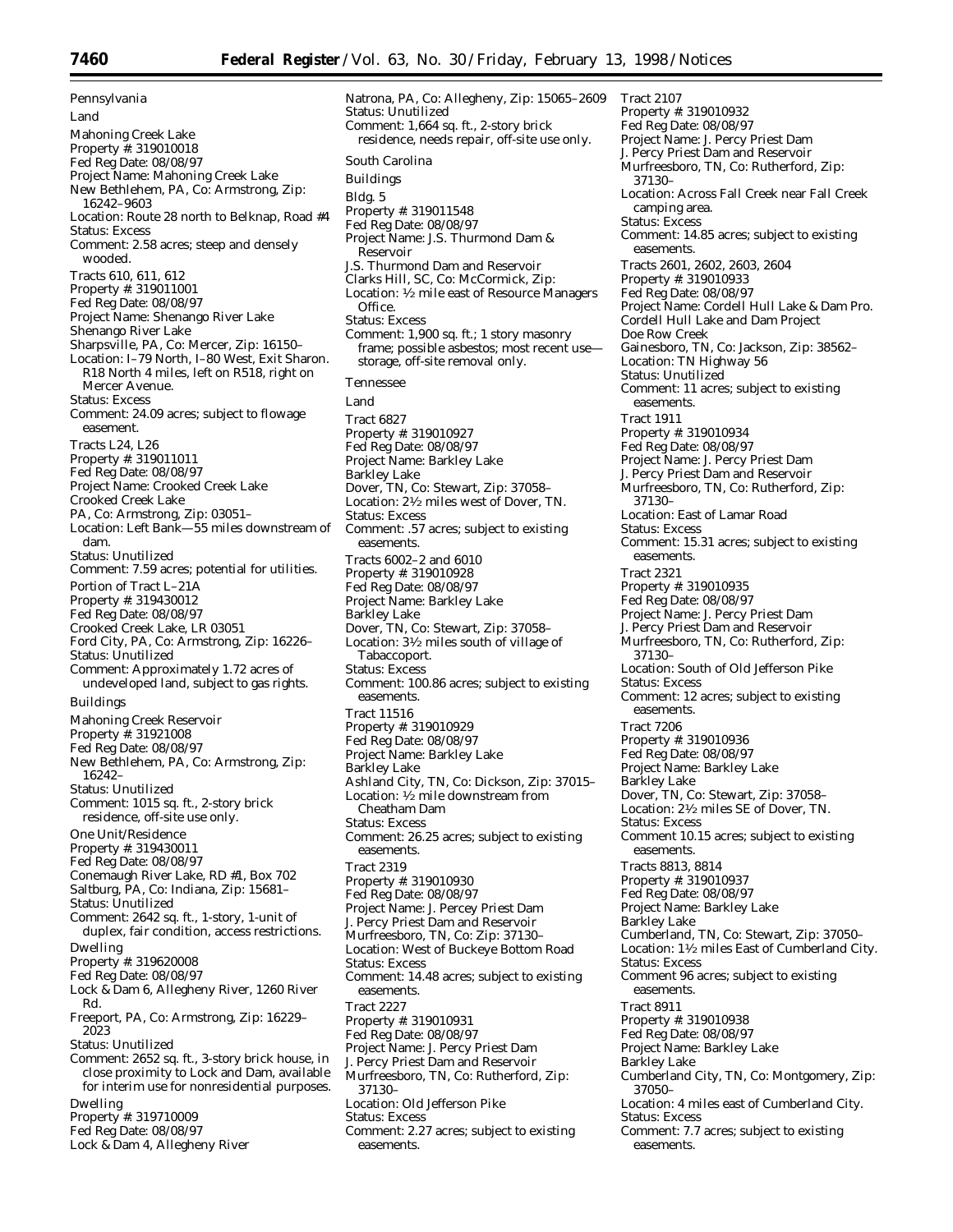Tract 11503 Property #: 319010939 Fed Reg Date: 08/08/97 Project Name: Barkley Lake Barkley Lake Ashland City, TN, Co: Cheatham, Zip: 37015– Location: 2 miles downstream from Cheatham Dam. Status: Excess Comment: 1.1 acres; subject to existing easements. Tracts 11523, 11524 Property #: 319010940 Fed Reg Date: 08/08/97 Project Name: Barkley Lake Barkley Lake Ashland City, TN, Co: Cheatham, Zip: 37015– Location: 21⁄2 miles downstream from Cheatham Dam. Status: Excess Comment: 19.5 acres; subject to existing easements. Tract 6410 Property #: 319010941 Fed Reg Date: 08/08/97 Project Name: Barkley Lake Barkley Lake Bumpus Mills, TN, Co: Stewart, Zip: 37028– Location: 41⁄2 miles SW. of Bumpus Mills Status: Excess Comment: 17 acres; subject to existing easements. Tract 9707 Property #: 319010943 Fed Reg Date: 08/08/97 Project Name: Barkley Lake Barkley Lake Palmyer, TN, Co: Montgomery, Zip: 37142– Location: 3 miles NE of Palmyer, TN. Highway 149 Status: Excess Comment: 6.6 acres; subject to existing easements. Tract 6949 Property #: 319010944 Fed Reg Date: 08/08/97 Project Name: Barkley Lake Barkley Lake Dover, TN, Co: Stewart Zip: 37058– Location: 11⁄2 miles SE of Dover, TN. Status: Excess Comment: 29.67 acres; subject to existing easements. Tracts 6005 and 6017 Property #: 319011173 Fed Reg Date: 08/08/97 Project Name: Barkley Lake Barkley Lake Dover, TN, Co: Stewart Zip: 37058– Location: 3 miles south of Village of Tabaccoport. Status: Excess Comment: 5 acres; subject to existing easements. Tracts K–1191, K–1135 Property #: 319130007 Fed Reg Date: 08/08/97 Old Hickory Lock and Dam Hartsville, TN, Co: Trousdale, Zip: 37074– Status: Underutilized Comment: 92 acres (38 acres in floodway), most recent use—recreation. Tract A–102

Property #: 319140006 Fed Reg Date: 08/08/97 Dale Hollow Lake & Dam Project Canoe Ridge, State Hwy 52 Celina, TN, Co: Clay, Zip: 38551– Status: Underutilized Comment: 351 acres, most recent use hunting, subject to existing easements. Tract A–120 Property #: 319140007 Fed Reg Date: 08/08/97 Dale Hollow Lake & Dam Project Swann Ridge, State Hwy No. 53 Celina, TN, Co: Clay, Zip: 38551– Status: Underutilized Comment: 883 acres, most recent use hunting, subject to existing easements. Tract A–20, A–21 Property #: 319140008 Fed Reg Date: 08/08/97 Dale Hollow Lake & Dam Project Red Oak Ridge, State Hwy No. 53 Celina, TN, Co: Clay, Zip: 38551– Status: Underutilized Comment: 831 acres, most recent use recreation, subject to existing easements. Tract D–185 Property #: 319140010 Fed Reg Date: 08/08/97 Dale Hollow Lake & Dam Project Ashburn Creek, Hwy No. 53 Livingston, TN, Co: Clay, Zip: 38570– Status: Underutilized Comment: 883 acres, most recent use hunting, subject to existing easements. Buildings Cheatham Lock & Dam Property #: 319520003 Fed Reg Date: 08/08/97 Tract D, Lock Road Nashville, TN, Co: Davidson, Zip: 37207– Status: Underutilized Comment: 1100 sq. ft. dwelling w/storage bldgs on 7 acres, needs major rehab, contamination issues, approx. 1 acre in fldwy, modif. to struct. subj. to approval of St. Hist. Presy. Ofc. *Virginia* Buildings Peters Ridge Site Property #: 319430013 Fed Reg Date: 08/08/97 Gathright Dam Covington, VA, Zip: Status: Excess Comment: 64 sq. Ft., metal bldg. Metal Bldg. Property #: 319620009 Fed Reg Date: 08/08/97 John H. Kerr Dam & Reservoir VA, Co: Boydton, Zip: Status: Excess Comment: 800 sq. ft., most recent use storage, off-site use only. *Wisconsin* Buildings Former Lockmaster's Dwelling Property #: 319011524 Fed Reg Date: 08/08/97 Project Name: Former Lockmaster's Dwelling Cedar Locks

4527 East Wisconsin Road

Kaukauna, WI, Co: Outagamie, Zip: 54911– Status: Unutilized Comment: 1224 sq. ft.; 2 story brick/wood frame residence; needs rehab; secured area with alternate access. Former Lockmaster's Dwelling Property #: 319011525 Fed Reg Date: 08/08/97 Project Name: Former Lockmaster's Dwelling Appleton 4th Lock 905 South Lowe Street Appleton, WI, Co: Outagamie, Zip: 54911– Status: Unutilized Comment: 908 sq. ft.; 2 story wood frame residence; needs rehab. Former Lockmaster's Dwelling Property #: 319011527 Fed Reg Date: 08/08/97 Project Name: Former Lockmaster's Dwelling Kaukauna 1st Lock 301 Canal Street Kankauna, WI, Co: Outagamie, Zip: 54131– Status: Unutilized Comment: 1290 sq. ft.; 2 story wood frame residence; needs rehab.; secured area with alternate access. Former Lockmaster's Dwelling Property #: 319011531 Fed Reg Date: 08/08/97 Project Name: Former Lockmaster's Dwelling Appleton 1st Lock 905 South Oneida Street Appleton, WI, Co: Outagamie, Zip: 54911– Status: Unutilized Comment: 1300 sq. ft.; potential utilities; 2 story wood frame residence; needs rehab.; secured area with alternate access. Former Lockmaster's Dwelling Property #: 319011533 Fed Reg Date: 08/08/97 Project Name: Former Lockmaster's Dwelling Rapid Croche Lock Lock Road Wrightstown, WI, Co: Outagamie, Zip: 54180– Location: 3 miles southwest of intersection State Highway 96 and Canal Road. Status: Unutilized Comment: 1952 sq. ft.; 2 story wood frame residence; potential utilities; needs rehab. Former Lockmaster's Dwelling Property #: 319011535 Fed Reg Date: 08/08/97 Project Name: Former Lockmaster's Dwelling Little Kaukauna Lock Little Kaukauna Lawrence, WI, Co: Brown, Zip: 54130– Location: 2 miles southeasterly from intersection of Lost Dauphin Road (County Truck Highway ''D'') and River Street. Status: Unutilized Comment: 1224 sq. ft.; 2 story brick/wood frame residence; needs rehab. Former Lockmaster's Dwelling Property #: 319011536 Fed Reg Date: 08/08/97 Project Name: Former Lockmaster's Dwelling Little Chute, 2nd Lock 214 Mill Street Little Chute, WI, Co: Outagamie, Zip: 54140– Status: Unutilized Comment: 1224 sq. ft.; 2 story brick/wood frame residence; potential utilities; needs rehab; secured area with alternate access.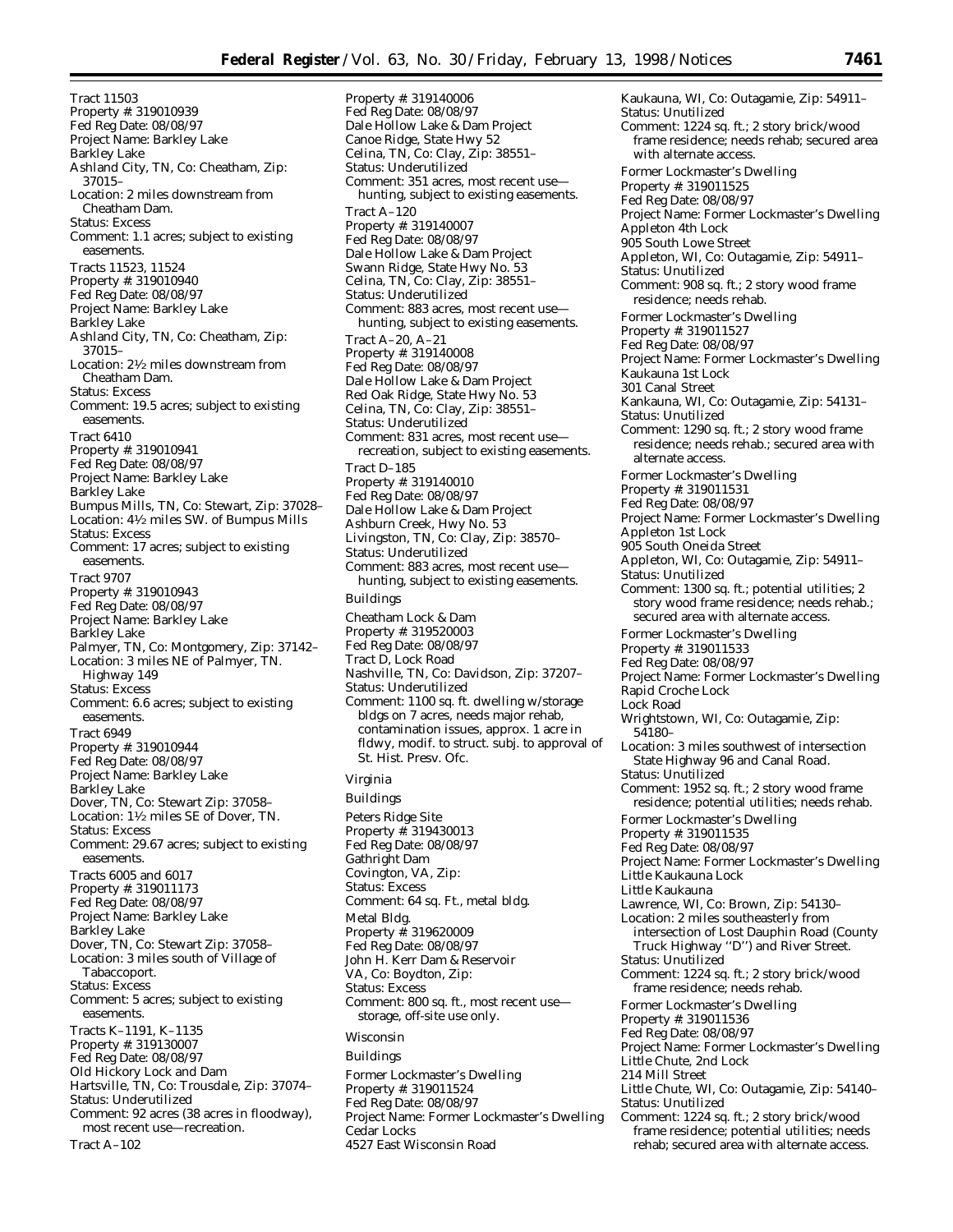*West Virginia* Buildings German Ridge Radio Transmitter Property #: 319610002 Fed Reg Date: 08/08/97 Huntington, WV, Co: Wayne, Zip: 25701– Status: Unutilized Comment: 187 sq. ft. cinder block bldg. on .55 acre in remote area, most recent use radio equipment room. **GSA** *Alaska* Buildings 10 Office Buildings Property #: 549710002 Fed Reg Date: 08/08/97 255 Gambell St. Anchorage, AK, Co: Anchorage, Zip: 99501– Status: Surplus Comment: high maintenance costs, does not meet Fed. seismic standards, presence of asbestos, PCB's, lead paint. GSA No.: 9–F–AK–750 3 Storage Buildings Property #: 549710003 Fed Reg Date: 08/08/97 Anchorage Native Medical Center 255 Gambell St. Anchorage, AK, Co: Anchorage, Zip: 99501– Status: Surplus Comment: high maintenance costs, does not meet Fed. seismic standards, presence of asbestos, PCB's, lead paint. GSA No.: 9–F–AK–750 1 Hospital Property #: 549710004 Fed Reg Date: 08/08/97 Anchorage Native Medical Center 255 Gambell St. Anchorage, AK, Co: Anchorage, Zip: 99501– Status: Surplus Comment: 173,336 sq. ft., high maintenance costs, does not meet Fed. seismic standards, presence of asbestos, PCB's, lead paint. GSA No.: 9–F–AK–750 *Arkansas* Land Hergett Substation Property #: 549730017 Fed Reg Date: 09/12/97 305 N. Floyd St. Jonesboro, AR, Co: Craighead, Zip: Status: Excess Comment: 1.55 acres, most recent use electrical substation. GSA No.: 7–B–AR–553 *California* Buildings 112 Bldgs.—Skaggs Island Property #: 549730001 Fed Reg Date: 09/05/97 Naval Security Group Skaggs Island, CA, Co: Sonoma, Zip: Status: Excess Comment: 32–13, 374 sq. ft., temp. quonset huts to perm. wood/concrete, most recent use—housing, admin., support facilities, remote location, below sea level, high maintenance. GSA No.: 9–N–CA–1488

*Colorado* Land Erie Substation Property #: 549740002 Fed Reg Date: 11/14/97 Hwy 87 CO, Co: Weld, Zip: Status: Excess Comment: 2.75 acres, most recent use electrical substation, (transmission lines) *Massachusetts* Land Estate of S. Newburg Property #: 549630017 Fed Reg Date: 08/08/97 Lois and Ellen Street Haverhill, MA, Co: Essex, Zip: 01830– Status: Excess Comment: land—36,425 sq. ft.—two noncontiguous parcels, heavily wooded. GSA No.: 1–G–MA–793 *Michigan* Land Parcel 3, Parcel B Property #: 549730013 Fed Reg Date: 09/05/97 East Tawas, MI, Co: Iosco, Zip: Status: Excess Comment: 2.02 acres of land, wooded and primarily wetlands, restricted access. GSA No.: 1–U–MI–500 Buildings Parcel 1 Property #: 549730011 Fed Reg Date: 09/05/97 Old Lifeboat Station East Tawas, MI, Co: Iosco, Zip: Status: Excess Comment: 2062 sq. ft. station bldg., garage, boathouse, oilhouse, possible asbestos/lead paint, eligible for listing on National Register of Historic Places. GSA No.: 1–UU–MI–500 Parcel 2 Property #: 549730012 Fed Reg Date: 09/05/97 Tawas Point Lighthouse East Tawas, MI, Co: Iosco, Zip: Status: Excess Comment: Lighthouse, duplex dwelling, garage, storage, possible asbestos/lead paint, wetlands, listed on National Register of Historic Places, restricted access. GSA No.: 1–U–MI–500 Eagle Harbor Lighthouse Property #: 549740018 Fed Reg Date: 12/26/97 Rt. 26 Eagle Harbor, MI, Co: Keweenaw, Zip: 44950- Status: Excess Comment: 2 bldgs., 3111 sq. ft., combined, presence of asbestos/lead paint, most recent use—museum and storage. GSA No: 1–U–MI–420A *Nebraska* Land Radar Site Property #: 549740007 Fed Reg Date: 11/14/97 Hwy 92 Gandy, NE, Co: Logan, Zip: 69163-

Status: Surplus Comment: .52 acres. GSA No.: 7–C–NE–0523 *New Jersey* Buildings ESMT Manasquan Property #: 549730025 Fed Reg Date: 10/17/97 Manasquan, NJ, Co: Monmouth, Zip: Status: Excess Comment: main bldg. (5714 sq. ft.), paint locker (96 sq. ft.), garage (3880 sq. ft.), need repairs, presence of asbestos/lead paint, Coast Guard easement. GSA No.: 1–U–NJ–0632 *New York* Buildings Fed. Office Building Property #: 549630011 Fed Reg Date: 08/08/97 35 Ryerson Street Brooklyn, NY, Co: Kings, Zip: Status: Excess Comment: nine floors and basement, possible asbestos, needs rehab, most recent use— VA Clinic. GSA No.: 1–G–NY–637A Stockston School/Maint Garage Property #: 549730024 Fed Reg Date: 10/17/97 Mill Street Stockton, NY, Zip: 14784- Status: Surplus Comment: 13,555 sq. ft., 1-story, most recent use—training center, 4.8 acres of land. GSA No.: I–L–NY–0860 *South Dakota* Land Old Oahe Lock & Dam Property #: 549740004 Fed Reg Date: 11/14/97 Lake Oahe Project Ft. Pierre, SD, Co: Stanley, Zip: 57501– Status: Excess Comment: 1.91 acres, most recent use—old railroad grade, subject to existing easements. GSA No.: 7–D–SD–0520 *Texas* Buildings Bryan Federal Building Property #: 549730003 Fed Reg Date: 09/05/97 216 W 26th Street Bryan, TX, Co: Brazos Zip: 77801– Status: Underutilized Comment: portion of 4000 sq. ft. bldg., most recent use—office, limitations due to potential historic significance. GSA No.: 7–G–TX–1048 Bldg. 439 Property #: 879630011 Fed Reg Date: 11/14/97 Fort Crockett/53rd St. Housing Galveston, TX, Co: Galveston Zip: 77553– Status: Surplus Comment: 1632 sq. ft. per floor, 2-story, most recent use—residential, historic properties. GSA No.: 7–U–TX–0549G, H, I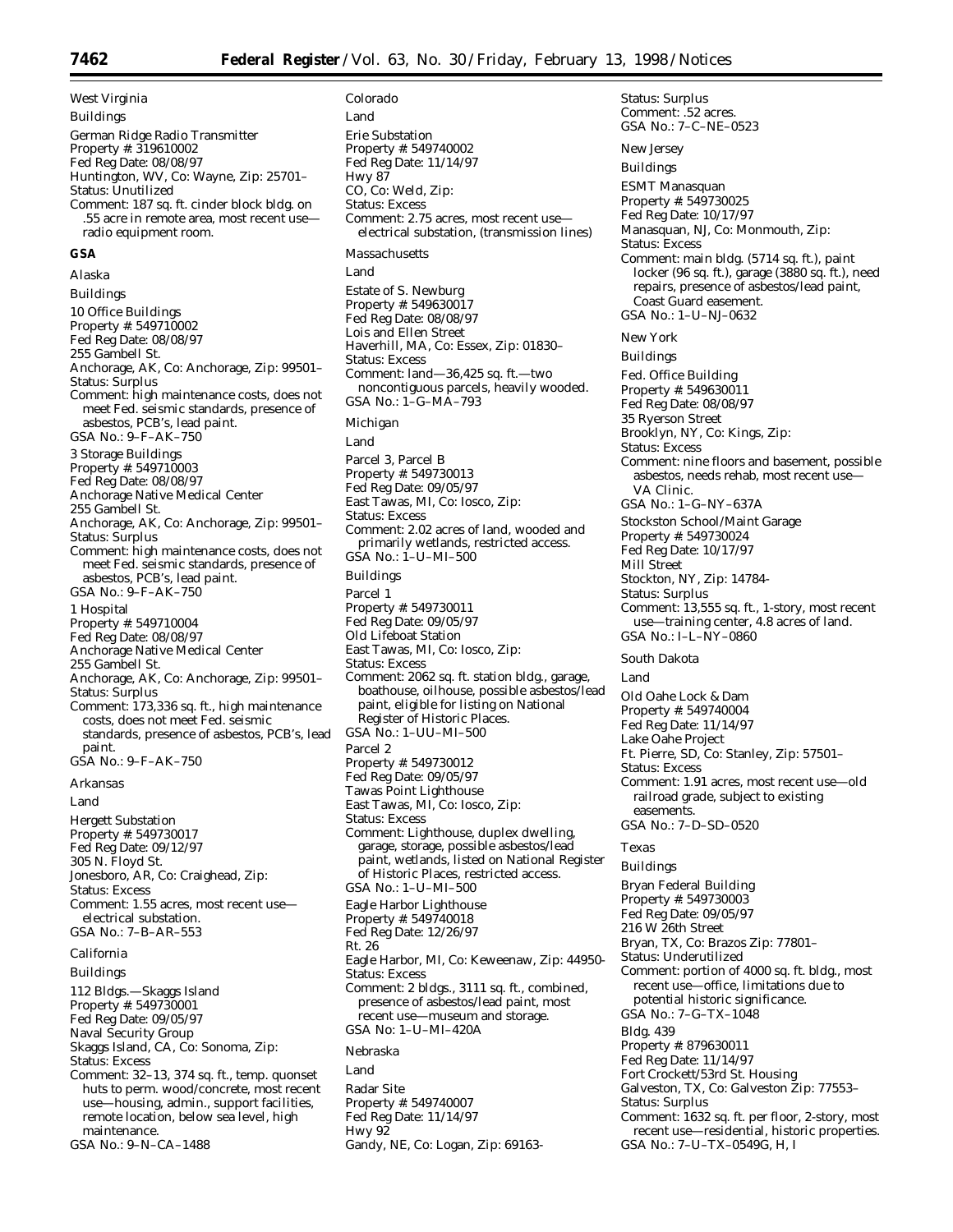*Virginia*

Buildings Housing Property #: 879120082 Fed Reg Date: 11/14/97 Rt. 637—Gwynnville Road Gwynn Island, VA, Co: Mathews, Zip: 23066– Status: Excess Comment: 929 sq. ft., one story residence. GSA No.: 4–U–DE–461 *Wyoming* Land

Pavillion Substation Property #: 549740003 Fed Reg Date: 11/14/97 Wind River Meridian WY, Co: Fremont Zip: Status: Excess Comment: 0.11 acre tract, most recent use powerline substation. Summary of Properties for GSA

Buildings = 13 Land = 13 Total Suitable and Available by agency = 20

## **Interior**

*California* Buildings Visitor Motel—Upper Kaweah Property #: 619720007 Fed Reg Date: 09/05/97 Sequoia National Park Three Rivers, CA, Zip: 93271– Status: Unutilized Comment: 39403 sq. ft., wood, 2-story, needs repair, presence of asbestos/lead paint, offsite use only. *New Jersey*

Buildings

Former Tyberg Residence Property #: 619720053 Fed Reg Date: 09/05/97 National Park Service Wallpack, NJ, Co: Sussex, Zip: 07881– Status: Unutilized Comment: most recent use—housing, off-site use only.

*Pennsylvania*

Buildings

Former Florio House Property #: 619720050 Fed Reg Date: 09/05/97 National Park Service Bushkill, PA, Co: Monroe, Zip: 18324– Status: Unutilized Comment: 936 sq. ft., frame, most recent use—housing, off-site use only. Former Hardtla House Property #: 619720051 Fed Reg Date: 09/05/97 Ramondskill Milford, PA, Co: Pike, Zip: Status: Unutilized Comment: 1527 sq. ft. frame, 2-story, needs repair, most recent use—housing, off-site use only. Former Hickman House Property #: 619720052

Fed Reg Date: 09/05/97

National Park Service Bushkill, PA, Co: Monroe, Zip: 18324– Status: Unutilized Comment: approx. 1604 sq. ft. frame, 2-story, most recent use—housing, off-site use only. *Virginia* Buildings Nichols Property Property #: 619640009 Fed Reg Date: 09/05/97 Rt. 2, Box 554 Galax, VA, Co: Grayson, Zip: 24333– Status: Unutilized Comment: 1520 sq. ft., residence, off-site use only. Golding Property Property #: 619640010 Fed Reg Date: 09/05/97 Rt. 2, Box 555 Galax, VA, Co: Grayson, Zip: 24333– Status: Unutilized Comment: 2224 sq. ft. residence, needs repair, barn, rental cottage, shed, off-site use only. *West Virginia* Buildings Emit Jennings House Property #: 619740002 Fed Reg Date: 12/26/97 New River Gorge National River Huffman Drive McCreery, WV, Co: Raleigh, Zip: 25934– Status: Excess Comment: 1400 sq. ft. concrete block, needs rehab, off-site use only. Webb House Property #: 619740003 Fed Reg Date: 12/26/97 New River Gorge National River Rt. 41 North McCreery, WV, Co: Raleigh, Zip: 25934– Status: Excess Comment: 288 sq. ft. dwelling, off-site use only. Gilliam House Property #: 619740004 Fed Reg Date: 12/26/97 New River Gorge National River Rt. 41 North McCreery, WV, Co: Raleigh, Zip: 25934– Status: Excess Comment: 448 sq. ft. dwelling, off-site use only. **NAVY** *Connecticut*

Buildings Pier 7 Property #: 779710063 Fed Reg Date: 09/05/97 Naval Undersea Warfare Center New London, CT, Co: New London, Zip: 06320–5594 Status: Excess Comment: 700′ long by 30′ wide, rectangular shaped reinforced concrete pier.

# **Georgia**

Land Naval Submarine Base Property #: 779010229 Fed Reg Date: 09/05/97

Project Name: Naval Submarine Base Grid R–2 to R–3 to V–4 to V–1 Kings Bay, GA, Co: Camden, Zip: 31547– Status: Underutilized Comment: 111.57 acres; areas may be environmentally protected; secured area with alternate access. *Hawaii* Land 1.49 acres, Ferry Terminal Property #: 779740068 Fed Reg Date: 12/12/97 Naval Station, Pearl Harbor Pearl Harbor, HI, Co: Honolulu, Zip: 96860– Status: Underutilized Comment: intermittent use, most recent use—parking. Buildings Bldg. S87, Radio Trans. Fac. Property #: 779240011 Fed Reg Date: 09/05/97 Lualualei, Naval Station, Eastern Pacific Wahiawa, HI, Co: Honolulu, Zip: 96786–3050 Status: Underutilized Comment: 7566 sq. ft., 1-story, needs rehab, most recent use—storage, off-site use only. Bldg. 64, Radio Trans. Facility Property #: 779310004 Fed Reg Date: 09/05/97 Naval Computer & Telecommunications Area Wahiawa, HI, Co: Honolulu, Zip: 96786–3050 Status: Unutilized Comment: 3612 sq. ft., 1 story, access restrictions, needs rehab, most recent use storage, off-site use only. Bldg. 594 Property #: 779620011 Fed Reg Date: 09/05/97 Naval Station, Pearl Harbor Pearl Harbor, HI, Co: Honolulu, Zip: 96860– Status: Unutilized Comment: 1300 sq. ft., most recent use parking garage, off-site use only. Bldgs. S233–S234, S241–S244 Property #: 779620012 Fed Reg Date: 09/05/97 Naval Station, Pearl Harbor Pearl Harbor, HI, Co: Honolulu, Zip: 96860– Status: Unutilized Comment: 90 sq. ft. each, need repairs, most recent use—storage, off-site use only. Bldgs. S229–S232 Property #: 779620013 Fed Reg Date: 09/05/97 Naval Station, Pearl Harbor Pearl Harbor, HI, Co: Honolulu, Zip: 96860– Status: Unutilized Comment: 180 sq. ft. each, need repairs, most recent use—storage, off-site use only. Bldg. 4 Naval Station Property #: 779620043 Fed Reg Date: 09/05/97 Pearl Harbor, Bishop Point (Hickman AFB) Pearl Harbor, HI, Co: Honolulu, Zip: 96860– Status: Unutilized Comment: 576 sq. ft., need rehab, most recent use—storage, off-site use only. Bldg. 20 Naval Station Property #: 779620044 Fed Reg Date: 09/05/97 Pearl Harbor, Bishop Point (Hickam AFB) Pearl Harbor, HI, Co: Honolulu, Zip: 96860–

Status: Unutilized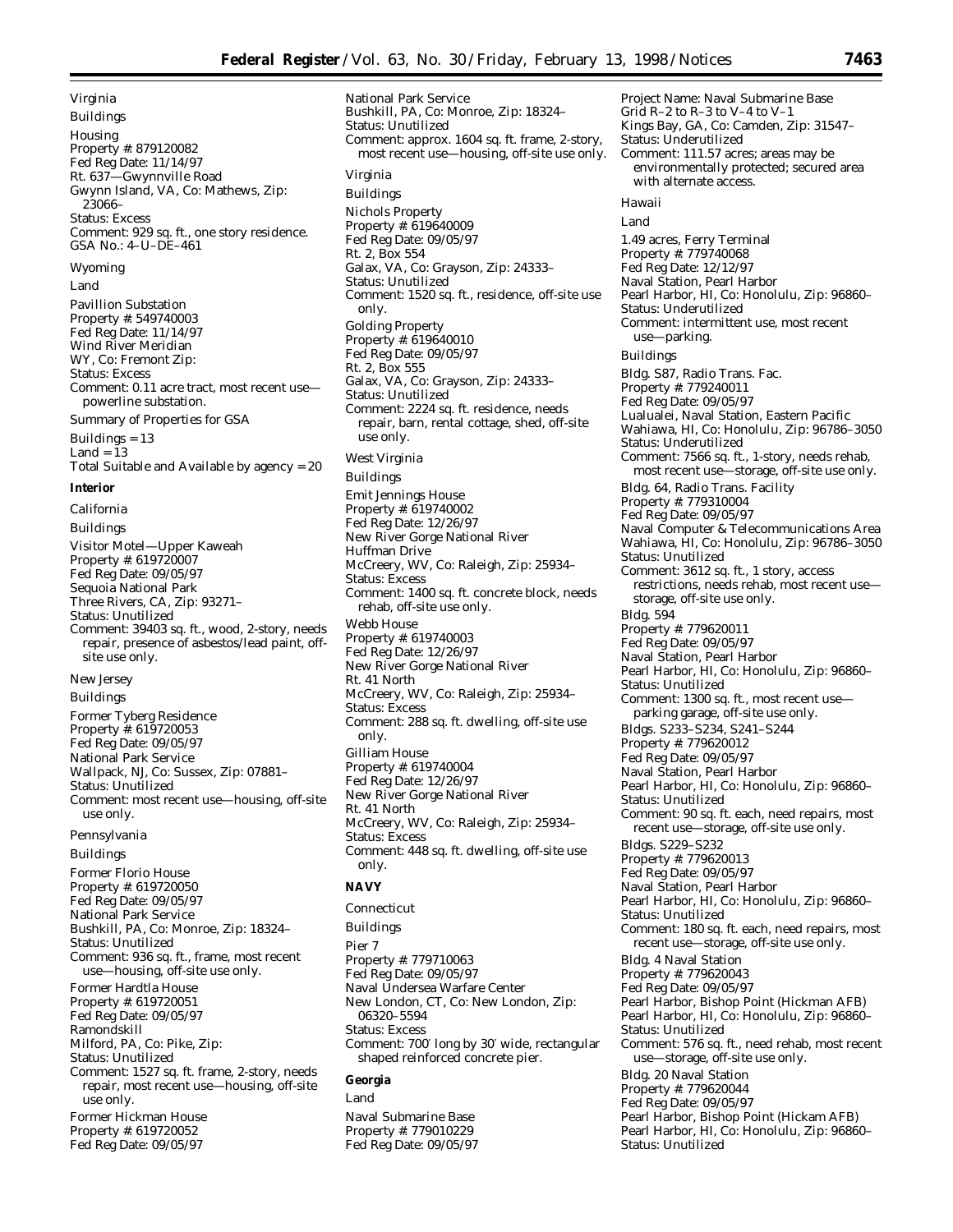Comment: 252 sq. ft., need rehab, most recent use—storage, off-site use only. Bldg. 442 Naval Station Property #: 779620088 Fed Reg Date: 09/05/97 Ford Island Pearl Harbor, HI, Co: Honolulu, Zip: 96860– Status: Excess Comment: 192 sq. ft., most recent use storage, off-site use only. Bldg. S180 Property #: 779620039 Fed Reg Date: 09/05/97 Naval Station, Ford Island Pearl Harbor, HI, Co: Honolulu, Zip: 96860– Status: Unutilized Comment: 3,412 sq. ft., 2-story, most recent use—bomb shelter, off-site use only, relocation may not be feasible. Bldg. S181 Property #: 779620040 Fed Reg Date: 09/05/97 Naval Station, Ford Island Pearl Harbor, HI, Co: Honolulu, Zip: 96860– Status: Unutilized Comment: 4,258 sq. ft., 1-story, most recent use—bomb shelter, off-site use only, relocation may not be feasible. Bldg. 219 Property #: 779620041 Fed Reg Date: 09/05/97 Naval Station, Ford Island Pearl Harbor, HI, Co: Honolulu, Zip: 96860– Status: Unutilized Comment: 620 sq. ft., most recent use damage control, off-site use only, relocation may not be feasible. Bldg. 220 Property #: 779640042 Fed Reg Date: 09/05/97 Naval Station, Ford Island Pearl Harbor, HI, Co: Honolulu, Zip: 96860– Status: Unutilized Comment: 620 sq. ft., most recent use damage control, off-site use only, relocation may not be feasible. Bldg. 222 Property #: 779640043 Fed Reg Date: 09/05/97 Naval Station, Ford Island Pearl Harbor, HI, Co: Honolulu, Zip: 96860– Status: Unutilized Comment: 620 sq. ft., most recent use damage control, off-site use only, relocation may not be feasible. Bldg. 148, Hale Moku Housing Property #: 779720122 Fed Reg Date: 09/05/97 Navy Public Works Center, Pearl Harbor Pearl Harbor, HI, Co: Honolulu, Zip: 96818– Status: Excess Comment: 2138 sq. ft., concrete/masonry/ wood, needs major rehab, off-site use only. Bldg. 5421 Property #: 779740002 Fed Reg Date: 10/17/97 Iroquois Point Housing Navy Public Works Center Ewa Beach, HI, Co: Honolulu, Zip: 96706– Status: Excess Comment: 1543 sq. ft., concrete/wood, possible asbestos/lead paint, off-site use only (may not be feasible). Bldg. 5423

Property #: 779740003 Fed Reg Date: 10/17/97 Iroquois Point Housing Navy Public Works Center Ewa Beach, HI, Co: Honolulu, Zip: 96706– Status: Excess Comment: 336 sq. ft., concrete/wood, possible asbestos/lead paint, off-site use only (may not be feasible). Bldg. 5425 Property #: 779740004 Fed Reg Date: 10/17/97 Iroquois Point Housing Navy Public Works Center Ewa Beach, HI, Co: Honolulu, Zip: 96706– Status: Excess Comment: 1543 sq. ft., concrete/wood, possible asbestos/lead paint, off-site use only (may not be feasible). Bldg. 5427 Property #: 779740005 Fed Reg Date: 10/17/97 Iroquois Point Housing Navy Public Works Center Ewa Beach, HI, Co: Honolulu, Zip: 96706– Status: Excess Comment: 336 sq. ft., concrete/wood, possible asbestos/lead paint, off-site use only (may not be feasible). Bldg. 5429 Property #: 779740006 Fed Reg Date: 10/17/97 Iroquois Point Housing Navy Public Works Center Ewa Beach, HI, Co: Honolulu, Zip: 96706– Status: Excess Comment: 1543 sq. ft., concrete/wood, possible asbestos/lead paint, off-site use only (may not be feasible). Bldg. 5431 Property #: 779740007 Fed Reg Date: 10/17/97 Iroquois Point Housing Navy Public Works Center Ewa Beach, HI, Co: Honolulu, Zip: 96706– Status: Excess Comment: 336 sq. ft., concrete/wood, possible asbestos/lead paint, off-site use only (may not be feasible). Bldg. 618, Ferry Terminal Property #: 779740069 Fed Reg Date: 12/12/97 Naval Station, Pearl Harbor Pearl Harbor, HI, Co: Honolulu, Zip: 96860– Status: Underutilized Comment: intermittent use, 315 sq. ft., most recent use—storage. Bldg. 619, Ferry Terminal Property #: 779740070 Fed Reg Date: 12/12/97 Naval Station, Pearl Harbor Pearl Harbor, HI, Co: Honolulu, Zip: 96860– Status: Underutilized Comment: intermittent use, 1460 ft., most recent use—storage. Bldg. 594, Ferry Terminal Property #: 779740071 Fed Reg Date: 12/12/97 Naval Station, Pearl Harbor Pearl Harbor, HI, Co: Honolulu, Zip: 96860– Status: Excess Comment: 1300 sq. ft., most recent use parking shed, needs rehab. Bldg. 566, Ferry Terminal

Fed Reg Date: 12/12/97 Naval Station, Pearl Harbor Pearl Harbor, HI, Co: Honolulu, Zip: 96860– Status: Excess Comment: 52 sq. ft., most recent use—sentry post. Structure 5378, Ford Island Property #: 779740073 Fed Reg Date: 12/12/97 Naval Station, Pearl Harbor Pearl Harbor, HI, Co: Honolulu, Zip: 96860– Status: Underutilized Comment: intermittent use, berthing pier. *Maryland* Land 46.725 acres Property #: 779710067 Fed Reg Date: 09/05/97 Naval Air Warfare Center Willows Road Lexington Park, MD, Co: St. Mary's, Zip: Status: Unutilized Comment: buffer area within Accident Potential Zone 2, no utilities, use and access restrictions. *North Carolina* Buildings Bldg. 146, Camp Lejeune Property #: 779620029 Fed Reg Date: 09/05/97 Greater Sandy Run Training Area Camp Lejeune, NC, Co: Onslow, Zip: 28542– Status: Unutilized Comment: 1900 sq. ft., concrete block, most recent use—gas station, off-site use only. Bldg. 117, Camp Lejeune Property #: 779720042 Fed Reg Date: 09/05/97 Greater Sandy Run Training Area Camp Lejeune, NC, Co: Onslow, Zip: 28542– Status: Unutilized Comment: 1456 sq. ft., frame, off-site use only. Bldg. 118, Camp Lejeune Property #: 779720043 Fed Reg Date: 09/05/97 Greater Sandy Run Training Area Camp Lejeune, NC, Co: Onslow, Zip: 28542– Status: Unutilized Comment: 1456 sq. ft., frame, off-site use only. *Pennsylvania* Buildings Bldg. 76 Property #: 779730075 Fed Reg Date: 10/03/97 Naval Inventory Control Point Philadelphia, PA, Co: Philadelphia, Zip: 19111–5098 Status: Excess Comment: 3475 sq. ft., cinder block/metal, most recent use—child care, needs repair, off-site use only. *Texas* Land Peary Point #2

Property #: 779030001 Fed Reg Date: 09/05/97 Naval Air Station

Property #: 779740072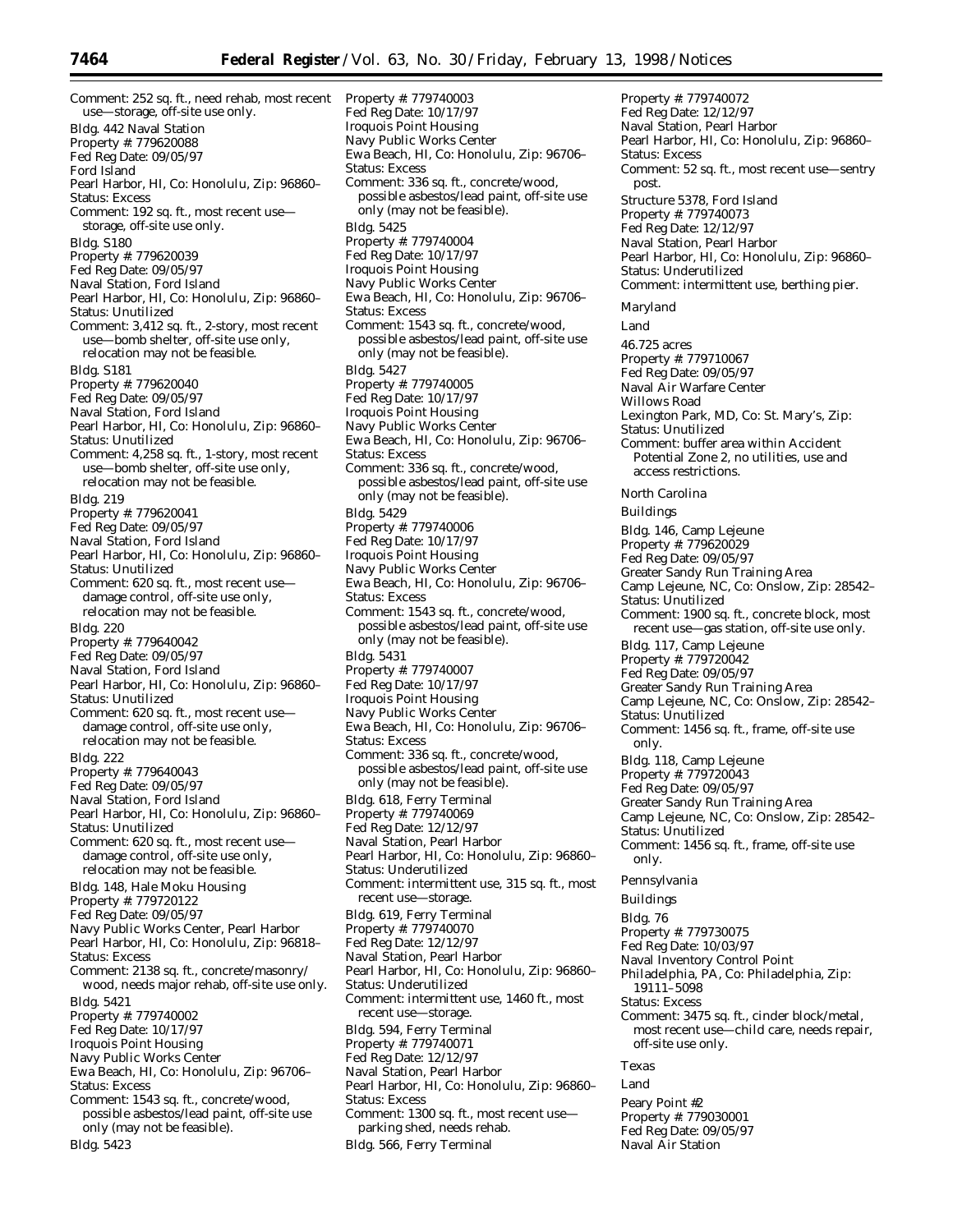Corpus Christi, TX, Co: Nueces, Zip: 78419– 5000 Status: Excess Comment: 43.48 acres; of land under lease until 8/93. *Virginia* Buildings Bldg. 1470 Property #: 779640044 Fed Reg Date: 09/05/97 509 King Street Portsmouth, VA, Zip: 23704– Status: Unutilized Comment: 21445 sq. ft., 3-story. Bldg. V14 Property #: 779710013 Fed Reg Date: 09/05/97 Naval Base Norfolk Norfolk, VA, Zip: 23511– Status: Excess Comment: 2800 sq. ft., presence of lead paint, most recent use—storage, off-site use only. Bldg. V15 Property #: 779710014 Fed Reg Date: 09/05/97 Naval Base Norfolk Norfolk, VA, Zip: 23511– Status: Excess Comment: 17179 sq. ft., presence of asbestos/ lead paint, most recent use—shipboard repair, off-site use only. Bldg. V16 Property #: 779710015 Fed Reg Date: 09/05/97 Naval Base Norfolk Norfolk, VA, Zip: 23511– Status: Excess Comment: 2800 sq. ft., presence of lead paint, most recent use—storage, off-site use only. Bldg. V31 Property #: 779710016 Fed Reg Date: 09/05/97 Naval Base Norfolk Norfolk, VA, Zip: 23511– Status: Excess Comment: 23430 sq. ft., presence of lead paint/asbestos, off-site use only. Bldg. LP196 Property #: 779710027 Fed Reg Date: 09/05/97 Naval Base Norfolk Norfolk, VA, Zip: 23511– Status: Excess Comment: 297 gross sq. ft., off-site use only. Bldg. R49 Property #: 779710028 Fed Reg Date: 09/05/97 Naval Base Norfolk Norfolk, VA, Zip: 23511– Status: Excess Comment: 12000 sq. ft., need repair, presence of asbestos/lead paint, off-site use only. Bldg. R56 Property #: 779710029 Fed Reg Date: 09/05/97 Naval Base Norfolk Norfolk, VA, Zip: 23511– Status: Excess Comment: 4000 gross sq. ft., needs repair, presence of asbestos/lead paint, off-site use only. Bldg. R60 Property #: 779710030

Fed Reg Date: 09/05/97 Naval Base Norfolk Norfolk, VA, Zip: 23511– Status: Excess Comment: 3970 gross sq. ft., need repair, presence of asbestos/lead paint, off-site use only. Bldg. V42 Property #: 779710032 Fed Reg Date: 09/05/97 Naval Base Norfolk Norfolk, VA, Zip: 23511– Status: Excess Comment: 13026 gross sq. ft., needs repair, presence of asbestos/lead paint, off-site use only. Bldg. V48 Property #: 779710034 Fed Reg Date: 09/05/97 Naval Base Norfolk Norfolk, VA, Zip: 23511– Status: Excess Comment: 2408 gross sq. ft., presence of asbestos/lead paint, off-site use only. Bldg. LP176 Property #: 779710035 Fed Reg Date: 09/05/97 Naval Base Norfolk Norfolk, VA, Zip: 23511– Status: Excess Comment: 25611 gross sq. ft., off-site use only. Bldg. U47 Property #: 779710036 Fed Reg Date: 09/05/97 Naval Base Norfolk Norfolk, VA, Zip: 23511– Status: Excess Comment: 1000 gross sq. ft., off-site use only. Bldg. V43 Property #: 779710037 Fed Reg Date: 09/05/97 Naval Base Norfolk Norfolk, VA, Zip: 23511– Status: Excess Comment: 8754 gross sq. ft., presence of asbestos, off-site use only. Bldg. V45 Property #: 779710038 Fed Reg Date: 09/05/97 Naval Base Norfolk Norfolk, VA, Zip: 23511– Status: Excess Comment: 1343 gross sq. ft., battery contamination, presence of asbestos, offsite use only. Bldg. LF38 Property #: 779710039 Fed Reg Date: 09/05/97 Naval Base Norfolk Norfolk, VA, Zip: 23511– Status: Excess Comment: 5292 gross sq. ft., needs repair, offsite use only. Bldg. V30AQ Property #: 779710040 Fed Reg Date: 09/05/97 Naval Base Norfolk Norfolk, VA, Zip: 23511– Status: Excess Comment: 340 gross sq. ft., needs repair, most recent use—storage, off-site use only. Bldg. 34 Property #: 779710046

Fed Reg Date: 09/05/97 Naval Base Norfolk, St. Julien's Creek Annex VA, Co: Chesapeake, Zip: Status: Excess Comment: 1260 sq. ft., off-site use only. Bldg. 91 Property #: 779710047 Fed Reg Date: 09/05/97 Naval Base Norfolk, St. Julien's Creek Annex VA, Co: Chesapeake, Zip: Status: Excess Comment: 780 sq. ft., off-site use only. Bldg. 141 Property #: 779710048 Fed Reg Date: 09/05/97 VA, Co: Chesapeake, Zip: Status: Excess Comment: 414 sq. ft., off-site use only. Bldg. 213 Property #: 779710049 Fed Reg Date: 09/05/97 Naval Base Norfolk, St. Julien's Creek Annex VA, Co: Chesapeake, Zip: Status: Excess Comment: 1328 sq. ft., off-site use only. Bldg. 224 Property #: 779710050 Fed Reg Date: 09/05/97 Naval Base Norfolk, St. Julien's Creek Annex VA, Co: Chesapeake, Zip: Status: Excess Comment: 512 sq. ft., off-site use only. Bldg. 237–238 Property #: 779710051 Fed Reg Date: 09/05/97 Naval Base Norfolk, St. Julien's Creek Annex VA, Co: Chesapeake, Zip: Status: Excess Comment: 63 sq. ft., off-site use only. Bldg. 241–243 Property #: 779710052 Fed Reg Date: 09/05/97 Naval Base Norfolk, St. Julien's Creek Annex VA, Co: Chesapeake, Zip: Status: Excess Comment: 144 sq. ft., off-site use only. Bldg. 251 Property #: 779710053 Fed Reg Date: 09/05/97 Naval Base Norfolk, St. Julien's Creek Annex VA, Co: Chesapeake, Zip: Status: Excess Comment: 1134 sq. ft., off-site use only. Bldg. 254 Property #: 779710054 Fed Reg Date: 09/05/97 Naval Base Norfolk, St. Julien's Creek Annex VA, Co: Chesapeake, Zip: Status: Excess Comment: 156 sq. ft., off-site use only. Bldg. 280 Property #: 779710055 Fed Reg Date: 09/05/97 Naval Base Norfolk, St. Julien's Creek Annex VA, Co: Chesapeake, Zip: Status: Excess Comment: 126 sq. ft., off-site use only. Bldg. 357 Property #: 779710056 Fed Reg Date: 09/05/97 Naval Base Norfolk, St. Julien's Creek Annex VA, Co: Chesapeake, Zip: Status: Excess Comment: 2214 sq. ft., off-site use only.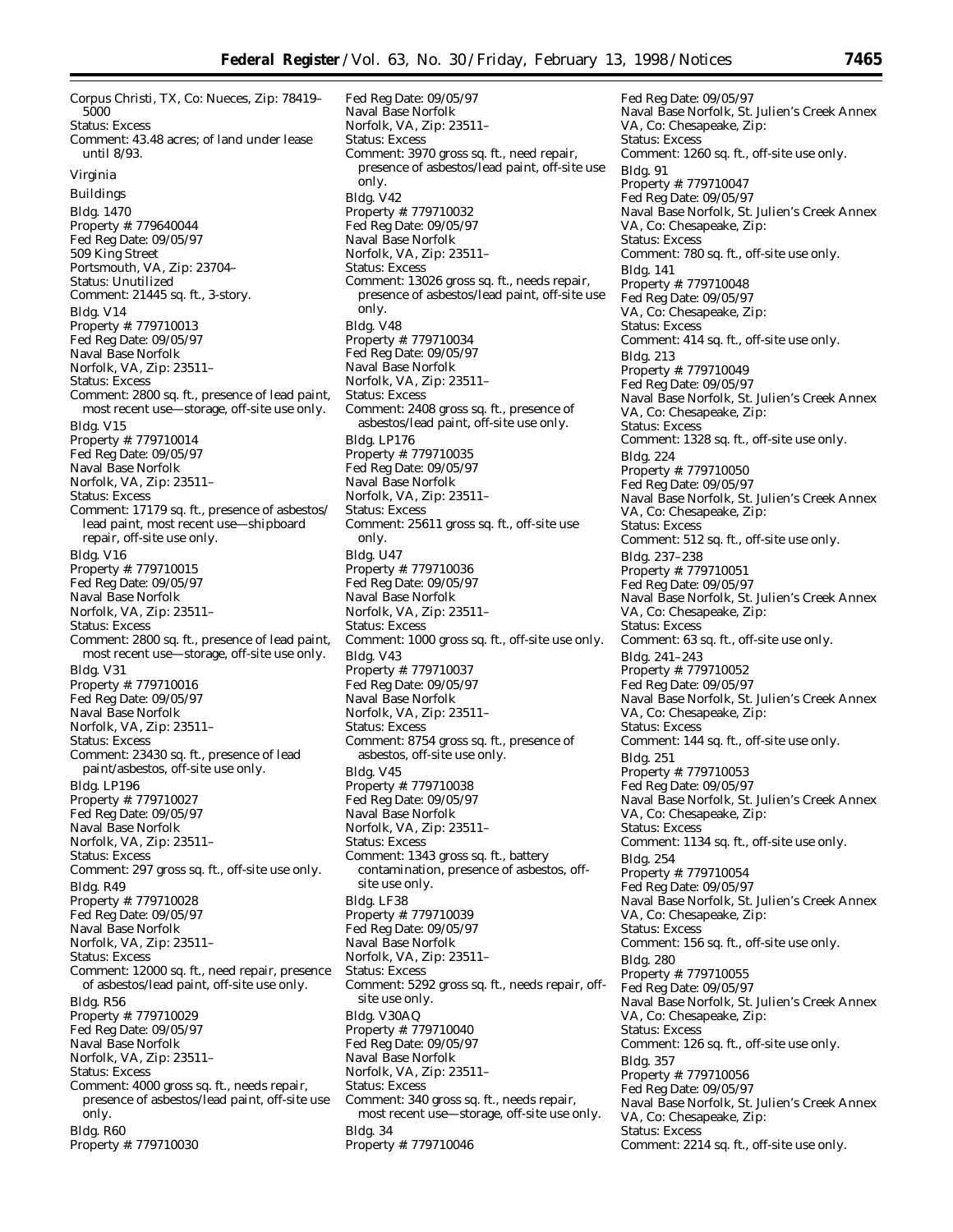Bldg. 360 Property #: 779710057 Fed Reg Date: 09/05/97 Naval Base Norfolk, St. Julien's Creek Annex VA, Co: Chesapeake, Zip: Status: Excess Comment: 144 sq. ft., off-site use only. Bldg. 383 Property #: 779710058 Fed Reg Date: 09/05/97 Naval Base Norfolk, St. Julien's Creek Annex VA, Co: Chesapeake, Zip: Status: Excess Comment: 160 sq. ft., off-site use only. Bldg. 2058A Property #: 779720054 Fed Reg Date: 09/05/97 Naval Amphibious Base Little Creek Norfolk, VA, Zip: 23521–2616 Status: Excess Comment: 280 sq. ft., poor condition, most recent use—storage, off-site use only. Bldg. 2076 Property #: 779720055 Fed Reg Date: 09/05/97 Naval Amphibious Base Little Creek Norfolk, VA, Zip: 23521–2616 Status: Excess Comment: 3000 sq. ft., fair condition, most recent use—offices, off-site use only. Bldg. 3319 Property #: 779720059 Fed Reg Date: 09/05/97 Naval Amphibious Base Little Creek Norfolk, VA, Zip: 23521–2616 Status: Excess Comment: 9000 sq. ft., fair condition, most recent use—maintenance, off-site use only. Bldg. 3373 Property #: 779720060 Fed Reg Date: 09/05/97 Naval Amphibious Base Little Creek Norfolk, VA, Zip: 23521–2616 Status: Excess Comment: 1800 sq. ft., fair condition, most recent use—office, off-site use only. Bldg. 3627 Property #: 779720061 Fed Reg Date: 09/05/97 Naval Amphibious Base Little Creek Norfolk, VA, Zip: 23521–2616 Status: Excess Comment: 1200 sq. ft., fair condition, most recent use—laundry/dry cleaners, off-site use only. Bldg. 3684 Property #: 779720062 Fed Reg Date: 09/05/97 Naval Amphibious Base Little Creek Norfolk, VA, Zip: 23521–2616 Status: Excess Comment: 2200 sq. ft., poor condition, most recent use—recreation pavillion, off-site use only. Bldg. 3692 Property #: 779720063 Fed Reg Date: 09/05/97 Naval Amphibious Base Little Creek Norfolk, VA, Zip: 23521–2616 Status: Excess Comment: 3000 sq. ft., fair condition, most recent use—storage, off-site use only. Bldg. 3151 Property #: 779720065

Fed Reg Date: 09/05/97 Naval Amphibious Base Little Creek Norfolk, VA, Zip: 23521–2616 Status: Excess Comment: 2600 sq. ft., fair condition, most recent use—office, off-site use only. Bldg. SP–247 Property #: 779720106 Fed Reg Date: 12/26/97 Naval Base Norfolk Creek Norfolk, VA, Zip: 23511– Status: Unutilized Comment: 3206 sq. ft., no utilities, presence of asbestos/lead paint, off-site use only. Bldg. E26, Naval Base Norfolk Property #: 779730042 Fed Reg Date: 09/19/97 Norfolk, VA, Zip: Status: Excess Comment: 21,654 sq. ft., 2-story, off-site use only. Bldg. X379, Naval Base Norfolk Property #: 779730043 Fed Reg Date: 09/19/97 Norfolk, VA, Zip: Status: Excess Comment: 1138 sq. ft., most recent use recycling facility, off-site use only. Bldg. N27 Property #: 779730046 Fed Reg Date: 09/19/97 Naval Base Norfolk Norfolk, VA, Zip: Status: Excess Comment: 5166 sq. ft., most recent use indoor playing courts, poor condition, offsite use only. Bldg. 89 Property #: 779730047 Fed Reg Date: 09/19/97 Naval Base Norfolk Norfolk, VA, Zip: Status: Excess Comment: 16,077 sq. ft., most recent use office, poor condition, off-site use only. Bldg. 138 Property #: 779730048 Fed Reg Date: 09/19/97 Naval Base Norfolk St. Juliens Creek Annex Portsmouth, VA, Zip: 23702– Status: Excess Comment: 192 sq. ft., most recent use storage, poor condition, off-site use only. Bldg. 215 Property #: 779730049 Fed Reg Date: 09/19/97 Naval Base Norfolk St. Juliens Creek Annex Portsmouth, VA, Zip: 23702– Status: Excess Comment: 1600 sq. ft., most recent use storage, poor condition, off-site use only. Bldg. 234 Property #: 779730050 Fed Reg Date: 09/19/97 Naval Base Norfolk St. Juliens Creek Annex Portsmouth, VA, Zip: 23702– Status: Excess Comment: 1161 sq. ft., most recent use office, poor condition, off-site use only. Bldg. 248 Property #: 779730051

Fed Reg Date: 09/19/97 Naval Base Norfolk St. Juliens Creek Annex Portsmouth, VA, Zip: 23702– Status: Excess Comment: 4858 sq. ft., most recent use office, poor condition, off-site use only. Bldg. 276 Property #: 779730052 Fed Reg Date: 09/19/97 Naval Base Norfolk St. Juliens Creek Annex Portsmouth, VA, Zip: 23702– Status: Excess Comment: 81 sq. ft., most recent use storage, poor condition, off-site use only. Bldg. 194 Property #: 779730053 Fed Reg Date: 09/19/97 Naval Base Norfolk St. Juliens Creek Annex Portsmouth, VA, Zip: 23702– Status: Excess Comment: 1580 sq. ft., most recent use office, poor condition, off-site use only. Bldg. NM–59A Property #: 779730069 Fed Reg Date: 12/26/97 Naval Base Norfolk Norfolk, VA, Zip: 23511– Status: Excess Comment: 14,044 sq. ft., presence of asbestos, most recent use—mobile facilities shop, off-site use only. Bldg. 2069 Property #: 779740064 Fed Reg Date: 11/14/97 Naval Amphibious Base Little Creek Norfolk, VA, Zip: 23521–2616 Status: Excess Comment: 5000 sq. ft., most recent use storage, off-site use only. Bldg. 94 Property #: 779740075 Fed Reg Date: 12/12/97 St. Juliens Creek Annex Portsmouth, VA, Zip: 23702– Status: Unutilized Comment: 361 sq. ft. Bldg. 206 Property #: 779740076 Fed Reg Date: 12/12/97 St. Juliens Creek Annex Portsmouth, VA, Zip: 23702– Status: Unutilized Comment: 204 sq. ft., most recent use storage. Bldg. 211 Property #: 779740077 Fed Reg Date: 12/12/97 St. Juliens Creek Annex Portsmouth, VA, Zip: 23702– Status: Unutilized Comment: 165 sq. ft., most recent use storage. Bldg. 274 Property #: 779740078 Fed Reg Date: 12/12/97 St. Juliens Creek Annex Portsmouth, VA, Zip: 23702– Status: Unutilized Comment: 81 sq. ft., most recent use storage. Bldg. 124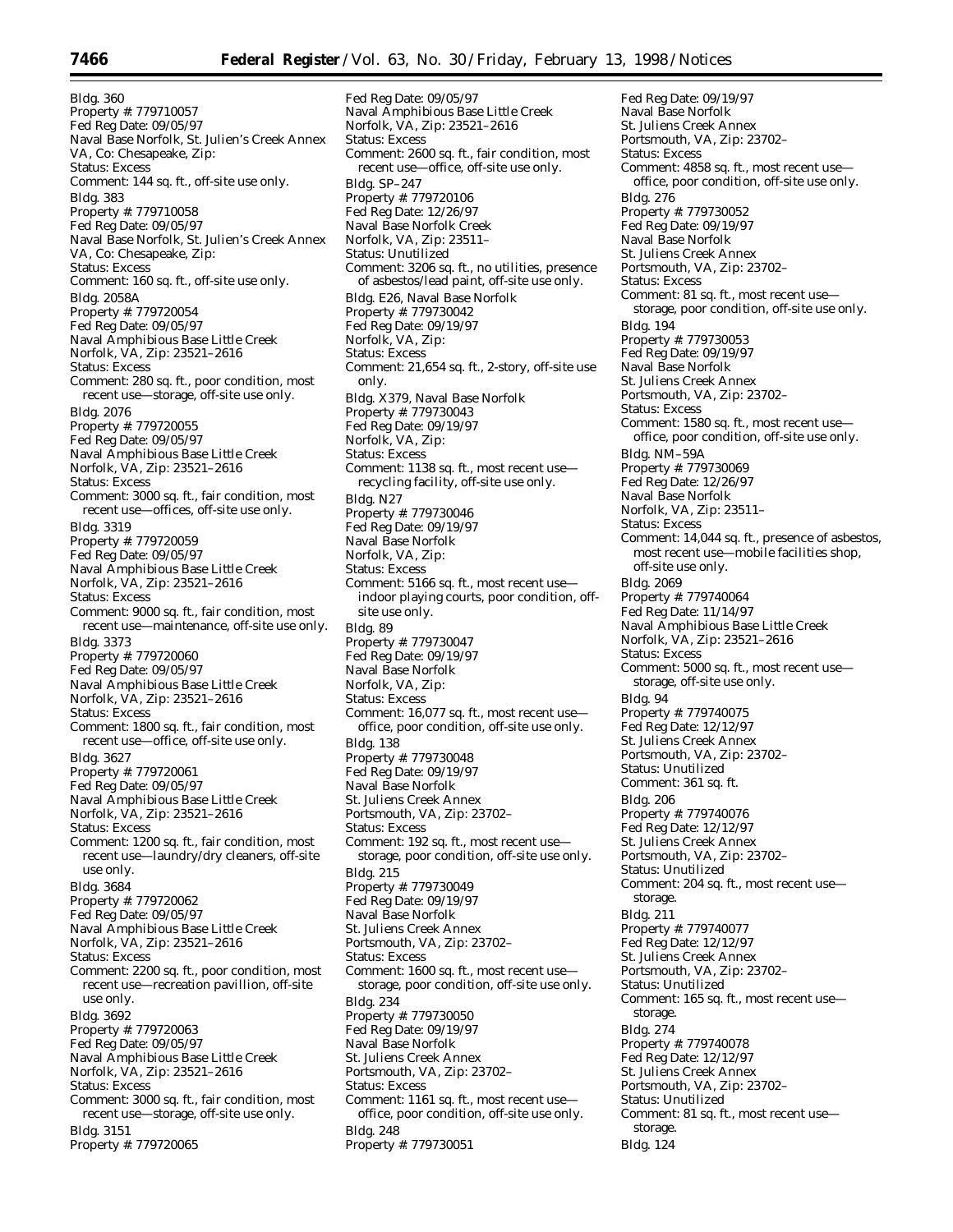Property #: 779740079 Fed Reg Date: 12/12/97 St. Juliens Creek Annex Portsmouth, VA, Zip: 23702– Status: Unutilized Comment: 4900 sq. ft., most recent use office. Bldg. 193 Property #: 779740080 Fed Reg Date: 12/12/97 St. Juliens Creek Annex Portsmouth, VA, Zip: 23702– Status: Unutilized Comment: 1932 sq. ft., most recent use office. Bldg. P82 Property #: 779740081 Fed Reg Date: 12/12/97 Naval Station Norfolk Norfolk, VA, Zip: 23511– Status: Excess Comment: 1324 sq. ft., most recent use retail store. Summary of Properties for Navy Buildings = 88  $Land = 4$ Total Suitable and Available by agency = 92 **VA**

*Alabama* Land VA Medical Center Property #: 979010053 Fed Reg Date: 09/05/97 Project Name: VA Medical Center VAMC Tuskegee, AL, Co: Macon, Zip: 36083– Status: Underutilized Comment: 40 acres, buffer to VA Medical Center, potential utilities, undeveloped. *California* Land

Land Property #: 979240001 Fed Reg Date: 09/05/97 4150 Clement Street San Francisco, CA, Co: San Francisco, Zip: 94121– Status: Underutilized Comment: 4 acres; landslide area.

#### *Indiana*

Buildings Bldg. 140, VAMC Property #: 979230007 Fed Reg Date: 09/05/97 East 38th Street Marion, IN, Co: Grant, Zip: 46952– Status: Underutilized Comment: 60 sq. ft., concrete block bldg., most recent use—trash house, access restrictions.

#### *Maryland*

Land

VA Medical Center Property #: 979010020 Fed Reg Date: 09/05/97 Project Name: VA Medical Center 9500 North Point Road Fort Howard, MD, Co: Baltimore, Zip: 21052– Status: Underutilized

Comment: Approx. 10 acres, wetland and periodically floods, most recent use dump site for leaves. *Pennsylvania* Buildings Bldg. 25—VA Medical Center Property #: 979210001 Fed Reg Date: 09/05/97 Delafield Road Pittsburgh, PA, Co: Allegheny, Zip: 15215– Status: Unutilized Comment: 133 sq. ft., one story brick guard house, needs rehab. Bldg. 3, VAMC Property #: 979230012 Fed Reg Date: 09/05/97 1700 South Lincoln Avenue Lebanon, PA, Co: Lebanon, Zip: 17042– Status: Underutilized Comment: portion of bldg. (3850 and 4360 sq. ft.), most recent use—storage, second floor—lacks elevator access. *Texas* Land Land Property #: 979010079 Fed Reg Date: 09/05/97 Project Name: Olin E. Teague Veterans Center Olin E. Teague Veterans Center 1901 South 1st Street Temple, TX, Co: Bell, Zip: 76504– Status: Underutilized Comment: 13 acres, portion formerly landfill, portion near flammable materials, railroad crosses property, potential utilities. *Wisconsin* Land VA Medical Center Property #: 979010054 Fed Reg Date: 09/05/97 Project Name: VA Medical Center County Highway E Tomah, WI, Co: Monroe, Zip: 54660–

Status: Underutilized Comment: 12.4 acres, serves as buffer between center and private property, no utilities. Buildings Bldg. 8 Property #: 979010056 Fed Reg Date: 09/05/97 Project Name: VA Medical Center VA Medical Center County Highway E

Tomah, WI, Co: Monroe, Zip: 54660– Status: Underutilized Comment: 2200 sq. ft., 2 story wood frame, possible asbestos, potential utilities, structural deficiencies, needs rehab.

#### **Title V Properties for Year 97 which are Suitable and Unavailable**

## **Air Force**

*Arizona* Buildings Facility #4250 Property #: 189510043 Fed Reg Date: 09/05/97 Gila Bend AF Auxiliary Field Gila Bend AZ, Co: Maricopa, Zip: 86025– Facility #4252 Property #: 189510044 Fed Reg Date: 09/05/97 Gila Bend AF Auxiliary Field Gila Bend AZ, Co: Maricopa, Zip: 86025– Status: Excess Reason: Transferred to assist homeless. *California* Land Norton Com. Facility Annex Property #: 189010194 Fed Reg Date: 09/05/97 Project Name: Norton Com. Facility Annex Norton AFB Sixth and Central Streets Highland, CA, Co: San Bernardino, Zip: 92409–5045 Status: Excess Reason: Leased by ''Baseline Little League''. Buildings Hawes Site (KHGM) Property #: 189010084 Fed Reg Date: 08/05/97 Project Name: Hawes Site March AFB Hinckley, CA, Co: San Bernardino, Zip: 92402– Status: Unutilized Reason: Contamination being cleaned up. *Colorado* Buildings Bldg. 8026 Property #: 189730009 Fed Reg Date: 10/17/97 U.S. Air Force Academy Colorado Springs, CO, Co: El Paso, Zip: 80814–2400 Status: Underutilized Reason: in way of new construction. Bldg. 9023 Property #: 189730010 Fed Reg Date: 10/17/97 U.S. Air Force Academy Colorado Springs, CO, Co: El Paso, Zip: 80814–2400 Status: Underutilized Reason: utilized. Bldg. 9027 Property #: 189730011 Fed Reg Date: 10/17/97 U.S. Air Force Academy Colorado Springs, CO, Co: El Paso, Zip: 80814–2400 Status: Underutilized Reason: utilized. Bldg. 9214 Property #: 189730012 Fed Reg Date: 10/17/97 U.S. Air Force Academy Colorado Springs, CO, Co: El Paso, Zip: 80814–2400 Status: Underutilized Reason: restricted area. *Flordia* Land Woodland Tract

Property #: 189540020 Fed Reg Date: 09/05/97

Elgin AFB, AF Enlisted Widows' Home

Status: Excess

Reason: Transferred to assist homeless.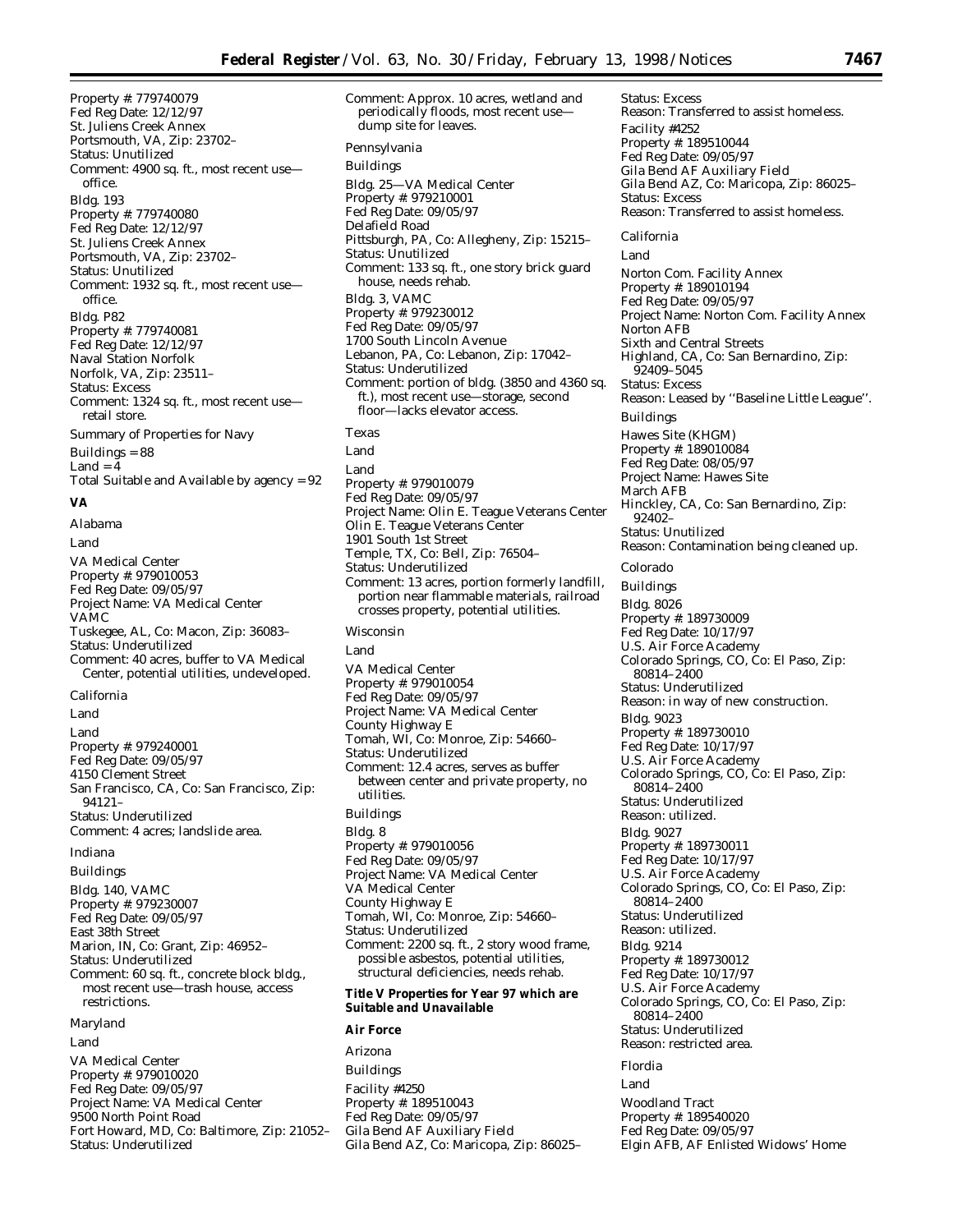Ft. Walton Beach, FL, Co: Okaloosa, Zip: 32542–5000 Status: Unutilized Reason: To be excessed to the Dept. of Agriculture. Buildings Facility No. 0001 Property #: 189610010 Fed Reg Date: 09/05/97 Cocoa Beach Comm. Annex No. 2 Cocoa Beach, FL, Co: Brevard, Zip 32931– Status: Unutilized Reason: Disposal process by GSA. Facility No. 00901 Property #: 189610011 Fed Reg Date: 09/05/97 Cocoa Beach Comm. Annex No. 1 Cocoa Beach,FL, Co: Brevard, Zip 32931– Status: Unutilized Reason: Disposal process by GSA. *Iowa*

Buildings Bldg. 00627 Property #: 189310001 Fed Reg Date: 09/05/97 Sioux Gateway Airport Sioux City, IA, Co: Woodbury, Zip: 51110– Status: Underutilized Reason: Will be transferred to Sioux City. Bldg. 00669 Property #: 189310002 Fed Reg Date: 09/05/97 Sioux Gateway Airport Sioux City, IA, Co: Woodbury, Zip 51110– Status: Unutilized Reason: Will be transferred to Sioux City.

#### *Idaho*

Buildings Bldg. 516 Property #: 189520004 Fed Reg Date: 09/05/97 Mountain Home Air Force Base Mountain Home, ID Co: Elmore, Zip: 86348– Status: Excess Reason: Currently in use.

#### *Kansas*

Buildings Bldg. 2703, Forbes Field Property #: 189720042 Fed Reg Date: 09/05/97 KS, Co: Topeka, Zip: Status: Unutilized Reason: Utilized.

*Michigan*

Buildings Bldg. 50 Property #: 189010790 Fed Reg Date: 09/05/97 Project Name: Calumet Air Force Station Calumet Air Force Station Calumet, MI, Co: Keweenaw, Zip: 49913– Status: Excess Reason: Renewal of lease. Bldg. 14 Property #: 189010833 Fed Reg Date: 09/05/97 Project Name: Calumet Air Force Station Calumet Air Force Station Calumet, MI, Co: Keweenaw, Zip: 49913– Status: Excess

Reason: Renewal of lease. Bldg. 16 Property #: 189010834 Fed Reg Date: 09/05/97 Project Name: Calumet Air Force Station Calumet Air Force Station Calumet, MI, Co: Keweenaw, Zip: 49913– Status: Excess Reason: Renewal of lease. Bldg. 15 Property #: 189010864 Fed Reg Date: 09/05/97 Project Name: Calumet Air Force Station Calumet Air Force Station Calumet, MI, Co: Keweenaw, Zip: 49913– Status: Excess Reason: Renewal of lease. *Montana* Buildings Bldg. 00007 Property #: 189330066 Fed Reg Date: 09/05/97 Havre Air Force Station MT, Co: Hill, Zip: 59501– Status: Unutilized Reason: Environmental cleanup required. Bldg. 00008 Property #: 189330067 Fed Reg Date: 09/05/97 Havre Air Force Station MT, Co: Hill, Zip: 59501– Status: Unutilized Reason: Environmental cleanup required. Bldg. 00016 Property #: 189330068 Fed Reg Date: 09/05/97 Havre Air Force Station MT, Co: Hill, Zip: 59501– Status: Unutilized Reason: Environmental cleanup required. Bldg. 00023 Property #: 189330069 Fed Reg Date: 09/05/97 Havre Air Force Station MT, Co: Hill, Zip: 59501– Status: Unutilized Reason: Environmental cleanup required. Bldg. 00024 Property #: 189330070 Fed Reg Date: 09/05/97 Havre Air Force Station MT, Co: Hill, Zip: 59501– Status: Unutilized Reason: Environmental cleanup required. Bldg. 00027 Property #: 189330071 Fed Reg Date: 09/05/97 Havre Air Force Station MT, Co: Hill, Zip: 59501– Status: Unutilized Reason: Environmental cleanup required. Bldg. 00029 Property #: 189330072 Fed Reg Date: 09/05/97 Havre Air Force Station MT, Co: Hill, Zip: 59501– Status: Unutilized Reason: Environmental cleanup required. Bldg. 00031 Property #: 189330073 Fed Reg Date: 09/05/97 Havre Air Force Station MT, Co: Hill, Zip: 59501–

Status: Unutilized Reason: Environmental cleanup required. Bldg. 00032 Property #: 189330074 Fed Reg Date: 09/05/97 Havre Air Force Station MT, Co: Hill, Zip: 59501– Status: Unutilized Reason: Environmental cleanup required. Bldg. 00035 Property #: 189330075 Fed Reg Date: 09/05/97 Havre Air Force Station MT, Co: Hill, Zip: 59501– Status: Unutilized Reason: Environmental cleanup required. Bldg. 00039 Property #: 189330076 Fed Reg Date: 09/05/97 Havre Air Force Station MT, Co: Hill, Zip: 59501– Status: Unutilized Reason: Environmental cleanup required. Bldg. 00040 Property #: 189330077 Fed Reg Date: 09/05/97 Havre Air Force Station MT, Co: Hill, Zip: 59501– Status: Unutilized Reason: Environmental cleanup required. Bldg. 00041 Property #: 189330078 Fed Reg Date: 09/05/97 Havre Air Force Station MT, Co: Hill, Zip: 59501– Status: Unutilized Reason: Environmental cleanup required. Bldg. 00042 Property #: 189330079 Fed Reg Date: 09/05/97 Havre Air Force Station MT, Co: Hill, Zip: 59501– Status: Unutilized Reason: Environmental cleanup required. Bldg. 00044 Property #: 189330080 Fed Reg Date: 09/05/97 Havre Air Force Station MT, Co: Hill, Zip: 59501– Status: Unutilized Reason: Environmental cleanup required. Malstrom Communications Annex Property #: 189510023 Fed Reg Date: 09/05/97 (Transmitter), 39 78th St., N. Malstrom AFB, MT, Co: Cascade, Zip: 59405– Status: Excess GSA No.: 7–D–MT–4240 Reason: Disposal process. *Nebraska* Land Land/Offutt Comm. Annex No. 4 Property #: 189720041 Fed Reg Date: 09/05/97 Silver Creek, NE, Co: Nance, Zip: 68663– Status: Unutilized Reason: Asbestos in underground bunker.

Buildings

Bldg. 64 Property #: 189720040 Fed Reg Date: 09/05/97 Offutt AFB Silver Creek, NE, Co: Nance, Zip: 68113–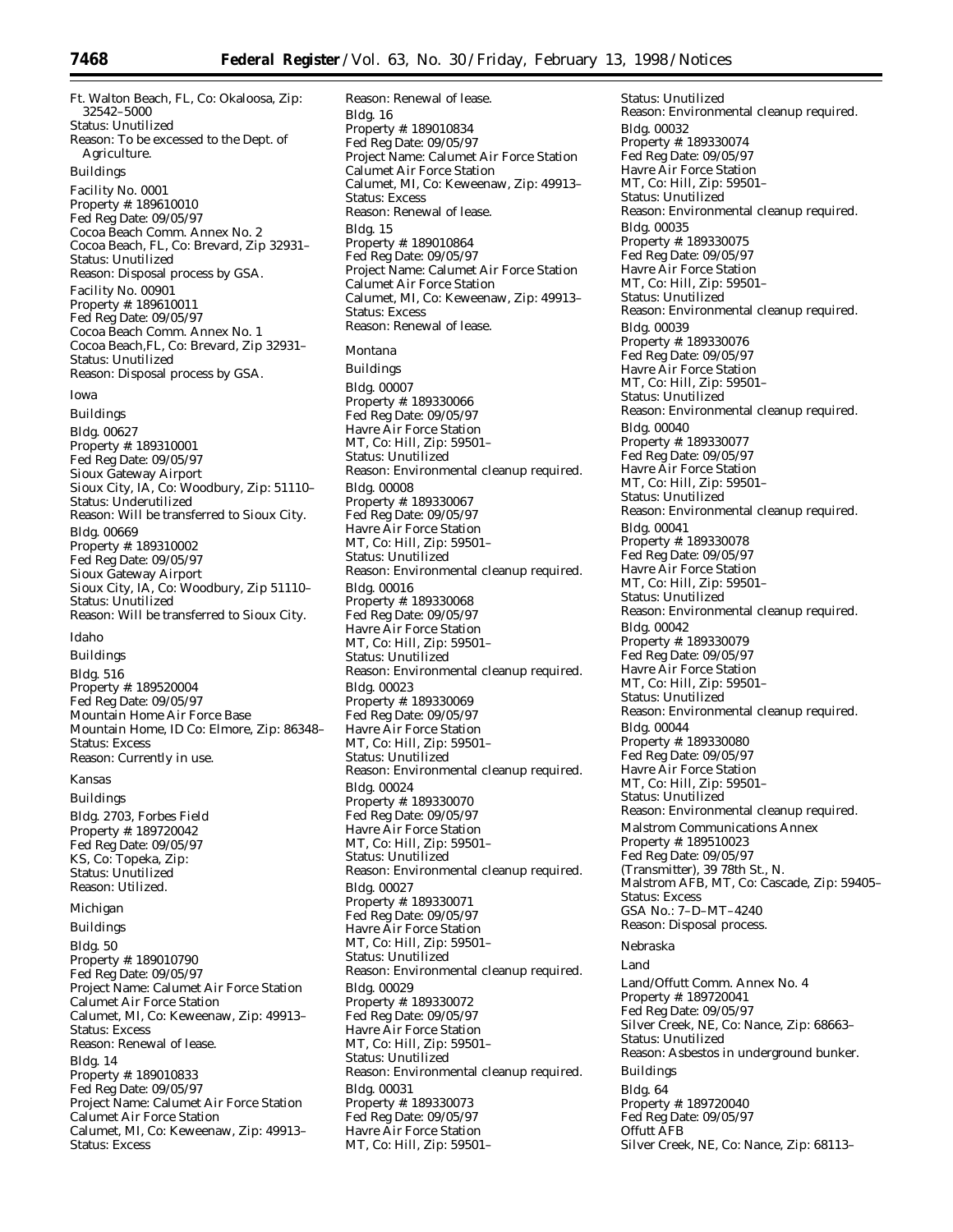Status: Unutilized Reason: Utilized. *New Hampshire* Buildings Bldg. 127 Property #: 189320057 Fed Reg Date: 09/05/97 New Boston Air Force Station Amherst, NH, Co: Hillsborough, Zip: 03031– 1514 Status: Excess Reason: Ongoing installation mission consideration. *Texas* Buildings Bldg. 697 Property #: 189110092 Fed Reg Date: 09/05/97 Project Name: Brooks Air Force Base Brooks Air Force Base San Antonio, TX, Co: Bexar, Zip: 78235– Status: Unutilized Reason: Change in agency mission. Bldg. 698 Property #: 189110093 Fed Reg Date: 09/05/97 Project Name: Brooks Air Force Base Brooks Air Force Base San Antonio, TX, Co: Bexar, Zip: 78235– Status: Unutilized Reason: Change in agency mission.

#### **Army**

*Georgia* Buildings Bldg. 4090 Property #: 219630007 Fed Reg Date: 08/29/97 Fort Benning Ft. Benning, GA, Co: Muscogee, Zip: 31905– Status: Underutilized Reason: Plan to utilize as a museum.

#### *Hawaii*

Buildings Bldg. S–275 Property #: 219540014 Fed Reg Date: 08/29/97 Fort DeRussy Honolulu, HI, Zip: 96815– Status: Unutilized Reason: Mission use.

#### *Illinois*

Land

Bridge Ramp & Property Property #: 219620665 Fed Reg Date: 08/29/97 Rock Island Arsenal Rock Island, IL, Co: Rock Island, Zip: 61299– Status: Unutilized Reason: Being utilized.

#### *Maryland*

Buildings

Bldgs. TMA4, TMA5, TMA8, TMA9 Property #: 219320292 Fed Reg Date: 08/29/97 Fort George G. Meade Ft. Meade, MD, Co: Anne Arundel, Zip: 20755–5115 Status: Unutilized

Reason: To be demolished. *North Carolina* Land .92 Acre—Land Property #: 219610728 Fed Reg Date: 08/29/97 Military Ocean Terminal, Sunny Point Southport, NC, Co: Brunswick, Zip: 28461– 5000 Status: Underutilized Reason: Contains well owned by Town; within an explosive buffer zone. 10 Acre—Lane Property #: 219610729 Fed Reg Date: 08/29/97 Military Ocean Terminal, Sunny Point Southport, NC, Co: Brunswick, Zip: 28461– 5000 Status: Underutilized Reason: Within an explosives buffer zone. 257 Acre—Land Property #: 219610730 Fed Reg Date: 08/29/97 Military Ocean Terminal, Sunny Point Southport, NC, Co: Brunswick, Zip: 28461– 5000 Status: Underutilized Reason: Within an explosives buffer zone. 24.82 Acres—Tract of Land Property #: 219620685 Fed Reg Date: 08/29/97 Military Ocean Terminal, Sunny Point Southport, NC, Co: Brunswick, Zip: 28461– 5000 Status: Underutilized Reason: Explosive Buffer Zone. *New Mexico* Buildings Bldg. 436 Property #: 219730303 Fed Reg Date: 10/03/97 White Sands Missile Range White Sands, NM, Co: Dona Ana, Zip: 88002– Status: Unutilized Reason: Withdrawn. Bldg. 1310 Property #: 219730304 Fed Reg Date: 10/03/97 White Sands Missile Range White Sands, NM, Co: Dona Ana, Zip: 88002– Status: Unutilized Reason: Withdrawn. *Texas* Land Vacant Land, Fort Sam Houston Property #: 219220438 Fed Reg Date: 08/29/97 All of Block 1800, Portions of Blocks 1900, 3100 and 3200 San Antonio, TX, Co: Bexar, Zip: 78234–5000 Status: Unutilized Reason: Clean-up process. Buildings Bldg. P–2000, Fort Sam Houston Property #: 219220389

Fed Reg Date: 08/29/97

Status: Underutilized

San Antonio, TX, Co: Bexar, Zip: 78234–5000

Waterway

Bldg. CN8

Status: Unutilized

Ortona, FL, Co: Glades, Zip: 33471–

Reason: Disposal actions have been initiated.

Reason: Area programmed for future use.

Bldg. P–2001, Fort Sam Houston Property #: 219220390 Fed Reg Date: 08/29/97 San Antonio, TX, Co: Bexar, Zip: 78234–5000 Status: Underutilized Reason: Area programmed for future use. Bldg. T–189, Fort Sam Houston Property #: 219220402 Fed Reg Date: 08/29/97 San Antonio, TX, Co: Bexar, Zip: 78234–5000 Status: Underutilized Reason: Area programmed for future use. Bldg. S–1461 Property #: 219610772 Fed Reg Date: 08/29/97 Fort Sam Houston TX, Co: Bexar, Zip: 78234–5000 Status: Unutilized Reason: Being utilized. *Virginia* Buildings Bldg. T–181 Property #: 219630002 Fed Reg Date: 08/29/97 Fort Monroe Ft. Monroe, VA, Zip: 23651– Status: Underutilized Reason: Currently occupied. Bldg. T–182 Property #: 219630003 Fed Reg Date: 08/29/97 Fort Monroe Ft. Monroe, VA, Zip: 23651– Status: Underutilized Reason: Currently occupied. Bldg. T–183 Property #: 219630004 Fed Reg Date: 08/29/97 Fort Monroe Ft. Monroe, VA, Zip: 23651– Status: Underutilized Reason: Currently occupied. Bldg. T–184 Property #: 219630005 Fed Reg Date: 08/29/97 Fort Monroe Ft. Monroe, VA, Zip: 23651– Status: Underutilized Reason: Currently occupied. **COE** *California* Buildings Santa Fe Flood Control Basin Property #: 319011298 Fed Reg Date: 08/08/97 Project Name: Santa Fe Flood Control Basin Irwindale, CA, Co: Los Angeles, Zip: 91706– Status: Unutilized Reason: Needed for contract personnel. *Florida* Buildings Bldg. CN7 Property #: 319010012 Fed Reg Date: 08/08/97 Project Name: Ortona Lock Reservation Ortona Lock Reservation, Okeechobee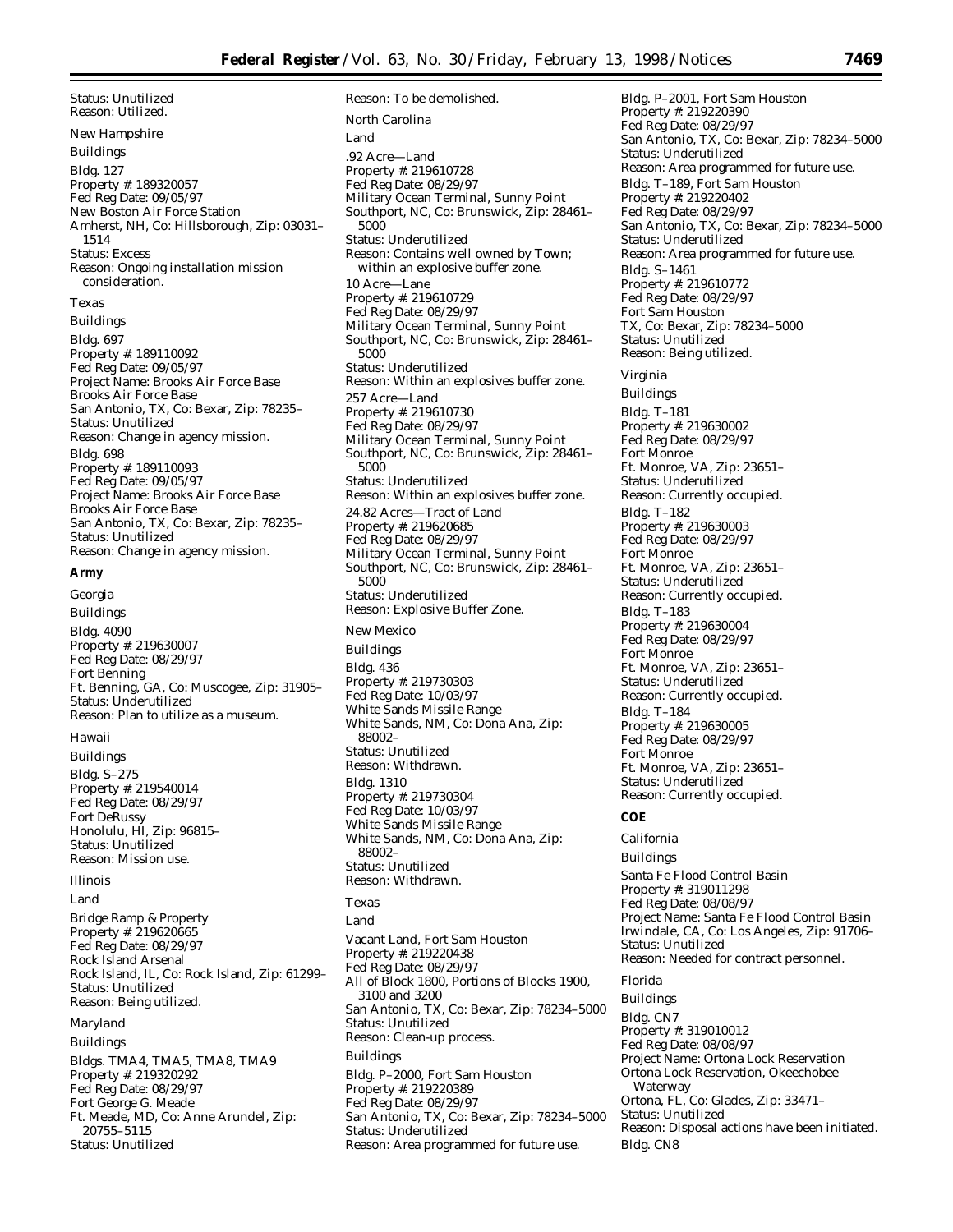Bldg. 2

Property #: 319010013 Fed Reg Date: 08/08/97 Project Name: Ortona Lock Reservation Ortona Lock Reservation, Okeechobee Waterway Ortona, FL, Co: Glades, Zip: 33471– Status: Unutilized Reason: Disposal actions have been initiated. *Illinois* Land Lake Shelbyville Property #: 319240004 Fed Reg Date: 08/08/97 Project Name: Shelbyville, IL, Co: Shelby & Moultrie, Zip: 62565–9804 Status: Unutilized Reason: Disposal action initiated. Buildings Bldg. 7 Property #: 319010001 Fed Reg Date: 08/08/97 Project Name: Ohio River Locks & Dam No. 53 Ohio River Locks & Dam No. 53 Grand Chain, IL, Co: Pulaski, Zip: 62941– 9801 Status: Unutilized Reason: Project integrity and security; safety liability. Bldg. 6 Property #: 319010002 Fed Reg Date: 08/08/97 Project Name: Ohio River Locks & Dam No. 53 Ohio River Locks & Dam No. 53 Grand Chain, IL, Co: Pulaski, Zip: 62941– 9801 Status: Unutilized Reason: Project integrity and security; safety liability. Bldg. 5 Property #: 319010003 Fed Reg Date: 08/08/97 Project Name: Ohio River Locks & Dam No. 53 Ohio River Locks & Dam No. 53 Grand Chain, IL, Co: Pulaski, Zip: 62941– 9801 Status: Unutilized Reason: Project integrity and security; safety liability. Bldg. 4 Property #: 319010004 Fed Reg Date: 08/08/97 Project Name: Ohio River Locks & Dam No. 53 Ohio River Locks & Dam No. 53 Grand Chain, IL, Co: Pulaski, Zip: 62941– 9801 Status: Unutilized Reason: Project integrity and security; safety liability. Bldg. 3 Property #: 319010005 Fed Reg Date: 08/08/97 Project Name: Ohio River Locks & Dam No. 53 Ohio River Locks & Dam No. 53 Grand Chain, IL, Co: Pulaski, Zip: 62941– 9801 Status: Unutilized

Reason: Project integrity and security; safety liability.

Property #: 319010006 Fed Reg Date: 08/08/97 Project Name: Ohio River Locks & Dam No. 53 Ohio River Locks & Dam No. 53 Grand Chain, IL, Co: Pulaski, Zip: 62941– 9801 Status: Unutilized Reason: Project integrity and security; safety liability. Bldg. 1 Property #: 319010007 Fed Reg Date: 08/08/97 Project Name: Ohio River Locks & Dam No. 53 Ohio River Locks & Dam No. 53 Grand Chain, IL, Co: Pulaski, Zip: 62941– 9801 Status: Unutilized Reason: Project integrity and security; safety liability. *Kentucky* Land Carr Fork Lake Property #: 319240003 Fed Reg Date: 08/08/97 5 miles SE of Hindman, KY., Hwy. 60 Hindman, KY, Co: Knott, Zip: Status: Unutilized Reason: Used as drainage field *North Dakota* Land Tracts V–1971B, V–1971 Property #: 319620006 Fed Reg Date: 08/08/97 Garrison Dam/Lake Sakakawea ND, Co: McKenzie, ZIP: Status: Unutilized Reason: sold to adjoining landowner to resolve encroachment. Lot 3/0.16 acre Property #: 319720003 Fed Reg Date: 08/08/97 Snake Creek Cabin Site/Tract C272A ND, Co: Mclean, Zip:

*Ohio*

Buildings

Status: Unutilized

Bldg.—Berlin Lake Property #: 319640001 Fed Reg Date: 08/08/97 7400 Bedell Road Berlin Center, OH, Co: Mahoning, Zip: 44401–9797 Status: Unutilized Reason: Utilized as construction office. *Pennsylvania*

Reason: To be sold/encroachment.

Land

East Branch Clarion River Lake Property #: 319011012 Fed Reg Date: 08/08/97 Project Name: East Branch Clarion River Lake Wilcox, PA, Co: Elk, Zip: Status: Underutilized Reason: Location near damsite. Dashields Locks and Dam (Glenwillard, PA) Property #: 319210009 Fed Reg Date: 08/08/97

15046–0475 Status: Unutilized Reason: Leased to Township. Buildings Tract 302B Property #: 319430017 Fed Reg Date: 08/08/97 Grays Landing Lock & Dam Project Old Glassworks, PA, Co: Greene Zip: 15338– Status: Unutilized Reason: To be transferred to County. Tract 353 Property #: 319430019 Fed Reg Date: 08/08/97 Grays Landing Lock & Dam Project Greensboro, PA, Co: Greene, Zip: 15338– Status: Unutilized Reason: To be transferred to Borough. Tract 402 Property #: 319430020 Fed Reg Date: 08/08/97 Grays Landing Lock & Dam Project Greensboro, PA, Co: Greene, Zip: 15338– Status: Unutilized Reason: To be transferred to Borough. Tract 403A Property #: 319430021 Fed Reg Date: 08/08/97 Grays Landing Lock & Dam Project Greensboro, PA, Co: Greene: Zip: 15338– Status: Unutilized Reason: To be transferred to Borough. Tract 403B Property #: 319430022 Fed Reg Date: 08/08/97 Grays Landing Lock & Dam Project Greensboro, PA, Co: Greene, Zip: 15338– Status: Unutilized Reason: To be transferred to Borough. Tract 403C Property #: 319430023 Fed Reg Date: 08/08/97 Grays Landing Lock & Dam Project Greensboro, PA, Co: Greene, Zip: 15338– Status: Unutilized Reason: To be transferred to Borough. Tract 434 Property #: 319430024 Fed Reg Date: 08/08/97 Grays Landing Lock & Dam Project Greensboro, PA, Co: Greene, Zip: 15338– Status: Unutilized Reason: To be transferred to Borough. Tract No. 224 Property #: 319440001 Fed Reg Date: 08/08/97 Grays Landing Lock & Dam Project Greensboro, PA, Co: Green, Zip: 15338– Status: Unutilized Reason: Disposal action initiated. Govt. Dwelling Property #: 319640002 Fed Reg Date: 08/08/97 Youghiogheny River Lake Confluence, PA, Co: Fayette, Zip: 15424– 9103 Status: Unutilized Reason: Utilized as a conference area. *Texas* Land Parcel #222 Property #: 319010421

Crescent Twp., PA, Co: Allegheny, Zip: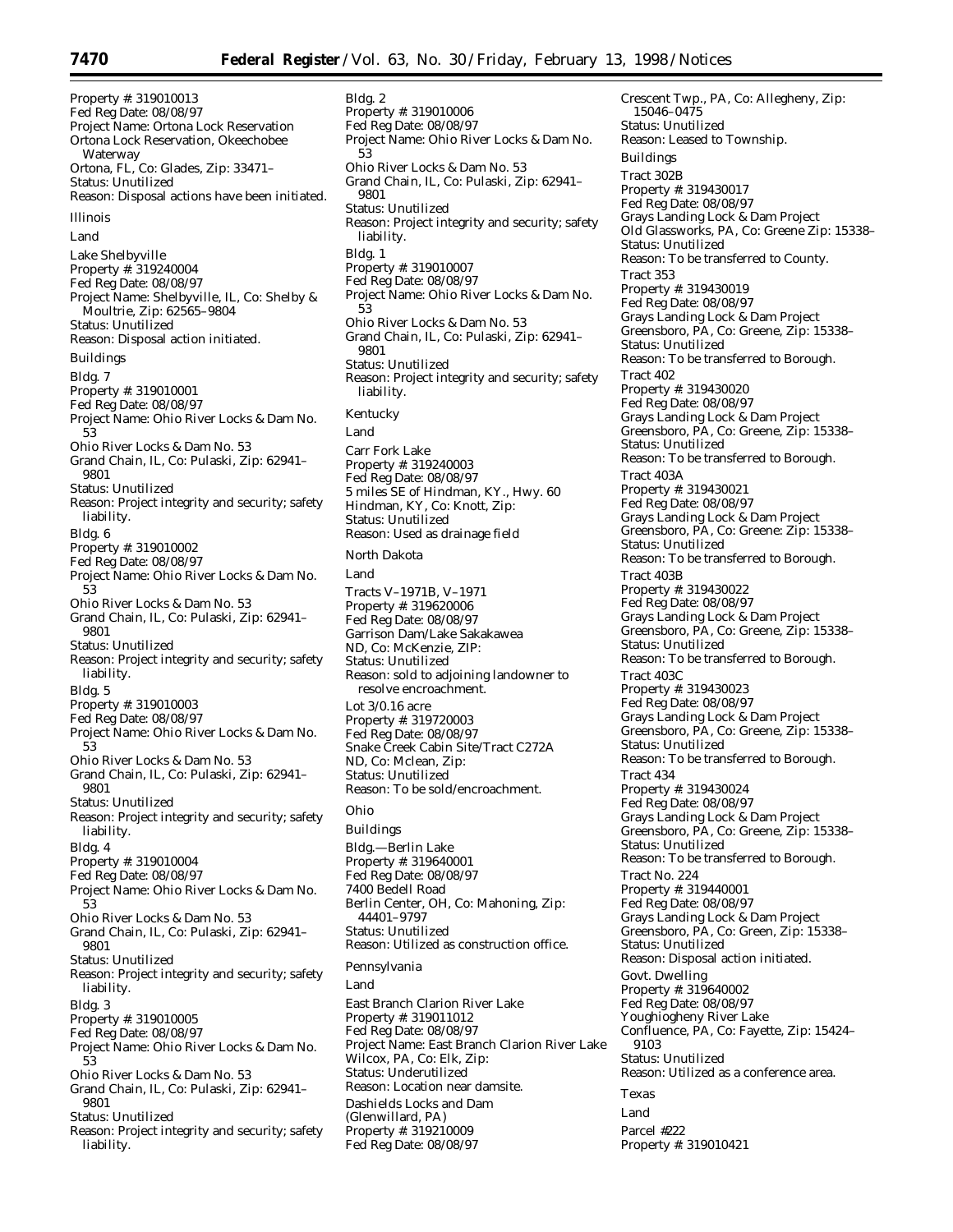Fed Reg Date: 10/17/97 Project Name: Lake Texoma Lake Texoma TX, Co: Grayson, Zip: Status: Excess Reason: Landfill to be investigated.

#### *Wisconsin*

Buildings Former Lockmaster's Dwelling Property #: 319011526 Fed Reg Date: 08/08/97 Project Name: Former Lockmaster's Dwelling DePere Lock 100 James Street De Pere, WI, Co: Brown, Zip: 54115– Status: Unutilized Reason: In negotiation for transfer to the State.

# **DOT**

*Alaska* Buildings Bldgs. 001A&B Property #: 879720001 Fed Reg Date: 09/05/97 Spruce Cape Loran Station Kodiak, AK, Co: Kodiak Is. Bor., Zip: 99615– Status: Excess Reason: Currently utilized by Navy.

## *California*

Land

Excess Land at Eureka Housing Property #: 879540001 Fed Reg Date: 09/05/97 Eureka, CA, Co: Humboldt, Zip: 95501– Status: Unutilized Reason: Encroachment on property.

#### *Georgia*

Land

Land—St. Simons Boathouse Property #: 879540003 Fed Reg Date: 09/05/97 St. Simons Island, GA, Co: Glynn, Zip: 31522–0577 Status: Unutilized Reason: Reversionary clause in deed.

*Massachusetts*

Buildings

Keepers Dwelling Property #: 879240024 Fed Reg Date: 09/05/97 Cape Ann Light, Thachers Island U.S. Coast Guard Rockport, MA, Co: Essex, Zip: 01966– Status: Unutilized Reason: Under a license agreement. Assistant Keepers Dwelling Property #: 879240025 Fed Reg Date: 09/05/97 Cape Ann Light, Thachers Island U.S. Coast Guard Rockport, MA, Co: Essex, Zip: 01966– Status: Unutilized Reason: Under a license agreement.

#### *Maine*

Buildings Mount Desert Rock Light Property #: 879240023 Fed Reg Date: 09/05/97 U.S. Coast Guard

Southwest Harbor, ME, Co: Hancock, Zip: 04679– Status: Unutilized Reason: No electrical service. Little River Light Property #: 879240026 Fed Reg Date: 09/05/97 U.S. Coast Guard Cutler, ME, Co: Washington, Zip: Status: Unutilized Reason: Well contamination. Burnt Island Light Property #: 879240027 Fed Reg Date: 09/05/97 U.S. Coast Guard Southport, ME, Co: Lincoln, Zip: 04576– Status: Unutilized Reason: Under a historic lease. *Texas* Buildings Brownsville Urban System Property #: 879010003 Fed Reg Date: 09/05/97 Project Name: Brownsville Urban System (Grantee) 700 South Iowa Avenue Brownsville, TX, Co: Cameron, Zip: 78520– Status: Unutilized Reason: City of Brownsville needs the

## **Energy**

property.

*Idaho* Buildings Bldg. CFA–613 Property #: 419630001 Fed Reg Date: 09/05/97 Central Facilities Area Idaho National Engineering Lab Scoville, ID, Co: Butte, Zip: 83415– Status: Unutilized Reason: being reviewed for its historical status. *Illinois* Buildings Bldg. 603030018 Property #: 419730002 Fed Reg Date: 10/03/97 Argonne National Laboratory Argonne, IL, Co: DuPage, Zip: 60439– Status: Excess Reason: disposal process. Bldg. 006 Property #: 419730003 Fed Reg Date: 10/03/97 Argonne National Laboratory Argonne, IL, Co: DuPage, Zip: 60439– Status: Excess Reason: disposal process. Bldg. 026 Property #: 419730004 Fed Reg Date: 10/03/97 Argonne National Laboratory Argonne, IL, Co: DuPage, Zip: 60439– Status: Excess Reason: disposal process. Bldg. 028 Property #: 419730005 Fed Reg Date: 10/03/97 Argonne National Laboratory Argonne, IL, Co: DuPage, Zip: 60439– Status: Excess

Reason: disposal process. Bldg. 809 Property #: 419730006 Fed Reg Date: 10/03/97 Argonne National Laboratory Argonne, IL, Co: DuPage, Zip: 60439– Status: Excess Reason: disposal process. Bldg. 826 Property #: 419730007 Fed Reg Date: 10/03/97 Argonne National Laboratory Argonne, IL, Co: DuPage, Zip: 60439– Status: Excess Reason: disposal process. Bldg. 829 Property #: 419730008 Fed Reg Date: 10/03/97 Argonne National Laboratory Argonne, IL, Co: DuPage, Zip: 60439– Status: Excess Reason: disposal process. Bldg. 829A Property #: 419730009 Fed Reg Date: 10/03/97 Argonne National Laboratory Argonne, IL, Co: DuPage, Zip: 60439– Status: Excess Reason: disposal process.

# *Louisiana*

Buildings 3 Office Buildings Property #: 419640002 Fed Reg Date: 09/05/97 St. James Terminal St. James, LA, Co: St. James Parish, Zip: 70086– Status: Underutilized Reason: under lease. Warehouse Property #: 419640003 Fed Reg Date: 09/05/97 St. James Terminal St. James, LA, Co: St. James Parish, Zip: 70086– Status: Underutilized Reason: under lease. Laboratory Property #: 419640004 Fed Reg Date: 09/05/97 St. James Terminal St. James, LA, Co: St. James Parish, Zip: 70086– Status: Underutilized Reason: under lease. Guard House Property #: 419640005 Fed Reg Date: 09/05/97 St. James Terminal St. James, LA, Co: St. James Parish, Zip: 70086– Status: Underutilized Reason: under lease. 2 Dock Operator Bldgs. Property #: 419640006 Fed Reg Date: 09/05/97 St. James Terminal St. James, LA, Co: St. James Parish, Zip: 70086– Status: Underutilized Reason: under lease.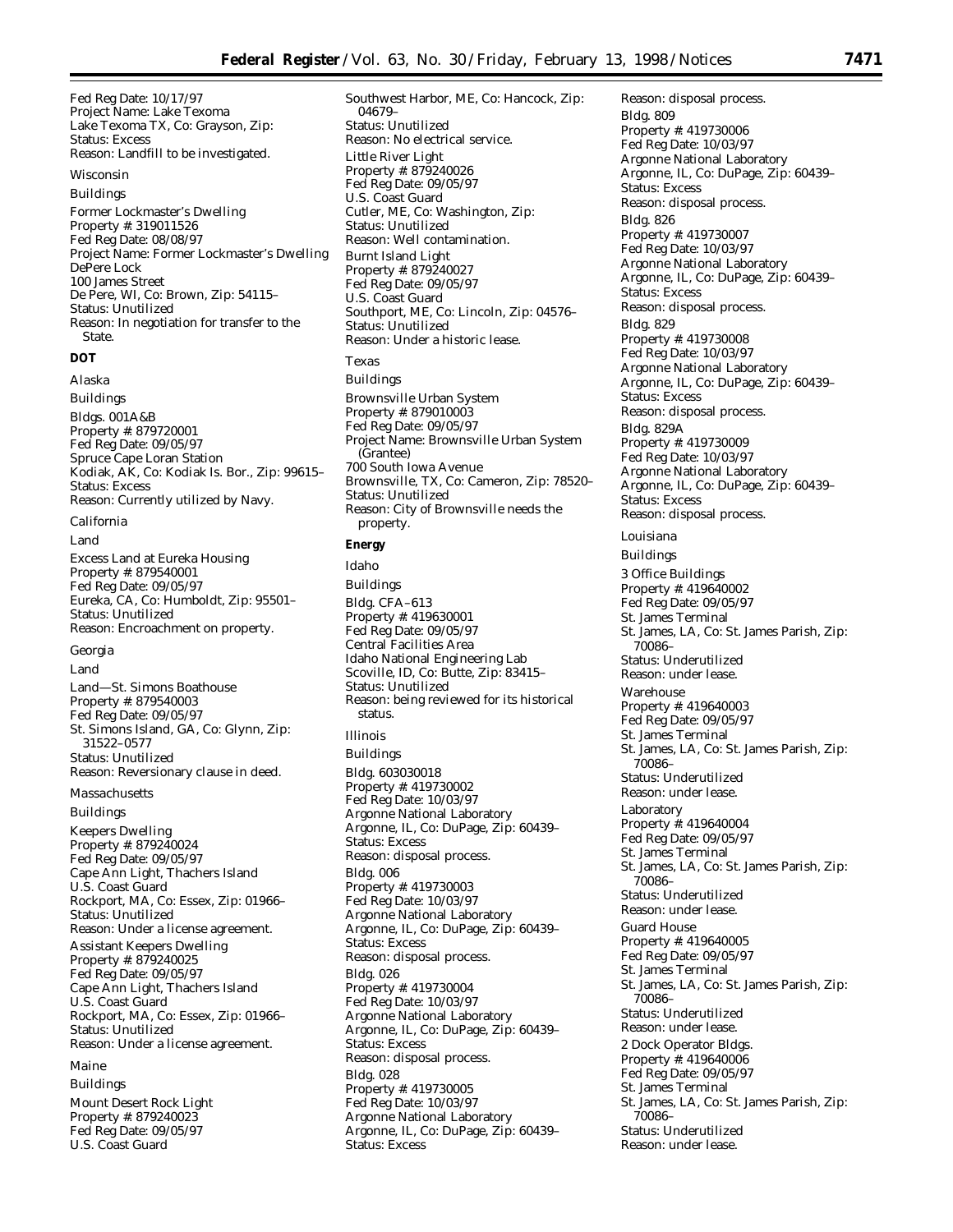# *New York*

Buildings Bldg. 118 Property #: 419710001 Fed Reg Date: 09/05/97 10 Pennsylvania Ave. Upton, NY, Co: Suffolk, Zip: 11973– Status: Excess Reason: Disposal process.

## **GSA**

*Arizona*

Land

Part of Old Mesa Substation Property #: 549730008 Fed Reg Date: 08/01/97 NE corner of University Drive Mesa, AZ, Co: Maricopa, Zip: 85203– Status: Surplus GSA No.: 9–B–AZ–803 Reason: Advertised.

## *California*

Land

(P) Camp Elliott Property #: 549310008 Fed Reg Date: 08/08/97 Rosedale Tract San Diego, CA, Co: San Diego, Zip: Status: Surplus GSA No.: 9–GR(6)–CA–694A Reason: Sale pending.

## Buildings

Bakersfield Federal Building Property #: 549710013 Fed Reg Date: 08/08/97 800 Truxton Avenue Bakersfield, CA, Co: Kern, Zip: 93302– Status: Excess GSA No.: 9–G–CA–1478 Reason: City interest. 25-Units of Housing Property #: 549730006 Fed Reg Date: 08/01/97 Former Naval Facility, Pt. Sur Centerville Beach Detachment CA, Co: Monterey, Zip: Status: Surplus GSA No.: 9–N–CA–1480 Reason: Homeless interest. 23 Admin/Misc Buldings Property #: 549730007 Fed Reg Date: 08/01/97 Former Naval Facility, Pt. Sur Centerville Beach Detachment CA, Co: Monterey, Zip: Status: Surplus GSA No.: 9–N–CA–1480 Reason: Homeless interest.

## *Georgia*

Land NARACS Site Property #: 549730002 Fed Reg Date: 09/05/97 North side of GA Hwy 36, 5 mi. west of I– 75 GA, Co: Lamar, Zip: Status: Excess GSA No.: 4–U–GA–0855 Reason: County interest.

## *Iowa* Buildings Naval Family Housing Property #: 549720009 Fed Reg Date: 08/08/97 23-Units Waverly, IA, Co: Bremer, Zip: 50677– Status: Excess GSA No.: 7–D–LA–0463B Reason: Federal need. *Idaho* Land 160 acres Property #: 549720008 Fed Reg Date: 08/08/97 Idaho National Engineering Lab ID, Co: Jefferson, Zip: 83415– Status: Surplus GSA No.: 9–B–ID–542 Reason: Sale to County pending. *Illinois* Buildings Parcel 2 Property #: 549610011 Fed Reg Date: 08/08/97 Portion Former Lock & Dam 51 Golconda, IL, Co: Pope, Zip: 62938– Status: Excess GSA No.: 2–D–IL–703 Reason: Public benefit. *Indiana* Land Portion Property #: 549620002 Fed Reg Date: 08/08/97 Bureau of Prisons Vigo Farm Linden Twp, IN, Co: Vigo, Zip:

Status: Excess GSA No.: 2–J–IN–507C Reason: County is interested in negotiated sale.

# *Kansas*

Buildings Federal Office Building Property #: 549640014 Fed Reg Date: 08/08/97 400 Houston Street Manhattan, KS, Co: Riley, Zip: 66502– Status: Surplus GSA No.: 7–G–KS–0519 Reason: Public benefit interest.

#### *Massachusetts*

Buildings

17 Single Family Residences Property #: 549520002 Fed Reg Date: 08/08/97 Navy Family Housing, Westover AFB Chicopee, MA, Co: Hampden, Zip: 01022– Status: Excess Reason: Public body interest. 20 Fourplex Residences Property #: 549520004 Fed Reg Date: 08/08/97 Navy Family Housing, Westover AFB Chicopee, MA, Co: Hampden, Zip: 01022– Status: Excess Reason: Public body interest.

Land Remote Center Air Property #: 549610014 Fed Reg Date: 08/08/97 Gound Communication Facility Westford Hill Road Hodgdon, ME, Co: Aroostook, Zip: 04730– Status: Excess GSA No.: 1–ME–624 Reason: Sale scheduled. Buildings 51 Housing Units w/garages Property #: 549640012 Fed Reg Date: 08/08/97 Charleston Family Housing Complex Maxwell Lane & Randolph Drive Bangor, ME, Co: Penobscot, Zip: 04401– Status: Excess GSA No.: 1–D–ME–526H Reason: Negotiated sale. *Michigan* Buildings Detroit Job Corps Center Property #: 549510002 Fed Reg Date: 08/08/97 10401 E. Jefferson & 1438 Garland; 1265 St. Clair Detroit, MI Co: Wayne, Zip: 42128– Status: Surplus GSA No.: 2–L–MI–757 Reason: Education application. Seul Choix Point Light Property #: 549640005 Fed Reg Date: 08/08/97 Guilliver, MI, Co: Schoolcraft, Zip: 49840– Status: Excess GSA No.: 1–U–MI–679A Reason: Public body interest. *Missouri* Buildings Meteorological Observatory

Property #: 549740006 Fed Reg Date: 11/14/97 323 Farm Road Monett, MO, Co: Berry, Zip: 65708–9351 Status: Surplus GSA No.: 7–C–MO–0639 Reason: Educational interest.

#### *Montana*

*Maine*

Buildings Bldg.—Conrad Training Site Property #: 189420025 Fed Reg Date: 08/08/97 15 miles east of the City of Conrad MT, Co: Pondera, Zip: 59425– Status: Excess Reason: Advertising.

*North Carolina* Buildings Federal Building Property #: 549730021 Fed Reg Date: 09/12/97 140 4th Avenue West Hendersonville, NC, Co: Henderson, Zip:

28739– Status: Excess GSA No.: 4–G–NC–726 Reason: Homeless interest. Federal Building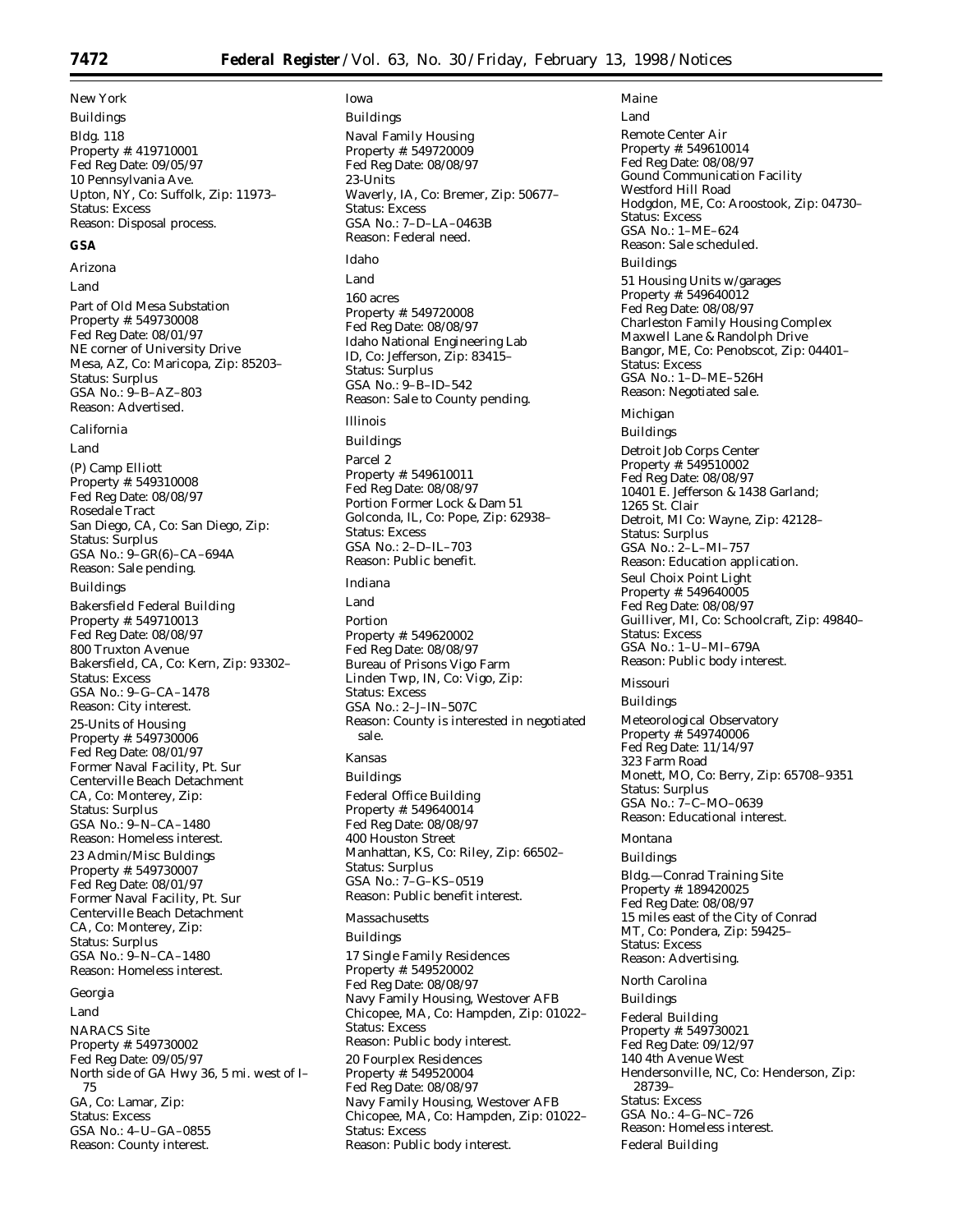Property #: 549730022 Fed Reg Date: 09/12/97 146 North Main Street Rutherfordton, NC, Co: Rutherford, Zip: 28139– Status: Excess GSA No.: 4–G–NC–727 Reason: Homeless interest.

#### *North Dakota*

Buildings

House #1 (OJ1) Property #: 549720010 Fed Reg Date: 08/08/97 OMEGA Station 213 2nd St. NE LaMoure, ND, Co: LaMoure, Zip: 58458– Status: Excess GSA No.: 7–U–ND–0494A & B Reason: Advertised. House #2 (OJ2) Property #: 549720011 Fed Reg Date: 08/08/97 OMEGA Station 216 2nd St. NE LaMoure, ND, Co: LaMoure, Zip: 58458– Status: Excess GSA No.: 7–U–ND–0494A & B Reason: Advertised. House #3 (OJ3) Property #: 549720012 Fed Reg Date: 08/08/97 OMEGA Station 310 2nd St. NE LaMoure, ND, Co: LaMoure, Zip: 58458– Status: Excess GSA No.: 7–U–ND–0494A & B Reason: Advertised. House #4 (OJ4) Property #: 549720013 Fed Reg Date: 08/08/97 OMEGA Station 316 2nd St. NE LaMoure, ND, Co: LaMoure, Zip: 58458– Status: Excess GSA No.: 7–U–ND–0494A & B Reason: Advertised. House #5 (OJ5) Property #: 549720014 Fed Reg Date: 08/08/97 OMEGA Station 122 4th Ave. NW LaMoure, ND, Co: LaMoure, Zip: 58458– Status: Excess GSA No.: 7–U–ND–0494A & B Reason: Advertised. House #6 (OJ6) Property #: 549720015 Fed Reg Date: 08/08/97 OMEGA Station 417 2nd St. NW LaMoure, ND, Co: LaMoure, Zip: 58458– Status: Excess GSA No.: 7–U–ND–0494A & B Reason: Advertised. House #7 (OJ7) Property #: 549720016 Fed Reg Date: 08/08/97 OMEGA Station 421 2nd St. NW LaMoure, ND, Co: LaMoure, Zip: 58458– Status: Excess GSA No.: 7–U–ND–0494A & B Reason: Advertised.

House #8 (OJ8) Property #: 549720017 Fed Reg Date: 08/08/97 OMEGA Station 123 5th Ave. NW LaMoure, ND, Co: LaMoure, Zip: 58458– Status: Excess GSA No.: 7–U–ND–0494A & B Reason: Advertised. House #9 (OJ9) Property #: 549720018 Fed Reg Date: 08/08/97 OMEGA Station 517 2nd St. NW LaMoure, ND, Co: LaMoure, Zip: 58458– Status: Excess GSA No.: 7–U–ND–0494A & B Reason: Advertised. House #10 (OJO) Property #: 549720019 Fed Reg Date: 08/08/97 OMEGA Station 521 2nd St. NW LaMoure, ND, Co: LaMoure, Zip: 58458– Status: Excess GSA No.: 7–U–ND–0494A & B Reason: Advertised.

#### *Nebraska*

Buildings Forecast Office Property #: 549740005 Fed Reg Date: 11/14/97 11404 N 72nd Street Omaha, NE, Co: Douglas, Zip: 58102– Status: Surplus GSA No.: 7–C–NE–0522 Reason: Homeless interest. *Nevada* Buildings 5 Single Family Residences Property #: 549430004 Fed Reg Date: 08/08/97 Tonopah Housing Complex Tonopah, NV, Co: Nye, Zip: 89049– Status: Excess GSA No.: 9–U–NV–467–C Reason: Advertising. 13 Single Family Residences Property #: 549430005 Fed Reg Date: 08/08/97 Tonopah Housing Complex Tonopah, NV, Co: Nye, Zip: 89049– Status: Excess GSA No.: 9–U–NV–467–C Reason: Advertised.

## *New York* Land Galeville Army Training Site Property #: 219510128 Fed Reg Date: 08/08/97 Shawangunk, NY, Co: Ulster, Zip: 12589– Status: Excess GSA No.: 2–D–NY–807 Reason: Federal need. *Ohio* Land Bethany Relay Station Property #: 549610008 Fed Reg Date: 08/08/97 8070 Tylersville Road

Union Township, OH, Co: Butler, Zip: 45040– Status: Excess GSA No.: 1–Z–OH–726B Reason: Multiple public benefit interests. Receiver Site Property #: 549720001 Fed Reg Date: 08/08/97 Bethany Relay Station Wayne, OH, Co: Butler, Zip: 45040– Status: Surplus GSA No.: 1–GR–OH–0726C Reason: Negotiated sale in progress. Buildings 65 North Fifth Street Zanesville Federal Building Property #: 549520018 Fed Reg Date: 08/08/97 Zanesville, OH, Co: Muskingum, Zip: Status: Excess GSA No.: 2–G–OH–781A Reason: Public benefit interest from County. Marblehead Light Tower Property #: 549710005 Fed Reg Date: 08/08/97 East Harbor State Park Marblehead, OH, Co: Ottawa, Zip: 43440– Status: Excess GSA No.: 1–U–OH–655–C Reason: Public body interest.

## *Oregon*

Land Portion, Astoria Field Office Property #: 549640015 Fed Reg Date: 08/08/97 Via Hwy 30 Astoria, OR, Co: Clatsop, Zip: 97103– Status: Excess GSA No.: 9–D–OR–447F Reason: State interest. Buildings Gus Solomon U.S. Courthouse Property #: 549730023 Fed Reg Date: 09/19/97 620 SW Main Street Portland, OR, Co: Multnomah, Zip: 97205– Status: Underutilized GSA No.: 7–G–OR–724 Reason: Pending lease with County government. *Pennsylvania* Buildings Federal Office Building Property #: 549730004 Fed Reg Date: 08/01/97 1421 Cherry Street Philadelphia, PA, Zip: 19107– Status: Surplus GSA No.: 4–G–PA–776 Reason: Negotiated sale in progress. Presque Isle Light Station Property #: 549730009 Fed Reg Date: 08/08/97 Erie, PA, Co: Erie, Zip: 16505– Status: Excess GSA No.: 4–U–PA–775 Reason: Historic monument interest.

#### *Puerto Rico*

Land La Hueca—Naval Station Property #: 549420006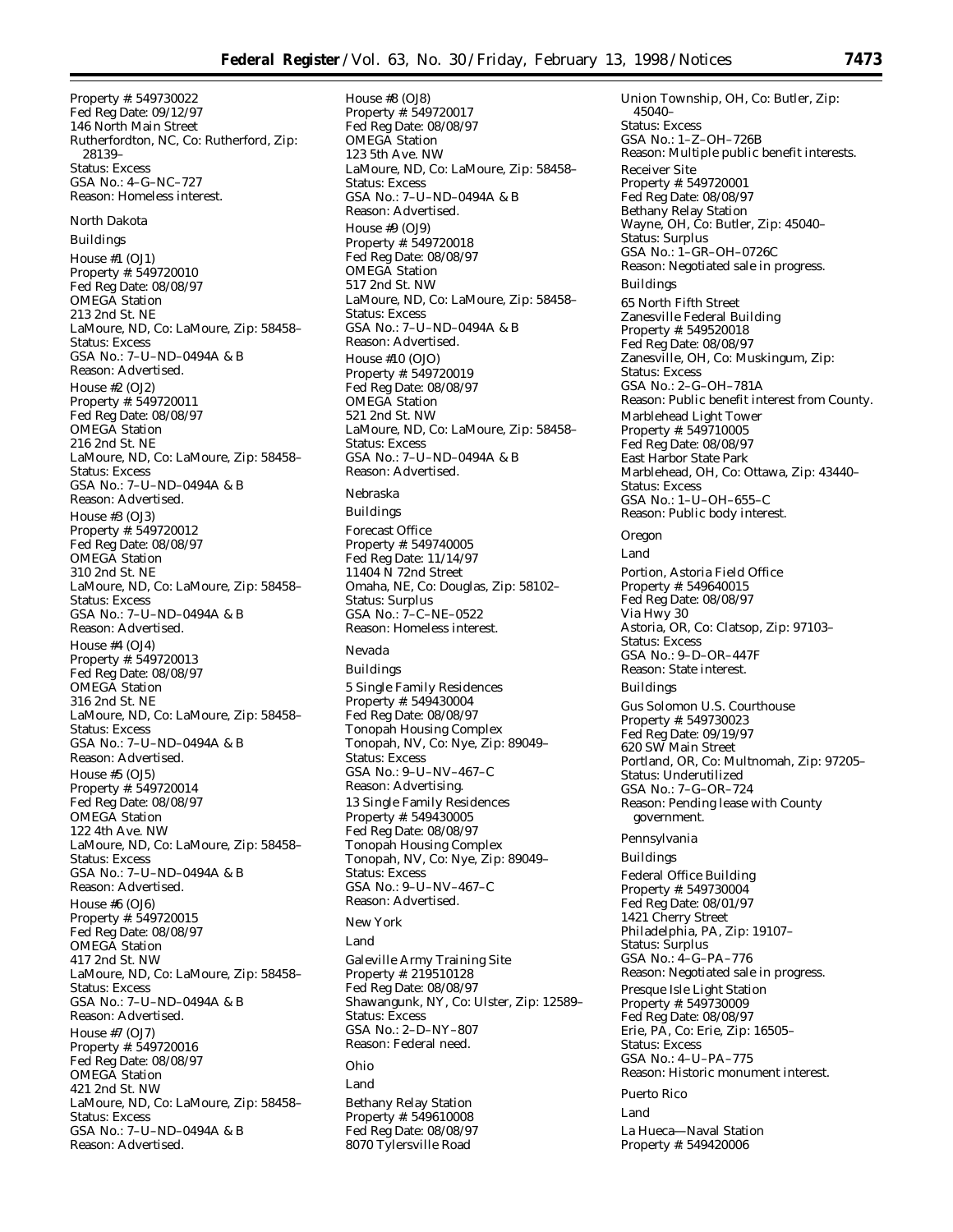Fed Reg Date: 08/08/97 Roosevelt Roads Vieques, PR, Zip: 00765– Status: Excess Reason: Federal interest. *Tennessee* Buildings Federal Building Property #: 549730010 Fed Reg Date: 08/08/97 130 Main Street Carthage, TN, Co: Smith, Zip: 37030– Status: Excess GSA No.: 4–G–TN–643 Reason: Homeless interest. *Texas* Buildings 7 Office Buildings Property #: 549630007 Fed Reg Date: 08/08/97 Former SW Regional Headquarters 4400 Blue Mound Road TX, , Zip: 76106– Status: Excess GSA No.: 7–U–TX–1041 Reason: Homeless interest. 5 Storage Buildings Property #: 549630008 Fed Reg Date: 08/08/97 Former SW Regional Headquarters 4400 Blue Mound Road TX, , Zip: 76106– Status: Excess GSA No.: 7–U–TX–1041 Reason: Homeless interest. 6 Misc. Buildings Property #: 549630009 Fed Reg Date: 08/08/97 Former SW Regional Headquarters 4400 Blue Mound Road TX, Zip: 76106– Status: Excess GSA No.: 7–U–TX–1041 Reason: Homeless interest. Harlingen USARC Property #: 549730005 Fed Reg Date: 08/01/97 1920 East Washington Harlingen, TX, Co: Cameron, Zip: 78550– Status: Surplus GSA No.: 7–D–TX–1047 Reason: Educational interest. *Virginia* Buildings

National Weather Service Property #: 549710001 Fed Reg Date: 08/08/97 Route 3 Volens, VA, Co: Halifax, Zip: Status: Excess GSA No.: 4–C–VA–713 Reason: Advertised for public sale.

*Washington*

Land

Sandpoint Control Tower Property #: 549440003 Fed Reg Date: 08/08/97 Near 7600 Sandpoint Way, NE Seattle, WA, Co: King, Zip: 98115– Status: Excess GSA No.: 4–C–WA–1069

Reason: Federal requirement. *West Virginia* Buildings Ravenswood Public Access Site Property #: 549640013 Fed Reg Date: 08/08/97 No. 2, 4, 6 Washington Street South Ravenswood, WV, Co: Jackson, Zip: 26164– Status: Excess GSA No.: 4–D–WV–526 Reason: Under existing lease to City. *Wyoming* Land Former Portion/Warren AFB Property #: 549730016 Fed Reg Date: 09/12/97 Cheyenne, WY, Co: Laramie, Zip: 82001– Status: Surplus GSA No.: 7–GR–WY–422V Reason: Advertise. **NAVY** *California* Buildings Bldg. 29 Property #: 779730013 Fed Reg Date: 08/08/97 Naval Support Activity Monterey, CA, Co: Monterey, Zip: 93943– Status: Unutilized Reason: demolition in process. Bldg. 218 Property #: 779730014 Fed Reg Date: 08/08/97 Naval Support Activity Monterey, CA, Co: Monterey, Zip: 93943– Status: Unutilized Reason: demolition in process. 3 Bldgs. La Mesa Village Property #: 779740030 Fed Reg Date: 11/14/97 Naval Support Activity #39, 40, 117 Monterey, CA, Co: Monterey, Zip: 93943– Status: Excess Reason: demolition in process. 9 Bldgs. La Mesa Village Property #: 779740031 Fed Reg Date: 11/14/97 Naval Support Activity #31, 33, 35, 36, 41, 116, 118, 121, 122 Monterey, CA, Co: Monterey, Zip: 93943– Status: Excess Reason: demolition in process. 5 Bldgs. La Mesa Village Property #: 779740032 Fed Reg Date: 11/14/97 Naval Support Activity #32, 38, 42, 119, 123 Monterey, CA, Co: Monterey, Zip: 93943– Status: Excess Reason: demolition in process. 12 Bldgs. La Mesa Village Property #: 779740033 Fed Reg Date: 11/14/97 Naval Support Activity #24–25, 45–48, 54–55, 57, 59, 113–114 Monterey, CA, Co: Monterey, Zip: 93943– Status: Excess Reason: demolition in process. Bldg. 26 La Mesa Village Property #: 779740034

Fed Reg Date: 11/14/97 Naval Support Activity Monterey, CA, Co: Monterey, Zip: 93943– Status: Excess Reason: demolition in process. 23 Bldgs. La Mesa Village Property #: 779740035 Fed Reg Date: 11/14/97 Naval Support Activity 1–5, 27–30, 50–53, 83–85, 124–125, 129–132, 136 Monterey, CA, Zip: 93943– Status: Excess Reason: demolition in process. 9 Bldgs. La Mesa Village Property #: 779740036 Fed Reg Date: 11/14/97 Naval Support Activity #37, 142–149 Monterey, CA, Zip: 93943– Status: Excess Reason: demolition in process. Bldg. 115 La Mesa Village Property #: 779740037 Fed Reg Date: 11/14/97 Naval Support Activity Monterey, CA, Zip: 93943– Status: Excess Reason: demolition in process. Bldg. 120 La Mesa Village Property #: 779740038 Fed Reg Date: 11/14/97 Naval Support Activity Monterey, CA, Zip: 93943– Status: Excess Reason: demolition in process. Bldg. 23 La Mesa Village Property #: 779740039 Fed Reg Date: 11/14/97 Naval Support Activity Monterey, CA, Zip: 93943– Status: Excess Reason: demolition in process. Bldg. 34 La Mesa Village Property #: 779740040 Fed Reg Date: 11/14/97 Naval Support Activity Monterey, CA, Zip: 93943– Status: Excess Reason: demolition in process. Bldg. 37 La Mesa Village Property #: 779740041 Fed Reg Date: 11/14/97 Naval Support Activity Monterey, CA, Zip: 93943– Status: Excess Reason: demolition in process. Bldg. 44 La Mesa Village Property #: 779740042 Fed Reg Date: 11/14/97 Naval Support Activity Monterey, CA, Zip: 93943– Status: Excess Reason: demolition in process. Bldg. 49 La Mesa Village Property #: 779740043 Fed Reg Date: 11/14/97 Naval Support Activity Monterey, CA, Zip: 93943– Status: Excess Reason: demolition in process. Bldg. 56 La Mesa Village Property #: 779740044 Fed Reg Date: 11/14/97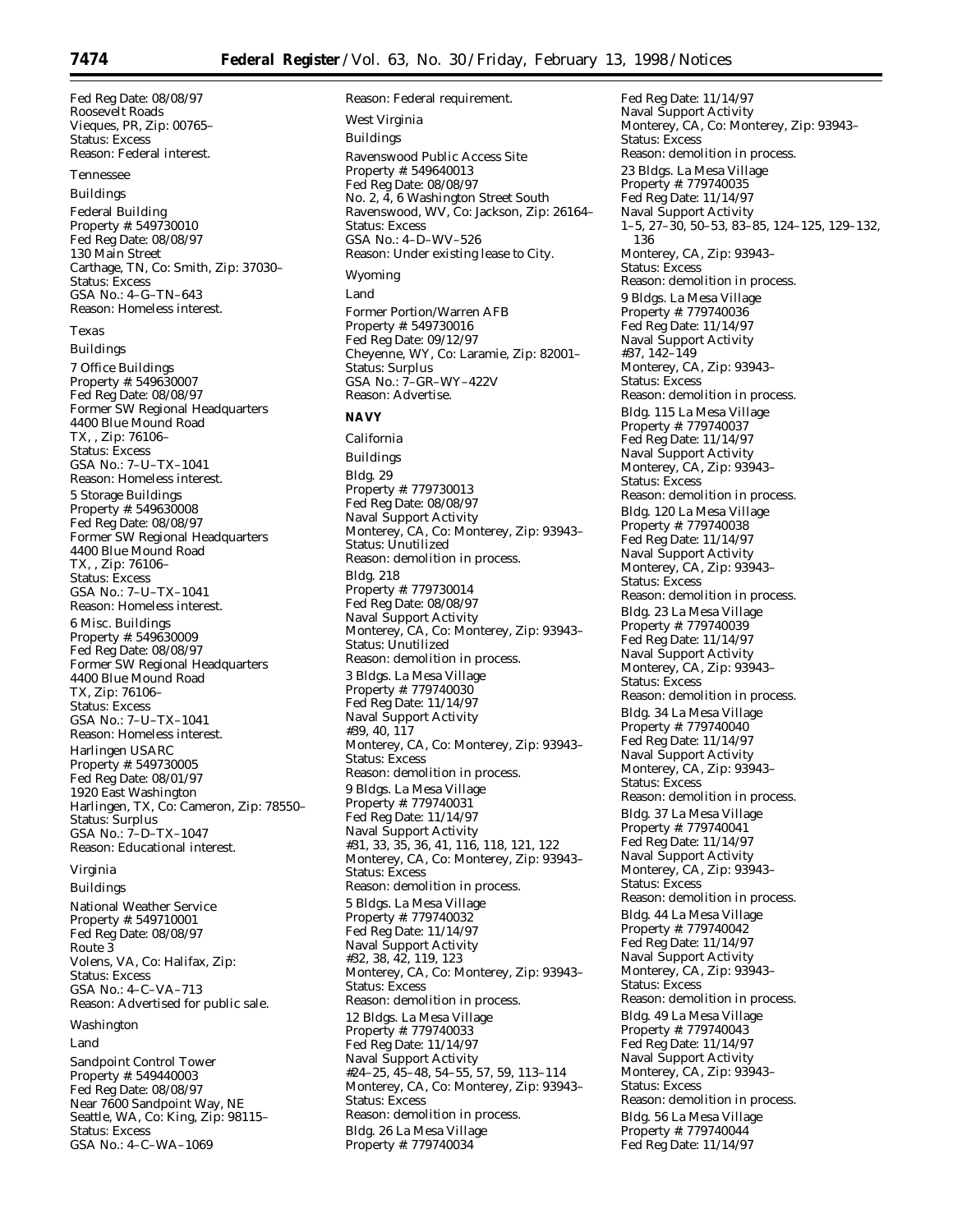Fed Reg Date: 09/05/97

Naval Support Activity Monterey, CA, Zip: 93943– Status: Excess Reason: Demolition in process. Bldg. 65–74, 86, 87 Property #: 779740067 Fed Reg Date: 12/12/97 Naval Postgraduate School La Mesa Monterey, CA, Zip: 93943– Status: Excess Reason: Demolition in process.

#### *Florida*

Land

Naval Public Works Center Property #: 779010157 Fed Reg Date: 09/05/97 Project Name: Naval Base Naval Air Station Pensacola, FL, Co: Escambia, Zip: 32508– Status: Unutilized Reason: Prop. reverts to grantor when no longer needed by military.

#### *Georgia*

Land

Naval Submarine Base Property #: 779010255 Fed Reg Date: 09/05/97 Project Name: Naval Submarine Base Grid AA–1 to AA–4 to EE–7 to FF–2 Kings Bay, GA, Co: Camden, Zip: 31547– Status: Underutilized Reason: Buffer area for an explosive safety arc.

#### *Maryland*

Buildings Bldg. 230 Property #: 779330010 Fed Reg Date: 09/05/97 Naval Communication Detachment 9190 Commo Road Cheltenham, MD, Co: Prince George, Zip: 20397–5520 Status: Unutilized Reason: Federal need expressed.

#### *Maine*

Buildings Bldg. 376, Naval Air Station Property #: 779320011 Fed Reg Date: 09/05/97 Topsham Annex Topsham, ME, Co: Sagadahoc, Zip: Status: Unutilized Reason: Federal need. Bldg. 383 Property #: 779720025 Fed Reg Date: 09/05/97 Topsham Annex, Naval Air Station Brunswick, ME, Zip: 04011– Status: Unutilized Reason: Pending special legislation. Bldg. 382 Property #: 779720026 Fed Reg Date: 09/05/97 Topsham Annex, Naval Air Station Brunswick, ME, Zip: 04011– Status: Unutilized Reason: Pending special legislation. Bldg. 381 Property #: 779720027

Topsham Annex, Naval Air Station Brunswick, ME, Zip: 04011– Status: Unutilized Reason: Pending special legislation. *Ohio* Bulidings Naval & Marine Corps Res. Cntr Property #: 779320012 Fed Reg Date: 09/05/97 315 East LaClede Avenue Youngstown, OH, Zip: Status: Unutilized Reason: Returning property to the City. *Puerto Rico* Buildings Bldgs. 501 & 502 Property #: 779530007 Fed Reg Date: 09/05/97 U.S. Naval Radio Transmitter Facility State Road No. 2 Juana Diaz, PR, Zip: 00795– Status: Underutilized Reason: Department of Defense interest. *Virginia* Land Naval Base Property #: 779010156 Fed Reg Date: 09/05/97 Project Name: Naval Base Norfolk, VA, Co: Norfolk, Zip: 23508– Status: Unutilized Reason: Identified for use in developing admin. office space. Buildings Naval Medical Clinic Property #: 779010109 Fed Reg Date: 09/05/97 Project Name: Naval Medical Clinic 6500 Hampton Blvd. Norfolk, VA, Co: Norfolk, Zip: 23508– Status: Unutilized Reason: Planned for expansion space. *Virgin Islands*

Land

Ham's Bluff Test Site Property #: 779530006 Fed Reg Date: 09/05/97 Freddriksted, VI, Co: St. Croix, Zip: 00840– Status: Unutilized Reason: Department of Defense interest.

#### **VA**

*Florida* Buildings Bldg. 37, VAMC Property #: 979230010 Fed Reg Date: 09/05/97 10,000 Bay Pines Blvd. Bay Pines, FL, Co: Pinellas, Zip: 33504– Status: Underutilized Reason: Dedicated to patient care purposes. *Illinois* Land VA Medical Center Property #: 979010082 Fed Reg Date: 09/05/97 Project Name: VA Medical Center 3001 Green Bay Road

North Chicago, IL, Co: Lake, Zip: 60064– Status: Underutilized Reason: Fully used as a staging area for major construction project. *Indiana* Buildings Bldg. 24, VAMC Property #: 979230005 Fed Reg Date: 09/05/97 East 38th Street Marion, IN, Co: Grant, Zip: 46952– Status: Underutilized Reason: Currently utilized. Bldg. 105, VAMC East 38th Street Marion, IN, Co: Grant, ZIP 46952– Status: Underutilized Reason: Currently Utilized. Bldg. 105, VAMC East 38th Street Marion, IN, Co: Grant, Zip: 46952– Status: Underutilized Reason: Integral part of the security system *Michigan* Land VA Medical Center Property #: 979010015 Fed Reg Date: 09/05/97 Project Name: VA Medical Center 5500 Armstrong Road Battle Creek, MI, Co: Calhoun, Zip: 49016– Status: Underutilized Reason: Being used for patient and program activities. *New York* Land VA Medical Center Property #: 979010017 Fed Reg Date: 09/05/97 Project Name: VA Medical Center Fort Hill Avenue Canandaigua, NY, Co: Ontario, Zip: 14424– Status: Underutilized Reason: 13 acres/Canandaigua School Dist., 14.5 acres landlocked. *Pennsylvania* Land VA Medical Center Property #: 979010016 Fed Reg Date: 09/05/97 Project Name: VA Medical Center New Castle Road Butler, PA, Co: Butler, Zip: 16001– Status: Underutilized Reason: Used as natural drainage for facility property. Land No. 645 Property #: 979010080 Fed Reg Date: 09/05/97 Project Name: VA Medical Center VA Medical Center Highland Drive Pittsburgh, PA, Co: Allegheny, Zip: 15206– Status: Unutilized Reason: Property is essential to security and safety of patients. Land—34.16 acres Property #: 979340001 Fed Reg Date: 09/05/97 VA Medical Center 1400 Black Horse Hill Road